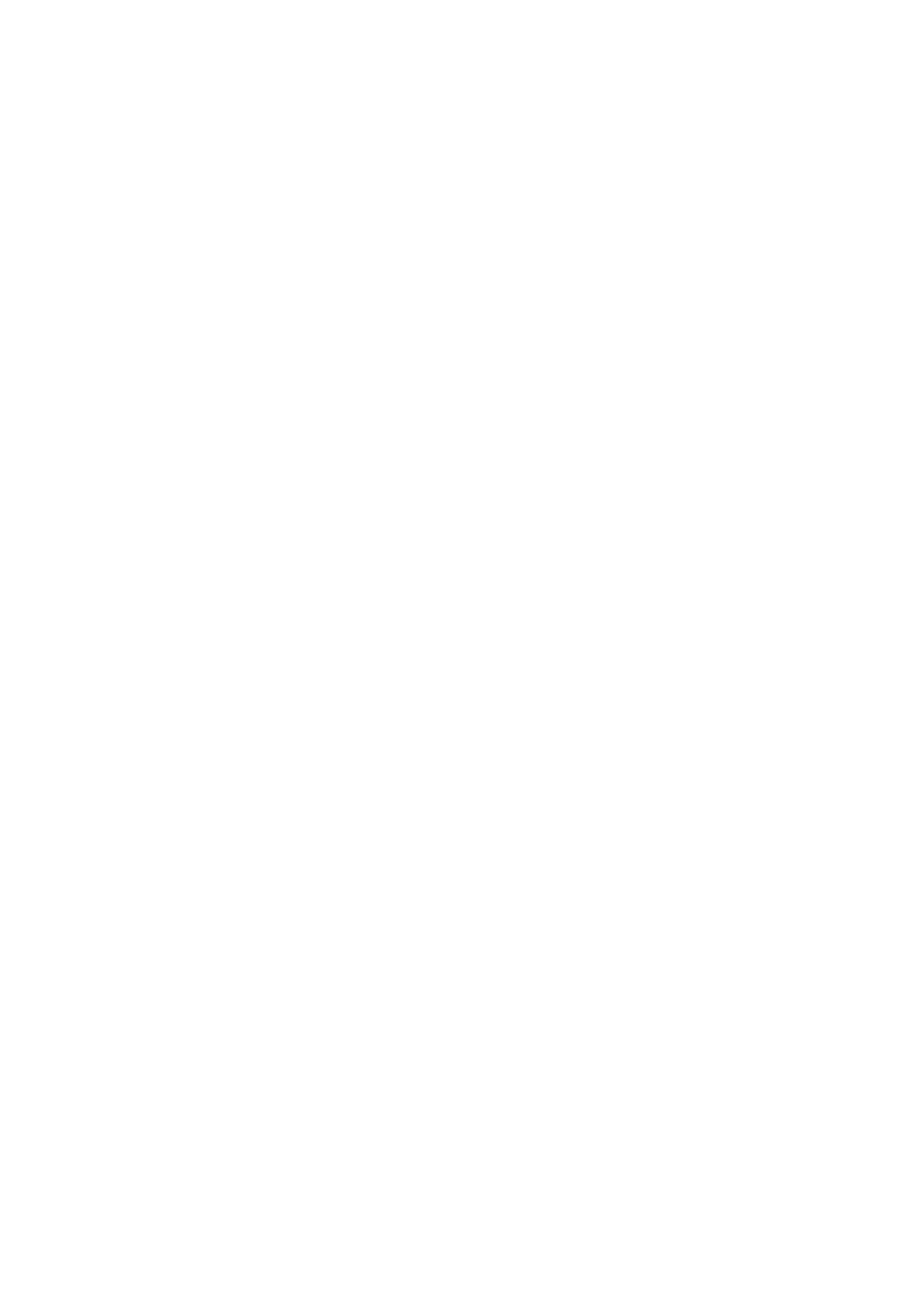### **Context and Terms of Use of this Publication**

Eurostat and the European Investment Bank (through the European Investment Advisory Hub) have worked together to produce this publication on the statistical treatment of energy performance contracts (EPCs).**<sup>1</sup>**

Eurostat is the statistical office of the European Commission and the statistical authority in the European Union (EU). For more information about Eurostat, please visit [ec.europa.eu/eurostat.](http://ec.europa.eu/eurostat)

The European Investment Bank (EIB) is the European Union's bank, owned by and representing the interests of the European Union Member States. It works closely with other EU institutions to implement EU policy. For more information about the EIB, please visit [www.eib.org.](http://www.eib.org) The European Investment Advisory Hub (EIAH) is a partnership between the EIB and the European Commission and is one of the windows of the Investment Plan for Europe. The EIAH drew on the expertise of the EIB's Advisory Services (Financial Instruments Advisory and the European PPP Expertise Centre) in producing this publication. For more information on the EIAH please visit [eiah.eib.org](http://eiah.eib.org).

The findings, analysis, interpretations and conclusions contained in this publication do not necessarily reflect the views or policies of the EIB or the EIAH. Neither the EIB nor the EIAH accept any responsibility regarding the accuracy of the information contained in this publication or any liability for any consequences arising from the use of this publication. Reliance on the information provided in this publication is therefore at the sole risk of the user.

Eurostat and the EIB authorise the users of this publication to access, download, display, reproduce and print its content subject to the following conditions: (i) when using the content of this publication, users should attribute the source of the material and (ii) under no circumstances should there be commercial exploitation of this publication or its content.

<sup>1</sup> For information please contact the Eurostat team [\(Luca.Ascoli@ec.europa.eu](mailto:Luca.Ascoli@ec.europa.eu) or [ESTAT-D1-SECRETARIAT@ec.europa.eu\)](mailto:ESTAT-D1-SECRETARIAT@ec.europa.eu) or the EIAH [\(http://eiah.eib.org\)](http://eiah.eib.org).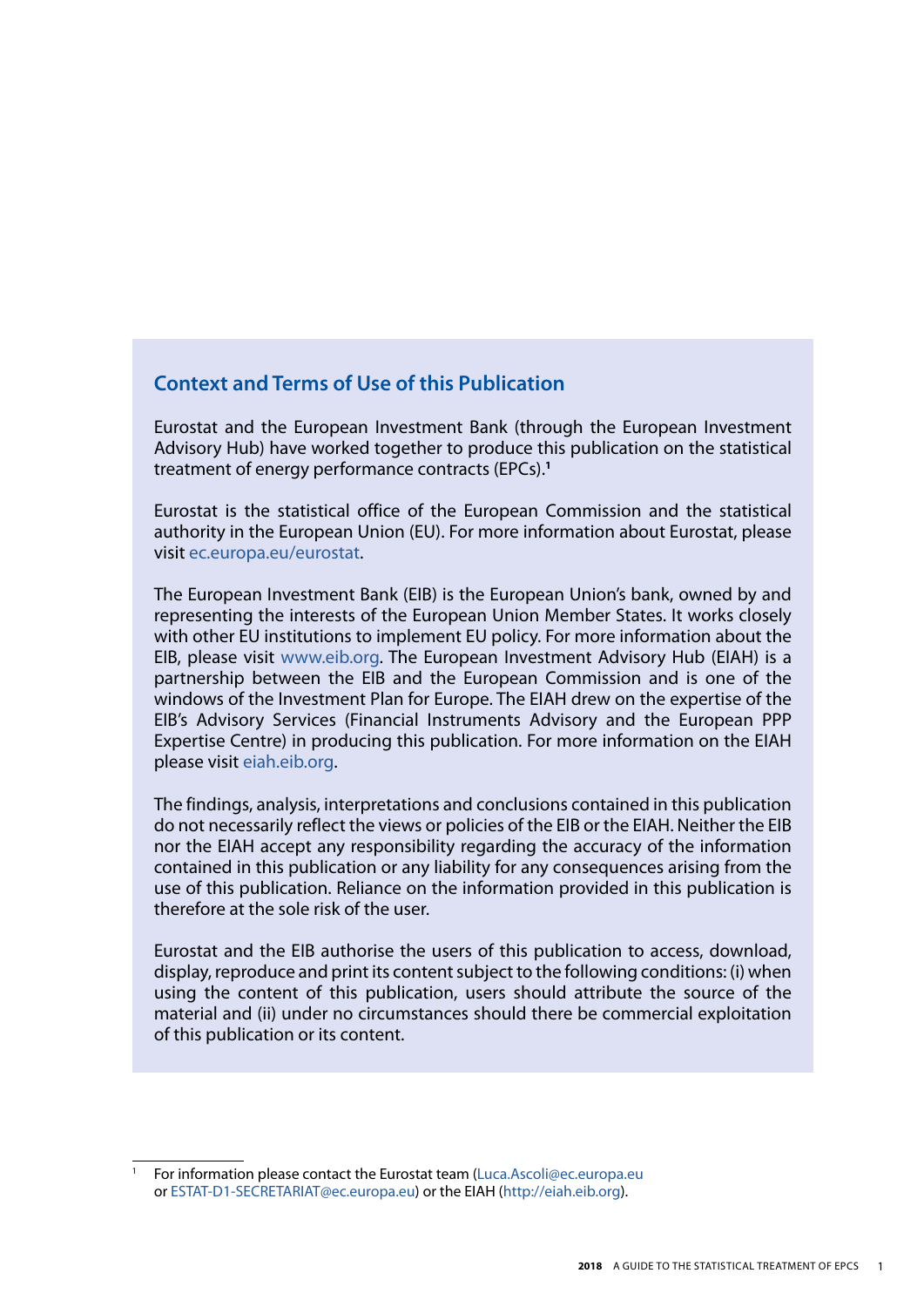#### **FOREWORD**

In September last year, Eurostat published a guidance note<sup>2</sup> on the revised treatment of Energy Performance Contracts (EPCs) in government accounts. This guidance explains how the rules of the European System of National and Regional Accounts (ESA 2010) apply to EPCs. The revised treatment offers public authorities an opportunity to expand energy efficiency investments using private sector technology, know-how and finance and we are now pleased to introduce an accompanying practitioners' guide to help the market make the most of the possibilities now available.

This clearer approach to EPCs is designed to contribute to mobilise investment in energy efficiency in public sector buildings. The public sector's annual energy bill of €47 billion represents a large, untapped savings potential in energy efficiency. Improving the energy efficiency of this sector provides an opportunity to save public money, boost growth and job creation, improve the health of EU citizens, combat energy poverty and reduce our energy dependence. Despite these benefits, the public sector is not taking advantage of the huge potential savings in costs and energy use. One reason for this is the debt and deficit limitations.

An increase in investment using energy performance contracting should help public authorities lead by example and contribute to EU climate and energy targets for 2020 and beyond. EPCs offer a number of advantages for public entities:

- energy efficiency improvement investments are financed directly from cost savings
- the private sector takes on the performance risks of the works and technology used
- energy and cost savings are guaranteed by the private sector
- $-$  the private sector contractor brings its expertise to help the long-term use of improved energy management solutions
- $-$  the private sector contractor supports the public sector building owner in finding the most suitable technical and financing solution.

The value of EPCs in unlocking energy savings is highlighted in the Energy Efficiency Directive (2012/27/EU). According to the EED, EU countries are required to renovate at least 3% of the total floor area of buildings owned and occupied by the central government. More recently, the role of EPCs in helping to renovate public buildings was outlined in the "Clean Energy for All Europeans" package, which was adopted in November 2016.

The EPC market in the European Union has a long way to go before reaching its full potential, but the public sector can play a key role in accelerating energy efficiency

<sup>2</sup> See [http://ec.europa.eu/eurostat/documents/1015035/7959867/Eurostat-Guidance-Note-Recording-](http://ec.europa.eu/eurostat/documents/1015035/7959867/Eurostat-Guidance-Note-Recording-Energy-Perform-Contracts-Gov-Accounts.pdf/)[Energy-Perform-Contracts-Gov-Accounts.pdf/](http://ec.europa.eu/eurostat/documents/1015035/7959867/Eurostat-Guidance-Note-Recording-Energy-Perform-Contracts-Gov-Accounts.pdf/)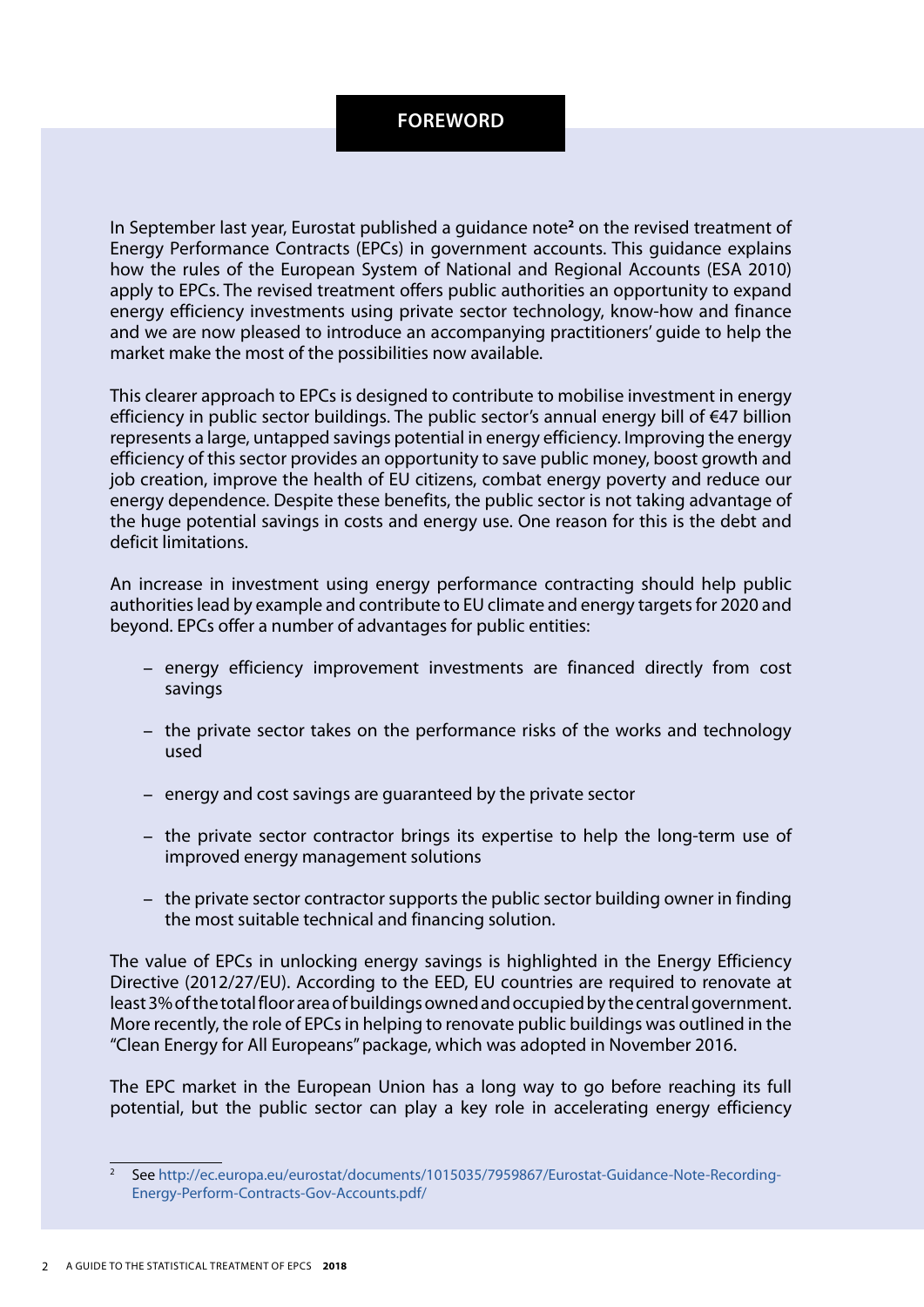investments in buildings. The Eurostat guidance, and this practitioners' guide, combined with technical assistance and financing solutions, contribute to the Investment Plan for with technical assistance and financing solutions, contribute to the Investment Plan for<br>Europe (IPE), launched by the European Commission and the European Investment Bank to support economic growth by stimulating additional investment. using EPC arrangements to improve the energy efficiency of their buildings and

On behalf of the European Commission and the EIB, we are therefore pleased to introduce this guide as a key contribution to the IPE's goals. The guide will help Member States and other stakeholders better understand the impact of EPCs on government balance sheets, assist public authorities in making good decisions when using EPC arrangements to improve the energy efficiency of their buildings and ultimately accelerate energy efficiency investments. Perhaps most importantly, this Guide will allow public authorities to plan with greater confidence, so that there will be more investment derived from the to plan with greater confidence, so that there will be more investment derived from the<br>private sector using the opportunities offered by sound EPCs. It will be instrumental in private sector using the opportunities offered by sound EPCs. It will be instrumental in<br>developing a sound EPC market in Europe and in unlocking the potential for energy **Example 18 Except Except Section 2008** The public sector.

This guide has been jointly prepared by Eurostat and the EIB. By clarifying the statistical treatment, it deals with one of the many practical issues that public authorities should consider if they are implementing and financing energy efficiency improvements using<br>energy performance contracting. Along with the technical assistance and advisory energy performance contracting. Along with the technical assistance and advisory support that the Commission and EIB will continue to offer through programmes such as Horizon 2020, ELENA, JASPERS and the European Investment Advisory Hub, we strongly believe that this new guide will help to create a sound basis for a growing market in energy efficiency investment. The contract of the contract of the contract of the contract of the contract of





*Employment, Social Employment, Social Commissionner for Marianne Thyssen*

Commissionner for **Employment, Social Affairs, European Commission Commission Commission** European Commission *Mobility, Affairs, Skills and Labour Mobility, Affairs, Skills and Labour Mobility, Employment, Social Affairs, Skills and Labour Commissionner for* 



Marianne Thyssen Andrew McDowell Miguel Arias Cañete *Action and Energy, Action and Energy, Commissioner for Climate Miguel Arias Cañete EIB Vice-President EIB Vice-President Andrew McDowell* **EIGE-Press Andrew McDowe** 

Vice President, *EIB Vice-President* European Investment Bank



*Miguel Arias Cañete Miguel Arias Cañete*

Commissioner for Climate Action and Energy, *Action and Energy,* European Commission *European CommissionEuropean Commission European Commission Action and Energy, European Commission Commissioner for Climate*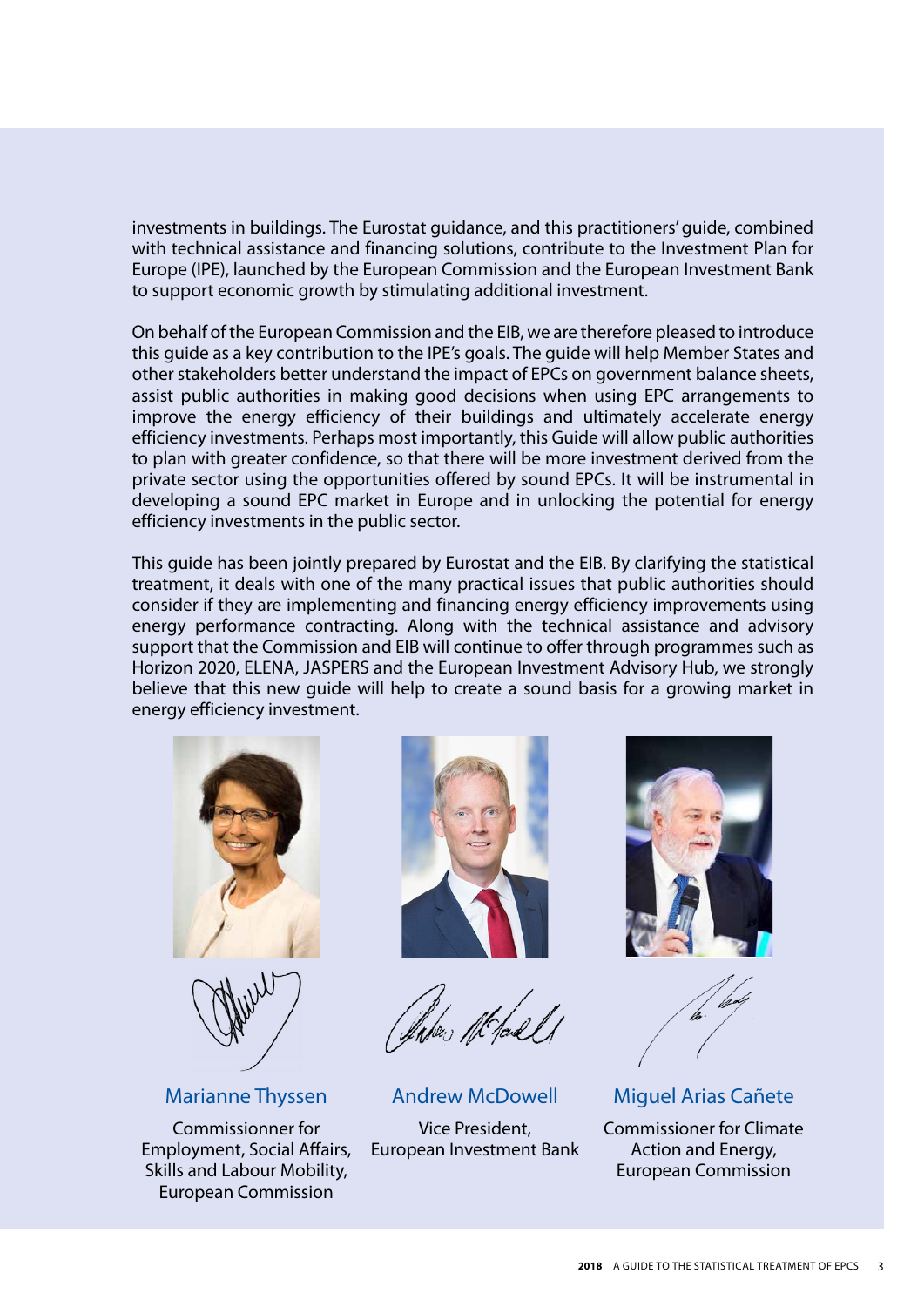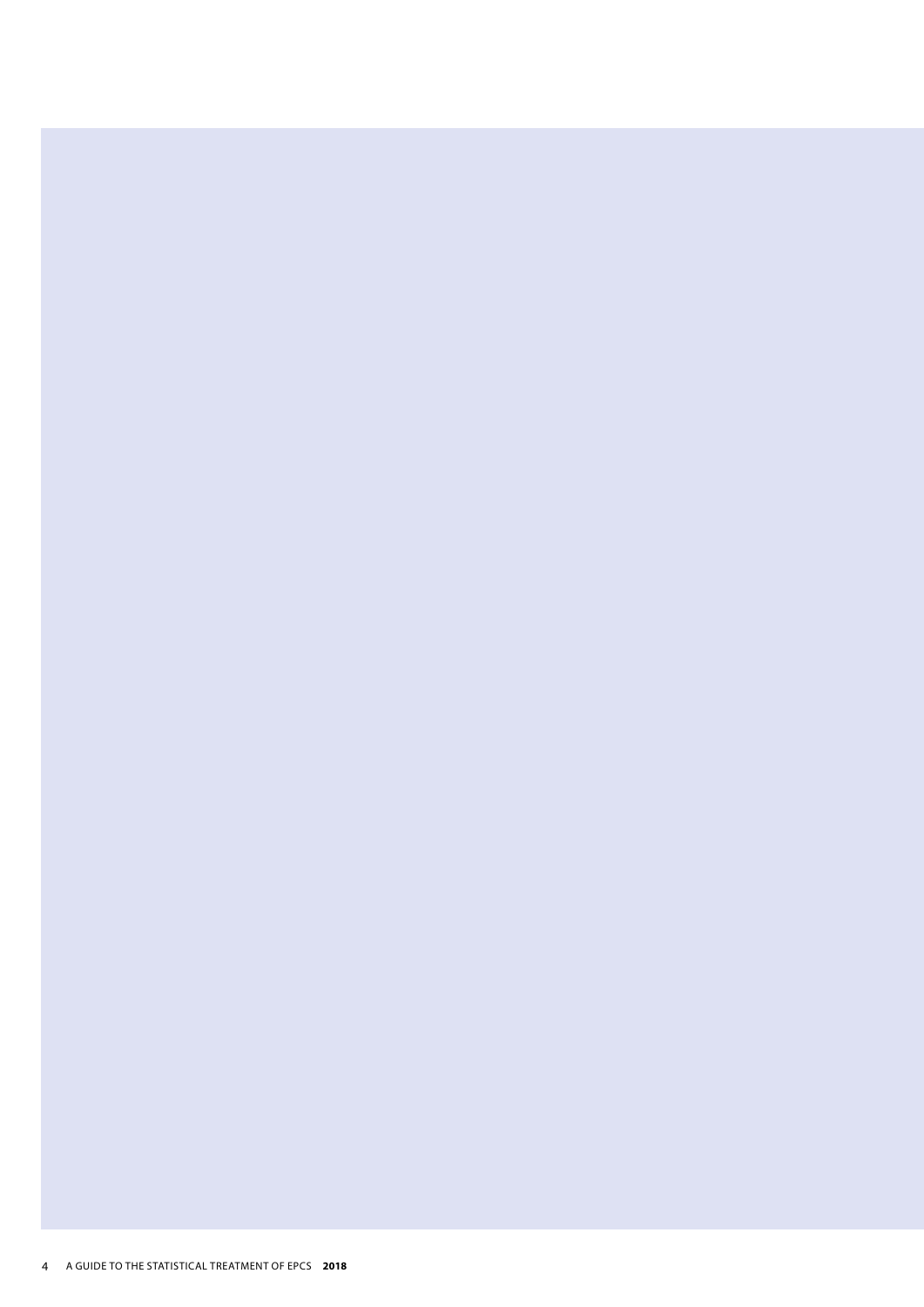#### **TABLE OF CONTENTS**

- 6 Main Terms Used in the Guide
- 9 Introduction
- 15 Chapter 1– Background to the Rules
- 19 Chapter 2– The Features of an EPC
- 31 Chapter 3– The EPC
- **Theme 1–** Legal ownership and access rights
- **Theme 2–** Specification, design, construction and installation of the EPC assets
- **Theme 3–** Maintenance and operation of the EPC assets
- **Theme 4–** The Guaranteed Savings
- **Theme 5–** The payment mechanism
- **Theme 6–** Compensation, relief and force majeure events
- **Theme 7–** Changes to the EPC
- **Theme 8–** Changes in law
- **Theme 9–** Insurance
- **Theme 10–** Warranties and indemnities
- **Theme 11–** Early termination of the EPC
- **Theme 12–** Compensation on early termination of the EPC
- **Theme 13–** Expiry of the EPC
- **Theme 14–** Financing arrangements
- **Theme 15–** Government influence
- **Theme 16–** Miscellaneous provisions
- Chapter 4– Concluding the Statistical Treatment Assessment
- 149 Annex 1: Table of Typical EPC Provisions that Influence the Statistical Treatment
- 161 Annex 2: Government and EU financing in EPCs (worked examples)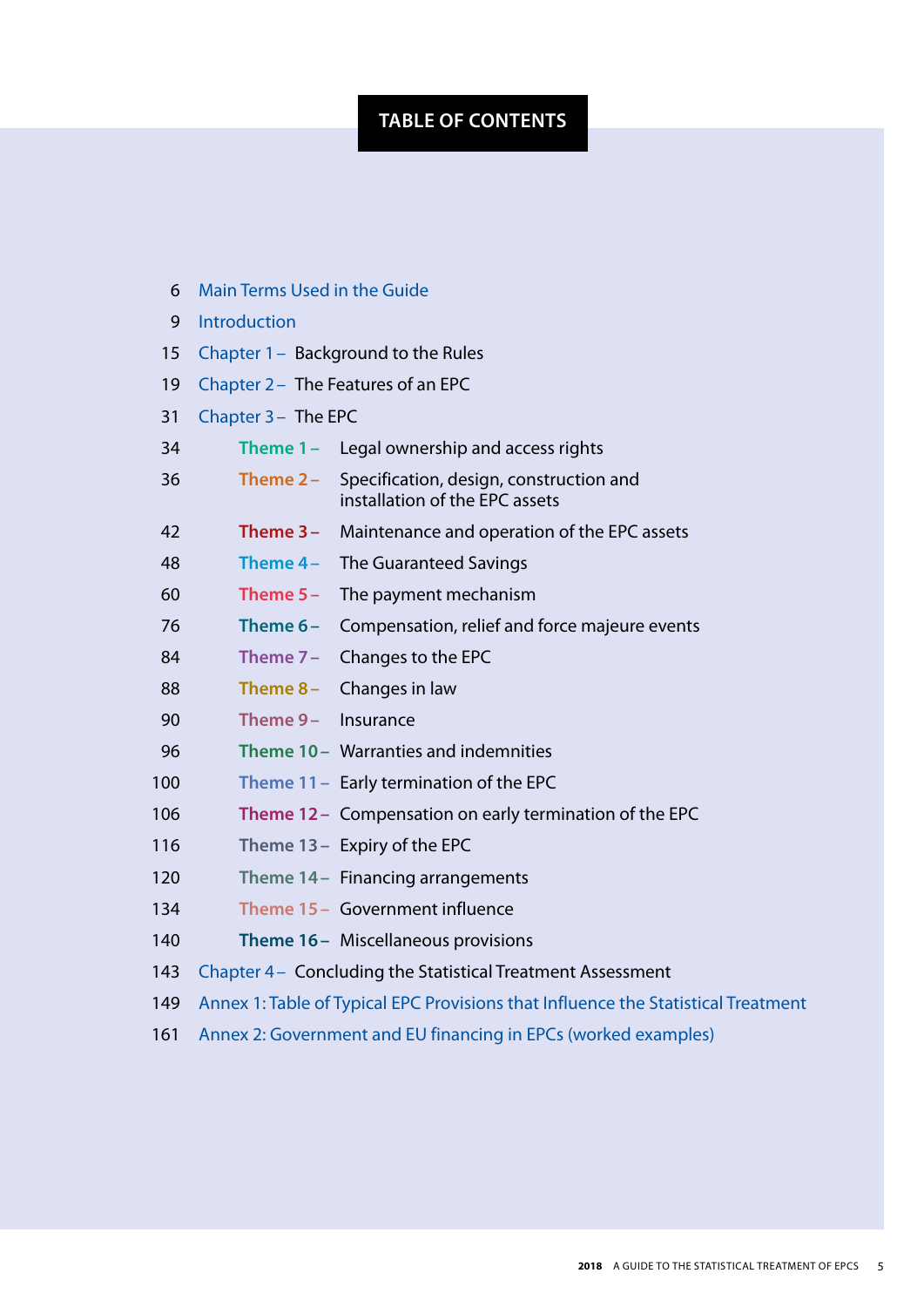### **MAIN TERMS USED IN THE GUIDE**

| The guidance on EPCs issued by Eurostat in September<br>2017 <sup>3</sup>                                                                                                                                                                                                                                                    |
|------------------------------------------------------------------------------------------------------------------------------------------------------------------------------------------------------------------------------------------------------------------------------------------------------------------------------|
| The public authority that enters into the EPC for itself<br>and/or on behalf of other public authorities                                                                                                                                                                                                                     |
| Combined heat and power                                                                                                                                                                                                                                                                                                      |
| The period during which the EPC assets are installed                                                                                                                                                                                                                                                                         |
| A reduction in volume of energy consumption                                                                                                                                                                                                                                                                                  |
| An energy performance contract, meaning a contract to<br>provide measures to improve the energy efficiency of<br>existing infrastructure in return for payments conditional<br>on the performance of those measures in achieving<br>agreed energy consumption and/or cost savings                                            |
| The measures comprising capital expenditure (e.g.<br>construction works and/or provision of equipment) that<br>are implemented under the EPC                                                                                                                                                                                 |
| The European system of accounts in force at the date of<br>the Guide <sup>4</sup>                                                                                                                                                                                                                                            |
| The European Structural and Investment Fund                                                                                                                                                                                                                                                                                  |
| The European Union                                                                                                                                                                                                                                                                                                           |
| A financial instrument                                                                                                                                                                                                                                                                                                       |
| The date that the financing agreements for an EPC<br>arrangement become unconditional and the financing<br>becomes available (for an EPC undertaken on a project<br>finance basis) or the date that the contractual obligations<br>under an EPC become unconditional (for an EPC<br>undertaken on a corporate finance basis) |
| The general government sector, as defined in the Rules <sup>5</sup>                                                                                                                                                                                                                                                          |
| The amount of energy consumption savings, energy-<br>related cost savings and/or revenues quaranteed under<br>an EPC                                                                                                                                                                                                         |
|                                                                                                                                                                                                                                                                                                                              |

<sup>&</sup>lt;sup>3</sup> See [ec.europa.eu/eurostat/documents/1015035/7959867/Eurostat-Guidance-Note-Recording-Energy-](http://ec.europa.eu/eurostat/documents/1015035/7959867/Eurostat-Guidance-Note-Recording-Energy-Perform-Contracts-Gov-Accounts.pdf/)[Perform-Contracts-Gov-Accounts.pdf/](http://ec.europa.eu/eurostat/documents/1015035/7959867/Eurostat-Guidance-Note-Recording-Energy-Perform-Contracts-Gov-Accounts.pdf/)

<sup>4</sup> Council Regulation (EC) 549/13 of 21 May 2013 on the European system of national and regional accounts in the European Union (OJ L 174/1, 26.06.2013, p.1). [ec.europa.eu/eurostat/en/web/](http://ec.europa.eu/eurostat/en/web/products-manuals-and-guidelines/-/KS-02-13-269) [products-manuals-and-guidelines/-/KS-02-13-269](http://ec.europa.eu/eurostat/en/web/products-manuals-and-guidelines/-/KS-02-13-269)

<sup>5</sup> See ESA 2010, paragraphs 2.111 to 2.112 and 20.5 to 20.6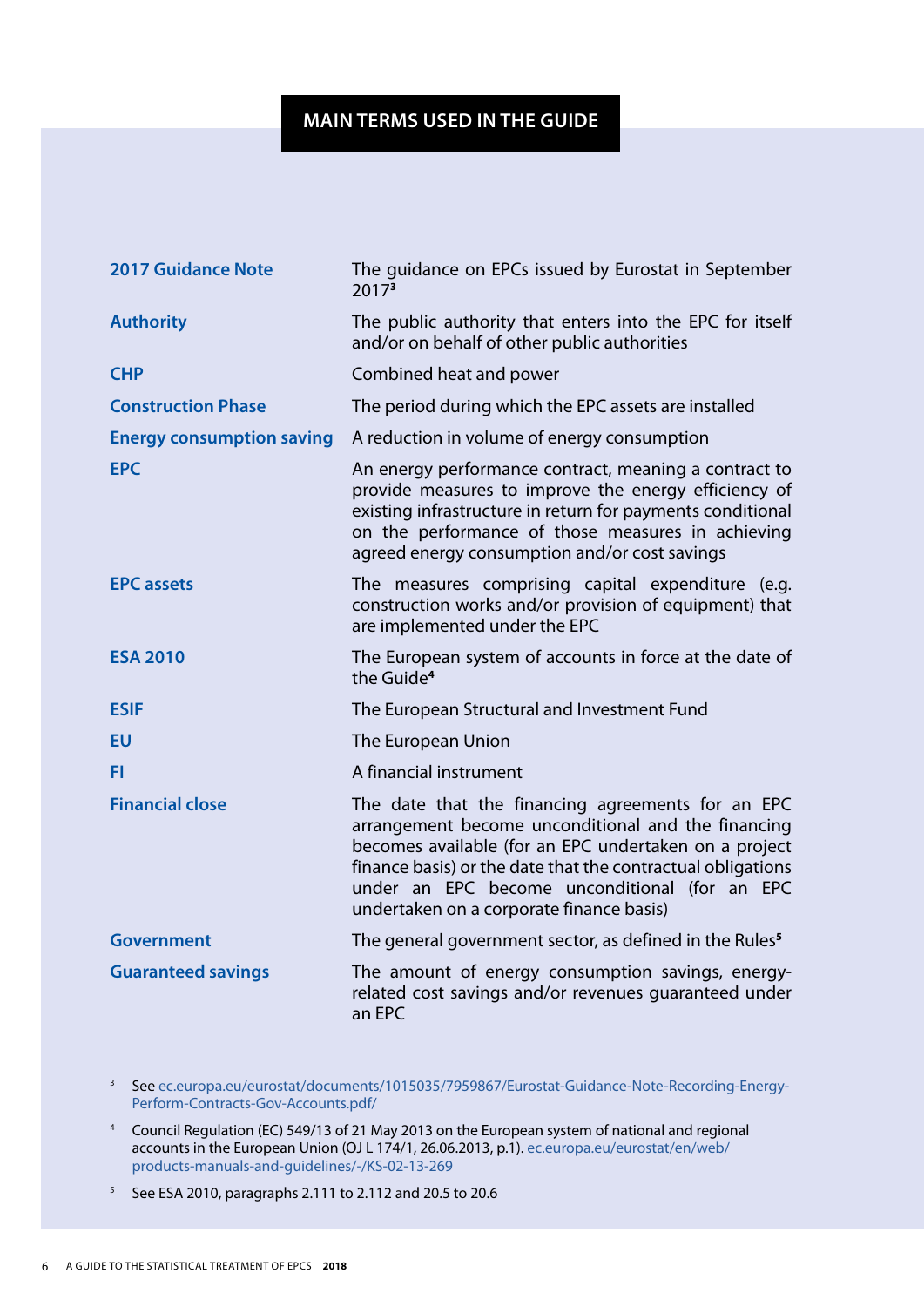| <b>Guide</b>                 | This guide                                                                                                                                                                                                                                                   |
|------------------------------|--------------------------------------------------------------------------------------------------------------------------------------------------------------------------------------------------------------------------------------------------------------|
| <b>HVAC</b>                  | Heating, ventilation and air conditioning                                                                                                                                                                                                                    |
| <b>MGDD 2016</b>             | The latest version of the Eurostat Manual on Government<br>Deficit and Debt - Implementation of ESA 2010, published<br>in March 2016 <sup>6</sup>                                                                                                            |
| <b>LED</b>                   | Light-emitting diode                                                                                                                                                                                                                                         |
| <b>Operational Payments</b>  | The routine payments made by the Authority to the<br>Partner during the Operational Phase, linked to the<br>performance of the EPC assets and/or the delivery of<br>related services (e.g. maintenance of the EPC assets,<br>monitoring energy consumption)7 |
| <b>Operational Phase</b>     | The period during which the EPC assets are maintained or<br>maintained and operated by the Partner                                                                                                                                                           |
| <b>Partner</b>               | The entity that enters into the EPC with the Authority                                                                                                                                                                                                       |
| <b>PPP</b>                   | A public private partnership                                                                                                                                                                                                                                 |
| <b>Rules</b>                 | The rules used by Eurostat for assessing the statistical<br>treatment of EPC arrangements                                                                                                                                                                    |
| <b>Savings excess</b>        | The difference between the guaranteed savings and<br>actual savings (where actual savings are higher than the<br>quaranteed savings)                                                                                                                         |
| <b>Savings shortfall</b>     | The difference between the guaranteed savings and<br>actual savings (where actual savings are lower than the<br>quaranteed savings)                                                                                                                          |
| <b>SPV</b>                   | A special purpose vehicle                                                                                                                                                                                                                                    |
| <b>Statistical treatment</b> | The recording of an EPC arrangement on or off the<br>balance sheet of the relevant government according to<br><b>ESA 2010</b>                                                                                                                                |
| <b>Themes</b>                | The main features of a typical EPC arrangement as set out<br>in Chapter 3 of the Guide                                                                                                                                                                       |

<sup>6</sup> See [ec.europa.eu/eurostat/en/web/products-manuals-and-guidelines/-/KS-GQ-16-001](http://ec.europa.eu/eurostat/en/web/products-manuals-and-guidelines/-/KS-GQ-16-001)

<sup>7</sup> See Themes 5.1 and 5.4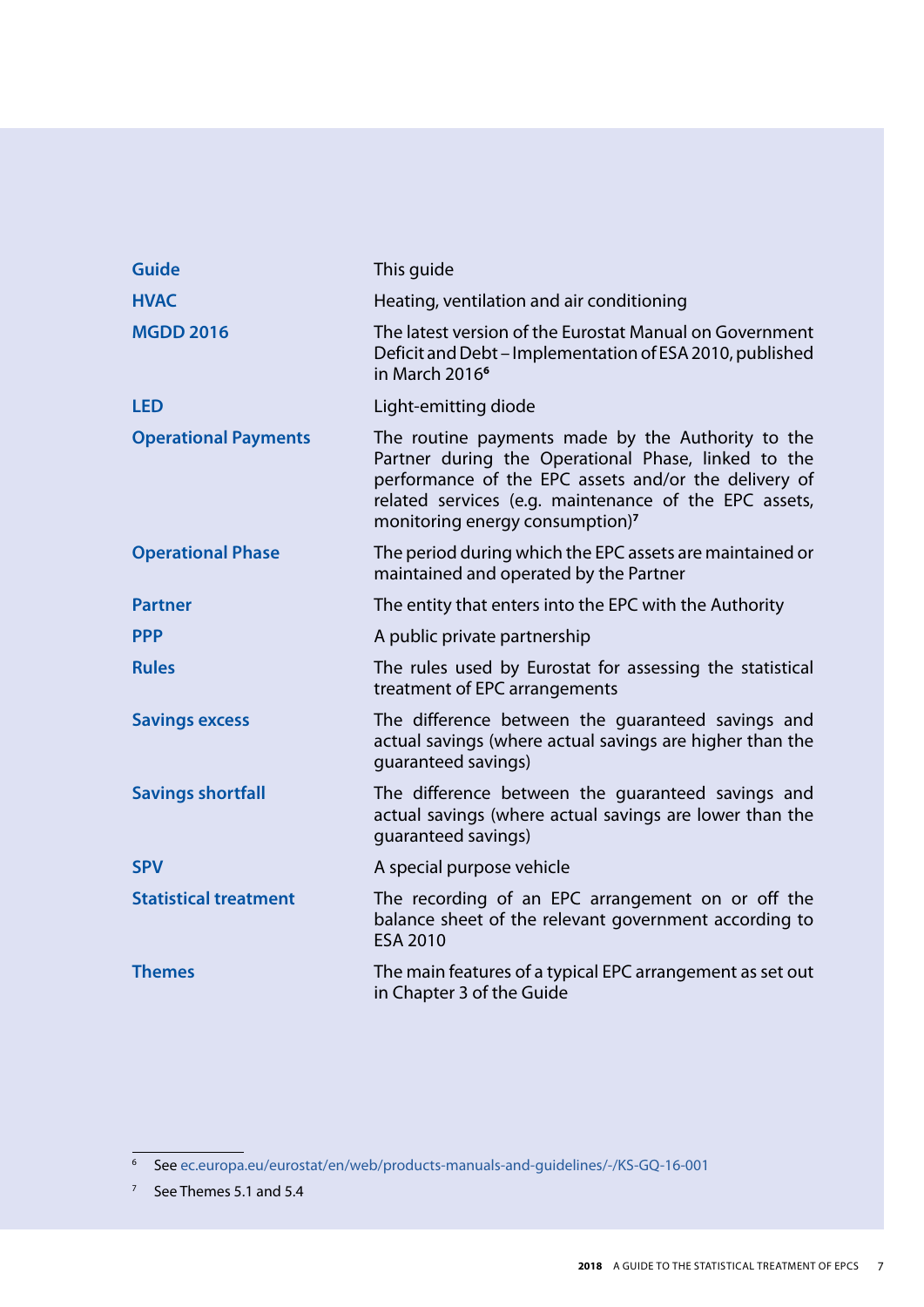A GUIDE TO THE STATISTICAL TREATMENT OF EPCS **2018**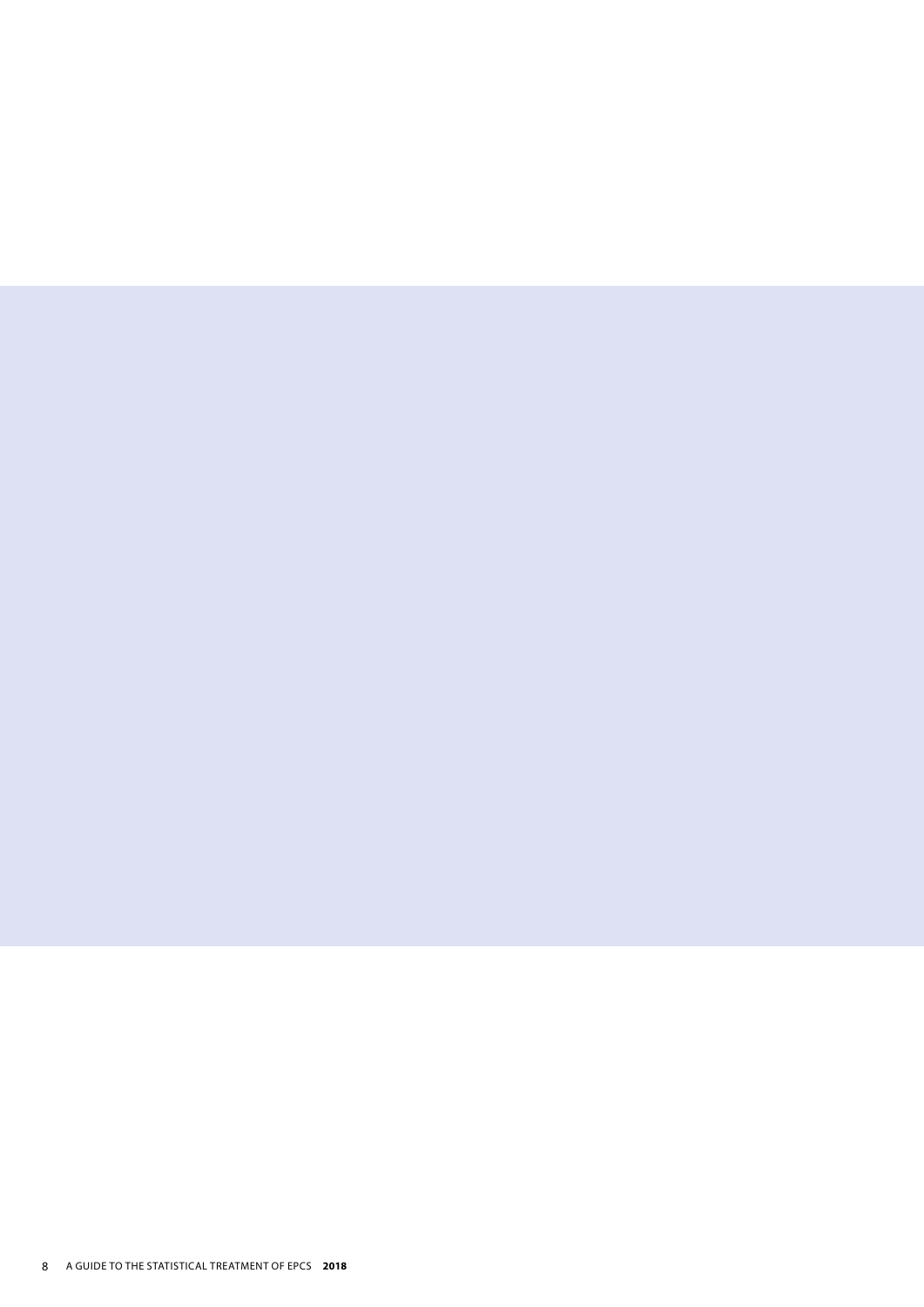# Introduction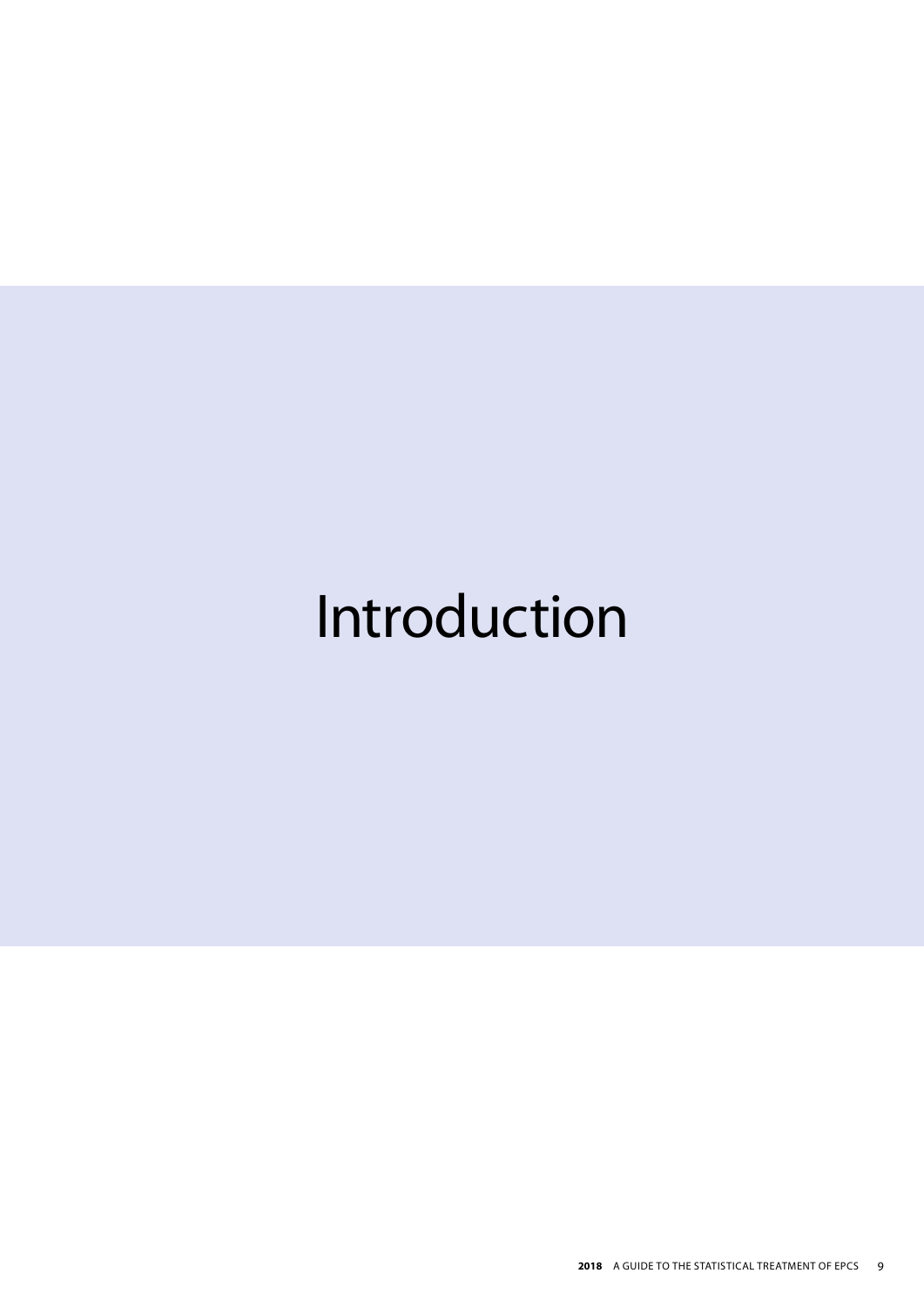Public sector stakeholders are under increasing pressure to reduce their overall energy consumption and, in doing so, to look at ways of improving the energy efficiency of their buildings and other infrastructure. Decisions to undertake the up-front investments needed in order to deliver energy efficiency improvements are, however, sometimes influenced by expectations as to how they will impact governments' balance sheets according to the European system of accounts (the so-called "statistical treatment").

In September 2017, Eurostat issued revised guidance (the 2017 Guidance Note) on how a particular form of energy efficiency investment, commonly referred to as "energy performance contracting", impacts on government deficit and debt figures. The 2017 Guidance Note recognises that, in certain circumstances, energy performance contracts (EPCs) can be recorded "off balance sheet" for government.

In order to bring clarity on the practical application of the 2017 Guidance Note, Eurostat and the EIB have worked together to produce this guide (the Guide).

#### **Aim of the Guide**

The Guide is aimed mainly at public sector stakeholders, and in particular authorities in charge of energy efficiency policy, decision-making and the preparation and procurement of EPCs. It is intended to improve their understanding of how the statistical treatment of EPCs should be assessed. It explains how the typical features of EPCs (i.e. those that reflect general market practice in the EU jurisdictions) influence the statistical treatment of an EPC arrangement as on or off the balance sheet of the relevant government. It will therefore assist EPC practitioners to develop, draft and negotiate EPCs with a better understanding of the likely statistical treatment implications.

The structure and drafting of EPCs varies widely across the EU. There is no one style or approach that can be identified as being particularly dominant. Therefore, rather than attempt to cover individual contract clauses, the Guide instead looks at common themes (the Themes) drawn from market practice observed across the EU.

In contrast to existing Eurostat publications, which look at the statistical treatment of EPCs from a statistical standpoint, the Guide looks at it from a contractual and commercial standpoint. The Guide has been approached with the intention of being:

- **user-friendly:** it is organised in a contract-like structure;
- **comprehensive:** it is thorough in its coverage of typical features of EPCs across the public sector EPC market; and
- **clear:** the Guide has been prepared with a view to being as definitive and unambiguous as possible.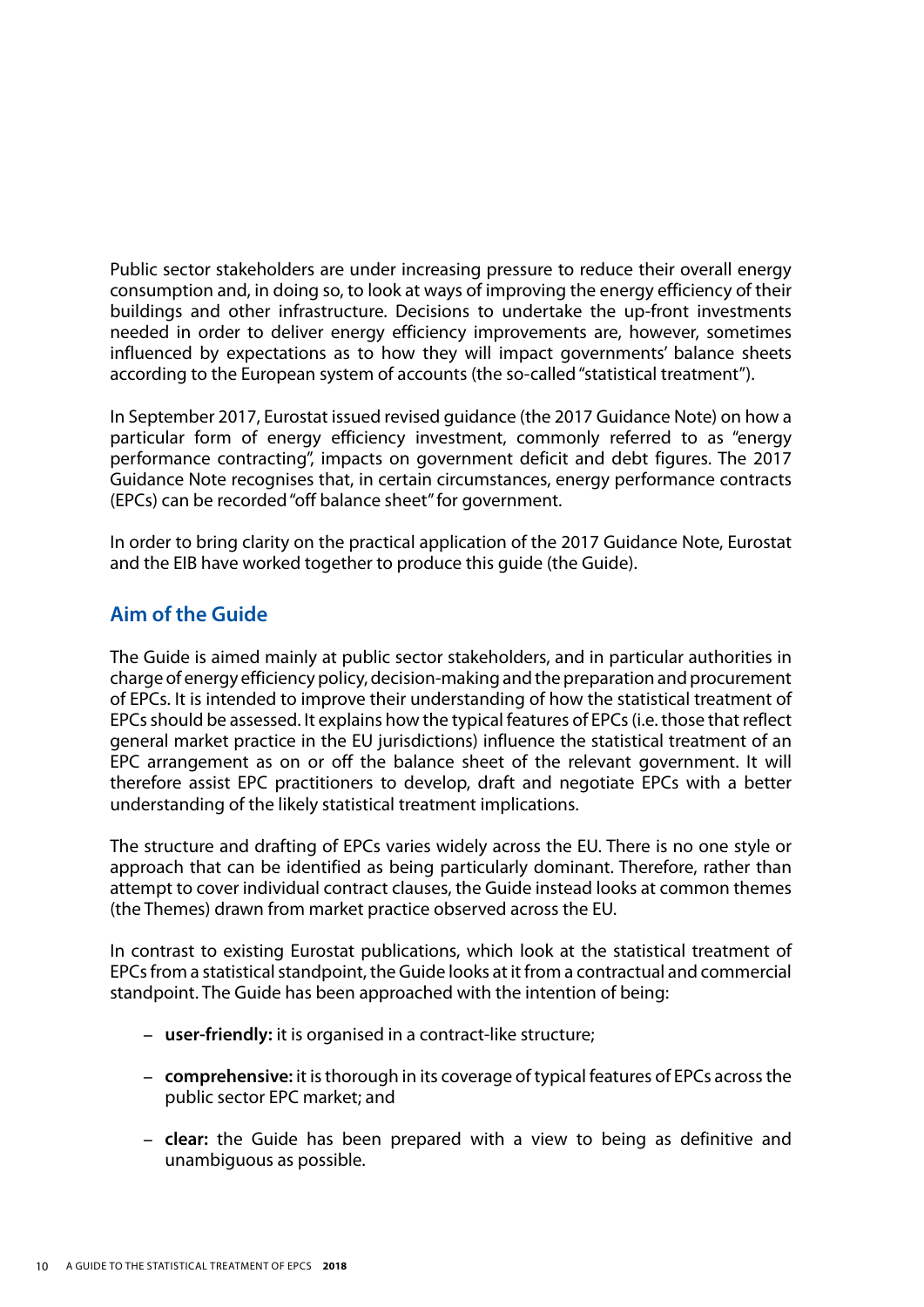### **How the Guide was produced**

The EIB (through the EIAH) managed the process to develop the Guide. Two main steps were taken:

- $-$  A stock-take of EPC provisions across the EU: the first step involved identifying the various approaches adopted across the EU to deal with key contractual aspects of EPC arrangements (including matters implied by relevant laws). This part of the work was led by the EIB with support from Pinsent Masons LLP, an international law firm with EPC experience across the EU;<sup>8</sup> and
- Applying the Rules to the typical EPC provisions: the second step involved the EIB asking Eurostat to explain how it would apply the Rules to the EPC provisions considered to represent typical EU practice.

### **Structure of the Guide and how to use it**

The Guide is structured around four Chapters:

- Chapter 1 provides users with the background required for understanding the statistical treatment of EPC arrangements. It gives a general overview of the development of the Rules and their key underlying principles. It also explains the stages at which the statistical treatment of an EPC should be assessed;
- Chapter 2 explains the general features of EPC arrangements that, according to Eurostat, distinguish EPCs from other types of arrangements for delivering energy efficiency improvements. If an arrangement is an EPC, as defined by Eurostat, the Rules (as explained in the later Chapters of the Guide) apply. If the arrangement is not an EPC, as defined by Eurostat, the Rules do not apply and the statistical treatment of the arrangement will be determined under separate Eurostat rules that are outside the scope of the Guide;
- Chapter 3, the main body of the Guide, deals with how the Rules apply, Theme by Theme, to arrangements that fall within Eurostat's definition of an EPC. It summarises the typical approaches taken in EPCs in the EU to deal with the main issues under each Theme and provides Eurostat's view on whether or not the approaches taken influence the statistical treatment. For ease of reference, Eurostat's comments are shown in *colour and italics*. Where an approach does influence the statistical treatment (meaning that it points to the EPC being on balance sheet for government), Chapter 3 indicates if the matter is of VERY HIGH, HIGH or MODERATE importance or is sufficient in itself to record the EPC ON BALANCE SHEET for government; and

<sup>8</sup> EIB and Eurostat thank Pinsent Masons LLP for its contribution to the production of the Guide.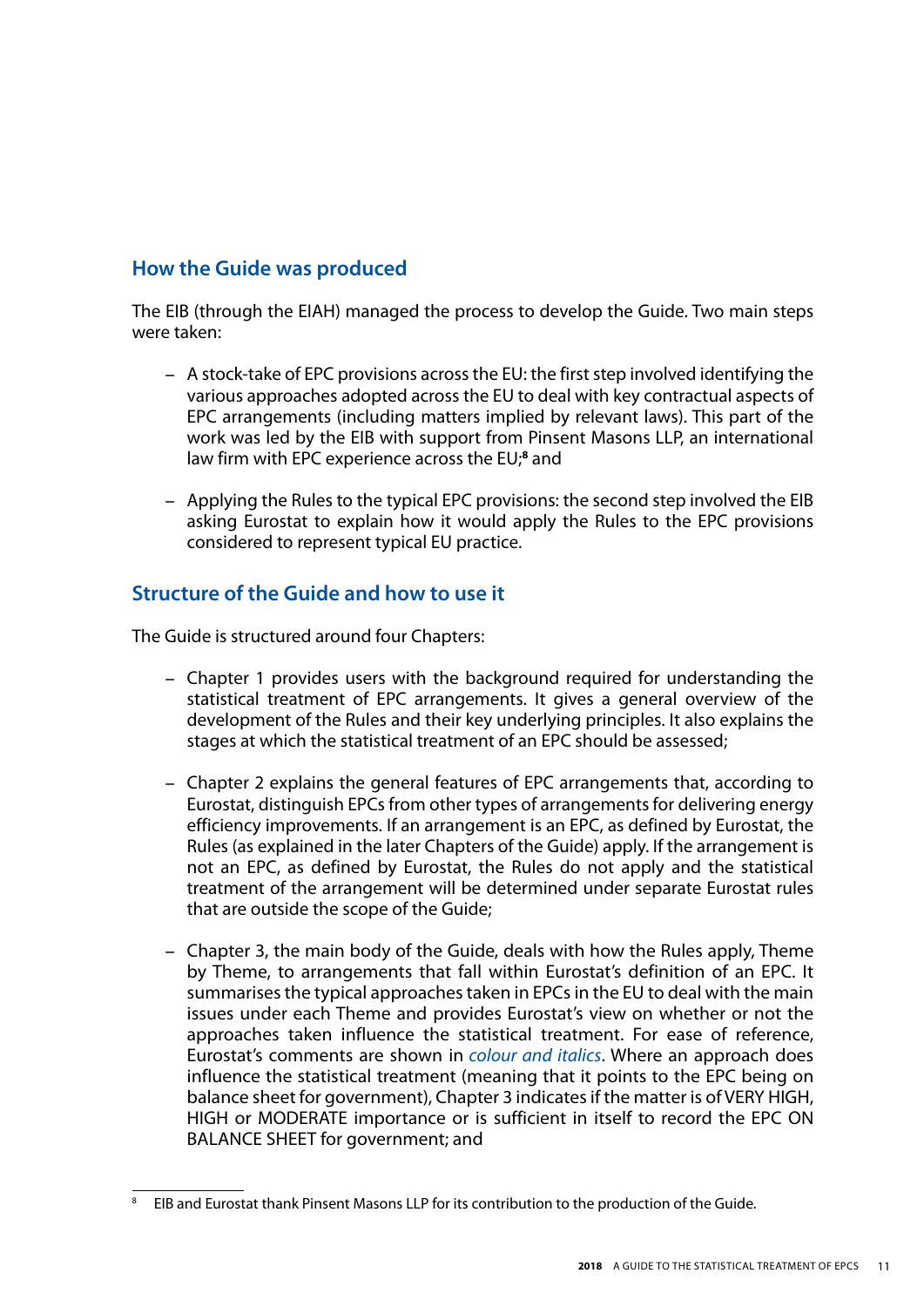$-$  Chapter 4 explains the methodology that Eurostat uses in practice to reach a conclusion on the statistical treatment of an EPC which has been assessed against the Themes in Chapter 3. Users can refer to this Chapter to help them understand whether a single issue (or a combination of issues) that they may have identified through Chapter 3 is likely to lead Eurostat to an off or on government balance sheet decision.

#### **Scope and limitations of the Guide**

When using the Guide, the following points should be borne in mind:

- The Guide is based on the Rules as set out in the European system of accounts in force at the date of the Guide (ESA 2010), the most recent version of the *Manual on Government Deficit and Debt – Implementation of ESA 2010* published in March 2016 (the MGDD 2016) and the 2017 Guidance Note. Although substantive revision of the Rules is not expected in the near future, it is important to ensure, when using the Guide, that ESA 2010, the MGDD 2016 and the 2017 Guidance Note are still in force;
- The Guide is fully endorsed by Eurostat and it therefore constitutes official Eurostat guidance. Although the Guide is consistent with the 2017 Guidance Note, if a view expressed in the Guide is perceived to conflict with the 2017 Guidance Note, the view expressed in the Guide prevails as it reflects Eurostat's latest thinking;
- The Guide can be applied both to assess the statistical treatment of arrangements that reach financial close on or after the date of its publication and to reassess the statistical treatment of EPC arrangements that reached financial close before that date. The latter is, however, a matter for the discretion of national statistical authorities. Chapter 1 provides more detail on the appropriate timing for carrying out the statistical treatment assessment;
- As noted above, the Guide is based on approaches to each Theme that are commonly observed in public sector EPC markets across the EU. Although considerable efforts have been made to be as extensive as possible, the Guide does not claim to cover all possible EPC provisions that may have an impact on the statistical treatment, or any provisions that may appear in the market in the future. The fact that a specific EPC arrangement contains features and/or provisions that are not covered by the Guide does not mean that those features or provisions should be disregarded in assessing the statistical treatment;
- In order to meet its intended purpose, the Guide is detailed and reflects a level of complexity that is typical of EPC arrangements. It is assumed, therefore, that users of the Guide have a good working knowledge of the structure and principal terms of EPC arrangements;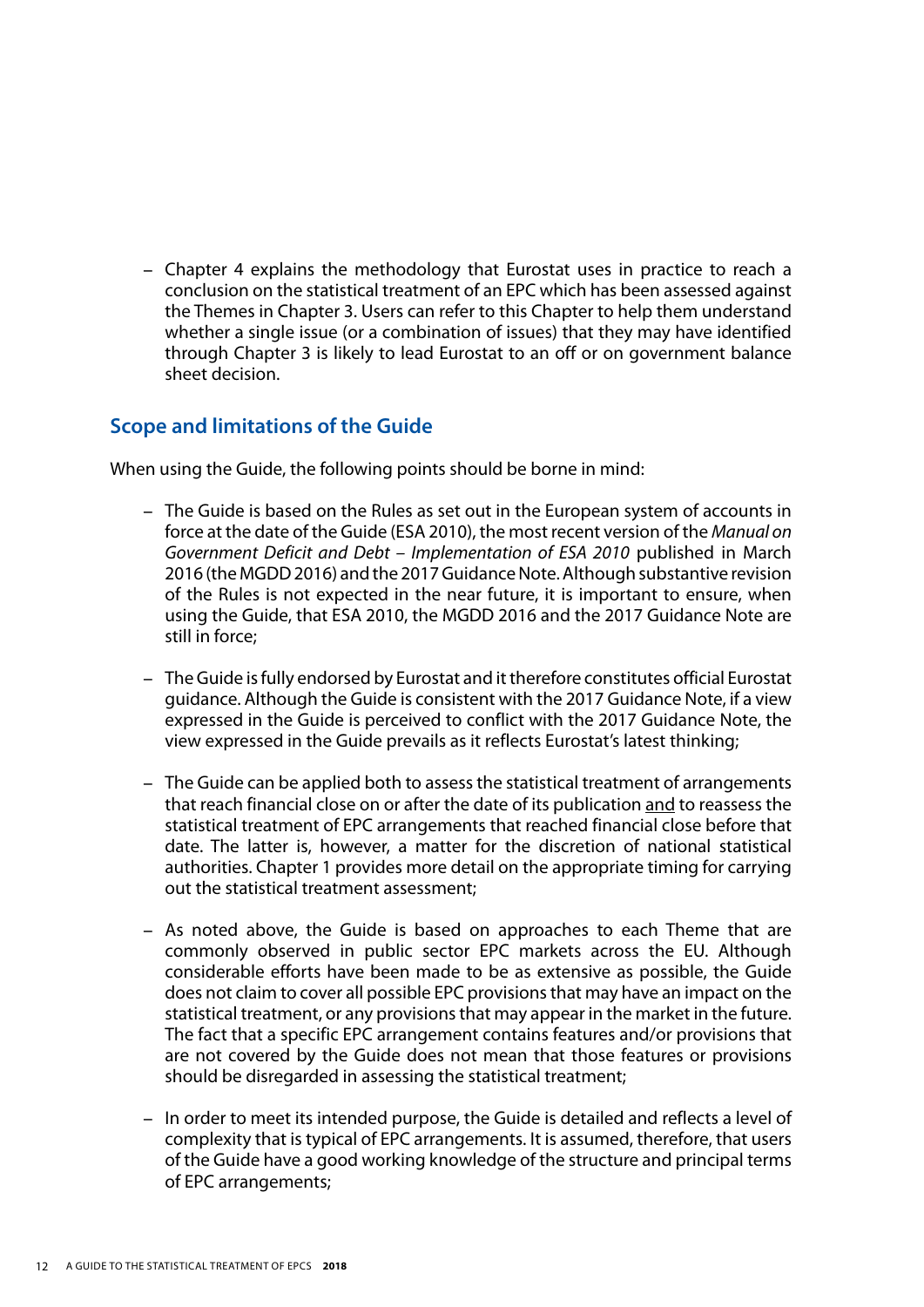- The diversity of approaches to EPC structuring and drafting means that the EPC provisions described in the Guide may not directly correspond to individual EPC arrangements.**<sup>9</sup>** It is important to be aware, however, that the Rules are concerned with the economic substance and effect of the provisions that regulate EPC arrangements. Therefore, in using the Guide and interpreting how it applies to a specific EPC arrangement, users must consider the commercial impact of the typical EPC provisions described in the Guide and the principles referred to in Eurostat's comments. They must also take account of all aspects of the EPC arrangement (including all documents relating to it);
- The statistical treatment of an EPC involves assessing many features of the arrangement, which are often interdependent. As a result, users need to consider the Guide as a whole and should refrain from looking at specific sections of it in isolation;
- The aim of the Guide is to provide assistance with the indicative statistical treatment of EPCs. As is the case with all statistical issues involving government, final decisions on the statistical treatment of EPCs remain with national statistical authorities and, ultimately, Eurostat. Early consultation with national statistical authorities is recommended if the statistical treatment is likely to be a determining factor in the public sector's decision to procure or enter into an EPC or when certainty on the statistical treatment is required. This is particularly important if an arrangement includes novel provisions or structures for which no specific Eurostat guidance exists;
- $-$  If there is doubt as to whether or how the Rules or the Guide apply to a specific arrangement, the national statistical authorities of EU Member States are able to ask Eurostat for its assessment. Such requests can be made for contracts that have already been signed or for contracts that are under preparation. However, it must be noted that Eurostat only gives opinions on arrangements that are already structured. It does not issue guidance on hypothetical cases or different variants of the same arrangements and does not provide advice on how to structure arrangements in order to arrive at a particular conclusion on their statistical treatment;**<sup>10</sup>**

<sup>9</sup> For example: terminology or drafting mechanisms may be different from those assumed in the Guide, or an EPC may be influenced by provisions contained in national/local law rather than the contract document itself.

 $10$  Guidelines for Eurostat's ex-ante advice on methodological issues is available at: [ec.europa.eu/](http://ec.europa.eu/eurostat/documents/1015035/2046549/Ex-ante-advice-final-2013-01-18.pdf/483cc8b1-d384-416f-b7ed-7a788f246517) [eurostat/documents/1015035/2046549/Ex-ante-advice-final-2013-01-18.pdf/483cc8b1-d384-416f](http://ec.europa.eu/eurostat/documents/1015035/2046549/Ex-ante-advice-final-2013-01-18.pdf/483cc8b1-d384-416f-b7ed-7a788f246517)[b7ed-7a788f246517](http://ec.europa.eu/eurostat/documents/1015035/2046549/Ex-ante-advice-final-2013-01-18.pdf/483cc8b1-d384-416f-b7ed-7a788f246517)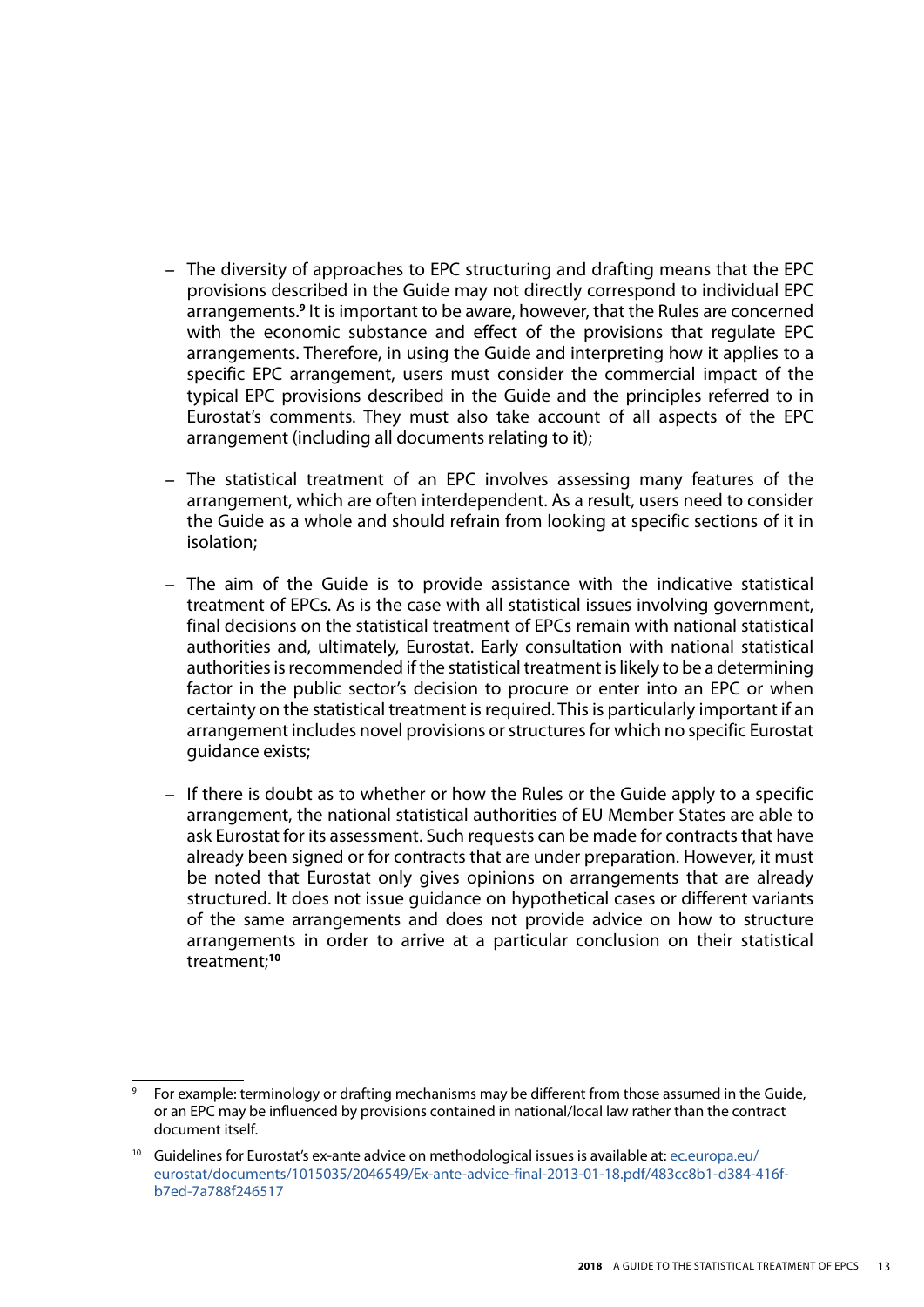- The Guide concerns only the treatment of EPCs in national accounts. The public sector or business accounting treatment of EPC arrangements is outside the remit of Eurostat and therefore outside the scope of the Guide;
- The Guide does not deal with "value for money" and "bankability" issues relating to EPC arrangements. It must not be interpreted as providing an endorsement of, or advice on, the value for money and bankability of the EPC provisions that it describes. Likewise, it must not be interpreted as providing an endorsement of, or advice on, the value for money and bankability implications of using, structuring or amending any EPC provisions in order to arrive at an off government balance sheet treatment;
- The comments on the statistical treatment expressed in the Guide are those of Eurostat**<sup>11</sup>** alone and do not reflect the views or interests of the EIB as a lender or adviser to EPC arrangements.

<sup>&</sup>lt;sup>11</sup> The contributions of Luca Ascoli, Galjinka Dominić and Thomas Forster from Eurostat in producing the Guide are acknowledged.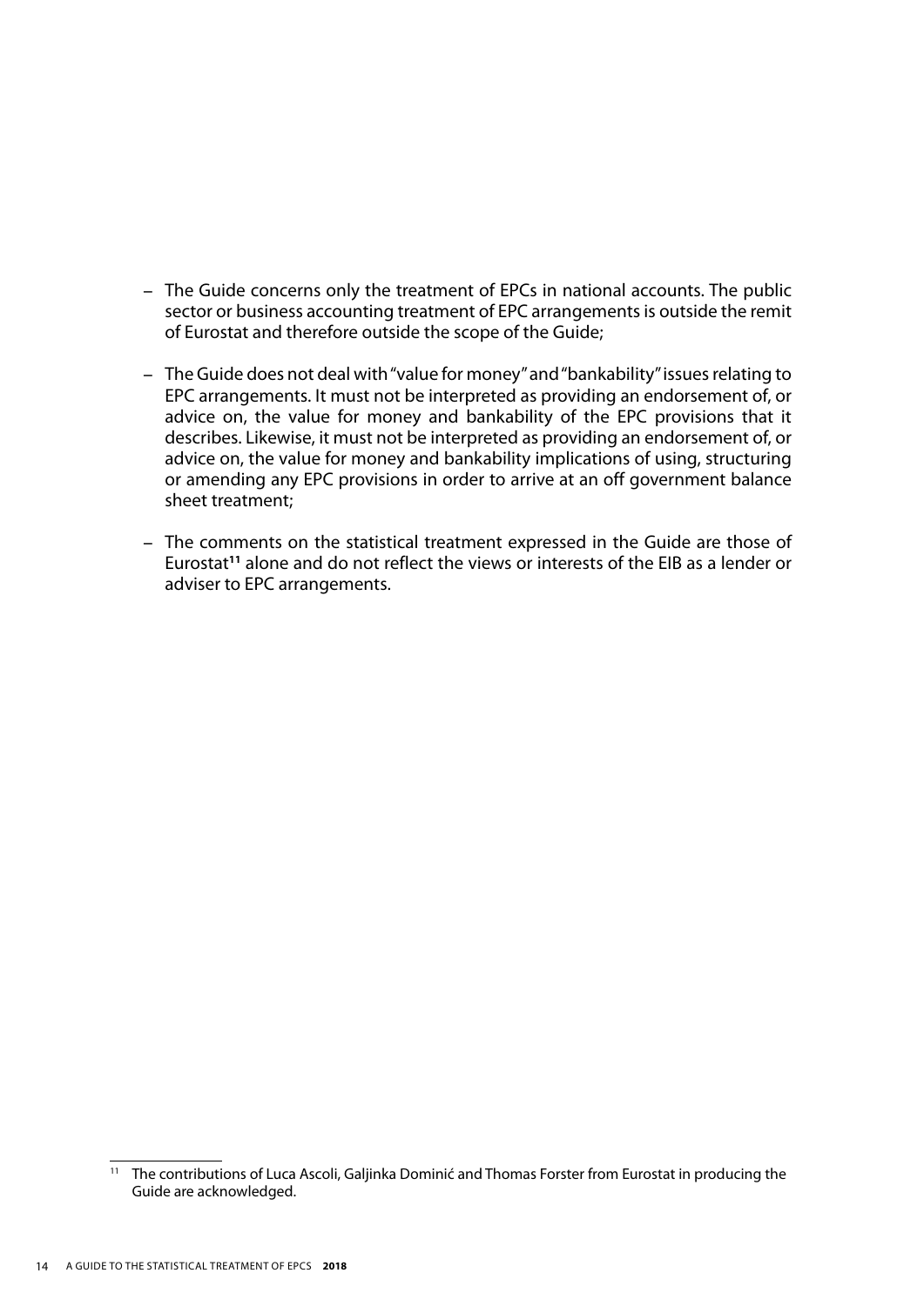**CHAPTER 1**

# Background to the Rules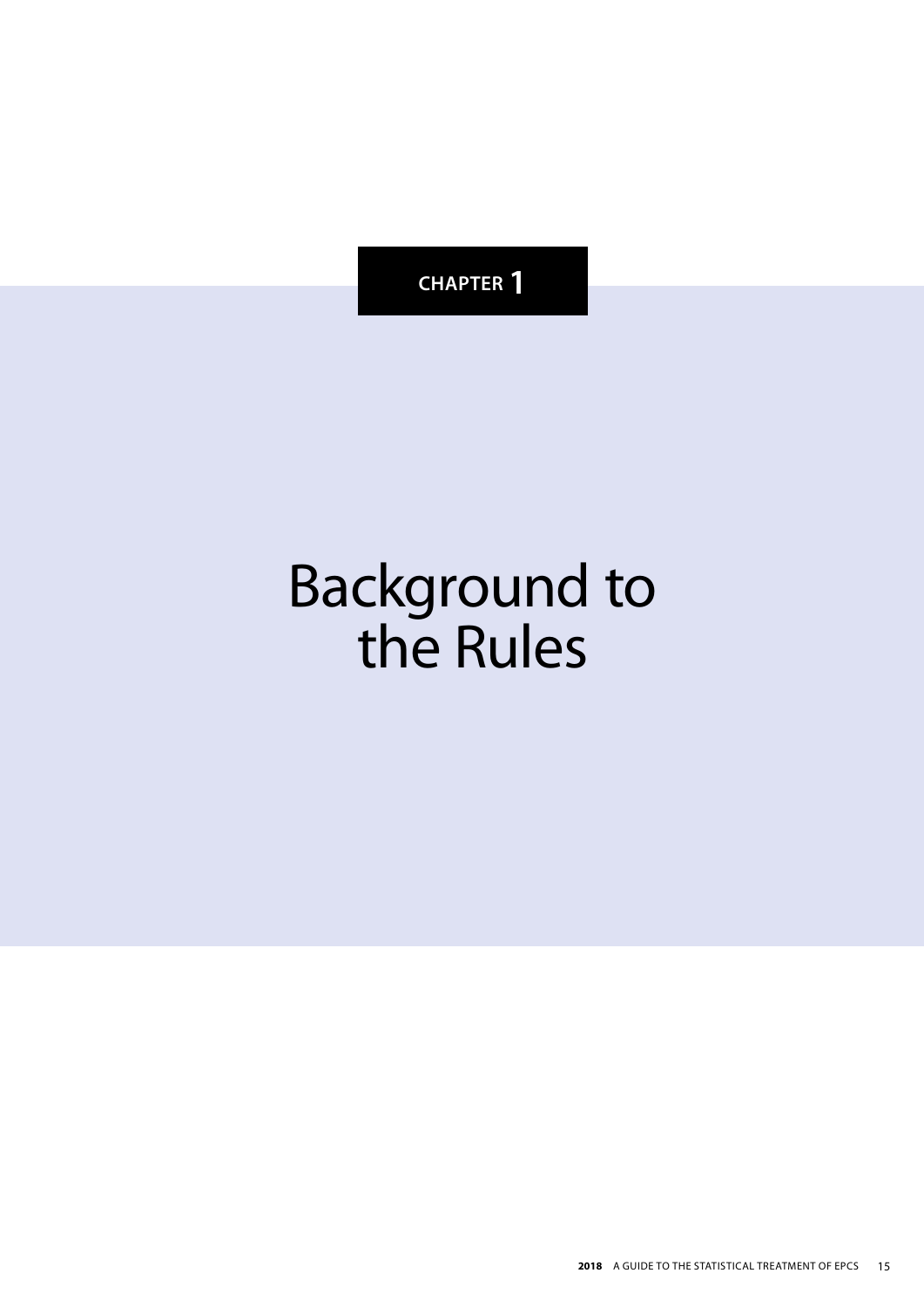#### **Overview**

This Chapter provides users with the background required for understanding the statistical treatment of EPCs. It gives a general overview of the development of the Rules and their key underlying principles. It also explains when the statistical treatment of an EPC should be assessed.

### **Development of the Rules**

The "Excessive Deficit Procedure", defined by the Maastricht Treaty (Article 104), has been in force in the EU since 1994. The European Commission (through Eurostat) endeavours to guarantee the proper application of the European system of accounts in order to gather reliable and comparable statistics on the debt and deficit position of Member States. As of September 2014, ESA 2010 is the reference framework for these data. Its use is legally binding for all EU countries.

ESA 2010 is aimed at producing economic statistics and seeks to record the economic substance of transactions (rather than their legal form). The MGDD 2016 is harmonised with ESA 2010 and is its indispensable complement.

Eurostat released its first communication on the statistical treatment of EPCs in a guidance note dated August 2015.**<sup>12</sup>** This established a practical rule that, by default, all capital expenditure incurred in EPC arrangements should be recorded in government accounts as debt and as having an immediate impact on deficit.**<sup>13</sup>** That guidance is now superseded by the 2017 Guidance Note, which aligns with the Excessive Deficit Procedure Statistics Working Group's most recent interpretation of the relevant ESA10 provisions.

The Rules (as explained in the Guide) are therefore drawn from ESA 2010, the MGDD 2016 and the 2017 Guidance Note.

### **Key principles for assessing the statistical treatment of EPCs**

The purpose of the Rules is to establish which party to the EPC is the economic owner of the measures comprising capital expenditure (e.g. construction works, equipment) that are implemented under the EPC (the EPC assets). The economic owner is the party that bears most of the risks and has the right to most of the rewards associated with those assets.

<sup>12</sup> See: [ec.europa.eu/eurostat/documents/1015035/6934993/EUROSTAT-Guidance-Note-on-Energy-](http://ec.europa.eu/eurostat/documents/1015035/6934993/EUROSTAT-Guidance-Note-on-Energy-Performance-Contracts-August-2015.pdf/dc5255f7-a5b8-42e5-bc5d-887dbf9434c9)[Performance-Contracts-August-2015.pdf/dc5255f7-a5b8-42e5-bc5d-887dbf9434c9](http://ec.europa.eu/eurostat/documents/1015035/6934993/EUROSTAT-Guidance-Note-on-Energy-Performance-Contracts-August-2015.pdf/dc5255f7-a5b8-42e5-bc5d-887dbf9434c9)

<sup>&</sup>lt;sup>13</sup> The note recognised that there may be some limited circumstances where an EPC might be treated as an operational lease or a PPP. Further guidance on the interaction of Eurostat rules on EPCs and PPPs is given in Chapter 2.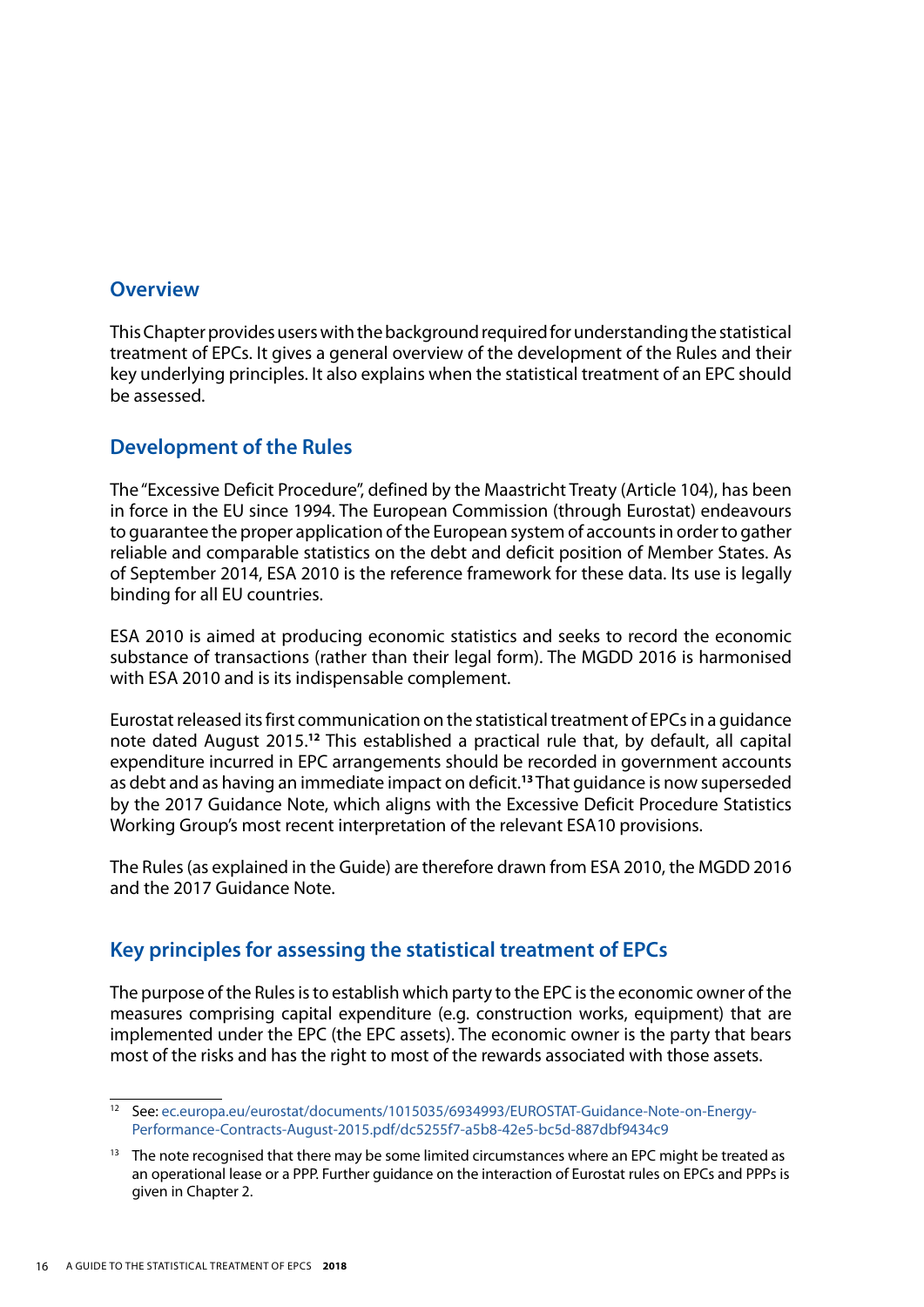Chapters 2 to 4 of the Guide explain how Eurostat applies this key principle in practice.

If the assessment of risks and rewards, as explained in the Guide, indicates that government is the economic owner of the EPC assets, then the EPC must be recorded on balance sheet for government.

If, however, the assessment of risks and rewards indicates that government is *not* the economic owner of the EPC assets, then the EPC can be recorded off balance sheet for government.

In either case, it is for the national statistical authority to determine the recording of the EPC assets in accordance with the relevant ESA10 rules.

### **Timing of the assessment of the statistical treatment of EPCs**

The statistical treatment of an EPC is assessed by examining the EPC arrangements as they stand at the date of financial close**<sup>14</sup>** against the Rules in force at financial close. In normal circumstances, the conclusion of the assessment made at that time will hold for the duration of the EPC.

If the Rules change after financial close there is no requirement to reassess the EPC arrangements under the revised Rules, although it is within a national statistical authority's discretion to do so.**<sup>15</sup>**

However, if the EPC is changed, or the nature or control of one of the parties to the EPC changes,**<sup>16</sup>** it is necessary to consider whether the change affects the original conclusion on the statistical treatment. The change itself is assessed under the Rules as they stand at the time the change is made. If, according to those Rules, the change itself directly alters the balance of risk and reward (or nature or control of the relevant party) in a way that would alter the statistical treatment, the original statistical treatment must be revised.

<sup>&</sup>lt;sup>14</sup> This is the date that the financing arrangements for an EPC become unconditional and the financing becomes available (for an EPC undertaken on a project finance basis) or the date that the contractual obligations under an EPC become unconditional (for an EPC undertaken on a corporate finance basis).

<sup>&</sup>lt;sup>15</sup> For example, an EPC that reached financial close in June 2017 and was assessed as on balance sheet for government on the basis of the Rules at that time may now be reassessed by the national statistical authority on the basis of the Rules (as reflected in the 2017 Guidance Note and the Guide).

<sup>&</sup>lt;sup>16</sup> Chapter 2 explains how the nature or control of the parties is relevant to the statistical treatment.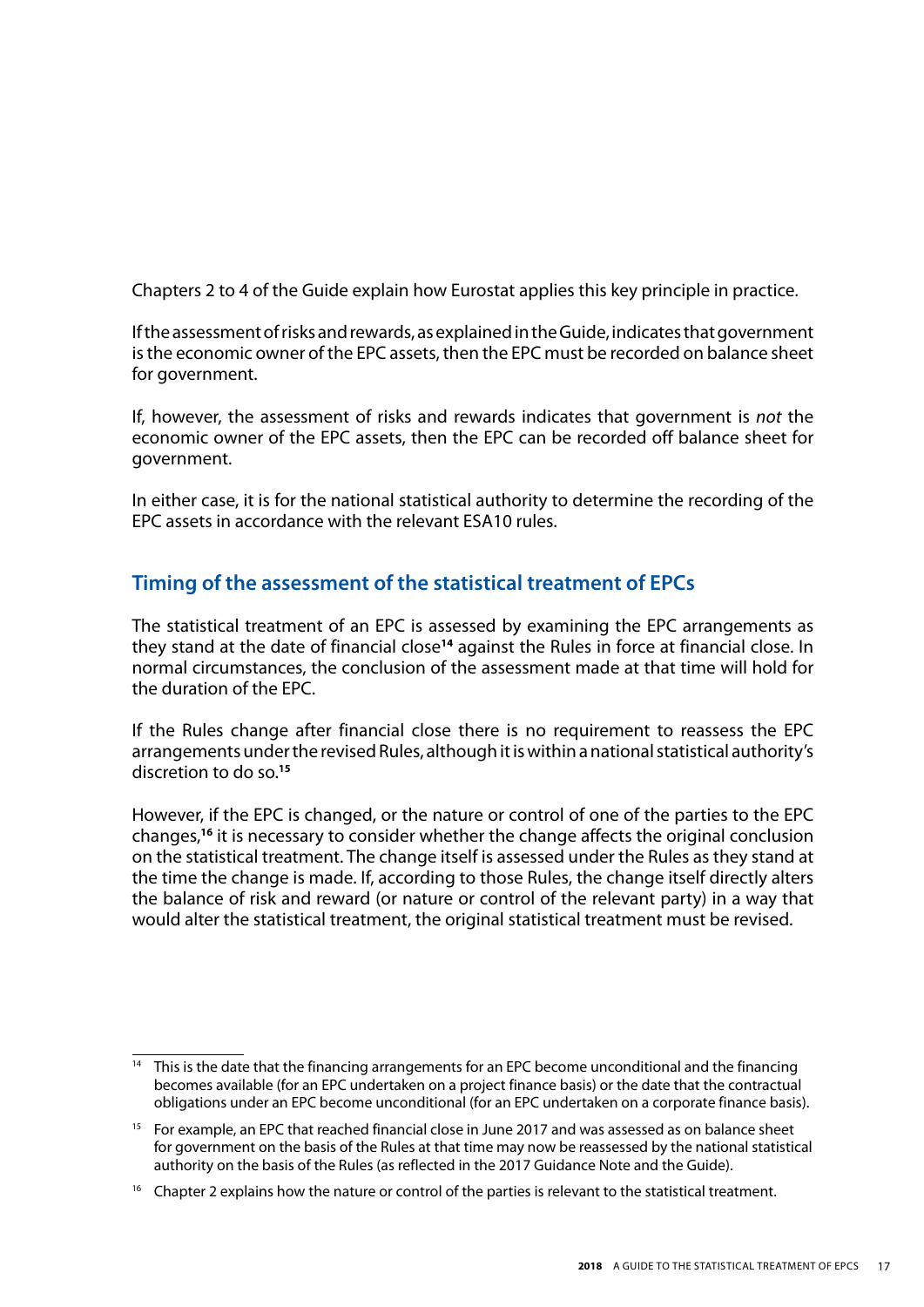By way of illustration, an EPC that reaches financial close and is assessed as off balance sheet for government under the Rules (and the Guide) is later amended to incorporate additional energy efficiency measures. If those additional measures are provided on the same contractual and commercial basis as the original measures, there is no change to the off balance sheet recording for government. If, however, those additional measures are combined with, for example, a change to the contract provisions which introduces a cap on the Partner's share of excess energy savings, then the statistical treatment needs to be changed to reflect all of the EPC assets being recorded on balance sheet for government. This is because the change to the contract has altered the balance of risk and reward in a relevant way (see Theme 5.6.5).

The process that leads up to financial close (e.g. whether the EPC is entered into following a mini-competition under a framework agreement or procured through an individual public procurement exercise) and the legal form that the contract takes (e.g. whether a simple form of contract that cross-refers to the terms of a framework agreement or a stand-alone contract; whether the contract is categorised/procured as a PPP or a lease or other form of contract according to national laws) are not relevant to the statistical treatment.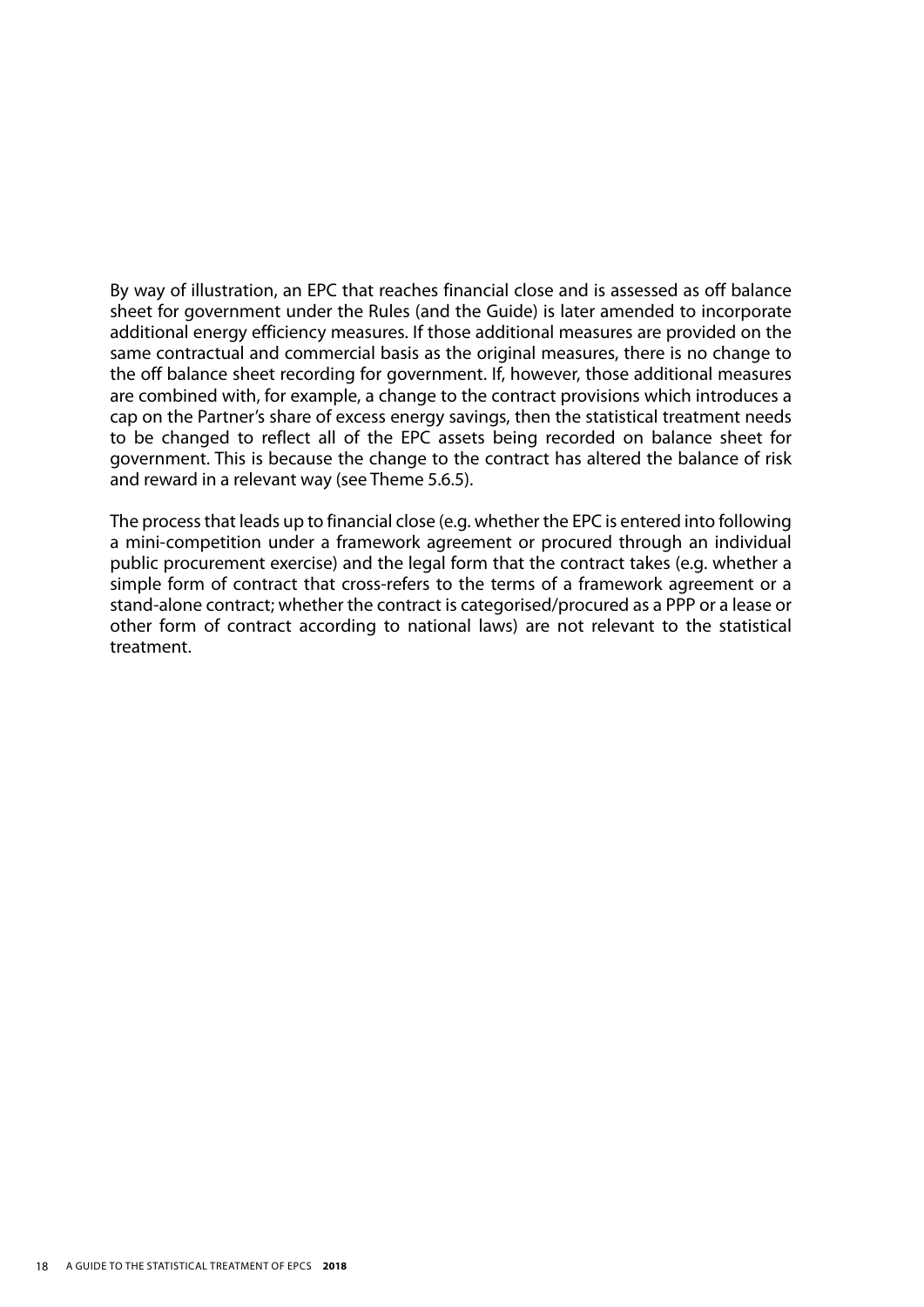**CHAPTER 2**

# The Features of an EPC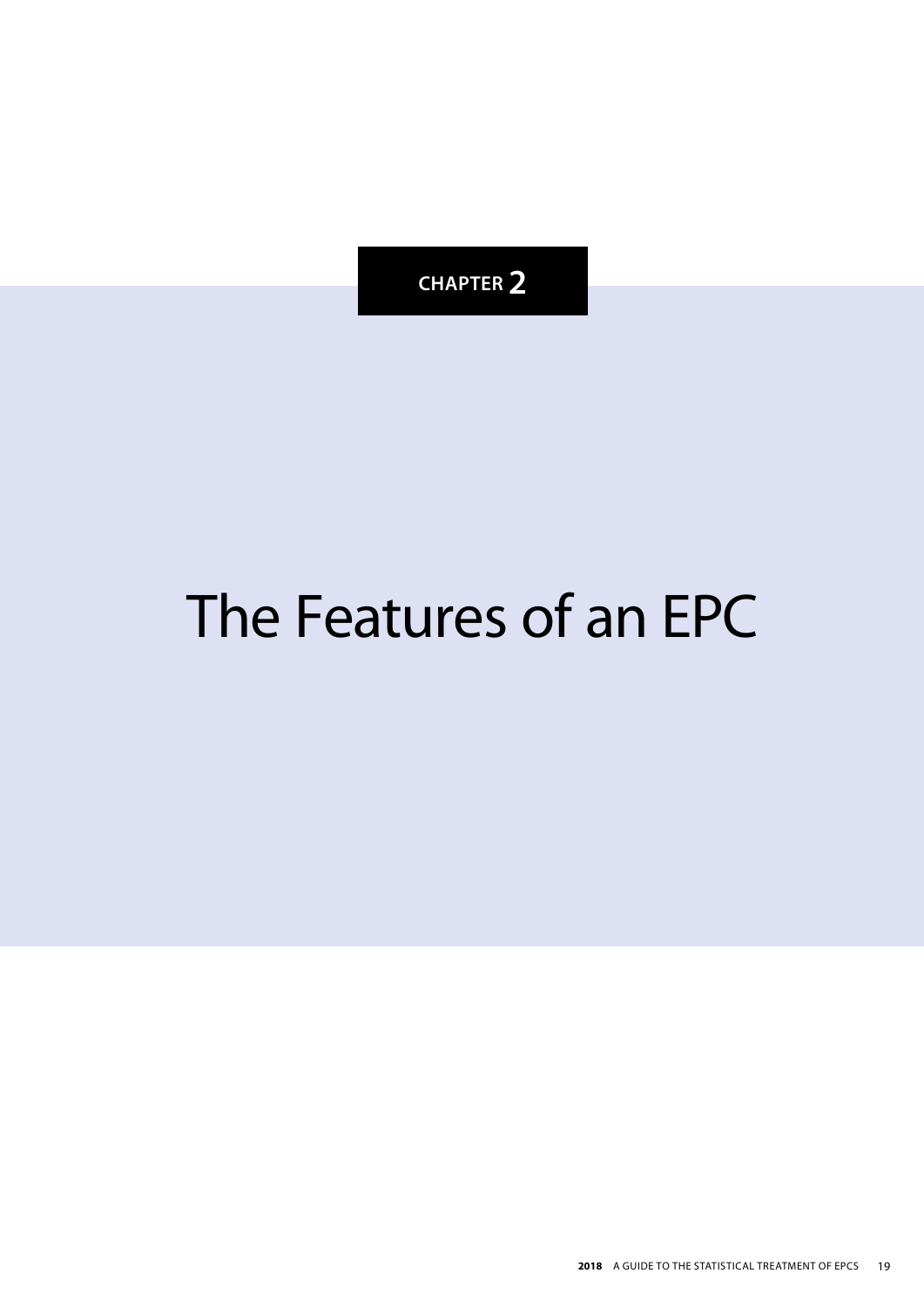#### **Overview**

The term "EPC" is typically used to describe a contractual arrangement between a public authority and a partner for the provision of energy efficiency measures (involving capital expenditure in construction works and/or equipment and/or the delivery of related services). In exchange the Partner receives from the Authority routine performance-based payments linked to the energy consumption and/or cost savings delivered by those measures.

The following diagram illustrates, very simply, a typical EPC arrangement**<sup>17</sup>**:



This Chapter explains the particular features of an arrangement that determine whether or not it falls within Eurostat's own definition of an EPC and therefore whether or not the Rules (and the later Chapters of the Guide) apply. These features are:

- the "statistical sector classification"<sup>18</sup> of the public authority that enters into the EPC (the Authority);
- the "statistical sector classification" of the entity that enters into the EPC with the Authority (the Partner);
- the types of assets provided by the Partner under the contract:

<sup>&</sup>lt;sup>17</sup> For illustrative purposes only. In reality EPC arrangements vary widely in practice and may look quite different from what is presented here (e.g. the Partner might have a contractual relationship with energy suppliers, the Authority might itself be a lender to the Partner). The variety of typical arrangements is explored in detail through Chapters 2 and 3 of the Guide.

<sup>&</sup>lt;sup>18</sup> The parties involved in an EPC arrangement will, for statistical purposes, be classified as entities either inside or outside the general government sector. This will be determined by the same rules used to determine the statistical sector classification of all entities within a Member State. This is a technical and complex area of national accounts. While Chapter 2 considers the likely relevance of the general rules to typical EPC arrangements, users are strongly advised to consult their national statistical authorities for any specific queries or concerns.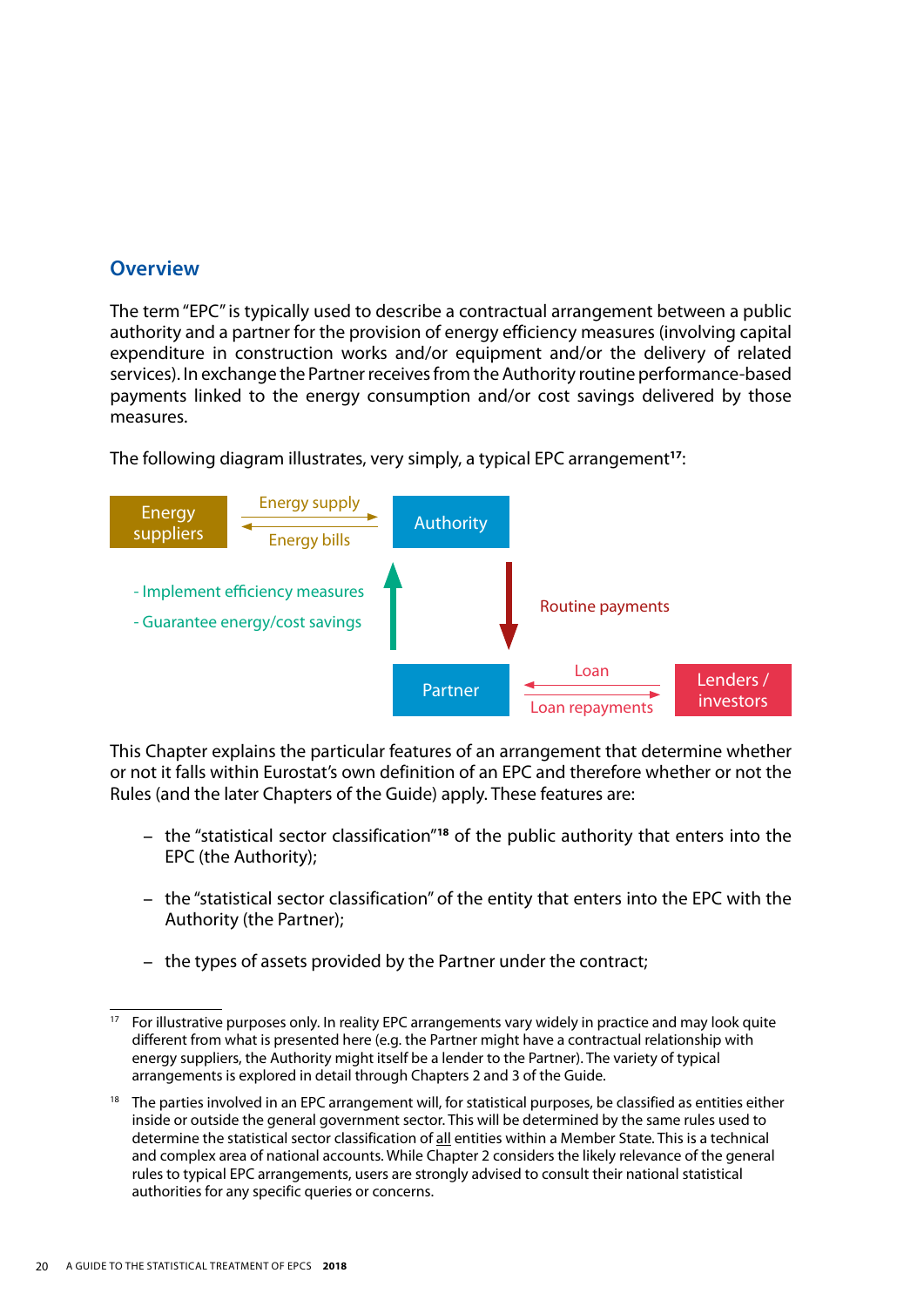- the duration of the contract;
- the scope of services provided by the Partner under the contract;
- the type of contract payments (i.e. the distinction between EPCs and PPPs); and
- third party revenues generated from the arrangements.

As already mentioned, the statistical treatment of energy efficiency arrangements that do not fall within Eurostat's definition of EPCs (as explained in this Chapter 2) is outside the scope of the Guide.

#### **Statistical sector classification of the Authority**

Eurostat's definition of an EPC requires that the Authority is, for statistical purposes, classified inside the general government sector. Examples of entities classified inside the general government sector for statistical purposes include central government ministries or departments, regional or local government entities.**<sup>19</sup>**

If the Authority is, for statistical purposes, classified outside the general government sector (e.g. a company that is owned by government but, in statistical terms, considered a "market producer"), Eurostat does not consider the arrangement to be an EPC for the purposes of the Rules and the Guide does not apply.**<sup>20</sup>**

#### **Statistical sector classification of the Partner**

Eurostat's definition of an EPC requires that the Partner is, for statistical purposes, an entity classified outside the general government sector. The tests applied to determine if an entity is classified inside or outside the general government sector differ depending on whether or not the entity is a special purpose vehicle (SPV).**<sup>21</sup>** These tests are described below.

<sup>19</sup> EDP Inventories Annex I: list of units classified in the general government sector by countries available at: [ec.europa.eu/eurostat/web/government-finance-statistics/excessive-deficit-procedure/edp](http://ec.europa.eu/eurostat/web/government-finance-statistics/excessive-deficit-procedure/edp-inventories)[inventories](http://ec.europa.eu/eurostat/web/government-finance-statistics/excessive-deficit-procedure/edp-inventories)

<sup>&</sup>lt;sup>20</sup> An example of this would be where a rail company (owned by government but classified as a market producer outside the general government sector) enters into a contract to deliver energy efficiency measures in its buildings. It should be noted that any government involvement in such a project can have an impact on its statistical treatment through the application of other (i.e. non-EPC) Eurostat rules.

<sup>&</sup>lt;sup>21</sup> EPC arrangements involving large-scale investments might use a project finance solution, in which case the Partner will constitute itself as an SPV. Smaller-scale investments, on the other hand, are typically financed through corporate loans and therefore may not involve the creation of an SPV.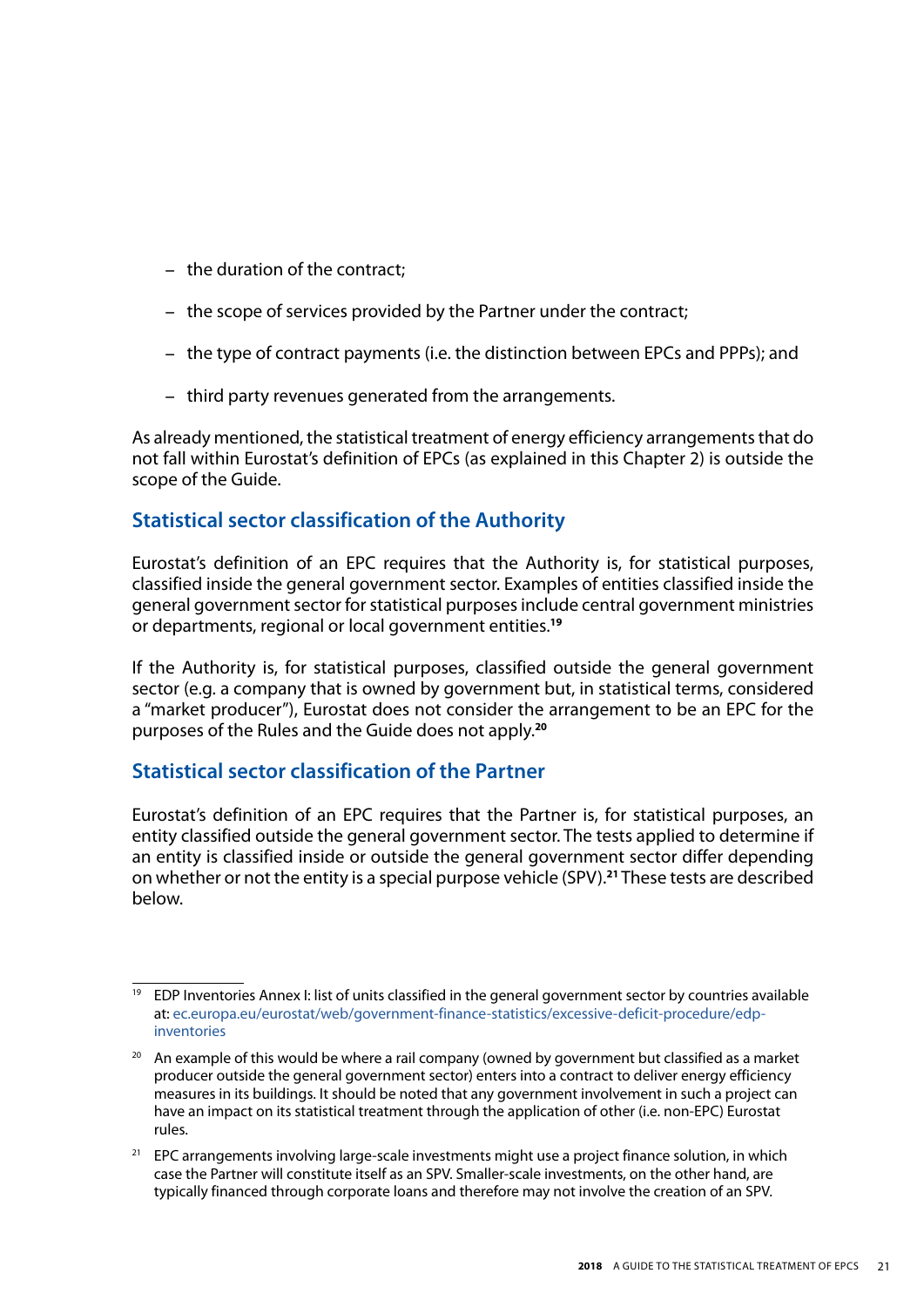#### **Cases where the Partner is an SPV**

If the SPV is controlled by private entities**<sup>22</sup>** it will, for statistical purposes, be classified outside the general government sector.**<sup>23</sup>** Assuming that the contracting arrangement has the other features of an EPC (as defined by Eurostat and explained in this Chapter), it will be considered to be an EPC and its statistical treatment will be assessed using the Rules and the Guide (see Chapters 3 and 4).

If however the SPV is controlled by government it will, for statistical purposes, be classified inside the general government sector. As a result, the arrangement will not be considered to be an EPC (according to Eurostat's definition) and it will be on balance sheet for government.

For statistical classification purposes, government control of an SPV can be established in a number of ways including, for example, through ownership rights, contractual rights, financing arrangements, law, regulation or vetoes over the SPV's important decisions.**<sup>24</sup>**

Determining whether government controls**<sup>25</sup>** an SPV is often a matter of degree and it is important to assess each case on its own particular facts and circumstances.**<sup>26</sup>** The following is a non-exhaustive list of examples of government control, which are given for illustrative purposes only:

- $-$  If government has a 51% share in the ownership and voting rights of the SPV, the SPV is deemed to be controlled by government through its majority share;
- $-$  If government has a 25% share in the ownership of the SPV which gives it rights to veto important decisions of the SPV (for example through shareholder agreements

<sup>22</sup> This includes where an SPV is controlled by one or more public entities classified outside the general government sector (such as national public banks or government companies that are, for statistical purposes, considered to be "market producers" – see footnote 27). However, an important exception to this is where those public entities are acting on an instruction of government (see the final paragraph of this section).

<sup>&</sup>lt;sup>23</sup> It is usually the case that an SPV enters into a single EPC contract to deliver a single EPC. However, an SPV that is controlled by private entities could enter into multiple EPC contracts with one or more Authorities, without this affecting its classification outside the general government sector.

<sup>&</sup>lt;sup>24</sup> See ESA 2010 paragraphs 2.38, 20.309 and 20.316 to 20.318 and MGDD 2016 Chapters I.2.3 and I.6.2.

 $25$  It is important to note that government control of an SPV can be established through the relationships that the SPV has with any government entity in the relevant Member State, and not only through its relationships with the Authority. For example, where the Authority is a local government entity, a majority or controlling ownership share in the SPV that is held by another government entity (e.g. if central government invests in the SPV) would establish government control of the SPV.

<sup>&</sup>lt;sup>26</sup> A condition imposed in the tender process that government will participate in the ownership of the SPV for an EPC is not, in and of itself a relevant factor in determining whether the SPV is controlled by government.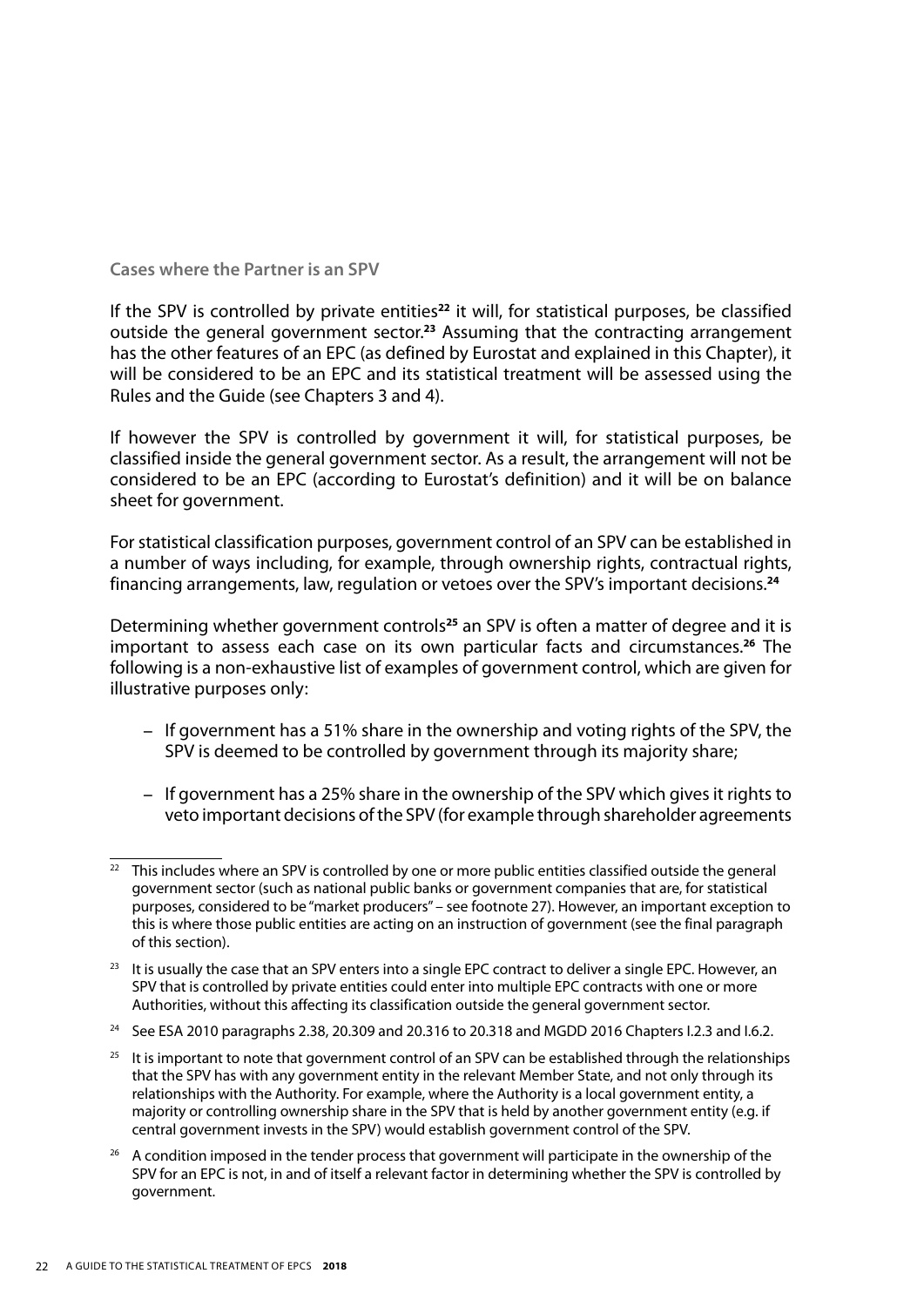or through general company law), the SPV is deemed to be controlled by government through those rights. This is the case even if the veto rights mirror veto rights held by other owners of the SPV; and

- If government has no share in the ownership of the SPV but has rights to veto important decisions of the SPV through a financing agreement or a contract, the SPV is deemed to be controlled by government through those veto rights.

In all of the examples mentioned above, the SPV is classified inside the general government sector and the arrangement will be on balance sheet for government.

It is important to stress that in looking at the issue of government control of an SPV, any relationship between the SPV and a public entity that is classified outside the general government sector will be deemed by Eurostat to be a relationship between the SPV and government if the public entity is acting on an express or implied instruction of government in the context of the specific arrangements. For example, if a national public bank (even though classified outside the general government sector) is instructed by government to take an equity share in the SPV, that equity share is considered by Eurostat to be held by government. As a result, any rights attached to that equity share will be considered to be rights held by government and will be taken into account in assessing whether or not government has control of the SPV.

**Cases where the Partner is not an SPV**

In cases where the Partner is not an SPV (which has been more common in the EU EPC market to date), the sector classification of the Partner is assessed in a slightly different way.

The first step is to determine whether the Partner is controlled by government (using the same tests that apply to SPVs, as described above).

If the Partner is not controlled by government, it is classified outside the general government sector. Assuming that the contracting arrangement has the other features of an EPC (as defined by Eurostat and explained in this Chapter), it will be considered to be an EPC and its statistical treatment will be assessed using the Rules and the Guide (see Chapters 3 and 4).

If the Partner is controlled by government, there is a second step, which is to determine whether the Partner is, in statistical terms, a "market producer". This involves both a qualitative and a quantitative assessment:**<sup>27</sup>**

<sup>&</sup>lt;sup>27</sup> See ESA 2010 paragraphs 20.19 to 20.34 and MGDD 2016 Chapter I.2.4.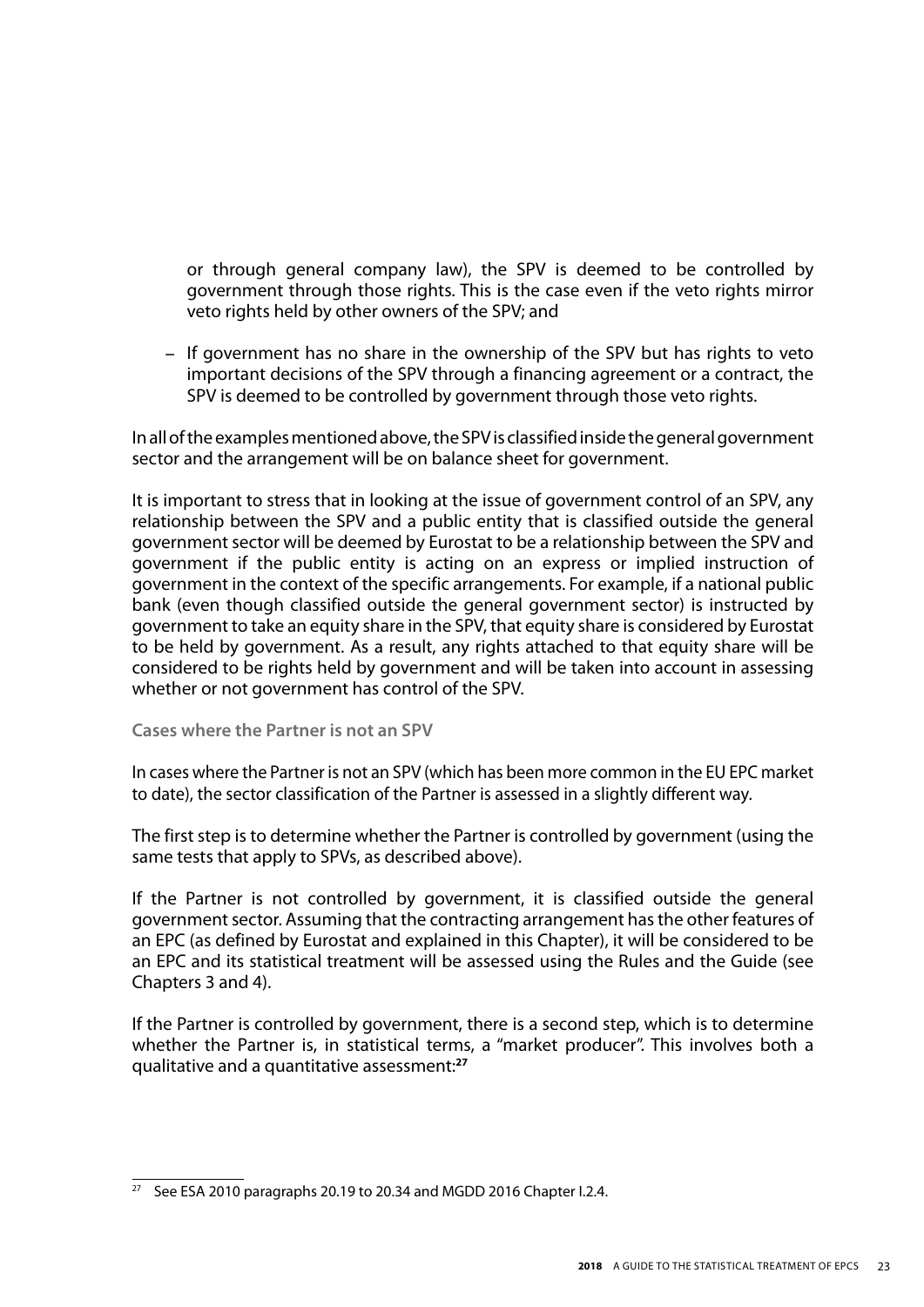- $-$  If, on the basis of the qualitative and quantitative assessment, the Partner is deemed to be a "market producer", it will be classified outside the general government sector. Assuming that the contracting arrangement has the other features of an EPC as defined by Eurostat and explained in this Chapter, it will be considered to be an EPC and its statistical treatment will be assessed under the Rules and the Guide (see Chapters 3 and 4). This situation may arise where an Authority enters into an EPC arrangement with, for example, a government-owned utility company which is considered to be a "market producer"; and
- $-$  If, on the basis of the qualitative and quantitative assessment, the Partner is not deemed to be a "market producer", the Partner will be classified inside the general government sector. In that case, the contracting arrangement will not be an EPC (according to Eurostat's definition) and it will be on balance sheet for government.

### **Types of assets**

The Rules require that an EPC involves initial capital investment in one or a series of measures (e.g. construction works, provision of equipment) designed to improve energy efficiency through reducing the energy consumption of existing infrastructure. Arrangements to deliver energy efficiency through energy management measures such as planning, optimisation, maintenance of equipment etc. without any capital investment in the provision of new or renewed assets or equipment are, for statistical treatment purposes, to be treated as service contracts, and are outside the scope of the Guide.

The capital investment undertaken can be in removable assets (e.g. boilers) and/or nonremovable assets (e.g. insulation). Typical examples of capital investment measures that fall within the scope of Eurostat's definition of an EPC include new (and/or improvements to):

- heating, ventilation and air conditioning (HVAC) systems;
- combined heat and power (CHP) plant;
- lighting systems;
- hot water systems;
- building management systems;
- external shading, solar control systems;
- boilers and chillers:
- insulation of the building envelope;
- roofing;
- windows:
- street-lighting.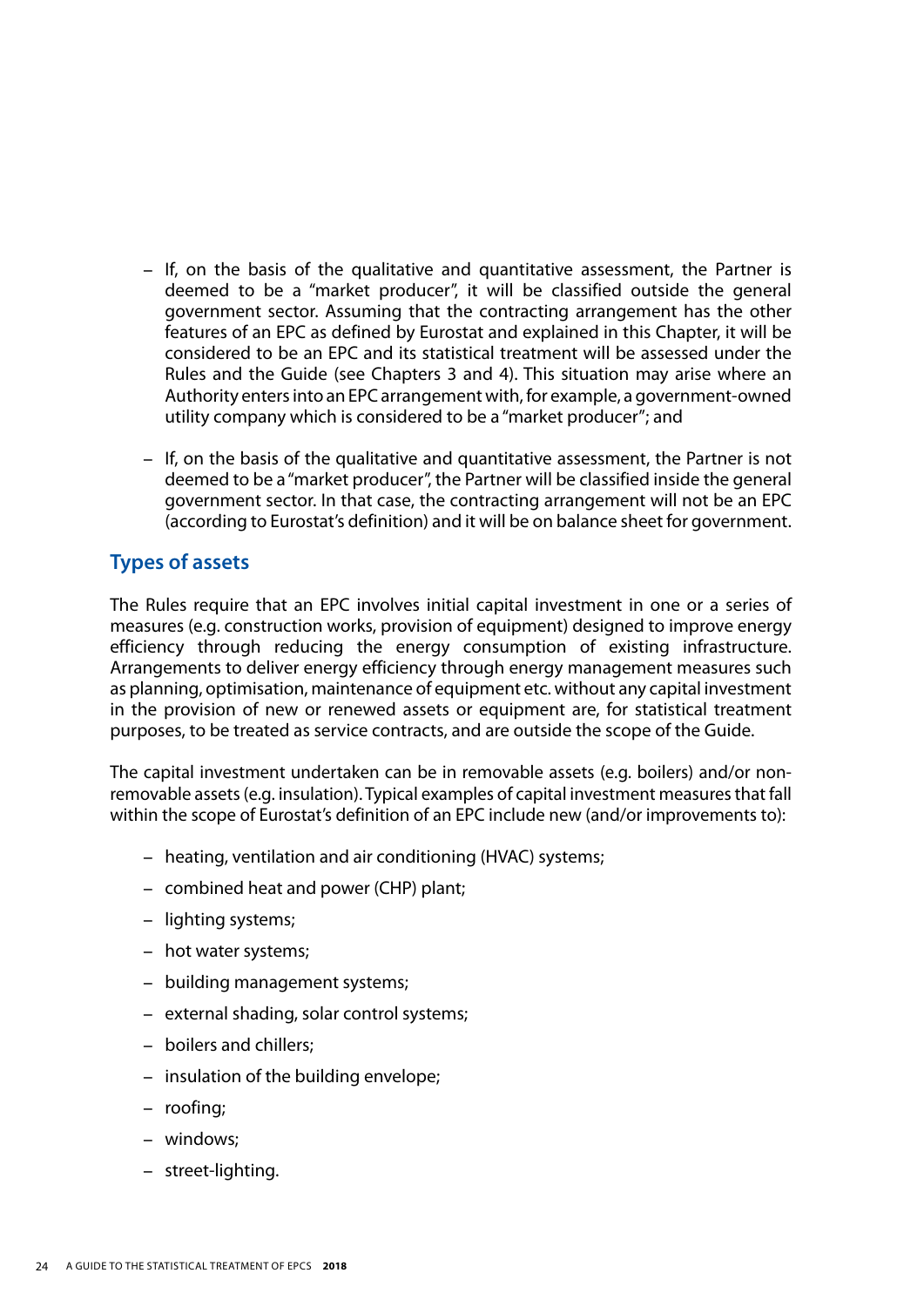An EPC (according to Eurostat's definition) must involve capital investment in assets (such as those described above) that reduce energy consumption.**<sup>28</sup>** However, in addition, an EPC can also include capital investment in:

- ancillary equipment and assets that facilitate the delivery of the services provided under the EPC (e.g. equipment for monitoring energy consumption); and/or
- assets that produce energy (e.g. photovoltaics) for consumption in existing facilities and/or sale to third parties. However, if the capital expenditure on such assets represents 50% or more of the total capital expenditure on the assets constructed and/or installed under the contract, the contract will not be an EPC for the purposes of the Rules and the Guide will not apply.

If an EPC involves a series of individual measures, those measures are treated collectively as the EPC assets for the purposes of the statistical treatment, and the aggregate value of those assets is recorded as either on or off government's balance sheet.**<sup>29</sup>**

The value of the existing infrastructure in which (or for which) the measures are implemented is not relevant for the purposes of recording the EPC assets as on or off government's balance sheet.

Eurostat does not apply any minimum threshold of capital expenditure in its definition of an EPC.

<sup>&</sup>lt;sup>28</sup> The installation of CHP plant in an existing facility will, by itself, not necessarily lead to a reduction in the volume of energy (kWh) consumed in the facility. However, Eurostat acknowledges the energy efficient nature of CHP plant and therefore CHP plant is, by exception and for the purposes of the Rules and the Guide, treated as if it is an asset that reduces energy consumption.

 $29$  Any assets that are provided, but not maintained/operated, by the partner under an EPC are not considered by Eurostat to be EPC assets. The statistical treatment of such assets requires separate analysis, in which they are treated as assets procured under a conventional contract and accounted for under the relevant Eurostat rules. An example of this would be an EPC that (in addition to requiring the Partner to install, maintain, replace and ensure the performance of a new energy efficient heating system) requires the Partner to install thermal insulation throughout the building envelope but places no ongoing responsibility on the Partner for the maintenance, replacement or performance of the thermal insulation.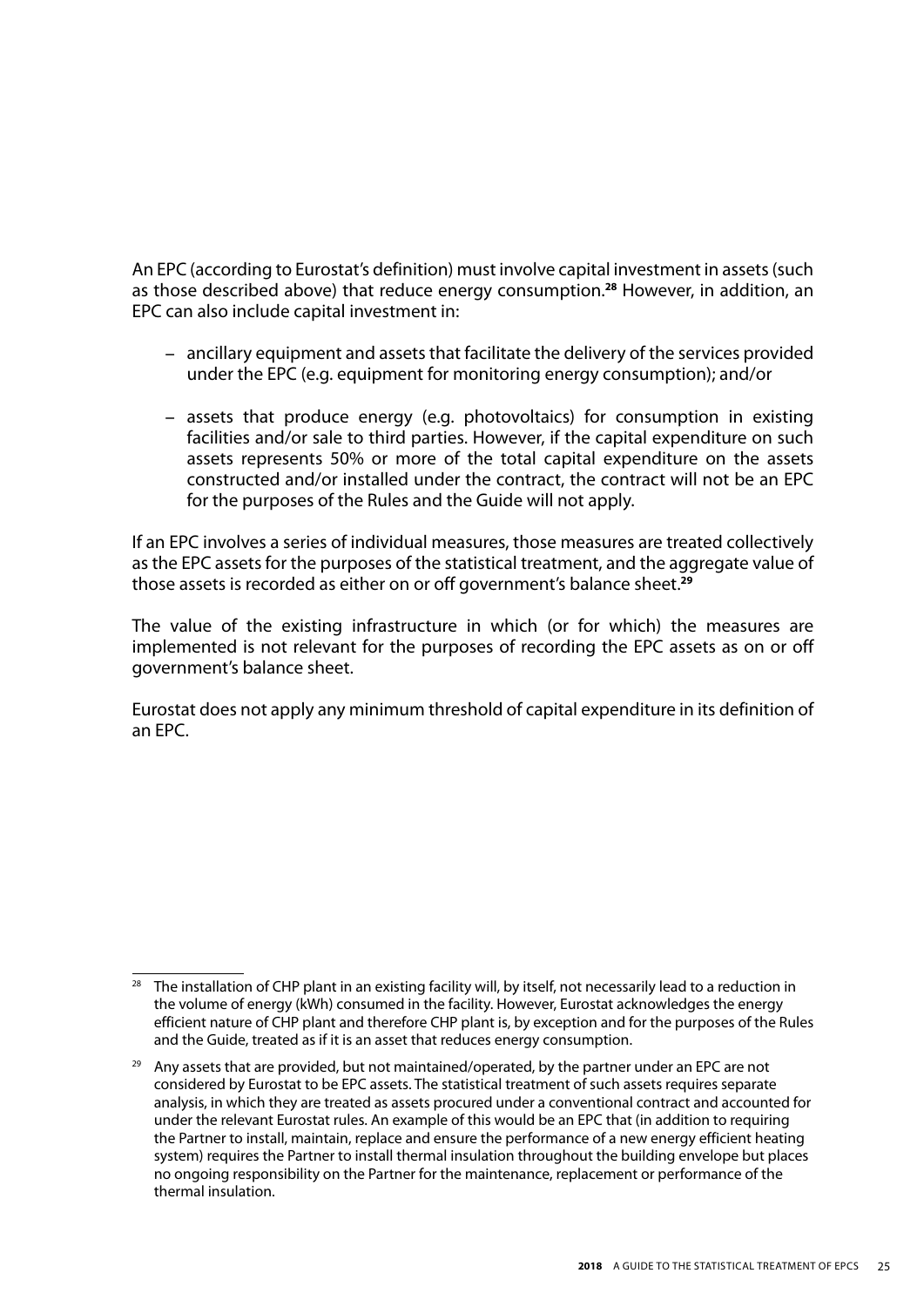The example in Box 1 illustrates how Eurostat applies the Rules relating to the type of assets.

#### **Box 1: The EPC assets**

A regional government enters into a contract for energy efficient renovations in 20 of its schools. The renovations will involve a total of EUR 4.5 million capital investment in the following measures:

- HVAC, LED lighting and insulation, which will directly **reduce energy consumption** in the schools) at a capital cost of EUR 2.5 million across all schools;
- photovoltaics (which will **produce low-cost energy** for consumption in the schools) at a capital cost of EUR 1.5 million across all schools;
- meters and monitors (which will measure energy consumption and **efficiency** in the schools) at a capital cost of EUR 0.5 million across all schools.

For the purposes of the statistical treatment assessment:

- $-$  the assets satisfy Eurostat's requirement for the definition of an EPC (i.e. the contract requires the provision of measures that **reduce energy** consumption, and the additional measures that **produce energy** represent less than 50% of the total capital investment under the contract);
- the capital investment measures are collectively treated as the "EPC assets" with a value of EUR 4.5 million which will, according to the provisions of the Guide, be assessed as either on or off government's balance sheet.

#### **Duration of the EPC**

The Rules require that the duration of the EPC is sufficient to cover a meaningful part of the economic life of the EPC assets.

On this basis, Eurostat will apply the Rules (and therefore the Guide) to any contract with a duration of eight years or longer. This will be the case whether the economic life of some or all of the EPC assets is longer or shorter than eight years.

On the other hand, a contract with a duration of less than eight years will not fall within Eurostat's definition of an EPC, which means that the Guide will not apply and the statistical treatment of the contract will be considered under other Eurostat rules.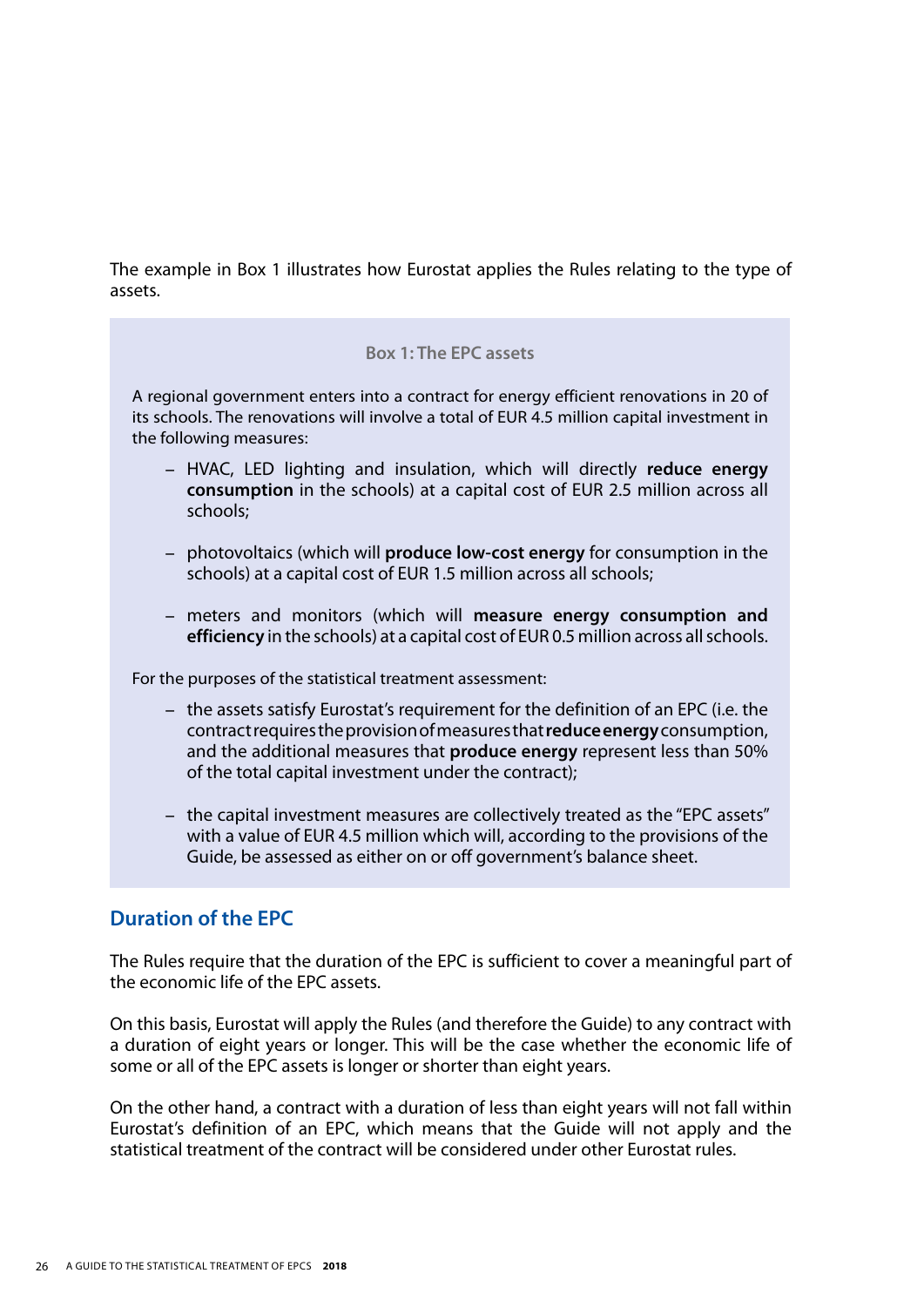## **Scope of services to be provided by the Partner**

In order for an arrangement to be considered an EPC by Eurostat, the Partner must, as a minimum, be obliged to maintain (and, as necessary, replace) the EPC assets for the duration of the contract with a view to ensuring their ongoing ability to deliver the energy consumption and/or cost savings required under the EPC.

The extent to which the Partner is required to provide other services in addition to maintaining and replacing the EPC assets**<sup>30</sup>** does not affect Eurostat's view on whether the arrangements fall within its definition of an EPC.

#### **EPC or PPP?**

Contracts to deliver energy efficiency improvements through substantial refurbishment, renovation or upgrade of existing infrastructure could, in some circumstances, be interpreted as falling within the scope of Eurostat's rules on PPPs. This is because rules on PPPs are stated to apply where the amount of capital expenditure in the refurbishment of an existing asset represents 50% or more of the value of the asset after completion of the works.**<sup>31</sup>**

If this 50% threshold is met and the Partner is remunerated on the basis of the availability of and/or demand for the existing infrastructure (as refurbished, renovated or upgraded) then the arrangement should be treated as a PPP and assessed according to Eurostat's rules on PPPs (and not according to Eurostat's rules on EPCs and the Guide).

If, however, this 50% threshold is met, but the Partner is remunerated on the basis of energy consumption and/or cost savings associated with the existing infrastructure, then (assuming it has the other features of an EPC as defined by Eurostat and explained in this Chapter) the arrangement will be considered to be an EPC and its statistical treatment will be assessed using the Rules and the Guide (see Chapters 3 and 4).

<sup>&</sup>lt;sup>30</sup> For example monitoring performance, verifying savings, energy supply.

<sup>&</sup>lt;sup>31</sup> See A *Guide to the Statistical Treatment of PPPs* [ec.europa.eu/eurostat/web/government-finance](http://ec.europa.eu/eurostat/web/government-finance-statistics/methodology/guidance-on-accounting-rules)[statistics/methodology/guidance-on-accounting-rules](http://ec.europa.eu/eurostat/web/government-finance-statistics/methodology/guidance-on-accounting-rules)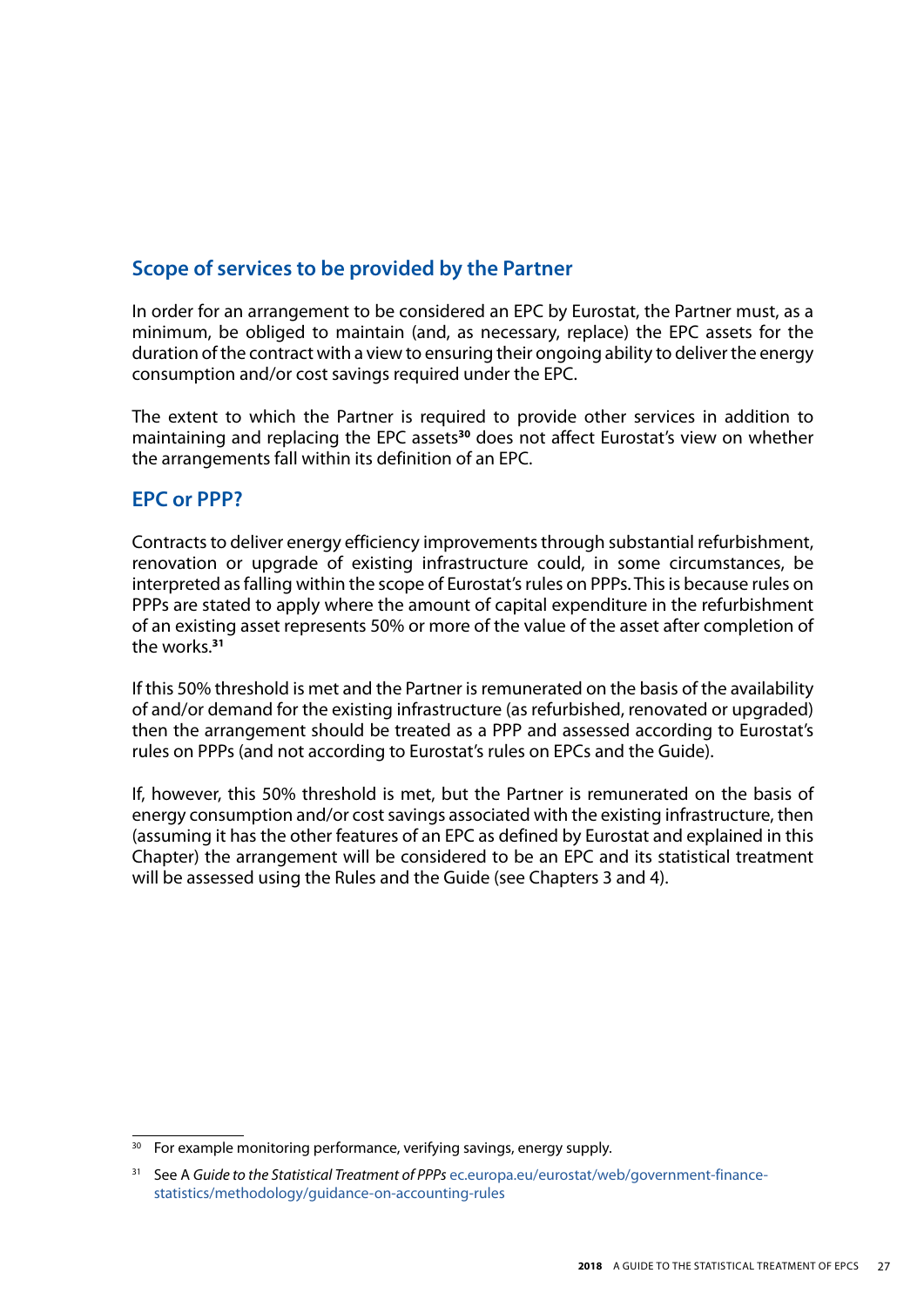#### **Third party revenues**

If the measures implemented under an energy efficiency arrangement are expected to generate revenues from third parties,**<sup>32</sup>** this can affect whether the arrangement falls within Eurostat's definition of an EPC. Two tests (illustrated in Box 2 below) are applied at financial close. These tests look at the extent to which the Partner and the Authority each benefit from third party revenues:

- If, at financial close, it is forecast that the amount of revenues that the Partner will receive from third parties (directly or indirectly)**<sup>33</sup>** is greater than the total amount of the contractual payments that it is forecast to receive from the Authority, Eurostat will not consider the arrangement to be an EPC and the statistical treatment will be assessed under separate rules (which are outside the scope of the Guide); and
- If, at financial close, the third party revenues that the Authority (and/or government more widely) is forecast to receive from the assets will exceed 50% of the total amount of the contractual payments that the Authority is forecast to make to the Partner over the life of the contract, Eurostat will not consider the arrangement to be an EPC and it should be recorded on balance sheet for government. Forecast third party revenues that are included in the scope of the guarantee (see Theme 4.1) should be excluded from this comparison.

#### For both tests:

- Forecast third party revenues and forecast payments should be compared on a net present value basis at financial close, based on genuine best estimates that can be made at that time; and
- $-$  A change in the forecast third party revenues at any time during the contract does not (in itself) trigger a reassessment of the statistical treatment. However, any reassessment of the statistical treatment triggered by a change to the provisions of the EPC would need to take account of the forecast third party revenues at the date of the reassessment.

An example would be where the partner installs photovoltaics which produce energy for the building in which they are installed and surplus energy for sale to the grid.

<sup>&</sup>lt;sup>33</sup> The revenues from sales of surplus energy to the grid, for example, might be received by the Partner directly or might be received by the Authority who passes them on to the Partner.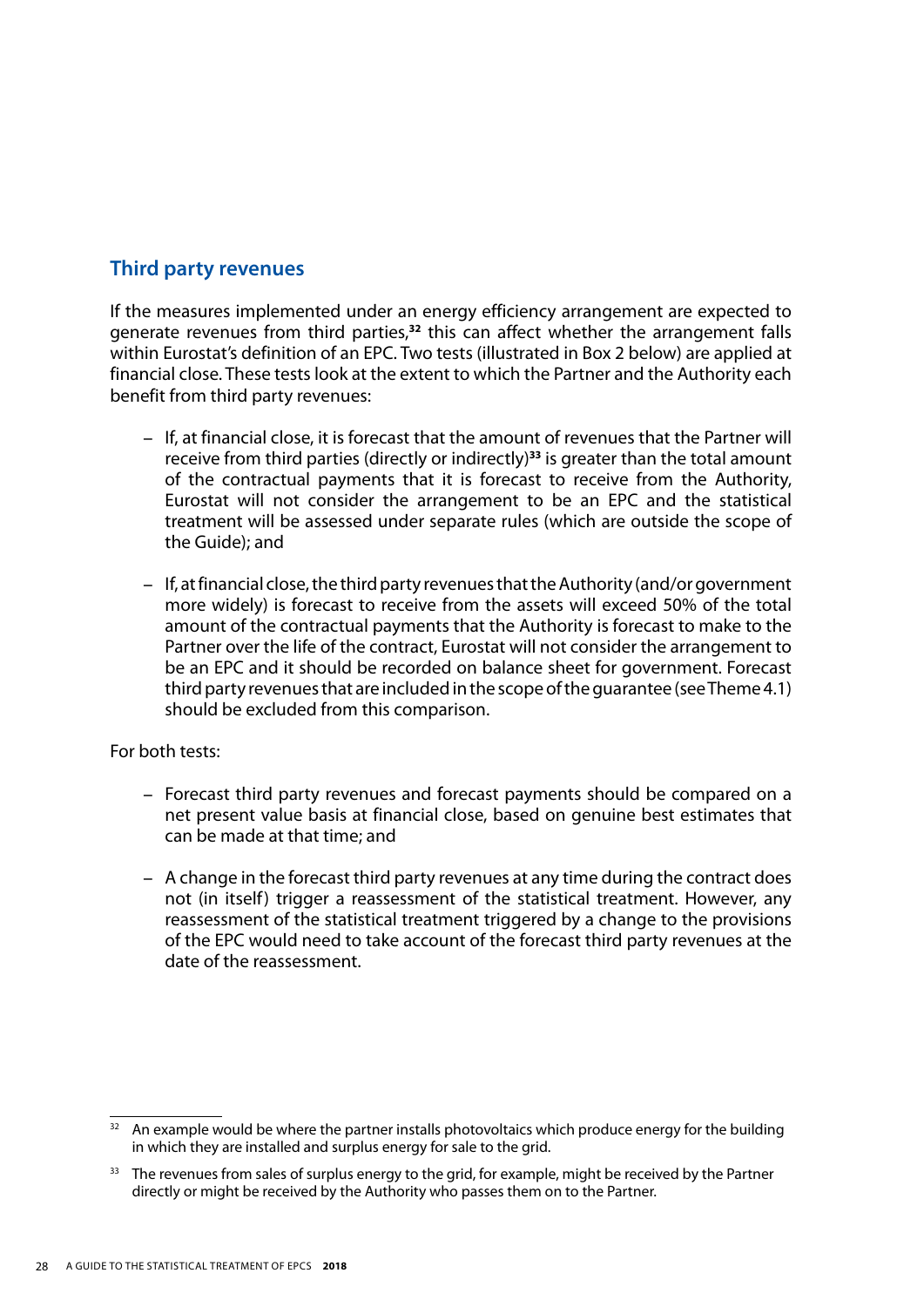#### **Box 2: Third Party Revenues**

A government health authority enters into a contract for the installation of new combined heat and power (CHP) plant that will improve the energy efficiency of heat supply in a hospital. The electricity generated by the CHP plan will exceed the amount consumed in the hospital and the surplus electricity will be sold to the grid. The payments due from the health authority to the Partner are EUR 1 million per year and the contract has a duration of 8 years.

In order for Eurostat to consider this arrangement as an EPC (and therefore for its statistical treatment to be assessed using the Rules and the Guide), at financial close the following conditions must be met:

- the revenues that the Partner is expected to receive from forecast sales of surplus energy are less than EUR 8 million (i.e. annual payments of EUR 1 million over the duration of 8 years;
- the revenues that the Authority is expected to receive from forecast sales of surplus electricity are less than EUR 4 million (i.e. 50% of the annual payments of EUR 1 million over the duration of 8 years).

The arrangement must, of course, satisfy other features of an EPC described in this Chapter 2 (e.g. types of assets, the sector classification of the Authority and the Partner).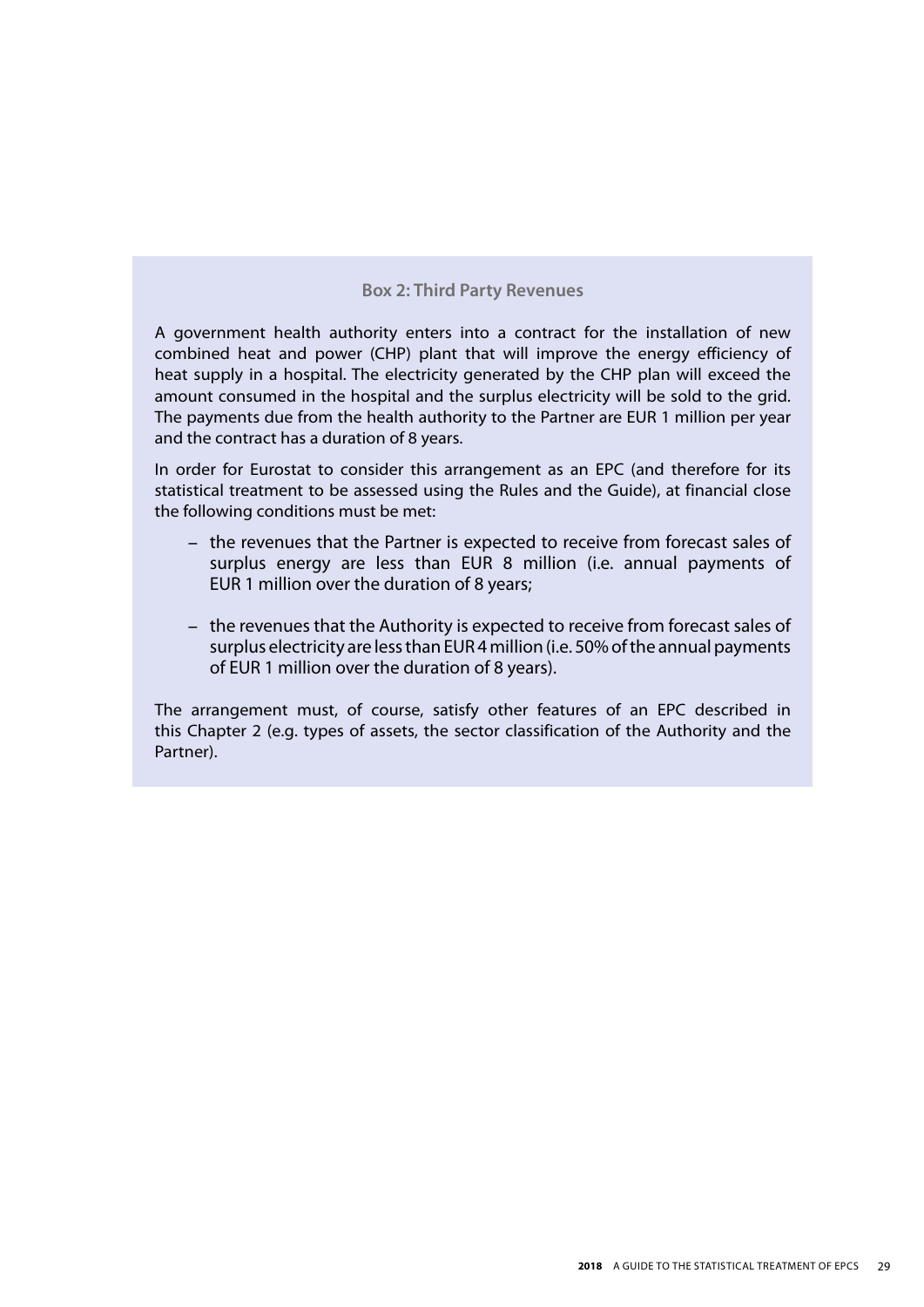A GUIDE TO THE STATISTICAL TREATMENT OF EPCS **2018**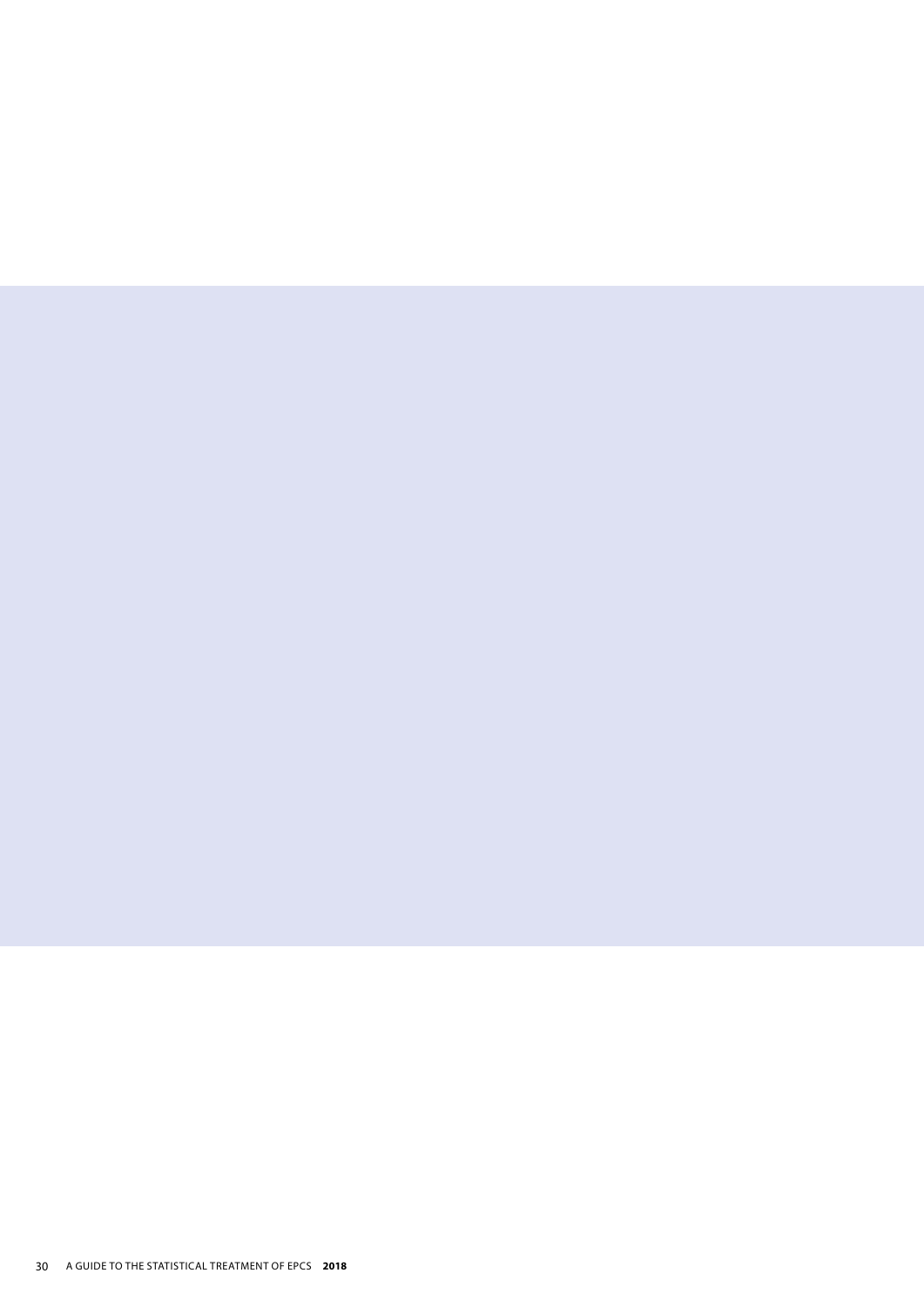**CHAPTER 3**

# The EPC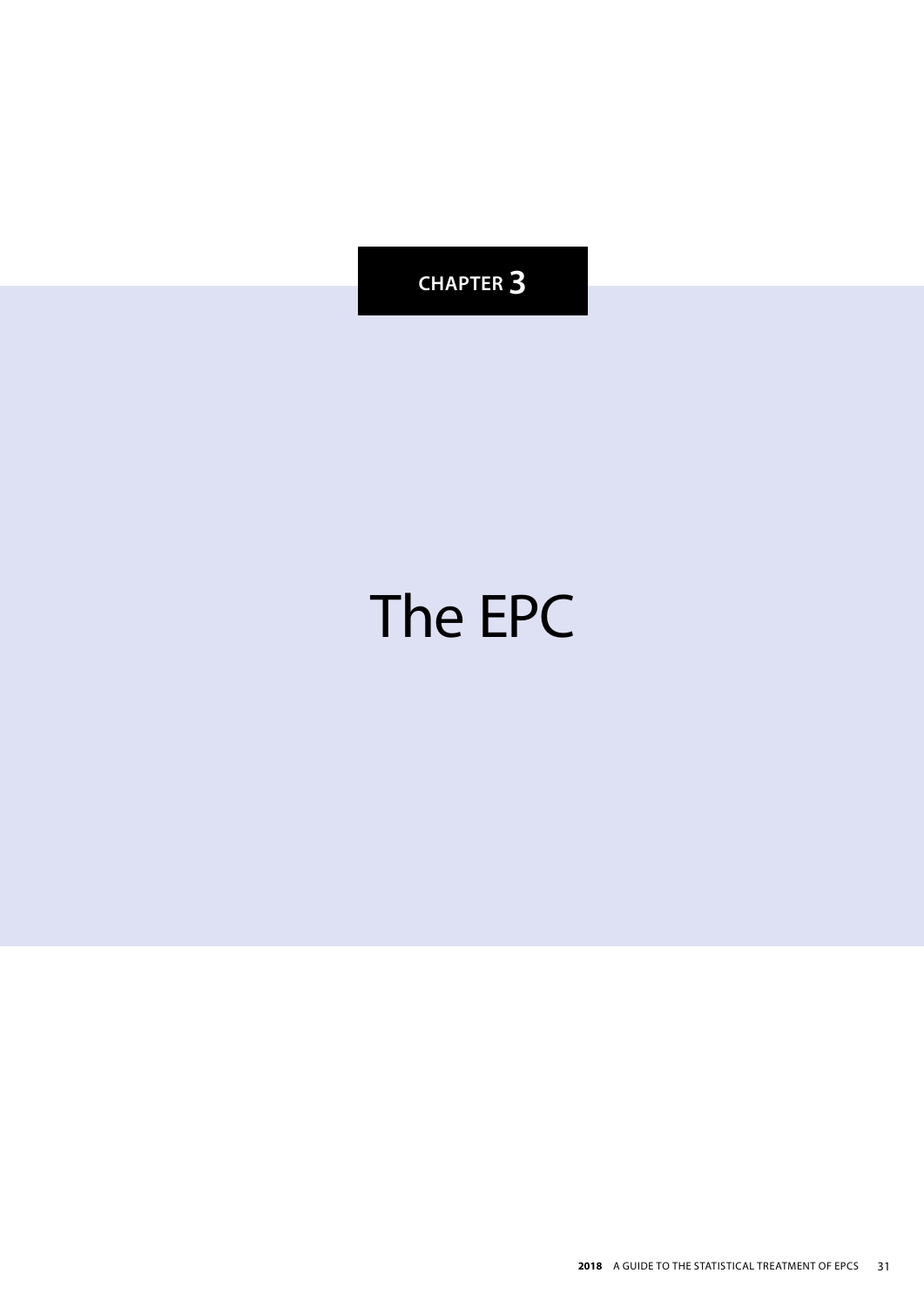#### **Overview**

The commercial structures and contract provisions used in EPC arrangements, and the approaches and styles used in documenting them, vary widely across Member States and depending on individual circumstances.

Rather than attempt to opine on individual contract clauses used on EPCs across the EU, this Chapter takes the key Themes of typical EPC arrangements, summarises the typical approaches taken in the EU to dealing with the main issues relating to each Theme, and provides Eurostat's view on the relevance of each approach to the statistical treatment. For ease of reference, Eurostat's comments are shown in *colours and italics*.

As already stated, the Guide does not claim to cover all possible EPC provisions that may appear in individual contracts, but it does cover those most commonly observed across the EU.

It is also important to recall that, as stated in the introduction, the Rules are concerned with the substance rather than the form of contracting arrangements. This means that:

- $-$  A view stated by Eurostat on a provision described in the Guide will apply equally to a provision that achieves the same commercial effect using a different drafting mechanism or different terminology; and
- Although the Guide may assume that a provision is contained in the contract between the Authority and the Partner, the view stated by Eurostat will apply equally to a provision that achieves the same commercial effect but is contained in a different document or in the underlying law.

In addition, when assessing the statistical treatment of an EPC, it is important to look at the risks and rewards that are taken by all entities classified in the general government sector and not just those that are taken by the Authority that enters into the contract. Theme 14 in this Chapter makes specific reference to this, as financing is an area where a government entity other than the Authority itself is most likely to be involved in an EPC arrangement. However, the same principle applies to all aspects of the EPC arrangement. Examples include:

- Where a government entity is one of the Partner's construction or maintenance sub-contractors (i.e. here the government entity takes risk through the subcontract); and
- Where a public entity (classified outside the general government sector) is a shareholder in the Partner and has a specific arrangement to transfer any profit it receives from the EPC to a government entity (i.e. here the government entity takes reward through the profit transfer arrangement).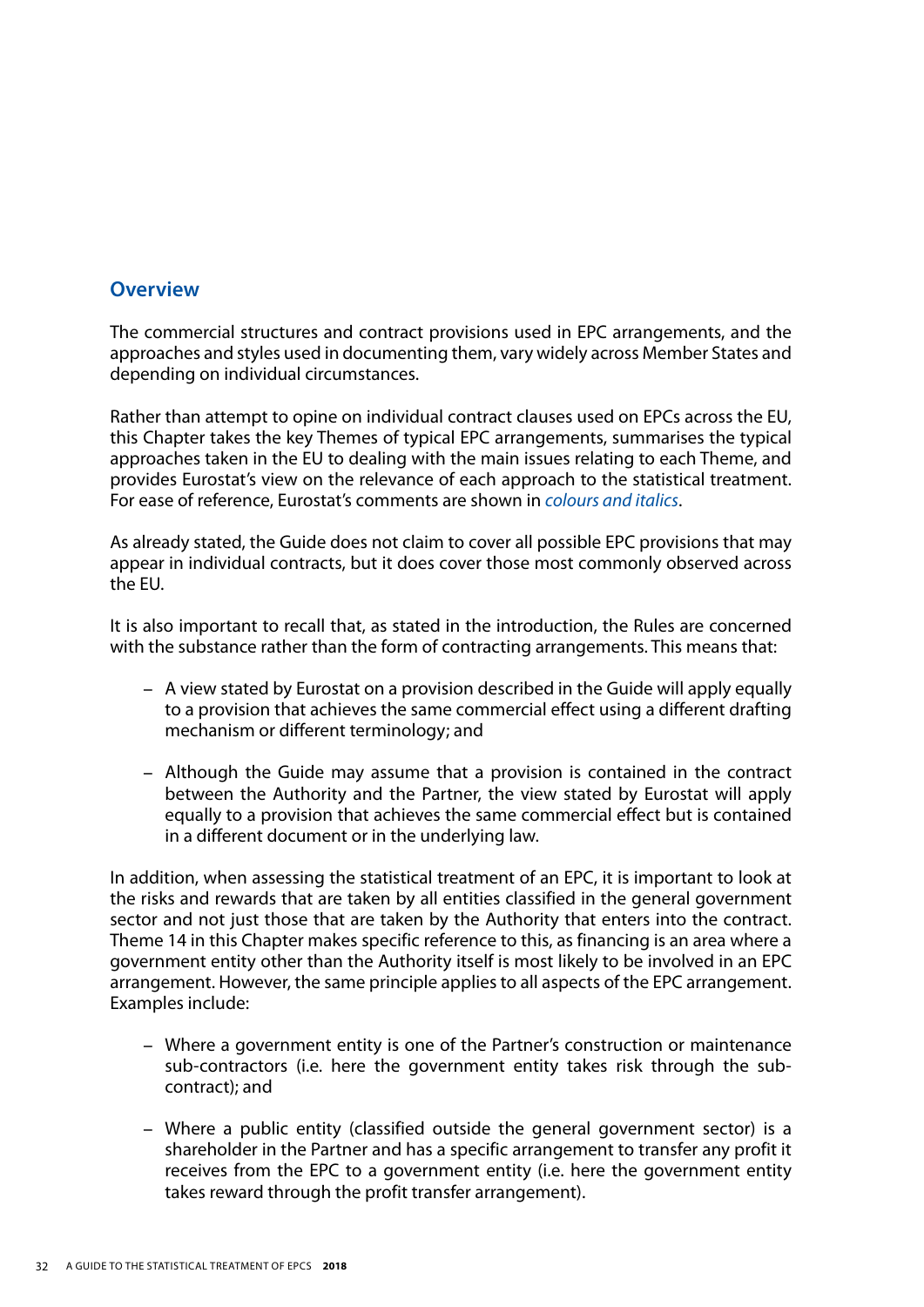This Chapter identifies whether an EPC provision influences the statistical treatment (meaning that it points towards the EPC being on balance sheet for government) or does not influence the statistical treatment (meaning that it is neutral to the statistical treatment). It is worth stressing that:

- In some cases, Eurostat's comments state that an EPC provision does not influence the statistical treatment if it meets particular conditions or has certain features. The provision would therefore influence the statistical treatment if the particular conditions or features were not met; and
- In other cases, Eurostat's comments state that an EPC provision does influence the statistical treatment if it has certain features. The provision without those features would therefore not influence the statistical treatment.

Eurostat's comments contained in this Chapter also indicate whether a provision that influences the statistical treatment is an issue of MODERATE, HIGH or VERY HIGH importance to the statistical treatment or whether it is sufficient in itself to lead to the EPC being ON BALANCE SHEET for government. The process that Eurostat then follows to reach a conclusion on the statistical treatment of an EPC is explained in Chapter 4.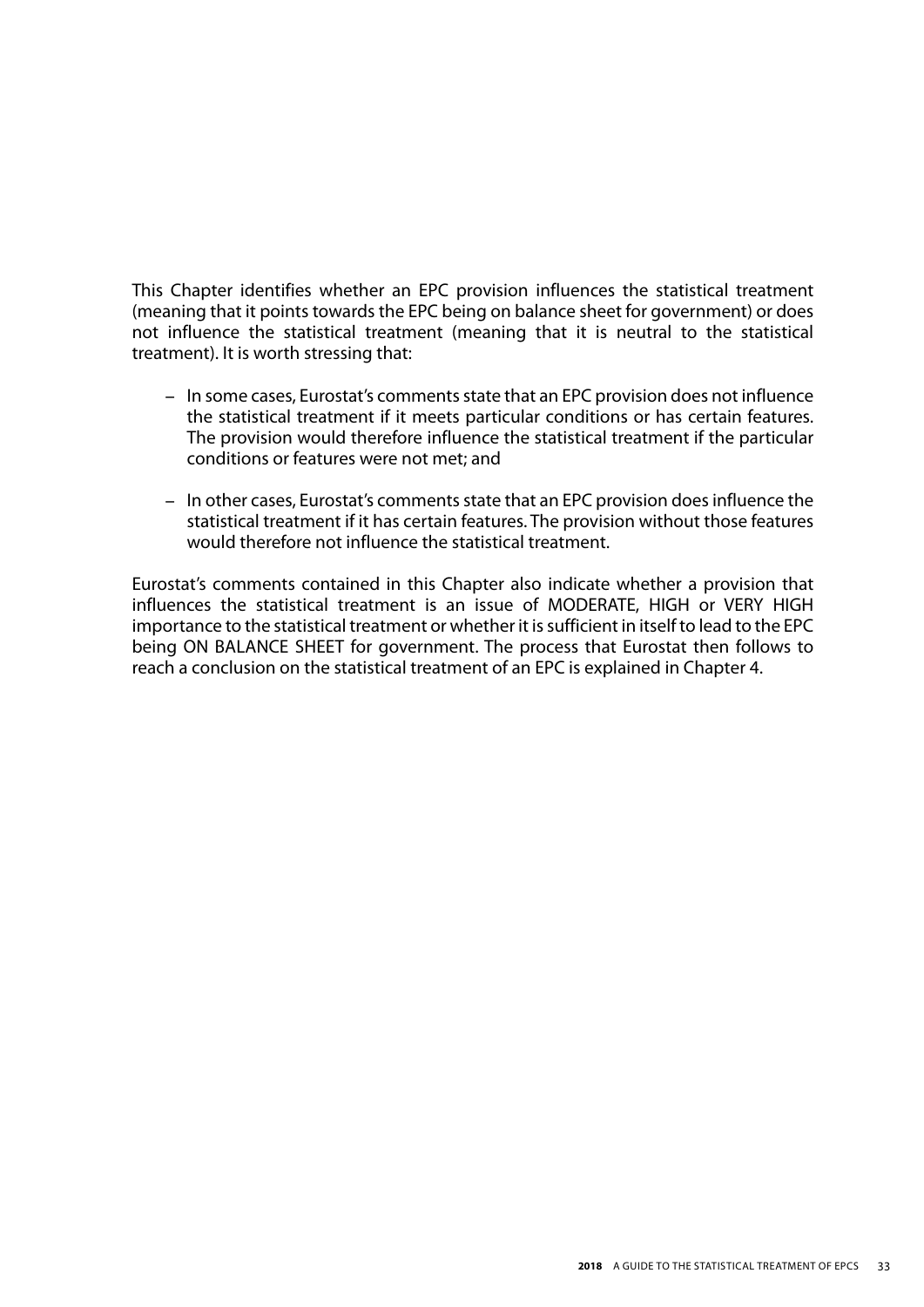# **Legal ownership and access rights**

## **1.1 Legal ownership and access rights: the site**

Typically, legal ownership of the site (i.e. the land and/or facilities in/for which the energy efficiency measures will be implemented) remains with the Authority for the duration of the EPC (and after its expiry) and the Authority grants access rights over the site to the Partner. If a third party has legal ownership of the site, the Authority is usually obliged to obtain the access rights required.

The EPC usually contains an express obligation on the Authority to ensure that those access rights subsist for the duration of the EPC. The access rights are typically expressed as simple contractual rights, contained either in the EPC itself or in a separate licence agreement. More rarely, a formal lease arrangement might be entered into (e.g. if the EPC assets are located separately from existing facilities or equipment).

The Partner is typically restricted to exercising its access rights over the site to the extent necessary for it to perform its obligations and exercise its rights under the EPC.

#### *Eurostat's comments*

*Eurostat's view is that:*

- the retention of legal ownership of the site by the Authority during the EPC;
- the fact that the Authority takes some or all responsibility and/or risk under *the EPC for obtaining and granting access rights necessary for delivering the EPC;*
- *the legal form of access rights granted to the Partner: and*
- the restriction of the Partner's access rights to those that are necessary for the *performance of its rights and obligations under the EPC;*

#### *do not influence the statistical treatment.*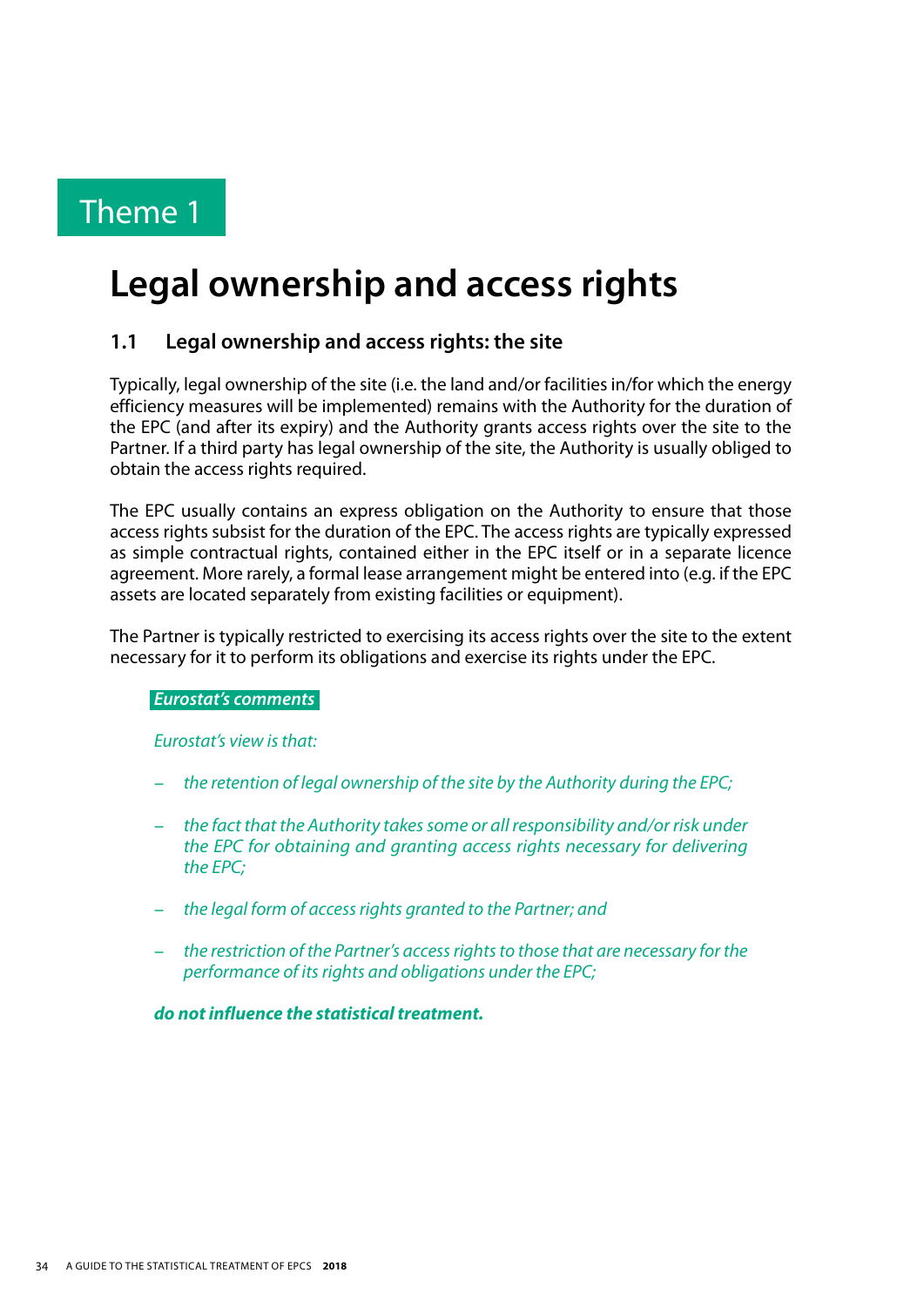## **1.2 Legal ownership and access rights: the EPC assets**

Most EPC assets become fixtures to the site and therefore, after construction and/or installation, their legal ownership transfers automatically (by law) to the owner of the site (i.e. typically the Authority).

The legal ownership of any EPC assets that do not become fixtures to the site will typically (under the provisions of the EPC) transfer to the Authority either on completion of the construction and/or installation or on expiry/termination of the EPC.

There may be some EPC assets that remain in the legal ownership of the Partner during the EPC (and after its expiry) and which the Partner is required to remove on expiry or early termination of the EPC.

The access rights granted by the Authority to the Partner will incorporate rights to access the EPC assets after construction and/or installation for the purposes of performing its obligations and exercising its rights for the duration of the EPC.

## *Eurostat's comments*

*Eurostat's view is that the fact that legal ownership of some or all of the EPC assets transfers to the Authority (and, by extension, that legal ownership of some or all of the EPC assets remains with the Partner) during or after expiry of the EPC does not influence the statistical treatment.*

*In addition:*

- the legal form of access rights granted to the Partner; and
- the restriction of the Partner's access rights to those that are necessary for the *performance of its rights and obligations under the EPC;*

*do not influence the statistical treatment.*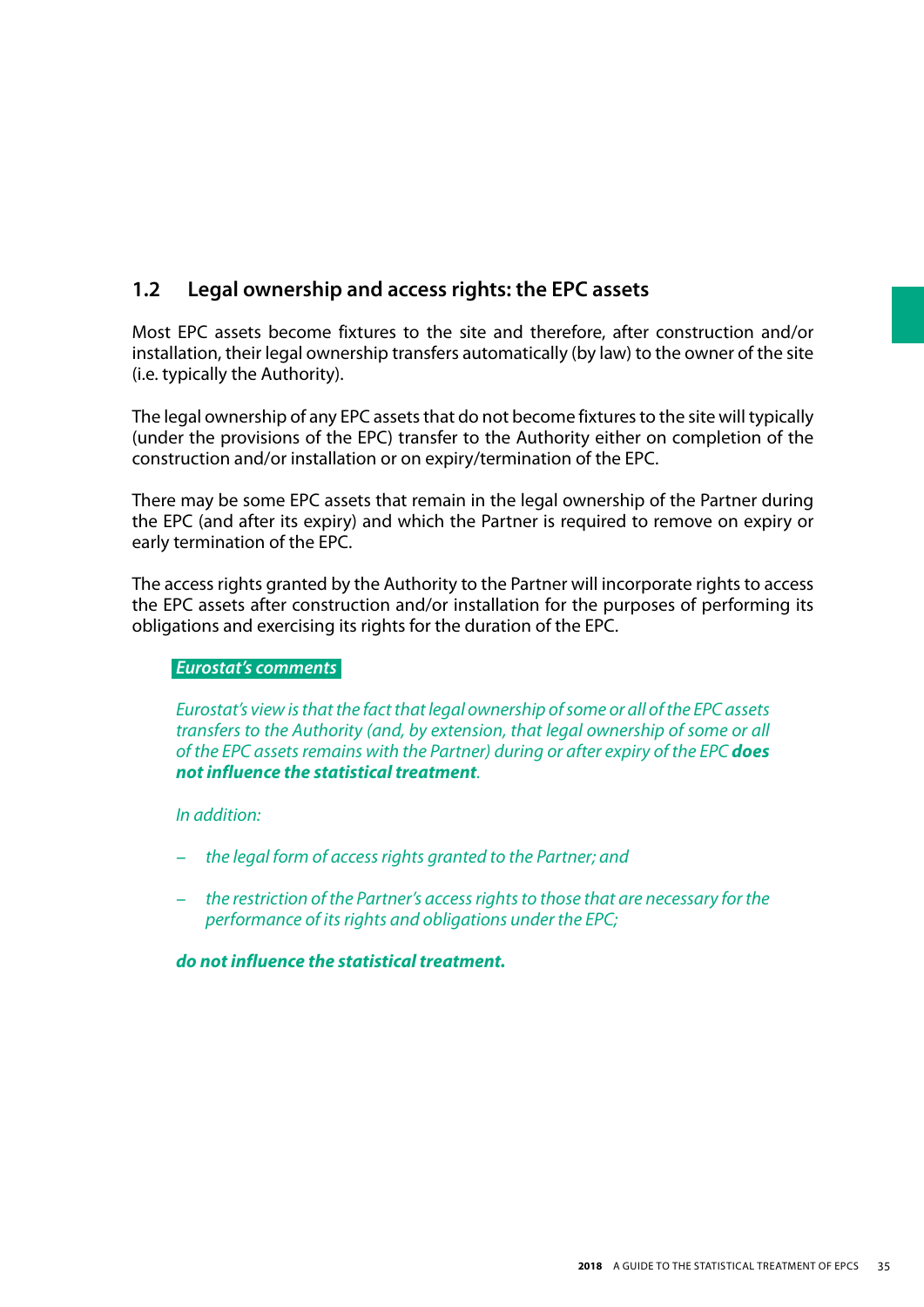

# **Specification, design, construction and installation of the EPC assets**

## **2.1 Responsibility for specification and design**

The extent to which the energy efficiency measures and EPC assets are specified and designed before the EPC is signed, and who is responsible for that, varies widely in practice.

In some cases the task of specification and design is led by the Partner (e.g. during a procurement process or during an initial phase under a framework arrangement). In other cases the Authority itself specifies the energy efficiency measures and the EPC assets (and may carry out some or all design work) before initiating a procurement process. In exceptional cases, EPCs envisage that the Partner might identify, specify and design some or all of the energy efficiency measures and EPC assets after the EPC is signed.

Where the EPC envisages further specification and/or design of the EPC assets by the Partner after the EPC is signed, the EPC typically gives the Authority the right to review, comment on or approve all (or certain aspects) of what the Partner does.

In all cases, the EPC will typically make it clear that the Partner is responsible for ensuring that the design, construction and/or installation and performance of the EPC assets (including any that have been specified and designed by the Authority) meet the standards set out in the EPC.

Any comment or approval given by the Authority does not typically remove or reduce the Partner's responsibility to ensure that the design, construction and/or installation and performance of the EPC assets meet the standards set out in the EPC.

*Eurostat's comments*

*Eurostat's view is that the extent to which the Authority develops, reviews or approves the specification and/or design of the EPC assets does not influence the statistical treatment. However, any risk that the Authority takes under the EPC for:*

- construction and/or installation delays or deficiencies;
- increased construction, installation or maintenance/operating costs; and/or
- - *performance failures;*

*that may arise as a consequence of developing, reviewing and/or approving the specification and/or design does influence the statistical treatment and is an issue of HIGH importance.*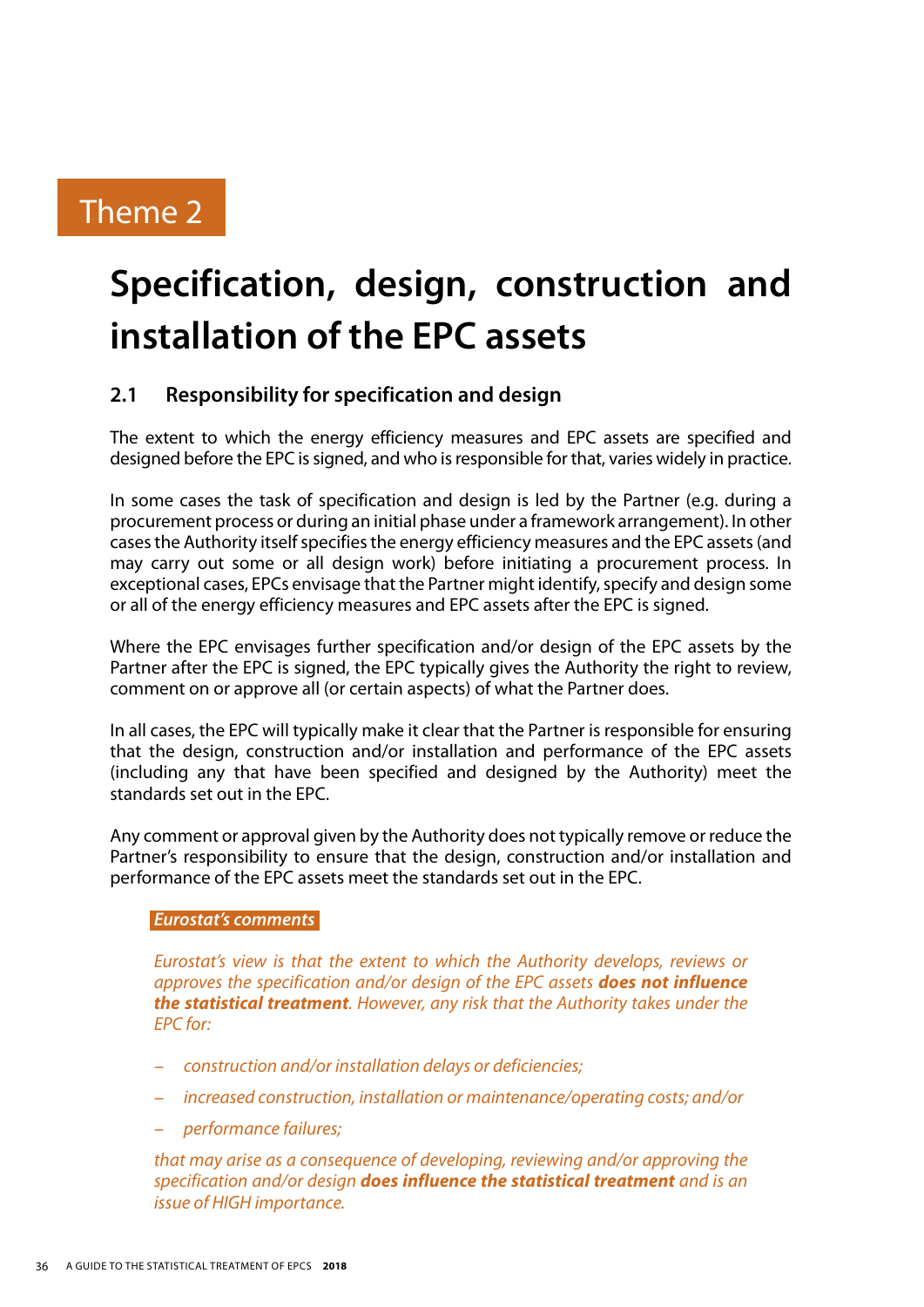## **2.2 Responsibility for construction and/or installation**

The conventional EPC approach to construction and/or installation is that:

- The Partner is responsible for completing the construction and/or installation of the EPC assets by a fixed date. In some cases, the EPC makes the Partner liable to pay liquidated damages or imposes some other form of penalty (e.g. a reduction in the Operational Payments or a reduced share of excess savings (see Theme 5.6.4)) on the Partner if completion is delayed;
- The Partner takes responsibility for obtaining permits and authorisations as far as this is in its control (with the Authority taking responsibility for, and risk on, permits and authorisations that rely on actions of the Authority and/or that cannot be obtained by the Partner);
- The Partner takes responsibility for constructing and/or installing the EPC assets to the specification and design requirements in accordance with relevant law, industry standards and good practice (including any of the Authority's own standards e.g. health and safety procedures);
- The Partner takes responsibility for managing all design, construction and installation interfaces between the site (e.g. the facilities, existing equipment) and the EPC assets;
- The Partner takes responsibility for the performance of all parties in its construction and installation supply chain (e.g. designers, construction sub-contractors). The EPC sometimes specifies conditions for appointing the supply chain (e.g. appointments must be made through an open tender process, appointments must contain fair payment terms, a percentage of sub-contracts must be with small or medium sized enterprises);
- The Authority has rights to monitor the progress and quality of the construction and/or installation work and to require the Partner to rectify issues of noncompliance;
- The completion of the EPC assets is assessed by reference to objective criteria specified in the EPC (see Theme 2.3 below); and
- There are typically some limited specific circumstances in which the Partner can claim relief and/or compensation for delays and increased costs, lost revenues and/or changes in the project's risk profile caused by events (see Theme 6) that arise in the period during which the EPC assets are constructed and installed (the Construction Phase).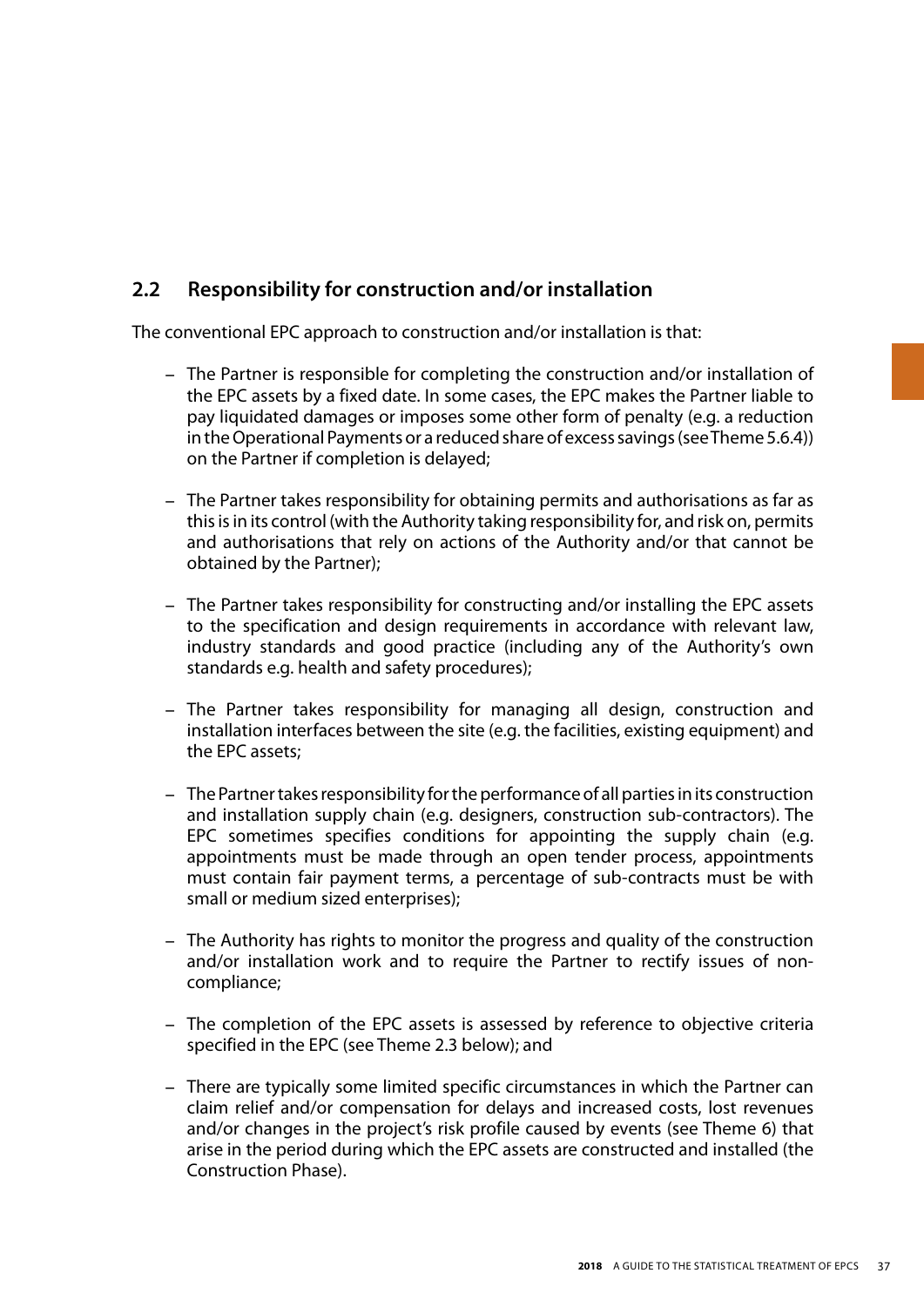There are limited examples of EPCs in which the Authority is entitled to share the financial benefit of the Partner incurring lower costs than anticipated in the design, construction and/or installation of the EPC assets (e.g. through a reduction in the Operational Payments).

#### *Eurostat's comments*

*Eurostat's view is that the conventional approach to responsibility for construction and/or installation described above does not influence the statistical treatment. In particular, it is the case that:*

- providing (or not providing) for payment of liquidated damages by the *Partner to the Authority (or some other form of penalty) on late completion of the EPC assets does not influence the statistical treatment; and*
- -  *provisions for the Authority to take responsibility for, and risk on, permits and authorisations that rely on actions of the Authority and/or that cannot be obtained by the Partner (for reasons that are not connected with its failure) do not influence the statistical treatment.*

*However, when looking at the transfer of construction risk, it is important to note Eurostat's views on three related matters: Theme 2.3 on completion tests, Theme 5.2 on commencement of Operational Payments and Theme 6 on the circumstances in which the Partner can claim relief and/or compensation.*

*Eurostat's view is that any mechanism through which the Authority is entitled to share in cost savings generated by the Partner through its management of design, construction and/or installation risk does influence the statistical treatment and leads to the EPC being automatically ON BALANCE SHEET for government.*

## **2.3 Construction completion**

EPCs set out objective criteria which are used for determining whether the construction and/or installation of the EPC assets is complete. Satisfaction of these criteria is what typically triggers the Partner's right to start receiving routine payments (the Operational Payments) from the Authority, linked to the performance of the EPC assets and/or delivery of related services (see Theme 5). These criteria can be highly technical and vary significantly from EPC to EPC.

The process for determining whether the completion criteria have been satisfied also varies from EPC to EPC. On some, completion is certified by one of the parties (most typically the Authority) and any dispute is dealt with through the dispute resolution procedure set out in the EPC. On others, an independent third party is appointed to certify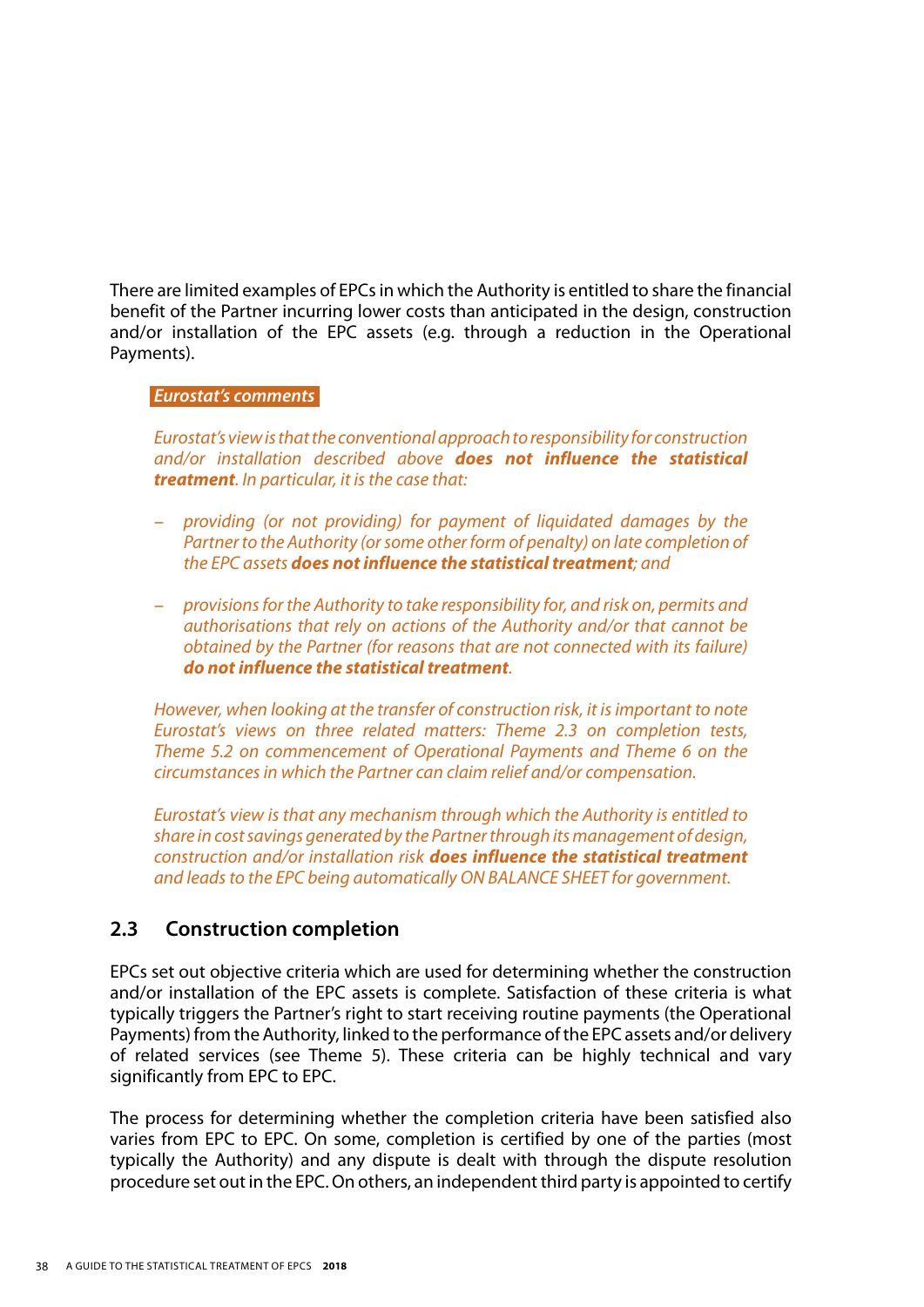that the EPC assets meet the completion criteria. Whatever process is followed, both parties are typically involved in witnessing the completion tests, and confirmation under the EPC that the completion tests have been satisfied does not remove or reduce the risk taken by the Partner that the EPC assets (as designed, constructed and/or installed) satisfy the contractual standards for the Operational Phase.

Some EPCs envisage that the construction and/or installation of the EPC assets will be completed in phases. Where this is the case, the Partner starts to receive the Operational Payments when the first phase is deemed to have met the relevant completion criteria, and the Operational Payments increase as and when the later phases are deemed to be complete.

#### *Eurostat's comments*

*Eurostat's view on the approach to construction completion described above is as follows:*

- The process for determining whether the completion criteria have been *satisfied (and in particular whether this is to be agreed or determined by the parties or by an independent third party) does not influence the statistical treatment;*
- The specific criteria used for determining whether construction and/or *installation of the EPC assets is complete do not influence the statistical treatment if they are (i) objective and clearly set out in the EPC (i.e. they are not left open to the discretion of either party or to negotiation between the parties) and (ii) robust (i.e. they require the EPC assets to be in a condition that enables them to perform to the standards set out in the EPC). Where this is not the case, the issue is of HIGH importance to the statistical treatment; and*
- -  *Provisions for phased completion of the EPC assets that triggers the phased commencement of Operational Payments do not influence the statistical treatment if (i) each phase is linked to a component of the EPC assets that is genuinely capable of performing independently and (ii) the proportion of the Operational Payments linked to each phase is not greater than the proportion of the phase's capital cost to the capital cost of the EPC assets in aggregate. Where this is not the case, the issue is of HIGH importance to the statistical treatment.*

*However, when looking at the transfer of construction risk, it is important to note Eurostat's views on two related matters in particular: Theme 5.2 on commencement of Operational Payments and Theme 6 on the circumstances in which the Partner can claim relief and/or compensation.*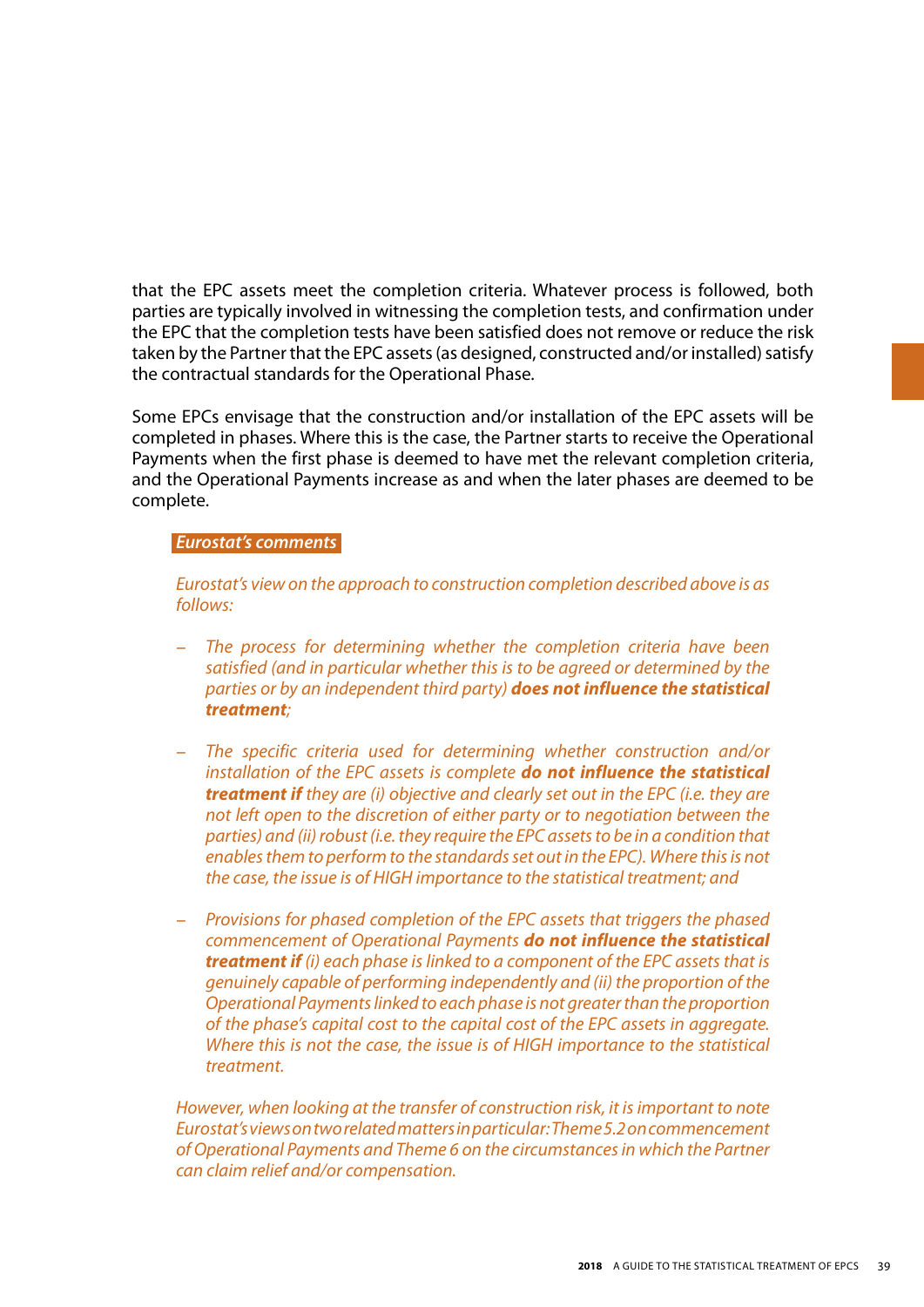## **2.4 Minor incomplete (snagging) works**

EPCs often stipulate that the completion criteria can be deemed to have been satisfied in spite of the fact that minor aspects of the construction and installation (sometimes referred to as "snagging works") are incomplete.

Typically the Partner is obliged to complete any snagging works within a limited period of time.

## *Eurostat's comments*

*Eurostat's view is that provisions that allow for minor (or snagging) works to be excluded from the completion criteria tests do not influence the statistical treatment if they are limited to works that do not affect the performance of the EPC assets in delivering the energy consumption and/or cost savings required under the EPC. Where this is not the case, the issue is of HIGH importance to the statistical treatment.*

## **2.5 Partner performance guarantees**

Many EPCs require the Partner to provide the Authority with a third party guarantee that covers the performance of the construction and/or installation obligations placed on the Partner or its key sub-contractors. The guarantee may be issued by, for example, a bank or a company with an equity share in the Partner.

*Eurostat's comments*

*Eurostat's view is that the provision of performance guarantees to the Authority does not influence the statistical treatment.*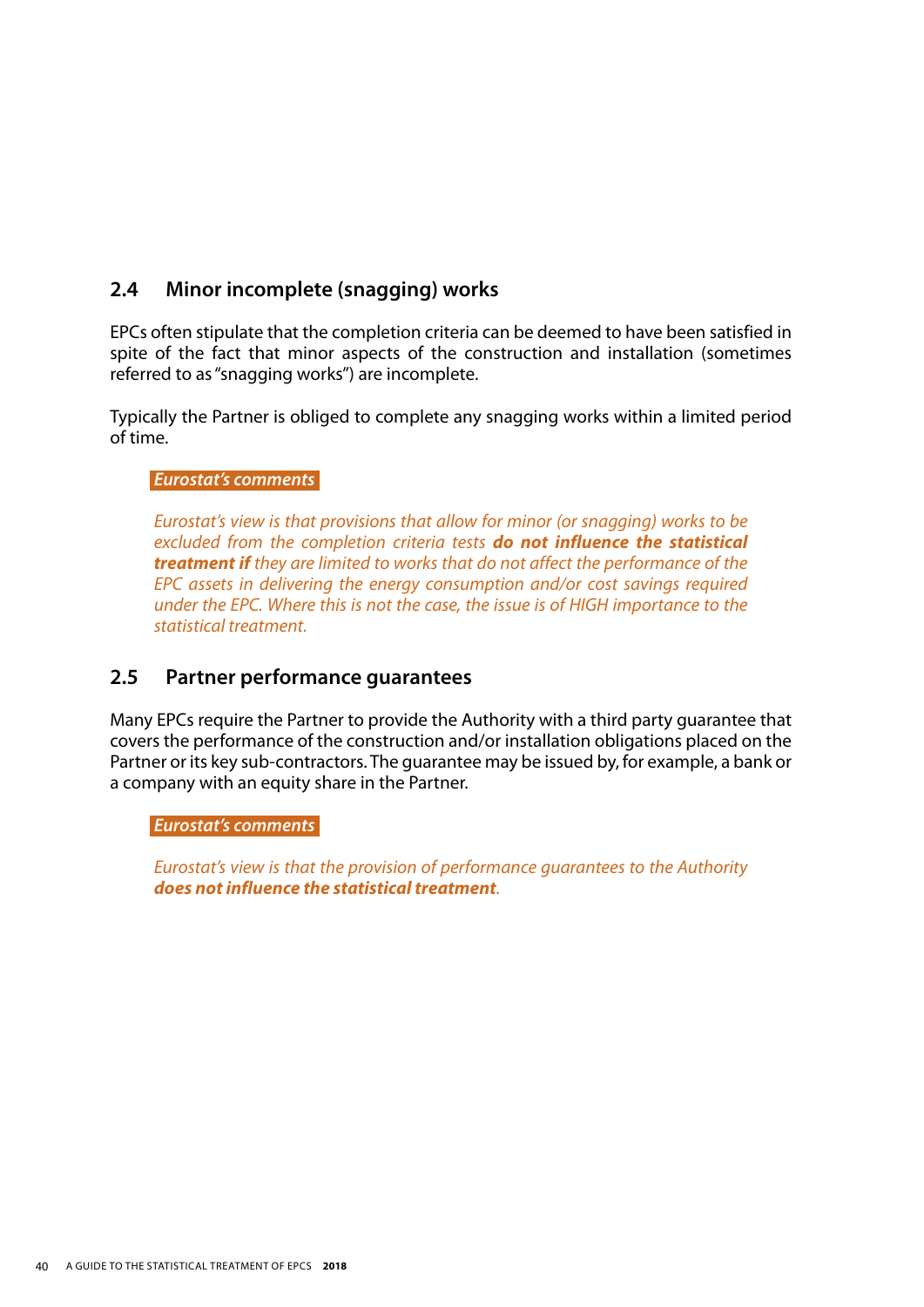## **2.6 Partner reimbursement of Authority costs**

Contracts might include a provision that requires the Partner to pay the Authority an amount to cover costs incurred in connection with the preparation of the EPC in the period up to financial close (e.g. for site investigations or site preparation works).

## *Eurostat's comments*

*Eurostat's view is that provisions for the Partner to make any such payment to the Authority do not influence the statistical treatment if the payment covers clearly identifiable costs incurred by the Authority that relate directly to the Partner's implementation of the EPC (e.g. the payment covers site investigations carried out by the Authority prior to financial close).*

*Where this is not the case (e.g. the payment is used by the Authority for other purposes such as paying its own advisory team fees), the issue is of HIGH importance to the statistical treatment of the EPC. A separate issue to consider in this situation is whether any such payment from the Partner to the Authority constitutes a loan that the Authority is then repaying through the Operational Payments it makes under the EPC. The statistical treatment of a loan would require assessment under separate Eurostat rules (outside the scope of the Guide).*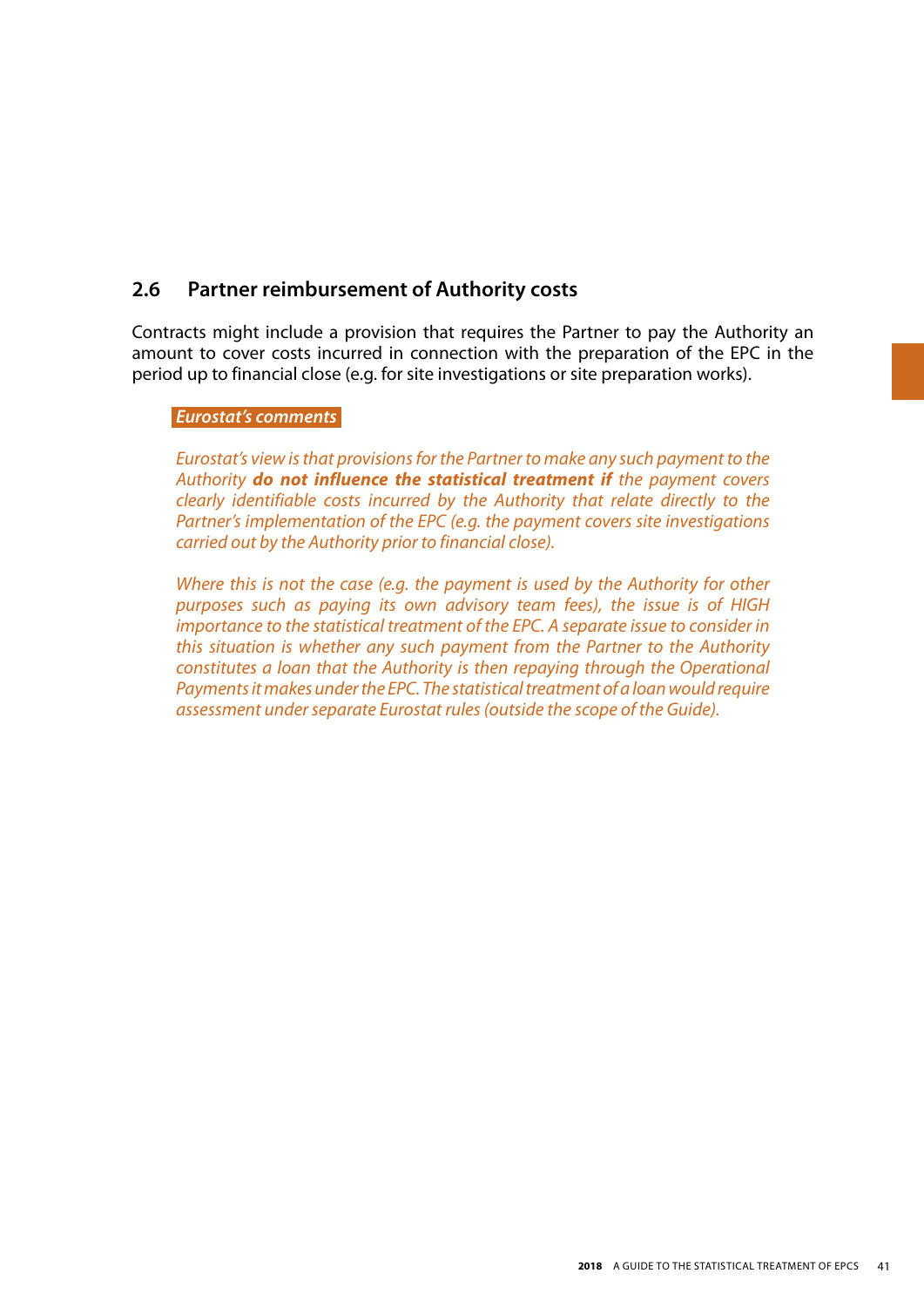Theme 3

# **Maintenance and operation of the EPC assets**

## **3.1 Responsibility for maintenance and operation**

Market practice varies widely when it comes to defining the scope of the Partner's maintenance and/or operational responsibilities under the EPC.

The scope of the Partner's obligations is typically influenced by factors including the scale and nature of the EPC assets themselves and the facilities management arrangements that the Authority has in place at the site. For example:

- a specialist stand-alone item such as a CHP boiler will typically be maintained by the Partner;
- a light emitting diode (LED) lighting system might be maintained by the Authority itself or by its facilities management provider for the site.

Where some maintenance of the EPC assets sits outside the scope of the Partner's obligations, the Authority typically undertakes to ensure that this maintenance is carried out (either by the Authority itself or by a sub-contractor) in accordance with the Partner's instructions and any relevant manufacturers' warranties etc.

In many cases the operation or use of the EPC assets is controlled by the Authority (e.g. the Authority might regulate the timer on a heating system or the hours of operation for a street-lighting system), but again this can depend on factors such as the scale and nature of the EPC assets.

The Authority is usually responsible for maintaining and operating the site excluding the EPC assets (e.g. the facilities, its own equipment, utility connections). Some (but not all) EPCs include this as an explicit obligation and provide the Partner with relief or compensation to the extent that the Authority fails to comply (see Themes 4.6 and 6.1).

In some EPCs the Partner's service obligations go beyond maintaining and/or replacing the EPC assets to include, for example, cleaning the EPC assets, monitoring and verifying performance, supplying energy. In some cases, the Partner's obligations include additional services that are unrelated to the EPC assets themselves (e.g. where the Partner takes on the role of facilities management for the site). The EPC will typically define standards for the performance of these services and apply sanctions for non-compliance with those standards (e.g. delayed response to a request for maintenance, failure to submit a report).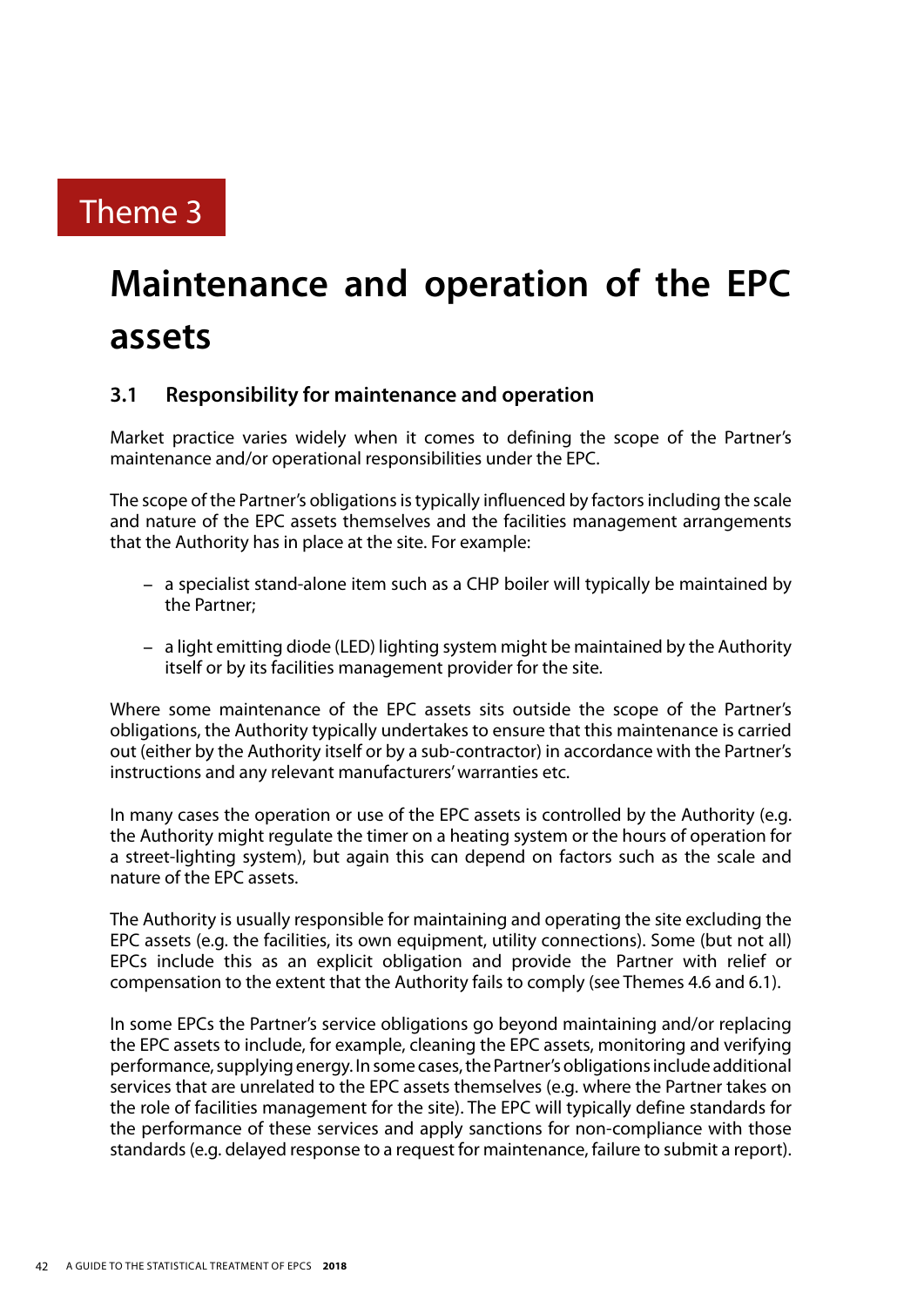#### *Eurostat's comments*

*As stated in Chapter 2, in order for an energy efficiency arrangement to be considered an EPC for the purposes of the Rules, the Partner must be obliged to maintain the condition of (and, as necessary, replace) the EPC assets for the duration of the contract with a view to ensuring their ongoing ability to deliver the energy consumption and/or cost savings required under the EPC.*

*Where that is the case, the fact that the Partner's obligations include or exclude additional activities or services such as those mentioned above does not influence the statistical treatment.*

*Eurostat's view is that the Authority taking some responsibility for maintaining and/or replacing the EPC assets (either itself or through a sub-contractor) does influence the statistical treatment and is an issue of HIGH importance. An exception to this is (i.e. that does not influence the statistical treatment) is where the Authority undertakes light maintenance activities that do not affect the performance of the EPC assets in delivering energy consumption and/or cost savings required under the EPC (e.g. cleaning, fitting replacement lamps provided by the Partner for an LED lighting system).*

*The Authority controlling the use or operation of the EPC assets (e.g. regulating times at which systems operate) does not influence the statistical treatment.*

*The fact that the Authority remains responsible for maintaining and operating the site (excluding the EPC assets) either impliedly or expressly in the EPC, or that the EPC gives the Partner relief or compensation for the Authority's failure to do so, does not influence the statistical treatment.*

*The Authority taking responsibility for maintaining and/or replacing any asset or equipment that is provided by the Partner but is otherwise outside the scope of the Partner's responsibilities and not linked to the performance of the EPC assets, does not influence the statistical treatment of the EPC assets. However, the statistical treatment of the asset or equipment itself or the arrangements for the financing of the asset or equipment may require separate analysis (see comments in Chapter 1).*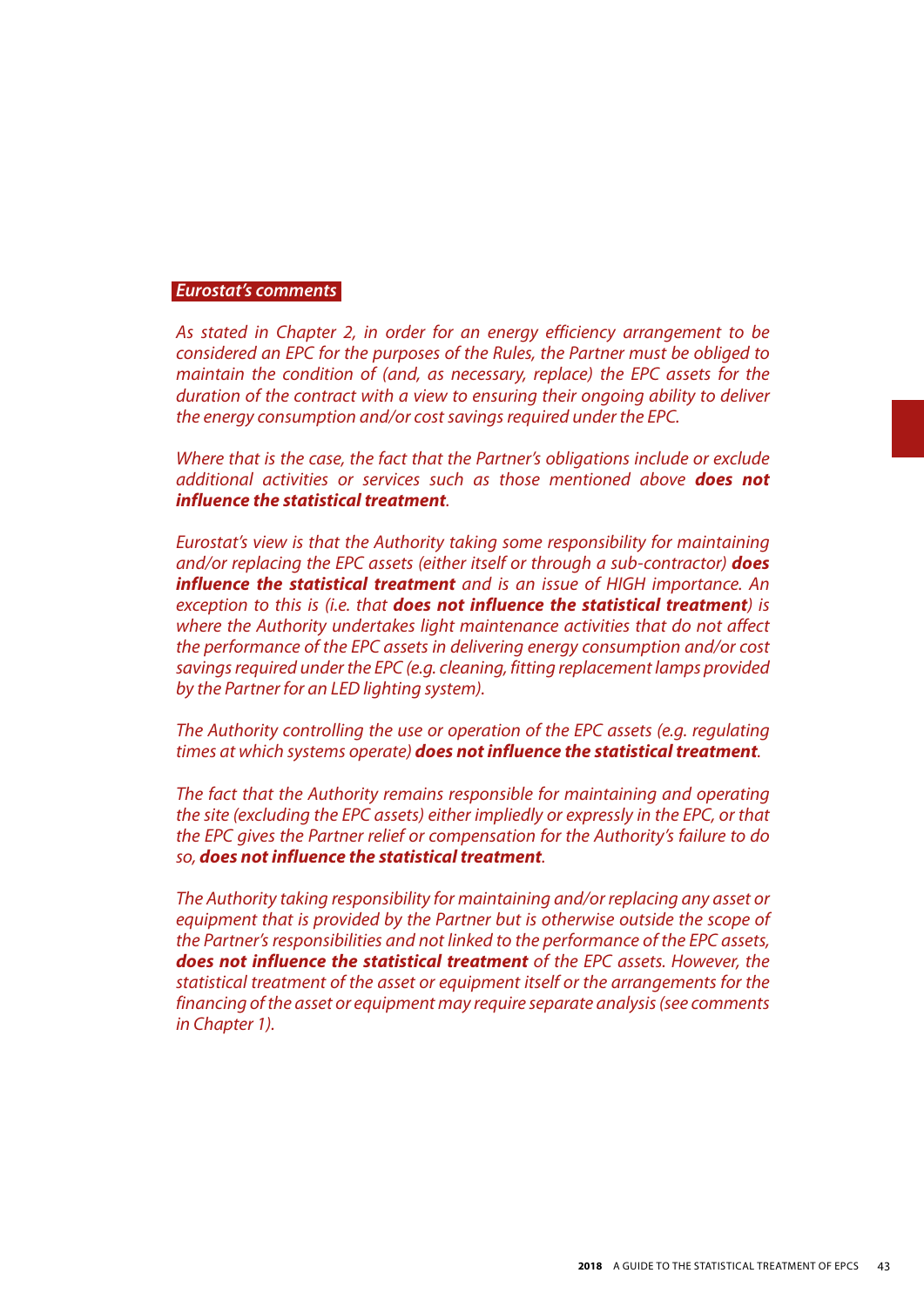## **3.2 Maintenance standards**

The EPC will typically specify standards to which the Partner is required to maintain the EPC assets. The specific standards vary significantly from EPC to EPC but usually include compliance with legislation, manufacturers' warranties etc. The consequences for the Partner of failing to meet those standards also varies from EPC to EPC. However, maintenance failures that result in the EPC assets failing to deliver the energy consumption and/or cost savings required under the EPC trigger a payment liability for the Partner and/or reduction in the Operational Payments (see Theme 5.6).

Some EPCs set out processes for regular monitoring and reporting of maintenance against the relevant standards. Although the detailed processes (including frequency and methodology of monitoring and reporting) can vary significantly from EPC to EPC, most rely on self-reporting by the Partner, with the Authority having rights to dual-monitor and/or audit the Partner's reports.

The specification, monitoring and reporting of the Partner's maintenance obligations is typically in addition to (but can be combined with) the specification, monitoring and reporting of the performance of the EPC assets in delivering the energy consumption and/or cost savings required under the EPC (see Theme 4).

## *Eurostat's comments*

*Eurostat's view is that:*

- the standards to which the Partner is required to maintain the EPC assets *must, as a minimum, establish conditions in which the EPC assets are genuinely capable of delivering the energy consumption and/or cost savings required under the EPC; and*
- the regime for monitoring and reporting on the Partner's performance *against those standards must allow the Authority to sanction the Partner for non-performance (as explained in detail in Theme 5.6).*

*An EPC that does not meet either of these conditions does influence the statistical treatment and is automatically ON BALANCE SHEET for government.*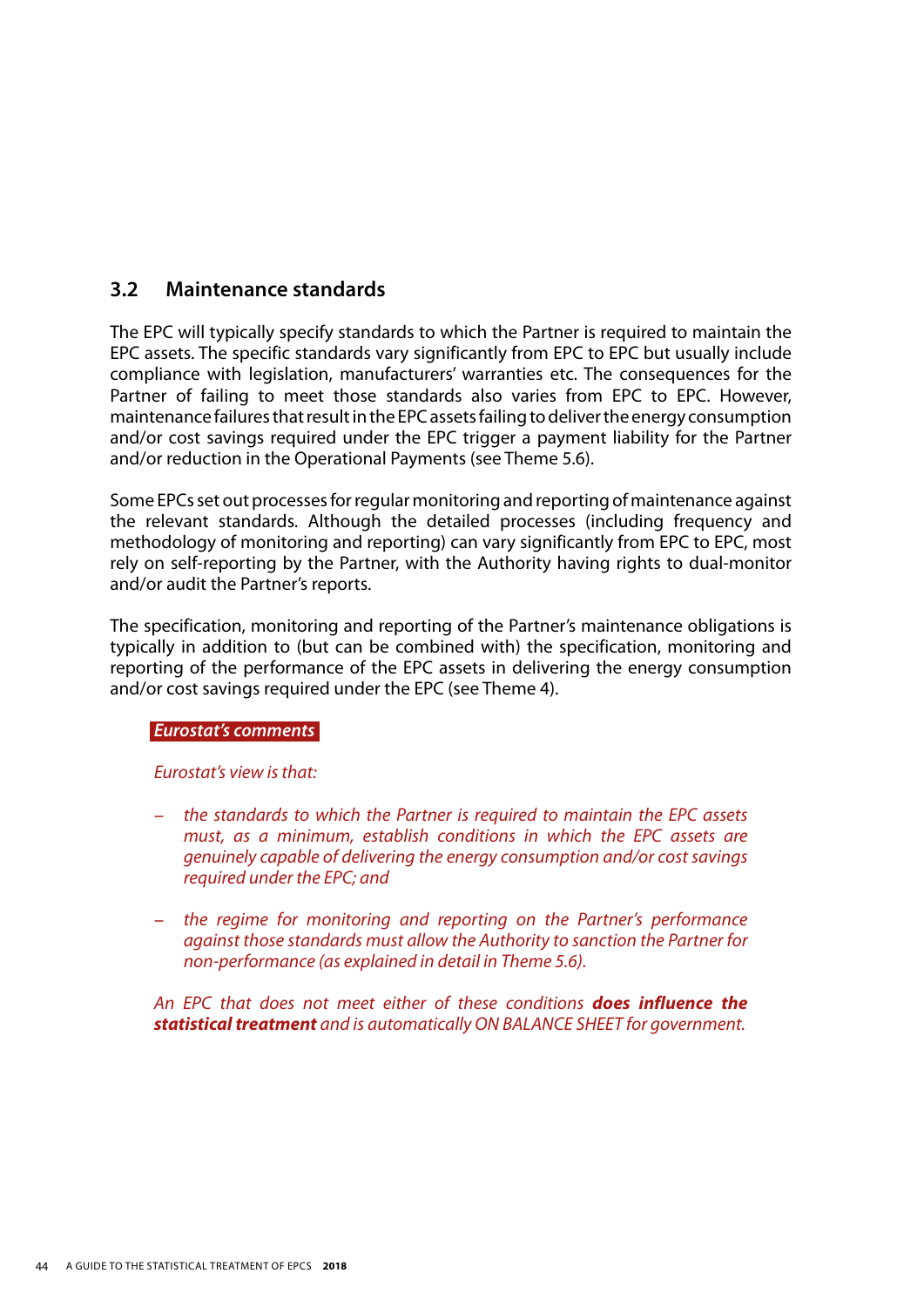## **3.3 Maintenance plan**

Most EPCs impose both planned and reactive maintenance obligations on the Partner in order to ensure that the EPC assets meet the required standards.

In most EPCs, planned maintenance must be carried out in accordance with an agreed plan or programme. The maintenance plan or programme is typically updated by the Partner on a regular basis and issued to the Authority for approval.

## *Eurostat's comments*

*Eurostat's view is that provisions that give the Authority a right to approve the maintenance plans or programmes do not influence the statistical treatment if the following conditions are met:*

- The Authority's approval does not remove or reduce the Partner's liability for deficiencies in the EPC assets and/or delivery of related services. Where this is *not the case, the issue is of HIGH importance to the statistical treatment; and/or*
- The Partner is not obliged to incur the cost of maintenance at the scheduled *time if it can demonstrate that deferring the maintenance will not have a negative impact on the condition or performance of the EPC assets and the services, the Authority or end-users. Where this is not the case, the issue is of MODERATE importance to the statistical treatment.*

## **3.4 Maintenance funds**

A feature of some performance-based contracts such as PPPs (which is not currently observed in the EPC market but could be applied similarly to EPCs) is to impose an obligation on the Partner to reserve cash to fund its future maintenance obligations. This obligation, enforceable by the Authority, is distinct from the maintenance cash reserve requirements that may be imposed on the Partner by the finance providers.

Another feature of some performance-based contracts (again, not currently observed in the EPC market but with potential similar application to EPCs) is a right for the Authority to share the financial benefit of the Partner incurring lower costs than anticipated in maintaining the EPC assets. The Authority may, for example, be entitled to receive all or a share of the cost savings that arise if the actual costs incurred by the Partner in maintaining the asset to the required standards (assessed at intervals or at the end of the contract) are lower than the costs that were forecast when the contract reached financial close.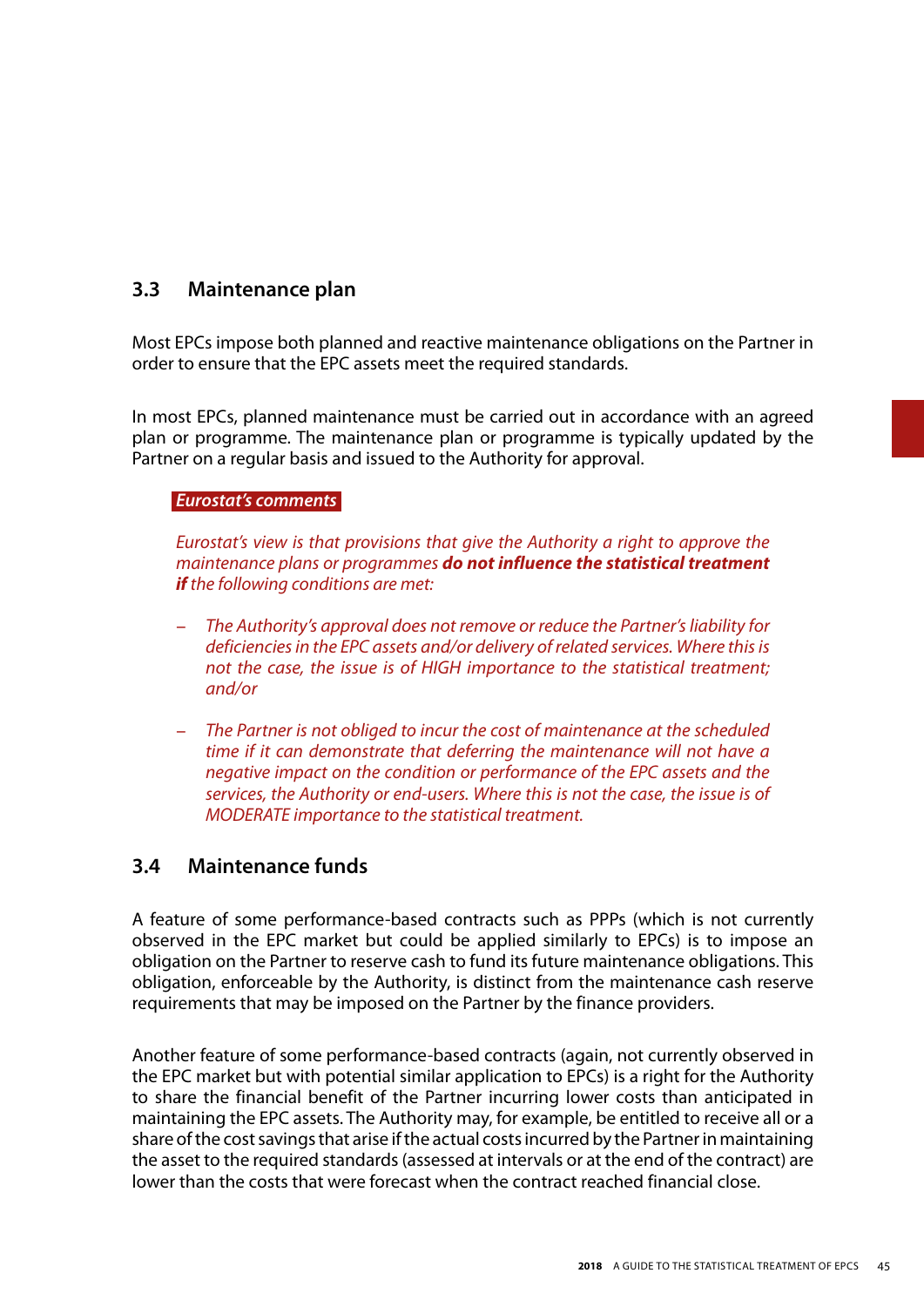#### *Eurostat's comments*

*Eurostat's view on provisions that require the Partner to create a maintenance fund do influence the statistical treatment if the contract also envisages that the Authority:*

- takes risk in relation to the fund, for example by contributing to the fund to *meet actual maintenance costs incurred (in which case the issue is of HIGH importance to the statistical treatment); or*
- *takes reward in relation to the fund, for example by taking a share or all of the surplus in the fund if the Partner spends less than anticipated on maintaining the asset (in which case the EPC is automatically ON BALANCE SHEET for government).*

*Independently of specific provisions for maintenance funds, any other mechanism through which the Authority is entitled to any share in cost savings generated through the Partner's management of maintenance risk (e.g. by taking all or a share of savings where maintenance costs incurred by the Partner are lower than anticipated) does influence the statistical treatment and leads to the EPC being automatically ON BALANCE SHEET for government.*

## **3.5 Partner performance guarantees**

Many EPCs require the Partner to provide the Authority with a third party guarantee that covers the performance of the maintenance and/or operation obligations placed on the Partner or its key sub-contractors. The guarantee may be issued by, for example, a bank or a company with an equity share in the Partner.

*Eurostat's comments*

*Eurostat's view is that the provision of performance guarantees to the Authority does not influence the statistical treatment.*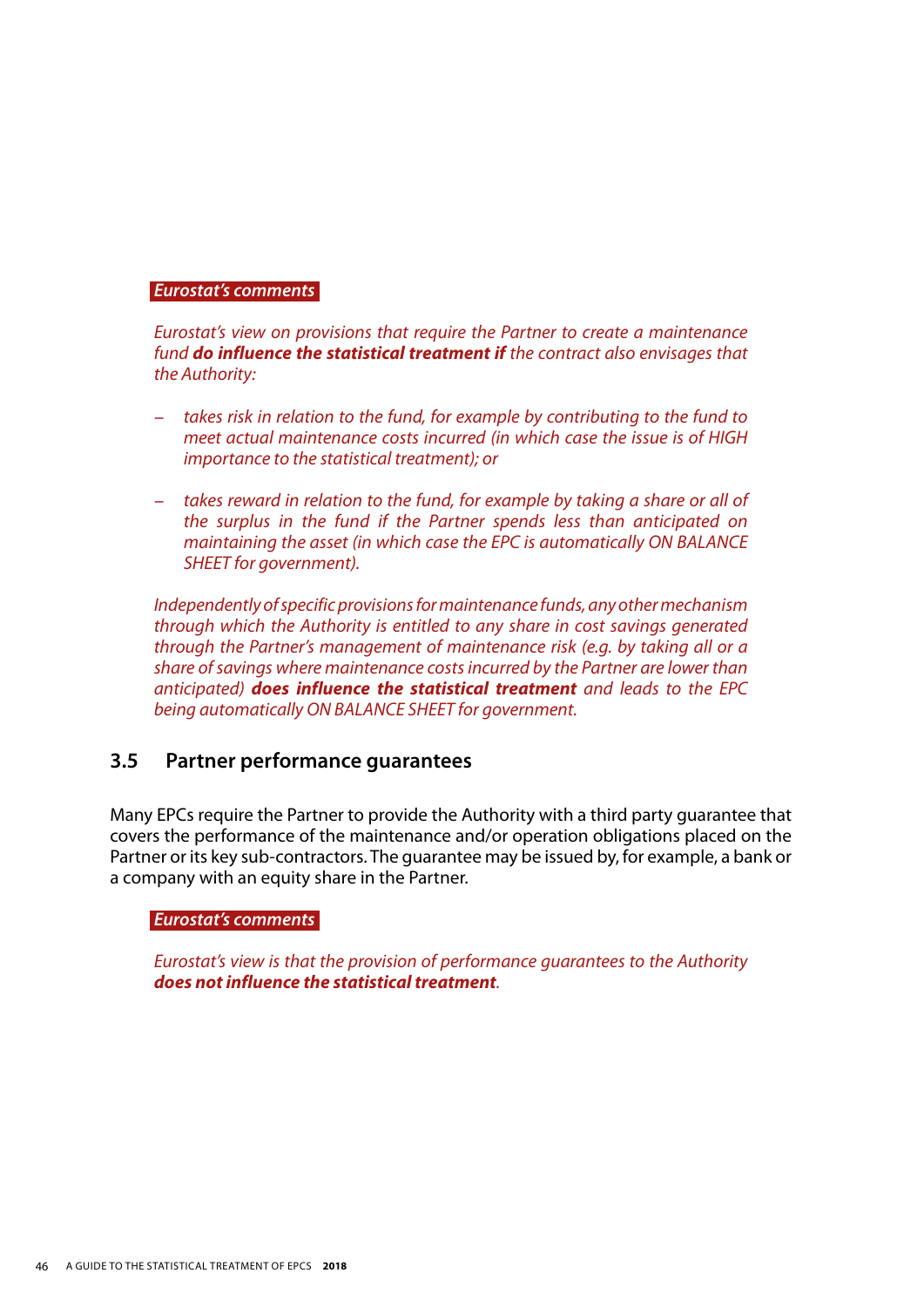## **3.6 Staffing issues**

Some EPCs contain provisions relating to the staff that will be involved in the performing the contract. These provisions can cover a variety of issues including:

- rights and obligations of each party in connection with staff transfers under relevant law during and at the end of the EPC;
- rights and obligations of each party in connection with the protection of employment and pension rights for staff that transfer to the Partner and new staff employed;
- staff pension liabilities;
- requirements for certain qualifications and skills and eligibility for individuals involved in the delivery of the EPC; and
- provision of information relating to staff involved in the delivery of the EPC.

#### *Eurostat's comments*

*Eurostat's view is that provisions dealing with staffing issues connected to the delivery of the project do not influence the statistical treatment.*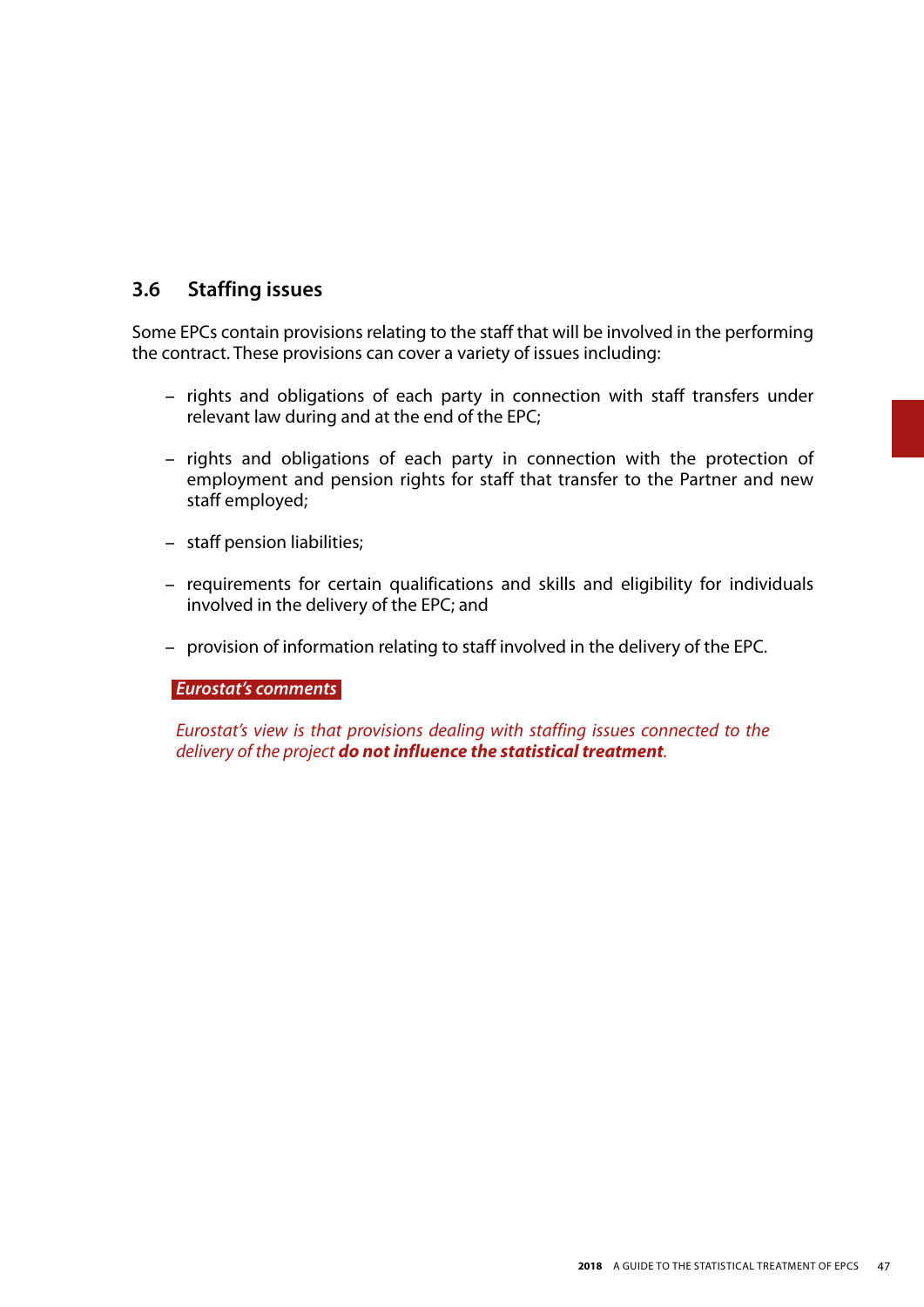

## **The Guaranteed Savings**

The EPC typically contains a guarantee from the Partner that the EPC assets will deliver a minimum level of energy consumption and/or cost savings for the Authority over the lifetime of the contract. There is a form of EPC that has no such guarantee and simply allocates any savings achieved between the parties, but this type of "pure savings" EPC is rare in the current public sector market for EPCs.**<sup>34</sup>**

## *Eurostat's comments*

*Eurostat's view is that the absence of a guaranteed level of savings in the EPC does not influence the statistical treatment if the EPC imposes no payment obligations on the Authority (see Theme 5) and involves no government financing (see Theme 14). An EPC that has no guaranteed level of savings and imposes payment obligations on the Authority and/or involves government financing will be automatically recorded ON BALANCE SHEET for government*

## **4.1 Defining the guaranteed savings**

The savings guaranteed in the EPC will most typically relate to a minimum reduction in volume of energy consumption (energy consumption savings). Energy consumption savings might be expressed in units of energy (e.g. kWh) or in monetary terms (e.g. a reduction in energy consumption is converted into EUR at an assumed energy price), and might relate to a particular form of energy (e.g. electricity, gas) or output (e.g. lighting, heating). Energy consumption savings also typically include savings of  $\mathsf{CO}_2$ . Where the EPC assets comprise measures across various forms of energy and/or various outputs, the guarantee tends to be expressed in monetary terms.

In some EPCs, the scope of the guarantee extends beyond energy consumption savings to include, for example:

- $-$  reductions in the Authority's environmental liabilities (e.g. environmental taxes); and/or
- reduced energy costs resulting from on-site generation of energy by the EPC assets (e.g. electricity generation from renewables such as photovoltaic cells); and/or

<sup>&</sup>lt;sup>34</sup> This form of FPC is therefore not considered further in this Theme.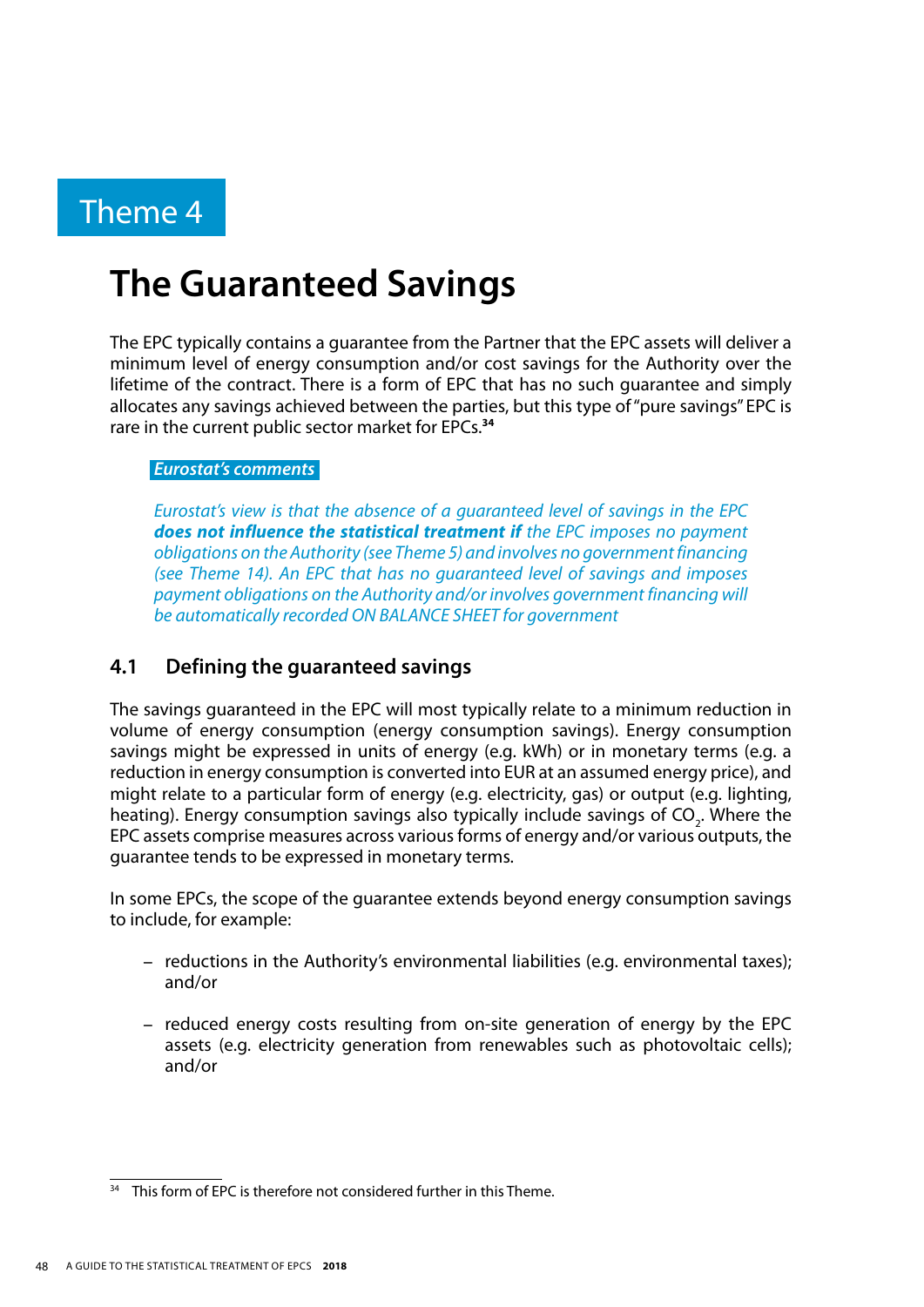- revenue generated from the export of surplus energy generated by the EPC assets (i.e. energy that is surplus to the site's requirements); and/or
- (rarely) reductions in the Authority's future capital and/or operational costs.

In some cases the EPC will treat these individual categories of savings and revenues separately from each other (e.g. the guaranteed energy consumption savings will be expressed separately from the guaranteed cost savings derived from on-site renewables and the performance in delivering one category of saving will not influence the assessment of performance in delivering other).

More commonly, the EPC will provide for a single guaranteed savings figure which reflects an aggregate of the energy consumption savings, other savings and revenues (the guaranteed savings).

Box 3 below contains a simple of example of how an EPC might approach guaranteed savings.

## **Box 3: Guaranteed savings**

A government agency enters into an EPC which involves the upgrade of its boilers, lighting systems and building management systems that will reduce energy consumption in its office buildings and reduce its environmental tax liabilities. The Partner will also install photovoltaics which produce low-cost energy for consumption in the buildings, with surplus energy being sold to the grid.

These measures are expected to produce the following energy consumption savings, energy cost savings and revenues for the government agency on an annual basis:

- Boiler efficiency (energy consumption saving) EUR 80,000
- Lighting efficiency (energy consumption saving)– EUR 30,000
- Building management system upgrade efficiency (energy consumption saving) – EUR 15,000
- Reduction in environmental taxes ( energy cost saving) EUR 10,000
- Sale of surplus energy (additional revenues) EUR 15,000

In the EPC the Partner guarantees to deliver annual savings of EUR 150,000, which is the aggregate of the energy consumption savings, cost savings and additional revenues listed above.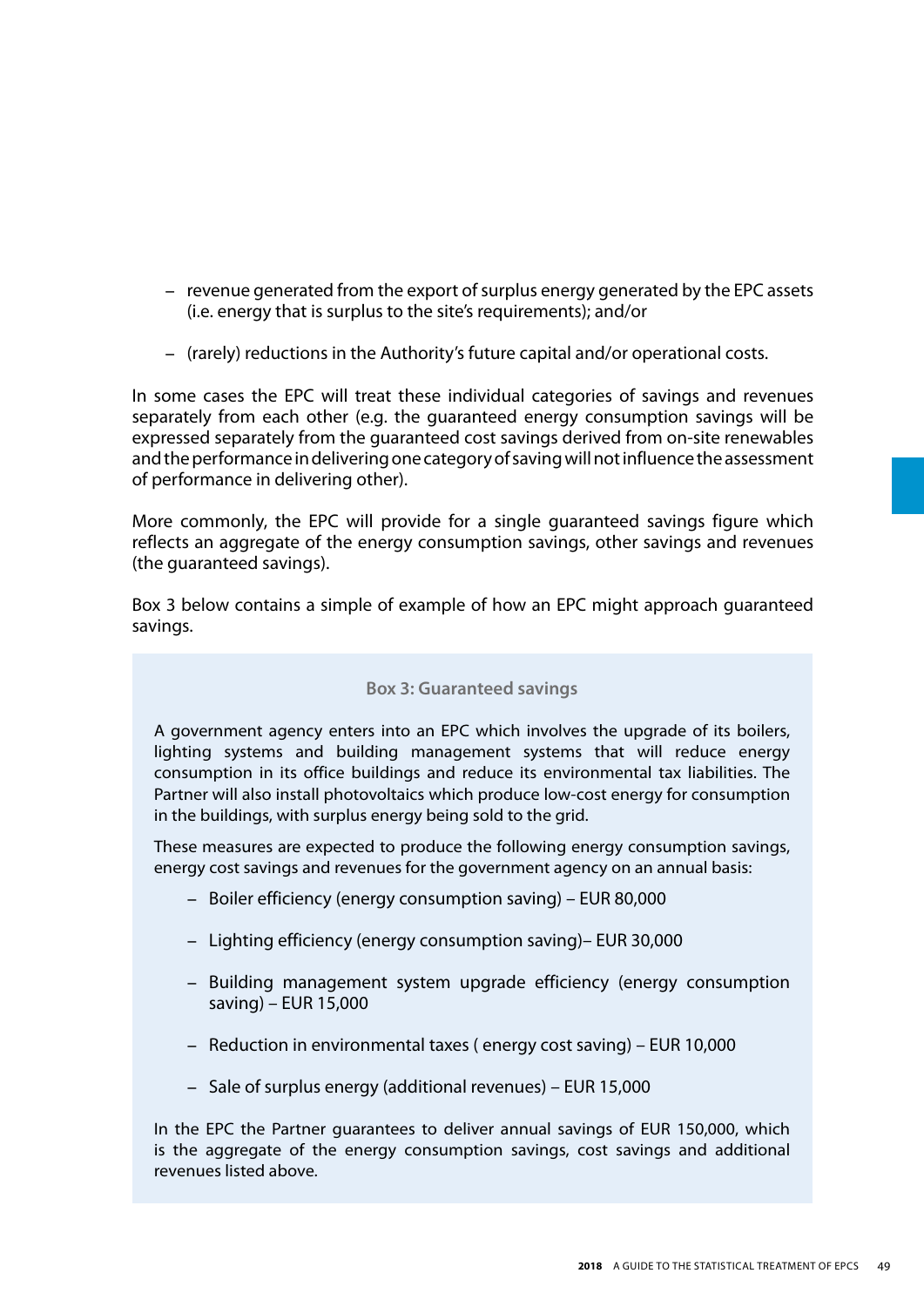Where the EPC assets are spread across a portfolio of sites, the savings and (if applicable) revenues achieved might be aggregated, meaning that savings and revenues achieved in relation to individual sites compensate for each other when it comes to testing performance against the guarantee.

The EPC will identify a baseline (in units of energy such as kWh or in monetary terms such as EUR) against which actual savings and (if applicable) revenues are compared and therefore performance in delivering the guaranteed savings is tested (see Themes 4.3 to 4.6).

On some EPCs the defined amount of guaranteed savings varies from year to year, usually increasing in later years of the contract.

#### *Eurostat's comments*

*Eurostat's view is that the EPC must guarantee an amount of savings which, at financial close, are calculated so as to satisfy the following conditions:*

- on a net present value basis, the level of savings quaranteed over the duration *of the EPC is equal to or greater than the sum of (a) the Operational Payments forecast to be made over the duration of the EPC and (b) any amount of government financing (see Theme 14) that is not repayable by the Partner (e.g. capital grant); and*
- the level of savings guaranteed for each period over which performance *against the guarantee is tested (see Theme 4.3) is equal to or greater than the Operational Payments that the Authority is forecast to make to the Partner in that period.*

*Guaranteed savings that are expressed in units of energy (e.g. kWh) in the EPC must be demonstrated to satisfy these conditions by applying a reasonably assumed baseline energy price. An EPC that does not meet either of these conditions does influence the statistical treatment and is automatically ON BALANCE SHEET for government.*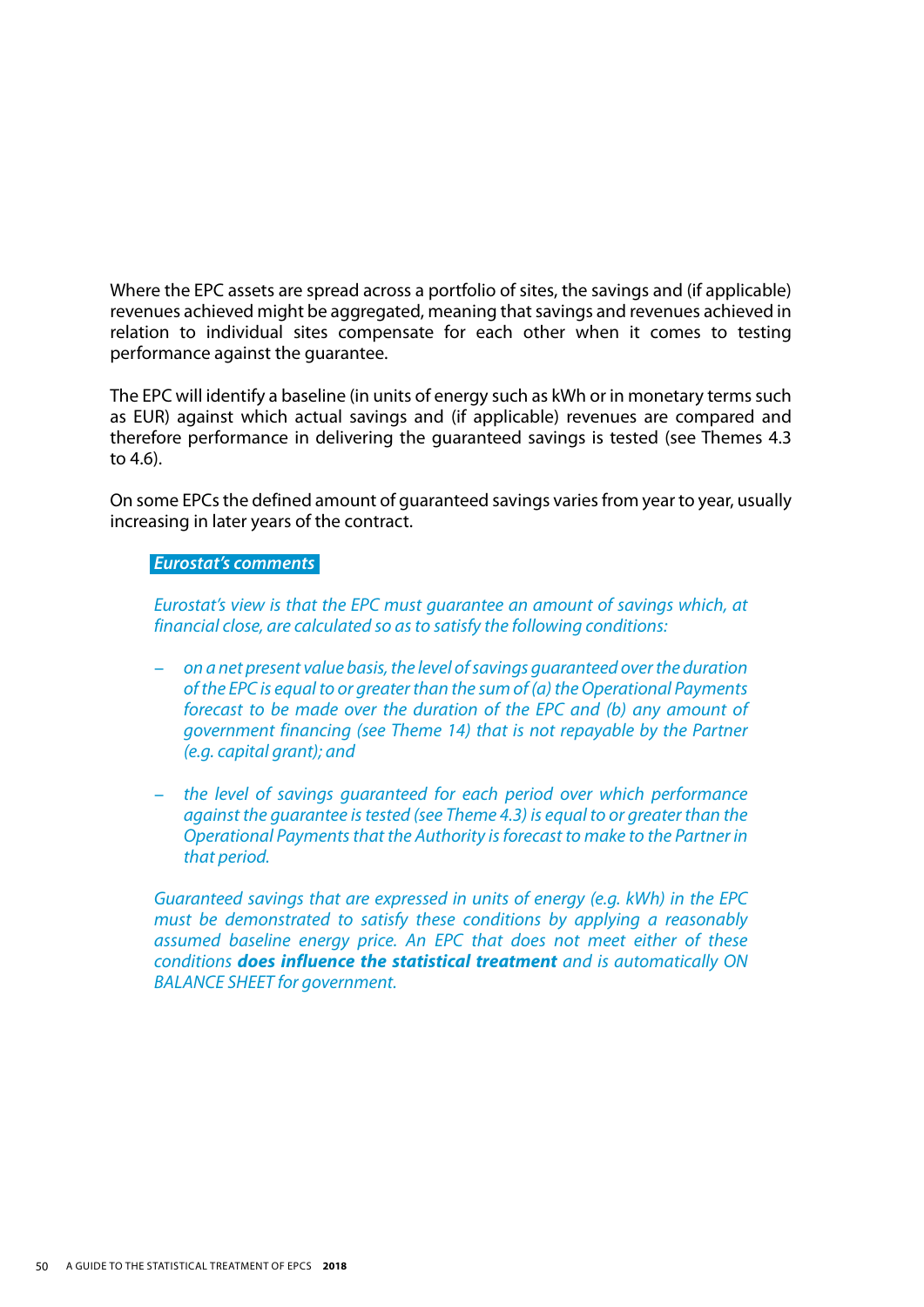*In determining whether the above conditions are satisfied, the guaranteed savings must (in whole or in part) reflect energy consumption savings.***<sup>35</sup>** *The conditions can, however, be satisfied by aggregating energy consumption savings with:*

- energy-related cost savings (e.g. savings derived from reduced environmental *tax and other environmental liabilities, or savings derived from on-site energy generation by the EPC assets); and/or*
- revenues generated from the export of surplus on-site energy generation *(provided that, on a net present value basis at financial close, these revenues are forecast to count towards less than 50% of the guaranteed savings). Where such revenues are forecast to count towards 50% or more of the guaranteed savings, the arrangement should be recorded ON BALANCE SHEET for government).*

*However, Eurostat's view is that the conditions above are not satisfied by aggregating energy consumption savings with savings that have no connection to energy demand or supply (e.g. reduced operating and maintenance costs).*

*The conditions above can be satisfied by aggregating energy consumption savings, other energy-related cost savings and revenues across a portfolio of sites.*

<sup>&</sup>lt;sup>35</sup> See Eurostat's comments at footnote 28 in Chapter 2. CHP plant is, for the purposes of the Rules and the Guide, treated as an asset that reduces energy consumption. As such, the savings generated from CHP plant (typically expressed in relation to particular forms of energy usage) are, for the purposes of the Rules and the Guide, treated as energy consumption savings even if the CHP plant itself does not reduce the volume of energy consumed by the existing facilities.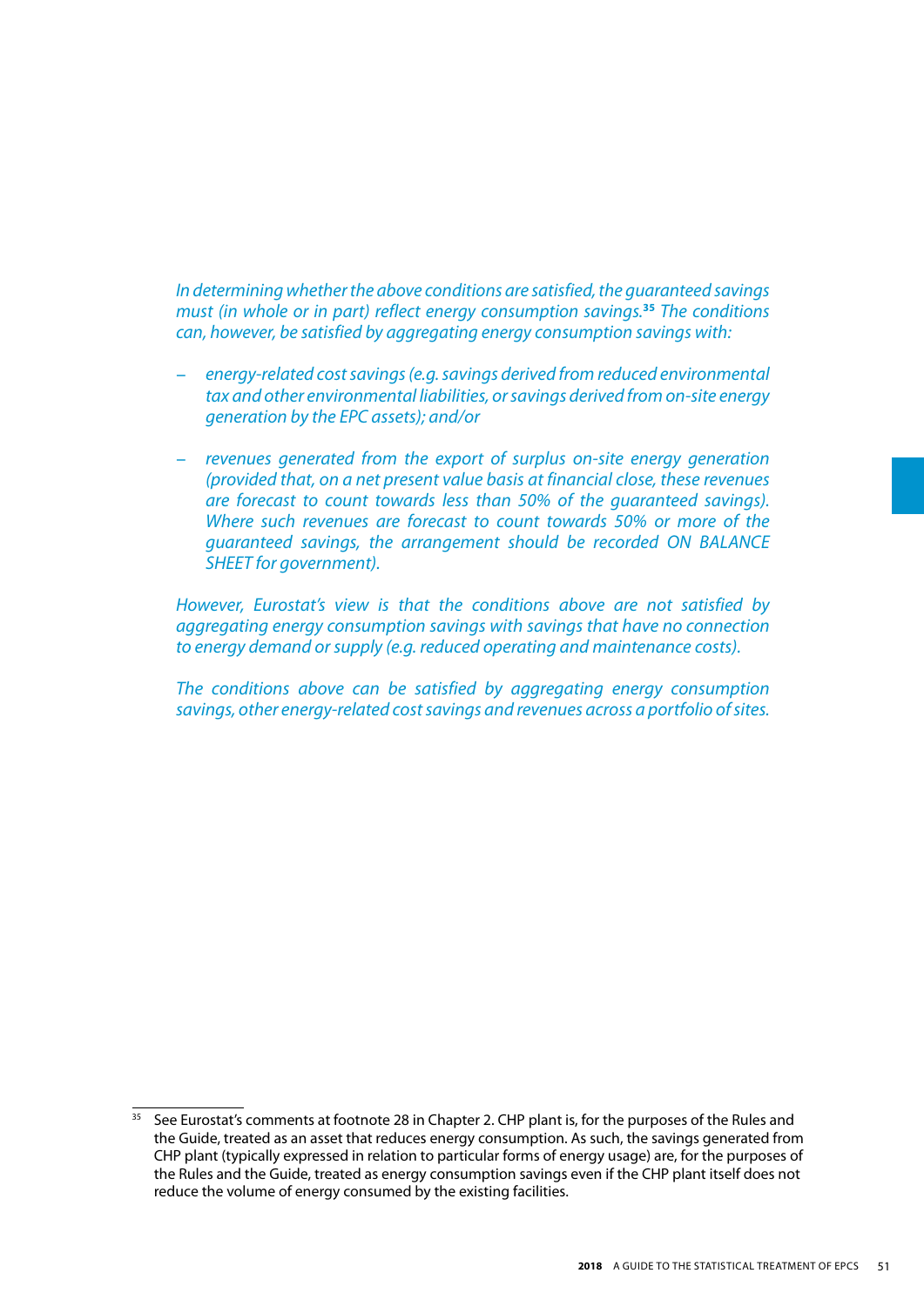*An illustration of Eurostat's views on defining the guaranteed savings is provided in Box 4 below.* 

**Box 4: Guaranteed savings example (Eurostat's view)**

*By way of illustration, take the example of the government agency in Box 3 above and assume (i) annual Operational Payments of EUR 130k (ii) no government financing and (iii) an Operational Phase of 10 years.*

*The conditions on the guaranteed savings expressed by Eurostat in this Theme 4.1 will be satisfied in this example as follows:*

- The savings guaranteed over the life of the contract (EUR 1.5 million) are *greater than the sum of the Operational Payments and government financing over the life of the contract (EUR 1.3 million);*
- The amount of quaranteed savings for each year (EUR 150,000) are greater *than the annual Operational payments (EUR 130,000);*
- - *The guarantee is calculated on the basis of some level of energy consumption savings;*
- The inclusion of energy-related cost savings derived from a reduction in *environmental liabilities, in addition to the energy consumption savings, is permitted;*
- The inclusion of revenues from the sale of surplus energy to third parties is *permitted on the basis that these revenues (EUR 15,000) constitute less than 50% of the total sum guaranteed (EUR 150,000).*

*The interaction between the guaranteed savings, Operational Payments and financing arrangements (including government and EU financing) is illustrated in the examples set out in Annex 2.*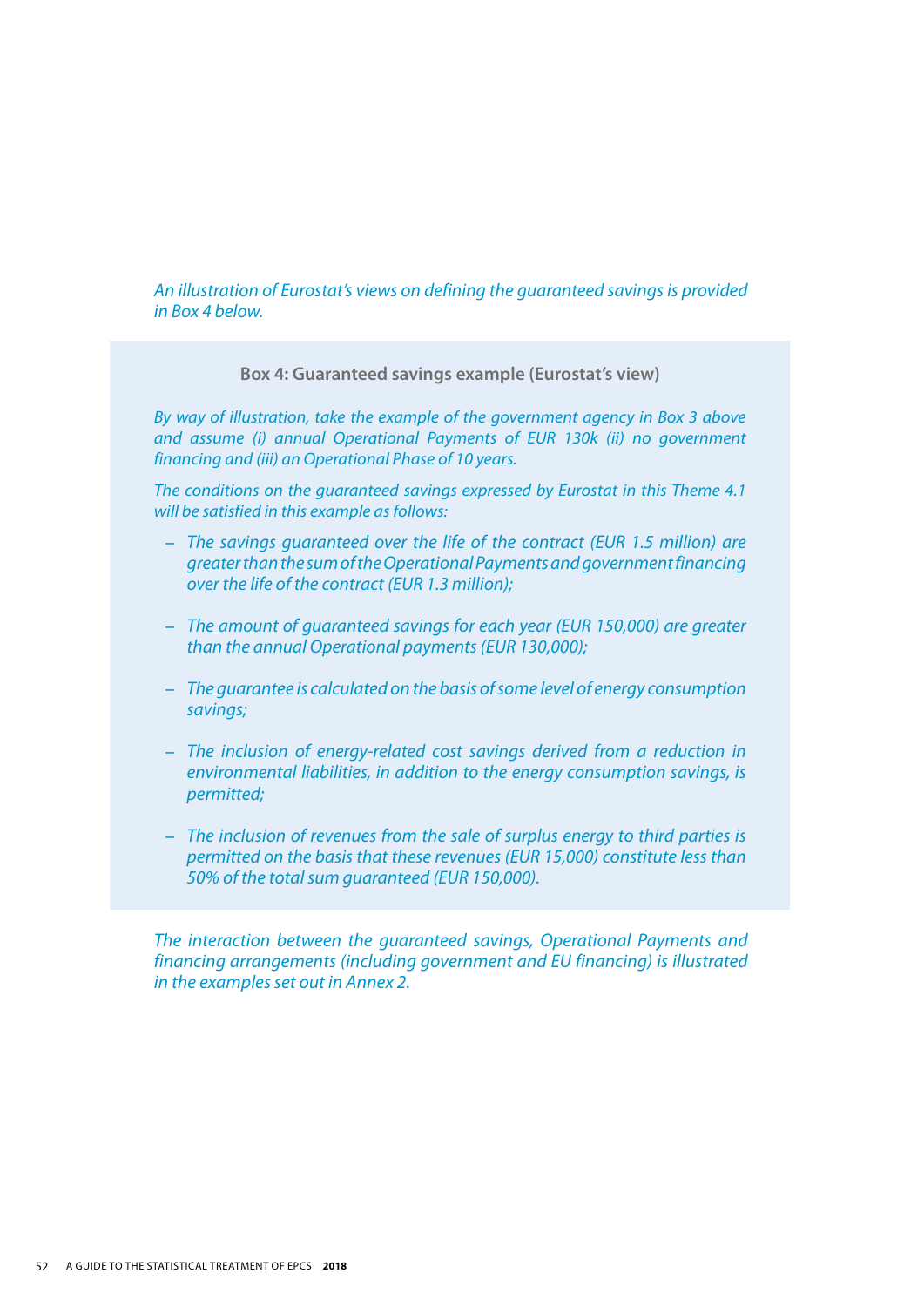## **4.2 Monitoring and measuring performance of the EPC assets**

Ongoing monitoring and measurement of the EPC assets' performance in delivering energy consumption and/or cost savings is a core element of the EPC. It is typically defined as a service to be provided by the Partner but in some cases the EPC might provide for it to be undertaken by an independent third party.

The EPC defines the scope, frequency and standards of monitoring and measurement activities. These can be highly technical and can vary significantly from EPC to EPC. Reference is often made to independent industry-standard protocols such as the International Performance Measurement and Verification Protocol (IPMPV) as well as to applicable laws, manufacturers' specifications and guarantees and the Authority's access restrictions.

Most EPCs provide for monitoring and measurement activities to be carried out in accordance with an agreed plan. The plan is typically produced and updated by the Partner on a regular basis and issued to the Authority for approval. Performance is typically measured and reported on an annual basis. Assessment of performance is covered in Theme 4.3 below.

Monitoring and measuring performance of the EPC assets in delivering the guaranteed savings is typically additional to (but can be combined with) monitoring and reporting of the Partner's maintenance obligations (see Themes 3.2 and 3.3).

On some EPCs any under-performance in delivering the guaranteed savings that is detected during the ongoing monitoring and measurement might result in an obligation on the Partner to undertake remedial measures (see Theme 4.7).

## *Eurostat's comments*

*Eurostat's view is that the EPC must contain a regime that allows for objective and robust measurement of the EPC assets' performance in delivering the guaranteed savings. An EPC that does not contain such a regime does influence the statistical treatment and is automatically ON BALANCE SHEET for government.*

*Eurostat's view is that provisions that give the Authority a right to approve the monitoring and measurement plans or programmes do influence the statistical treatment if the Authority's approval removes or reduces the Partner's liability for failing to achieve the guaranteed savings. Where this is the case the issue is of HIGH importance to the statistical treatment.*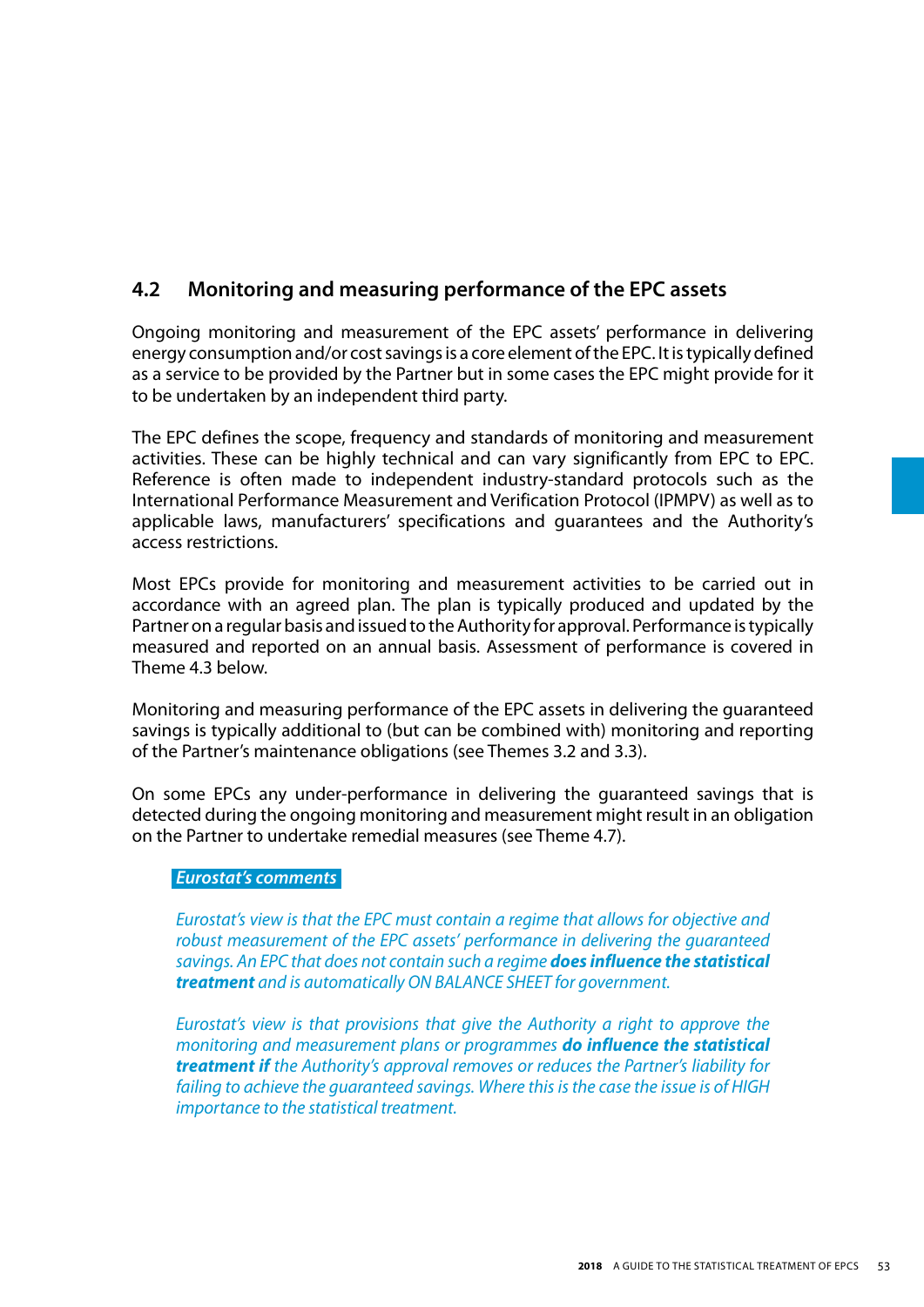## **4.3 Testing performance of the EPC assets in delivering the guaranteed savings**

The majority of EPCs provide for performance in delivering the guaranteed savings to be tested annually on each anniversary of completion of the construction and/or installation of the EPC assets.

Some EPCs allow for an initial "grace period" following completion, giving the EPC assets time to settle in to their full operation and performance, in which case the guarantee is tested on each anniversary of the end of the grace period. Some EPCs might allow for a similar grace period to apply when the Partner replaces a key sub-contractor or when lenders have stepped-in and replaced the Partner (see Theme 14.8).

At each test, the Partner is typically required to produce an annual report and savings statement, demonstrating whether the actual savings over the measurement period are equal to, higher or lower than the level of guaranteed savings.

In calculating performance against the guarantee, the EPC will typically allow adjustments for the following:

- $-$  energy prices (see Theme 4.4);
- "routine" matters (see Theme 4.5);
- "non-routine" matters (see Theme 4.6).

The consequences of performance (or under-performance or over-performance) in delivering the guaranteed savings are reflected in the payment mechanism (see Theme 5).

## *Eurostat's comments*

*Eurostat's view is that the EPC must provide for routine testing of performance against the guarantee at least annually (with consequences of performance being dealt with through the payment mechanism as explained in Theme 5). An EPC with no mechanism for routine testing of performance against the guarantee, or that provides for testing less frequently than annually, will be automatically recorded ON BALANCE SHEET for government.*

*Eurostat's view is that provision for a "grace period" that delays the testing of the performance of the EPC assets against the guarantee does not influence the statistical treatment if the period of time is reasonable in the specific circumstances (e.g. given the nature of the EPC assets, the duration of the EPC). To illustrate this, Eurostat's view is that a grace period of up to a maximum of three months is*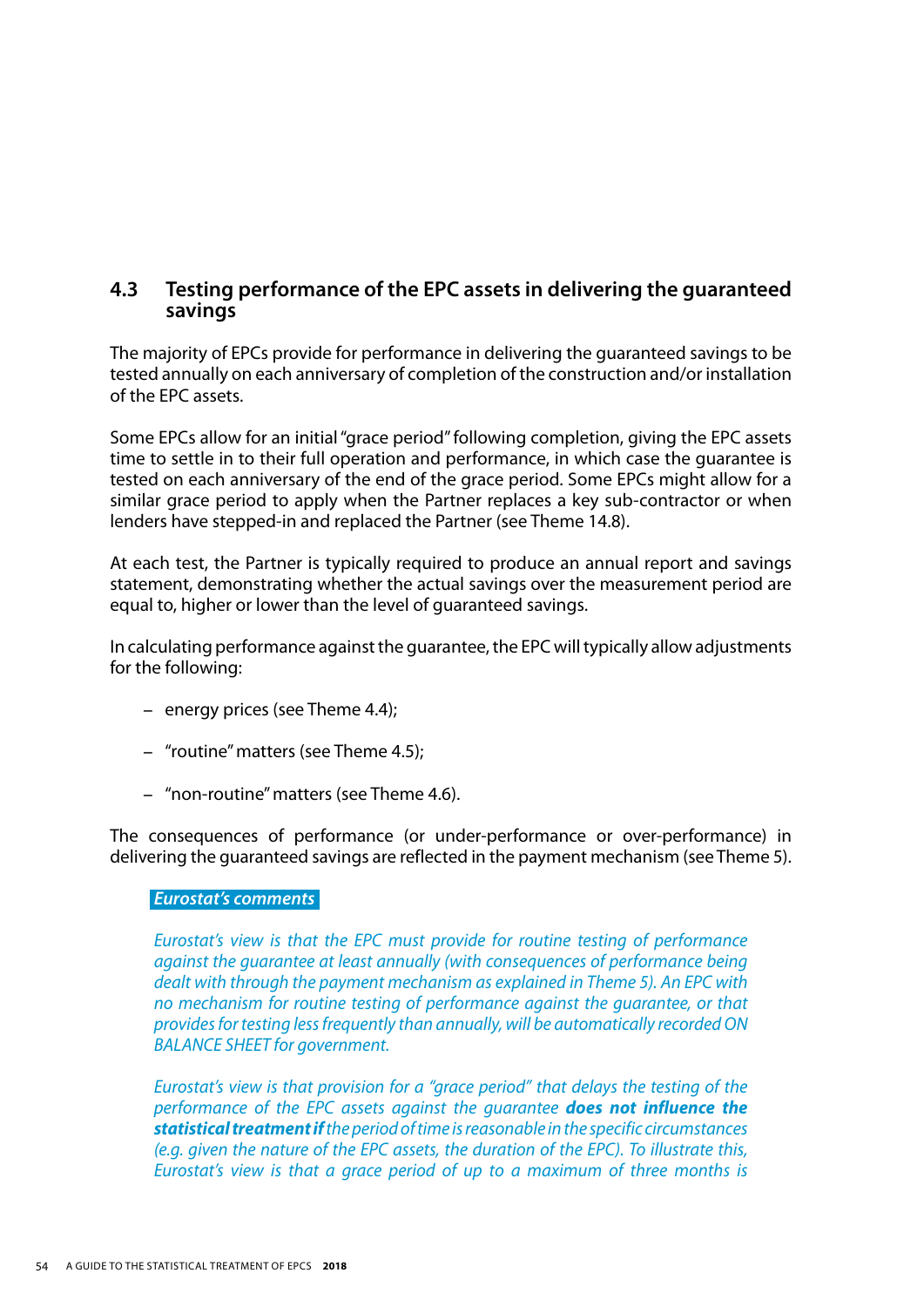*reasonable for an EPC with a duration of eight years. A proportionally longer grace period would be reasonable for an EPC with a longer duration. A grace period that is considered longer than reasonable is of MODERATE importance to the statistical treatment. These views apply to grace periods that apply at the start of the Operational Phase, those that apply when the Partner replaces a key subcontractor and those that apply when lenders replace the Partner.*

*When it comes to testing performance of the EPC assets in delivering the guaranteed savings, Eurostat's view (consistent with the views expressed in Theme 4.1) is that provision for:*

- aggregating actual energy consumption savings and other actual energy*related cost savings (e.g. savings/revenues from on-site energy generation); and/or*
- -  *aggregating such savings across a portfolio of sites;*

## *do not influence the statistical treatment.*

*However, provision to aggregate actual energy consumption savings with other cost savings that are unrelated to energy (e.g. reduced operating and maintenance costs) does influence the statistical treatment and automatically leads to the EPC being ON BALANCE SHEET for government.*

## **4.4 Energy prices**

In the vast majority of cases, the Authority takes the risk/benefit of fluctuations in future energy prices and these are neutralised in the guarantee mechanism (e.g. by recalculating the baseline data using actual prices for the purposes of testing performance against the quarantee).

Alternatively, the risk/benefit of fluctuations in energy prices is shared (e.g. by applying an agreed index to the baseline data for the purposes of testing performance against the guarantee).

It is rare in the current EPC market to see the Partner take the full risk on fluctuations in future energy prices.

## *Eurostat's comments*

*Eurostat's view is that the Authority taking or sharing the risk/benefit of fluctuations in future energy prices does not influence the statistical treatment.*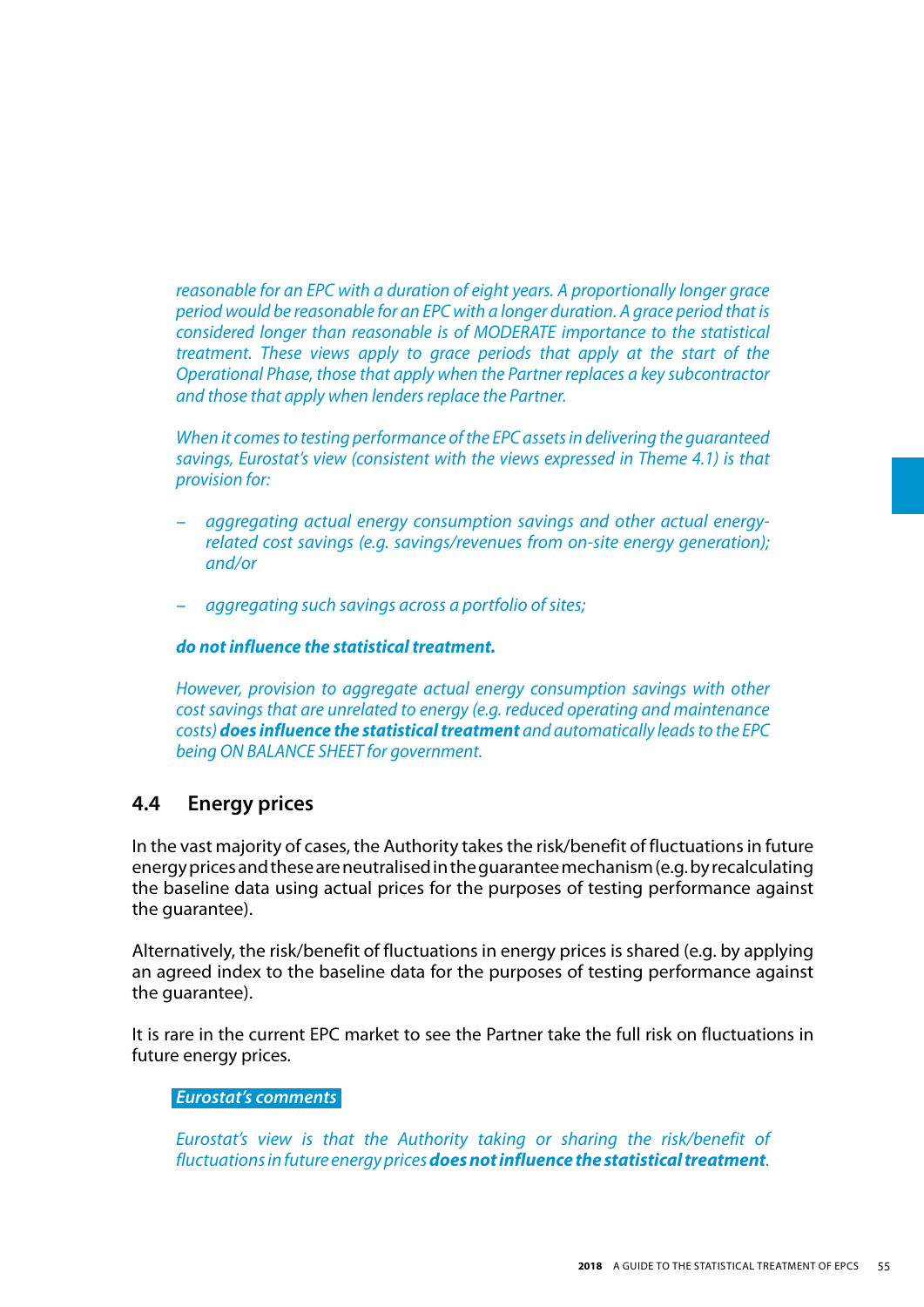## **4.5 Routine adjustments**

The EPC will typically define a number of factors which lead to an adjustment of the guaranteed savings on a routine basis to reflect departures from assumptions that underpin the guarantee, for example:

- weather;
- indoor temperature and humidity set-points (comfort values);
- hours/days of usage/occupancy of the site; or
- number of occupants/users at the site.

In some cases a tolerance may apply before an adjustment is made (e.g. number of days where the temperature is above/below a temperature range).

The purpose of the adjustment is to put the parties in a "no better, no worse" position than if the assumption underpinning the guarantee had held true.

#### *Eurostat's comments*

*Eurostat's view is that routine adjustments of the nature described above (i.e. external variables outside of the Partner's control) do not influence the statistical treatment.*

*Generally, and in accordance with the principles on compensation and relief explained in Theme 6.1, EPC provisions for routine adjustments do not influence the statistical treatment if all of the following conditions are met:*

- there is a finite number of well-defined events (*i.e. the Authority should not be exposed to an indefinite number of risks);*
- -  *the events do not capture changes in macro-economic conditions;*
- -  *the events are not attributable to the acts or omissions of the Partner;*
- -  *the events, or the consequences of the events are not reasonably foreseeable or estimable. This is to be assessed by reference to a level of due diligence carried out before financial close that is reasonably appropriate given the specific circumstances (e.g. the ability of the parties to carry out investigations at the site before the EPC is signed); and*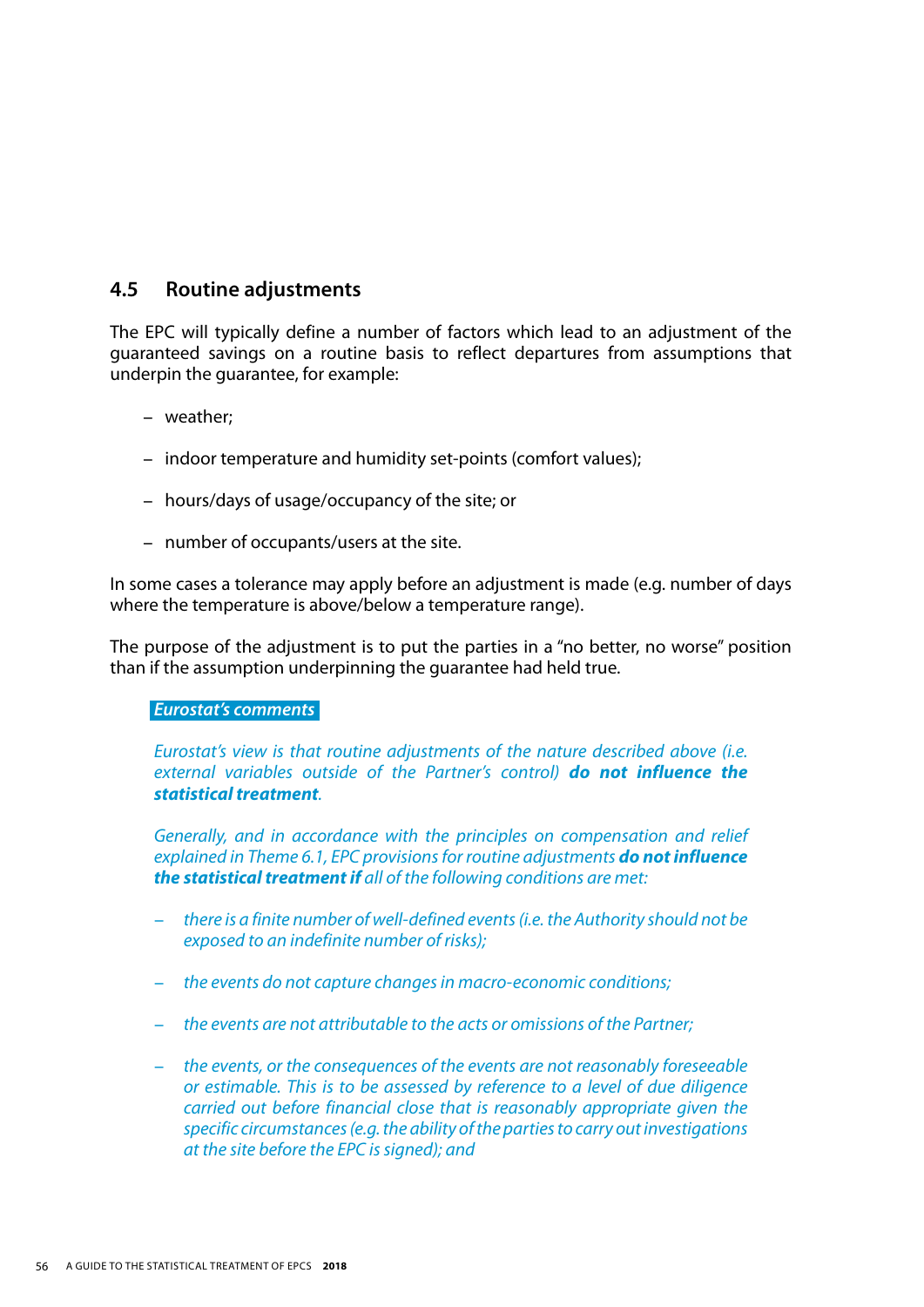the adjustments do not compensate for anything other than the effects of the *event in question.*

*Provisions that do not meet one or more of the conditions listed above are issues of HIGH importance to the statistical treatment.*

## **4.6 Non-routine adjustments**

The EPC will also typically define a number of factors for which the guaranteed savings may need to be adjusted on an ad-hoc basis to reflect one-off or non-recurring departures from assumptions underpinning the guarantee. These are typically factors that are linked to the Authority's behaviour and/or operations such as:

- Authority breach or interference with the Partner's operations (e.g. failing to maintain the site, failing to give the Partner access to the site);
- inaccurate baseline data provided by the Authority;
- adverse site conditions (e.g. contamination, asbestos, latent defects or deficiencies in existing structures/equipment);
- additional works carried out by the Authority at the site;
- $-$  change in law (see Theme 8);
- failure by the Authority to operate the EPC assets within agreed parameters (e.g. bypassing controls, interfering with sensors);
- alteration of the EPC assets or the site by the Authority;
- $-$  the Authority vacating all or part of the site;
- changes in the electrical and/or heat baseload of the site; and
- non-typical variations in the number of occupants/users at the site;
- other delay, relief, compensation or force majeure events (see Theme 6).

As well as resulting in adjustment to the calculation of savings achieved against the guarantee, these types of events may also give rise to additional relief and/or compensation through other mechanisms (see Theme 6), the purpose being to put the Partner in a position that is a "no better, no worse" position than if the relevant event had not occurred.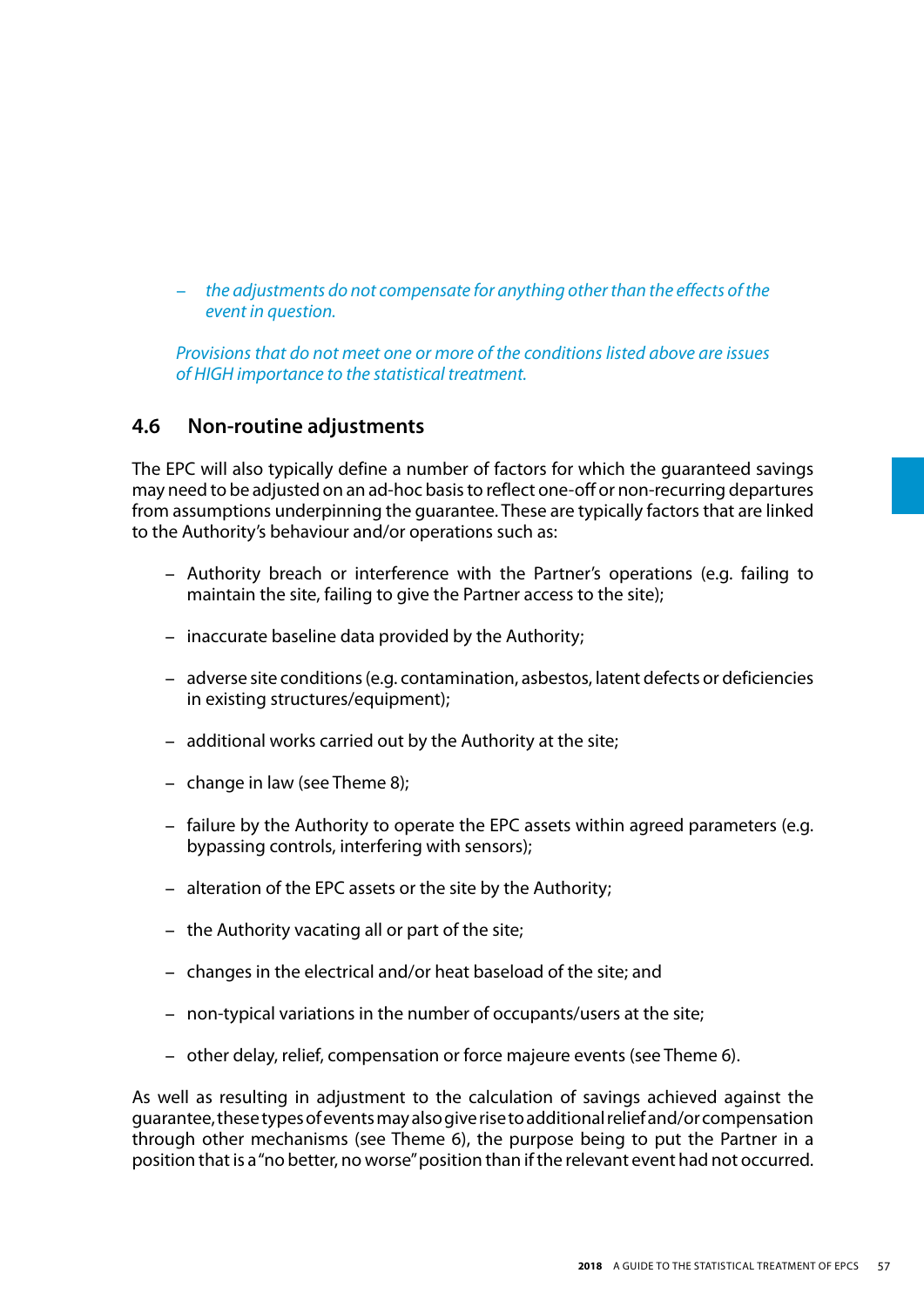#### *Eurostat's comments*

*Eurostat's view is that non-routine adjustments of the nature described above (i.e. external variables outside of the Partner's control) do not influence the statistical treatment.*

*Generally, and in accordance with the principles on compensation and relief explained in Theme 6.1, EPC provisions for non-routine adjustments do not influence the statistical treatment if all of the following conditions are met:*

- there is a finite number of well-defined events (i.e. the Authority should not be *exposed to an indefinite number of risks);*
- the events do not capture changes in macro-economic conditions;
- -  *the events are not attributable to the acts or omissions of the Partner;*
- the events, or the consequences of the events are not reasonably foreseeable *or estimable. This is to be assessed by reference to a level of due diligence carried out before financial close that is reasonably appropriate given the specific circumstances (e.g. the ability of the parties to carry out investigations at the site before the EPC is signed); and*
- the adjustments do not compensate for anything other than the effects of the *event in question.*

*Provisions that do not meet one or more of the conditions listed above are issues of HIGH importance to the statistical treatment.*

## **4.7 Rectifying poor performance**

Some EPCs require the Partner to undertake remediation or rectification measures to improve the performance of any EPC assets that are found to be under-performing (i.e. failing to achieve the guaranteed savings). Any remediation or rectification measures are typically agreed with the Authority.

*Eurostat's comments*

*Eurostat's view is that rectification provisions of the nature referred to above do not influence the statistical treatment.*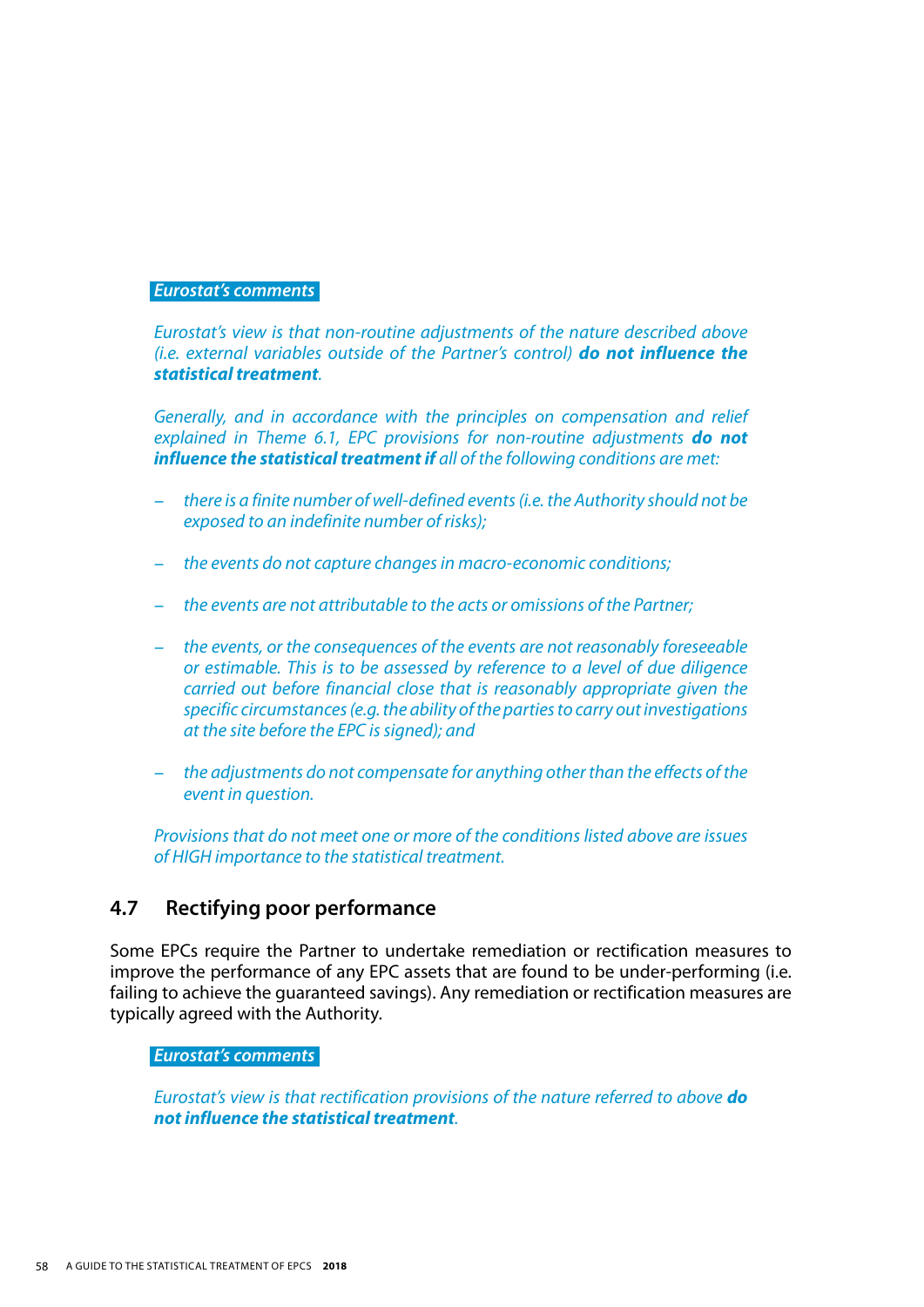## **4.8 Continuous improvement**

Some EPCs contain an express commitment from the Partner to pursue continuous improvement in the energy efficiency of the site. This is usually met through the provisions on ongoing monitoring and measuring of performance, when the Partner keeping the Authority informed of any scope for improvement. If there is scope for improvement (e.g. through replacing the EPC assets with newer technology or investing in additional measures) then this is typically agreed through the change mechanism (see Theme 7).

*Eurostat's comments*

*Eurostat's view is that continuous improvement provisions of the nature referred to above do not influence the statistical treatment.*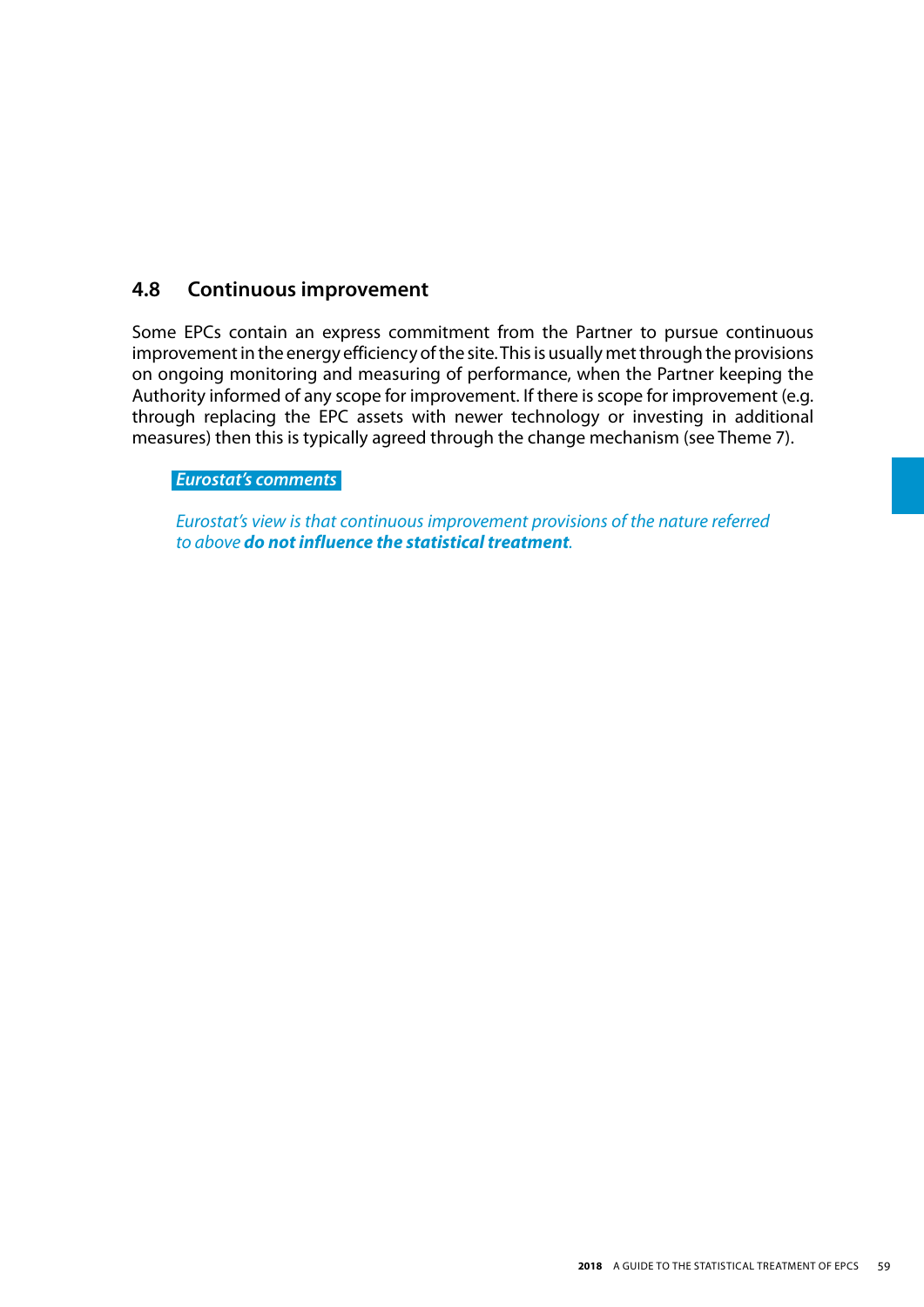Theme 5

## **The payment mechanism**

## **5.1 Structure of the Operational Payments**

The Operational Payments are defined in the EPC as an amount (typically expressed annually) which then adjusted for:

- $-$  indexation (see Theme 5.3);
- pass-through costs (see Theme 5.4); and
- deductions for failures in service delivery (see Theme 5.5).

The Operational Payments are designed to reimburse the Partner's costs of delivering the EPC and provide the Partner with an element of profit. The annual amount is typically due in equal monthly or quarterly instalments.

On some EPCs, the Partner's obligations extend to providing services that are unrelated to the EPC assets (e.g. the Partner takes responsibility for facilities management of the site). For the purposes of the Rules and the Guide, the Operational Payments do not include any clearly identifiable and quantifiable amounts paid by the Authority to the Partner for such services.

## **5.2 Commencement of Operational Payments**

In EPCs, the Partner's right to start receiving the Operational Payments is triggered on or after the date that the construction and/or installation of the EPC assets is complete  $(sep$  Theme  $2.3$ )

In some cases, the Partner is required to provide some services in relation to existing infrastructure during the Construction Phase, which the Authority pays for as and when they are provided (i.e. payments for these services are made during the Construction Phase). These services might be subject to a different regime to the one that applies to the services that the Partner is later required to provide for the EPC assets once they are complete. As an example, an EPC might provide for the upgrade of a street lighting system in two phases. During the upgrade of phase one, the Partner might receive an interim fee for light maintenance on the phase two assets, which it will continue to receive up to the point that it starts the upgrade of phase two.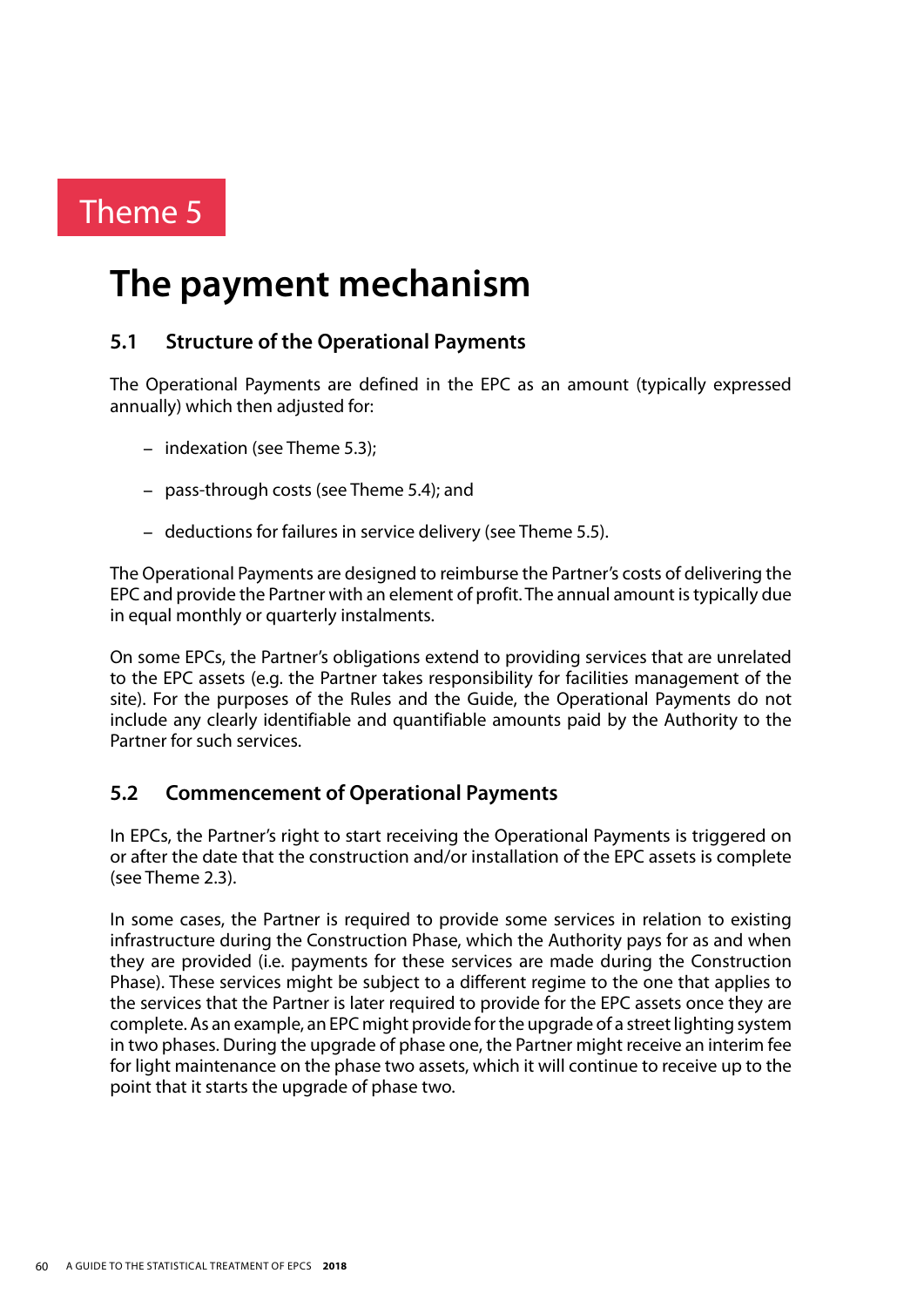#### *Eurostat's comments*

*Eurostat's view is that the Partner should not be entitled to receive Operational Payments before the date on which construction and/or installation of the EPC assets is complete (see Theme 2.3). Therefore, an obligation on the Authority to start making Operational Payments in respect of the EPC assets before the date on which they are complete does influence the statistical treatment and automatically leads to the EPC being ON BALANCE SHEET for government.***<sup>36</sup>**

*Eurostat's view is that provisions for payments to the Partner for services linked to existing infrastructure during the Construction Phase, as described above, do not influence the statistical treatment. However, any interim payments that are in effect reimbursements for capital expenditure incurred by the Partner on that infrastructure will constitute government financing (see Theme 14).*

## **5.3 Indexation**

Most EPCs provide for regular indexation of the Operational Payments. The indices used, the proportion of the Operational Payments that is indexed, and the frequency with which the indexation provisions are applied, varies from contract to contract.

Indexation is also typically applied to:

- other payments due by either party, for example liquidated damages due by the Partner (see Theme 2.2), lump sum payments due by the Authority (see Theme 14.1.1); and
- amounts specified for other purposes such as defining triggers for early termination of the EPC or defining minimum levels of insurance cover.

*Eurostat's comments*

*Eurostat's view is that provisions for the indexation of the Operational Payments do not influence the statistical treatment if the provisions are based on an index or indices generally recognised in the relevant jurisdiction or sector. Where this is not the case, the issue is of MODERATE importance to the statistical treatment.*

<sup>&</sup>lt;sup>36</sup> Theme 2.3 refers to an exception to this, which is where the EPC assets are constructed and/or installed in phases.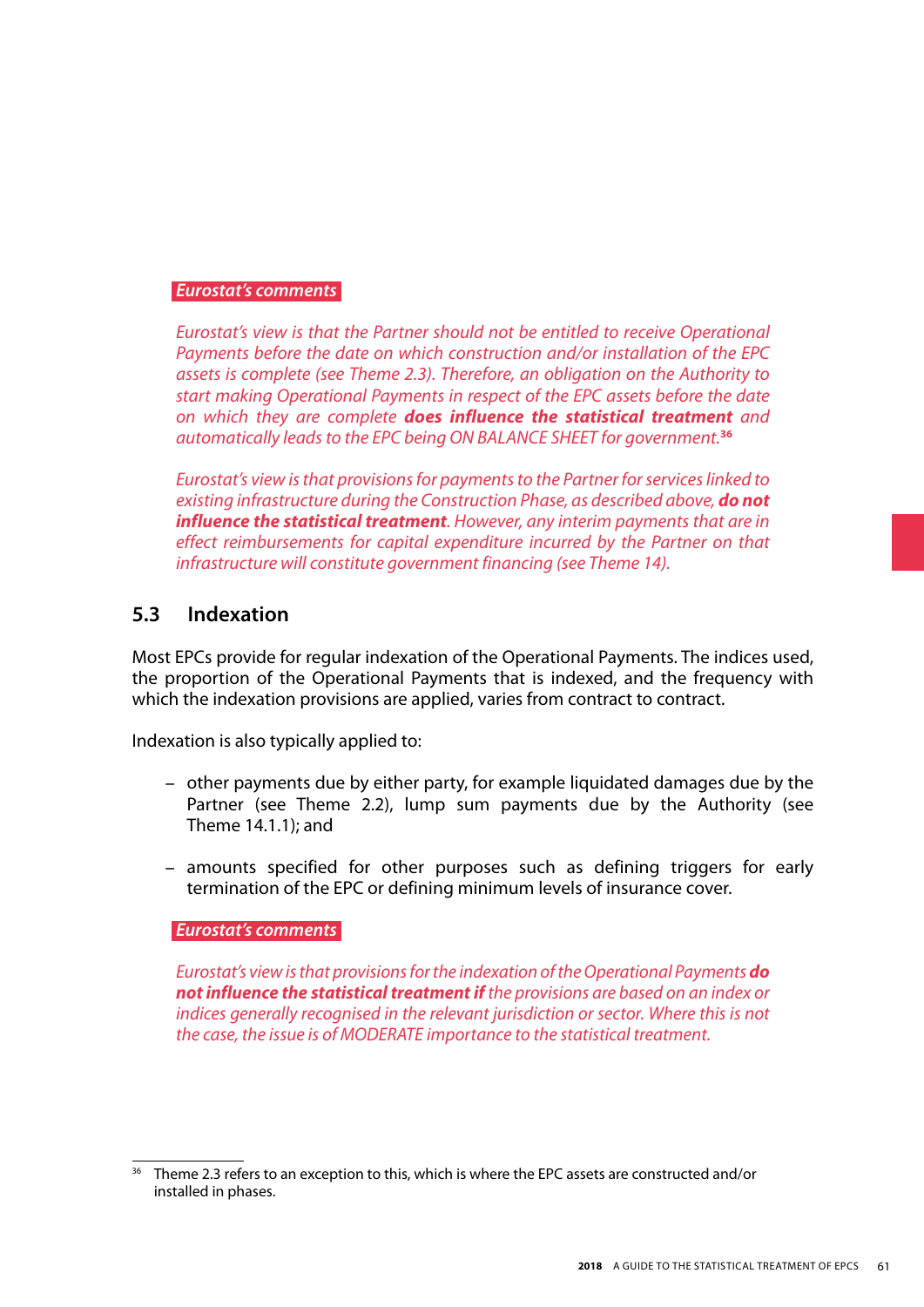*The application of different generally recognised indices for different elements of the Operational Payments does not influence the statistical treatment.*

*Provisions for the indexation of other payments and amounts (as mentioned above) do not influence the statistical treatment.*

## **5.4 Pass-through costs**

Some EPCs make provision for certain costs to be charged to the Authority on a passthrough basis, meaning that the Operational Payments are adjusted on the basis of the actual costs incurred by the Partner.

The most common example of this is where energy supply is a service delivered by the Partner, in which case the energy supply costs (i.e. costs charged by third party energy providers to the Partner) are added to the Operational Payments.**<sup>37</sup>**

In rare cases, EPCs make provision for the Partner's cost of delivering the services to be paid for by the Authority on a pass-through basis (e.g. costs of maintaining or replacing the EPC assets, costs of energy monitoring services). These provisions adjust the Operational Payments from time to time to reflect actual costs of delivering the services as and when they are incurred by the Partner. For example, if the Partner needs to replace a component of a boiler in year six of the contract, the cost to the Partner of doing so is reflected in the Operational Payment at that time.

## *Eurostat's comments*

*Eurostat's view is that provisions for the Authority to reimburse the Partner for energy supply costs, where this is included as a service in the EPC, do not influence the statistical treatment.*

*However, provisions that treat other costs that the Partner incurs in providing the services (e.g. maintaining and/or replacing the EPC assets, monitoring/ measurement of energy consumption) on a pass-through basis do influence the statistical treatment and lead automatically to the EPC being ON BALANCE SHEET for government. An exception to this is for costs that the Guide states can be reimbursed by the Authority without an influence on the statistical treatment (e.g. the costs of implementing an Authority change, as referred to in Theme 7).*

<sup>37</sup> For the purposes of the Rules and the Guide, the Operational Payments do not include clearly identifiable and quantifiable payments made by the Authority to the Partner for energy supply.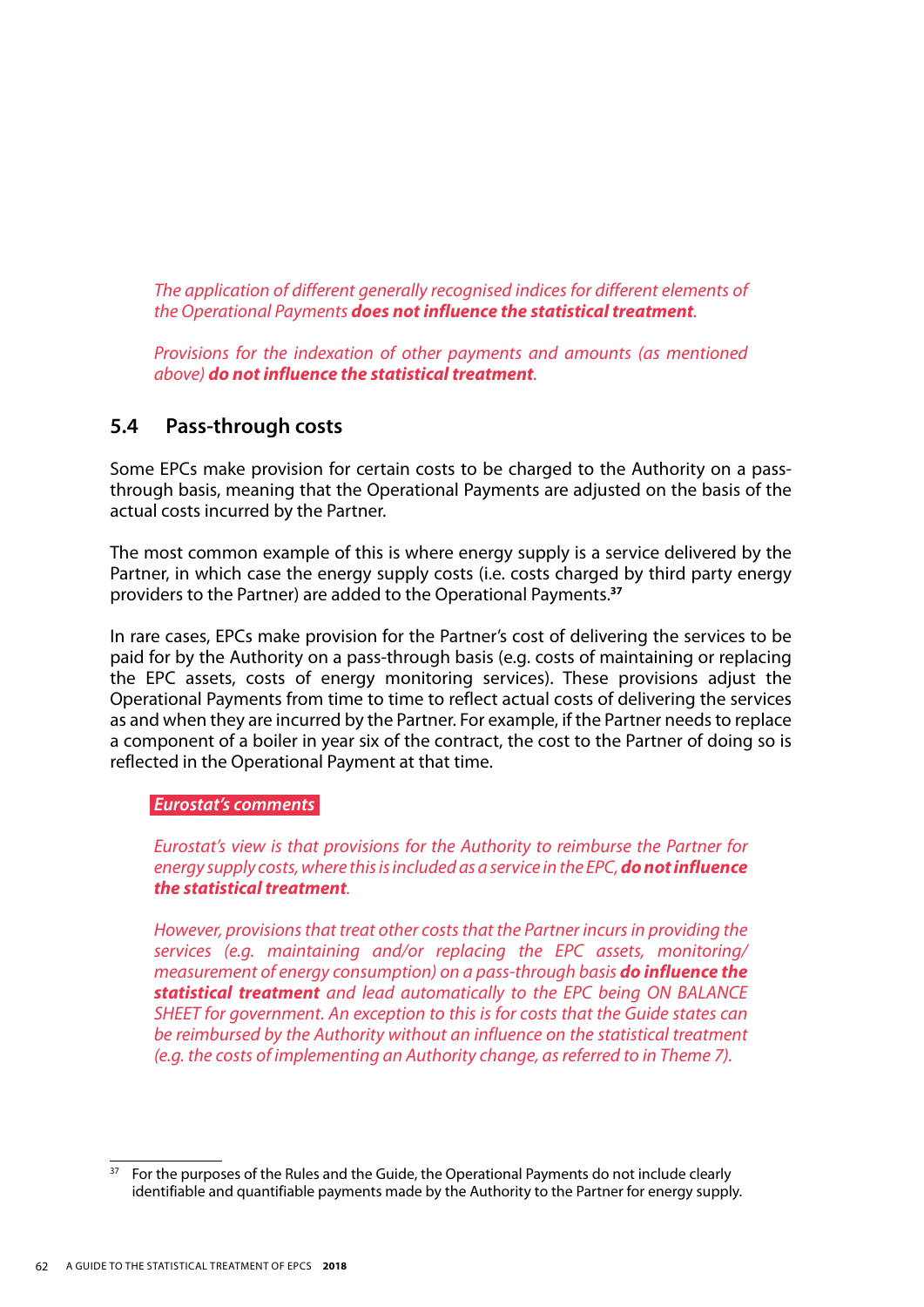## **5.5 Service delivery failures**

## **5.5.1 Defining service delivery standards**

The Partner's obligation to ensure that the EPC assets deliver guaranteed savings (see Theme 4) is at the core of the EPC. In addition, some EPCs specify standards for the delivery of services by the Partner and apply deductions to the Operational Payments for failures to meet some or all of those standards.

Some of these standards may be intrinsically linked to the performance of the EPC assets in delivering the guaranteed savings (e.g. an obligation to provide a reactive repair service for the EPC assets). Others may be more general in nature (e.g. submitting monthly reports to the Authority, complying with the Authority's on-site access rules).

Some obligations must be met routinely and are therefore measured routinely (e.g. an obligation to submit monthly reports to the Authority). Others are met and measured on an ad-hoc basis (e.g. responding to maintenance requests).

The EPC typically sets out a process for regular monitoring and reporting on the quality of the Partner's service delivery against the relevant standards. The details of the process (including frequency and methodology of measuring and reporting) can vary significantly from contract to contract, but most rely on self-reporting by the Partner and give the Authority rights to dual-monitor and/or audit the Partner's report. See Theme 3.

Not all EPCs specify, measure and sanction/reward service delivery, but focus solely on performance of the EPC assets in delivering guaranteed savings.

## **5.5.2 Quantifying deductions for service failures**

The EPC will typically allocate a fixed monetary value to each service failure (or category of failure) and deduct that amount from the Operational Payments on the occurrence of each failure. An alternative approach is to have a system which allocates points to each service failure and a monetary value to the points, and then deducts from the Operational Payments the amount corresponding to the number of points accrued. Both approaches can include weightings that reflect the significance or impact of the failure (e.g. the time at which the failure occurs, the period for which the failure continues, the frequency with which the failure has been occurring).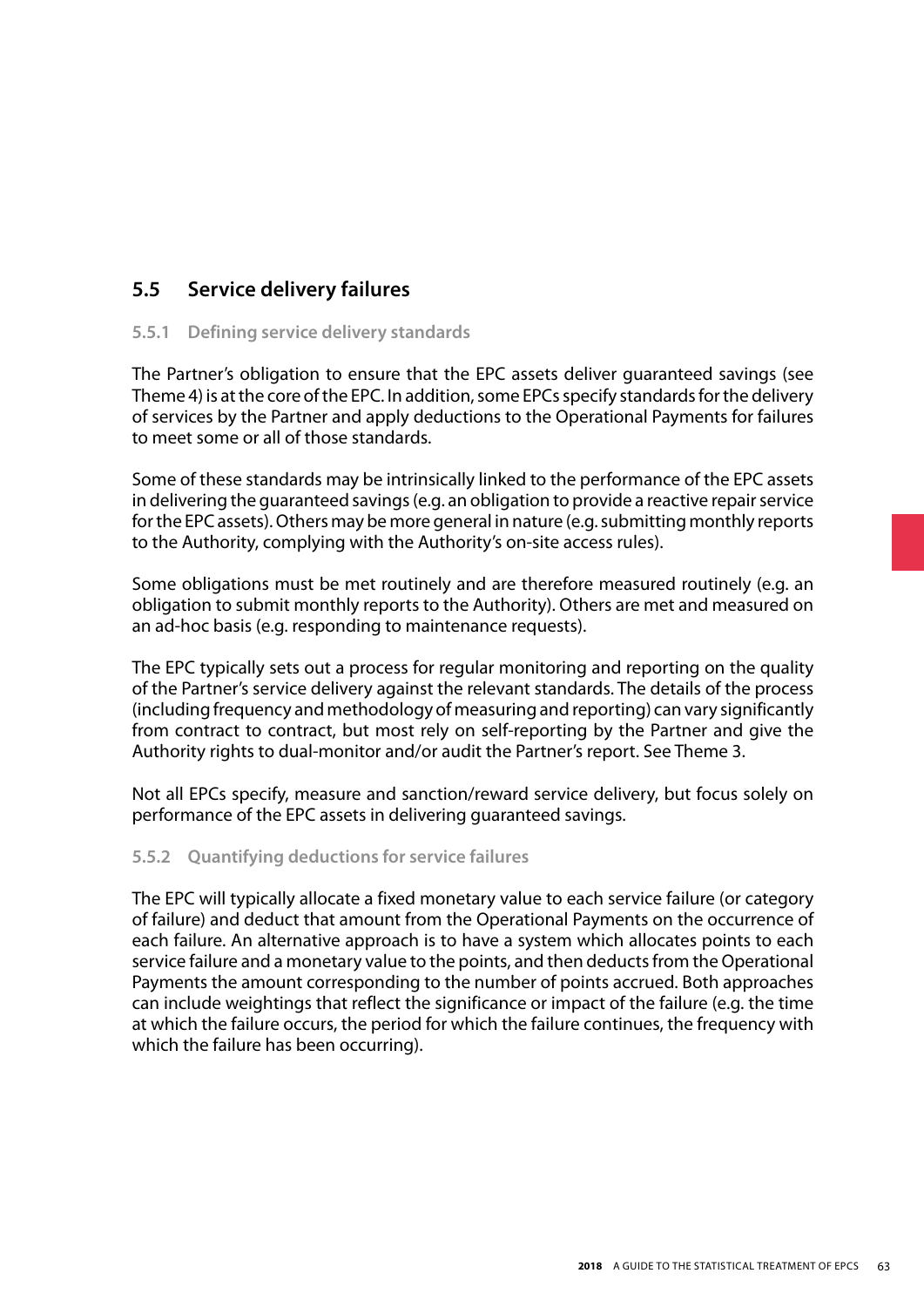## **5.5.3 Rectification periods**

The EPC will typically specify time periods for the Partner to repair or rectify service failures, and apply deductions only if repairs or rectification are not carried out within those time periods. Those time period might be pre-defined (e.g. four hours, two days) or defined more generally (e.g. as a reasonable period of time in the circumstances).

In some EPCs, the time periods are embedded in the way in which service failures are defined (i.e. the service failure is only deemed to have occurred if the failure is not repaired or rectified within the relevant time period). An approach taken in other contracts is to state that a service failure has occurred, but to provide that deductions will only be applied if the failure is not repaired or rectified within the relevant time period.

Finally, some EPCs allow the Partner an initial period of time to find a temporary solution to a failure and a further time period to implement a full repair or rectification.

#### **5.5.4 Ratchets and multipliers**

Some EPCs contain provisions (often referred to as "ratchets" or "multipliers") that increase the deduction amounts for service failures that continue for a prolonged period of time. The deduction amounts are sometimes also increased for service failures that occur repeatedly.

#### **5.5.5 Excusing causes**

The Partner will usually be relieved from deductions for service failures that it has not caused. There are a variety of ways in which the EPC can achieve this, for example:

- The service failure may be deemed not to have occurred;
- The service failure is deemed to have occurred but is ignored for the purpose of calculating deductions; or
- The service failure is deemed to have occurred and a deduction is made, but the Partner has the right to recover the deduction from the Authority through another route (e.g. a compensation event mechanism, as referred to in Theme 6).

Common examples of situations where such relief is give include service failures directly caused by:

- Authority breach or interference with the Partner's operations (e.g. failing to maintain the site, failing to give the Partner access to the site);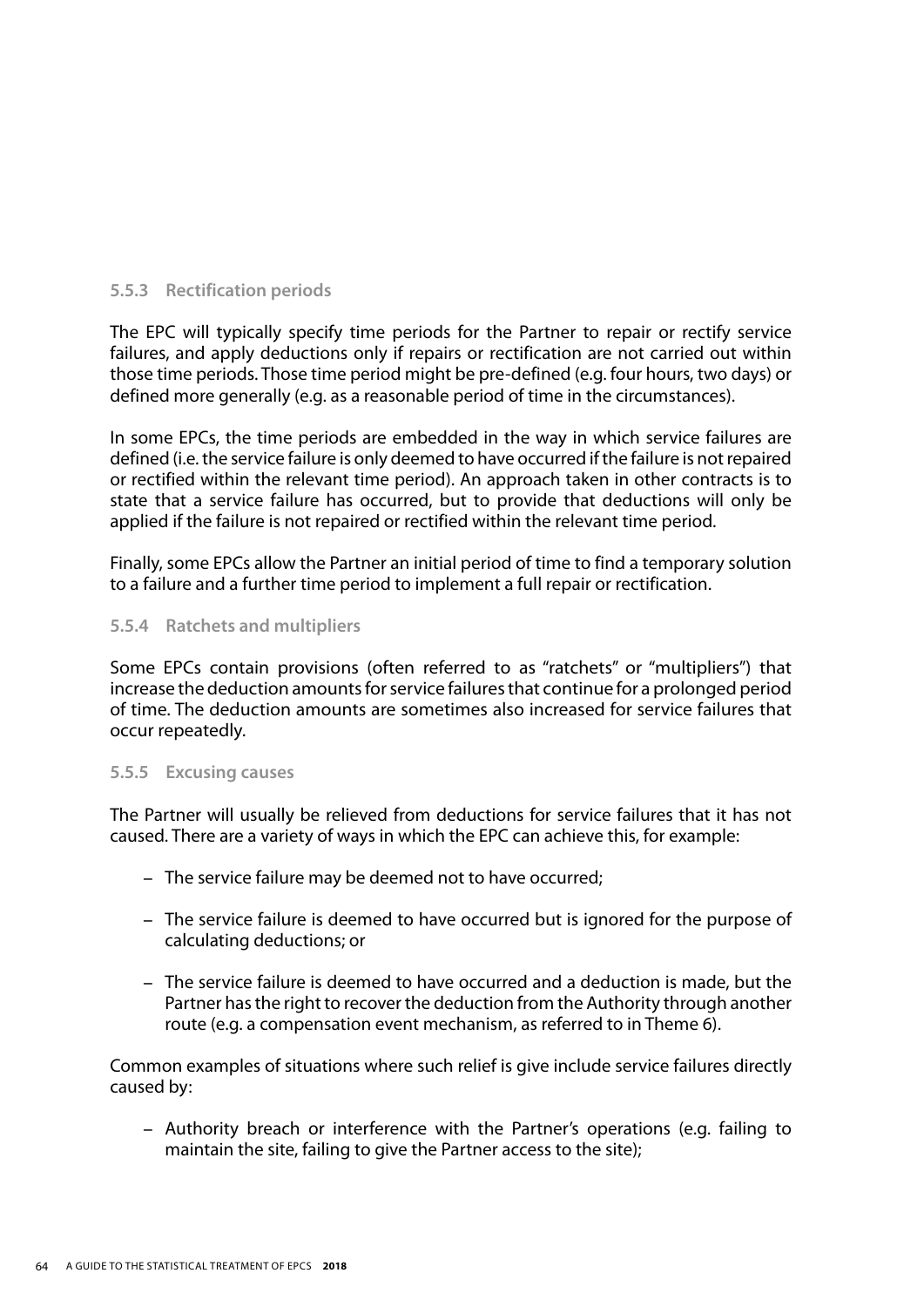- adverse site conditions (e.g. contamination, asbestos, latent defects or deficiencies in existing structures/equipment);
- additional works carried out by the Authority at the site;
- $-$  change in law (see Theme 8);
- alteration of the EPC assets or the site by the Authority;
- planned maintenance of the EPC assets by the Partner;
- other relief, compensation or force majeure events (see Theme 6).

## **5.5.6 Grace periods**

Some EPCs provide relief from service failure deductions for certain periods of time during the Operational Phase (commonly referred to as "grace periods").

A grace period might be a period of time at the start of the Operational Phase during which deductions are not applied (or are not applied in full), or where deductions are made but the failures/deductions accrued during that period are ignored for the purposes of triggering early termination of the EPC.

The grace period provisions sometimes also apply when the Partner replaces a key subcontractor and/or when lenders replace the Partner after having stepped into the EPC (see Theme 14.8).

## **5.5.7 Tolerances / de minimis exceptions**

Some EPCs provide that no service failure deductions are applied for a period if the number of service failures or performance points or the amount of deductions accrued in that period is below a specified threshold. For example:

- No service failure deductions are applied if fewer than x performance failures have occurred in the month; or
- No deductions are applied if the total amount of service failure deductions accrued in the month is less than EUR x.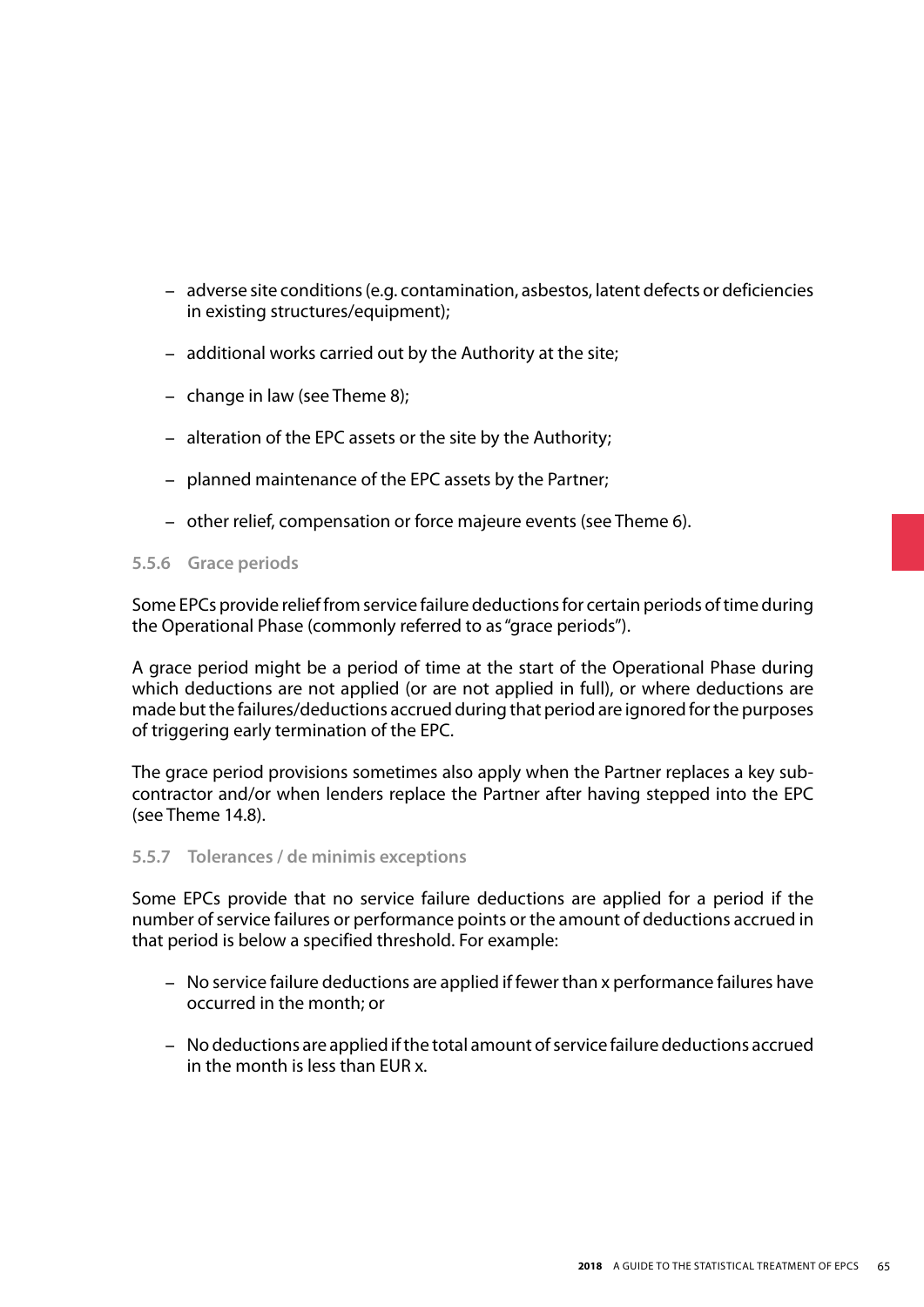#### **5.5.8 Caps on deductions**

It is common for EPCs to cap the Partner's exposure to service failure deductions. The mechanism used to cap such deductions, and the level at which they are capped, varies significantly from contract to contract. For example:

- deductions for a month are applied only to a certain percentage of the notional monthly Operational Payment; or
- deductions for a month period are capped at a specified amount.

With either approach, the EPC might allow service failure deductions that exceed the cap in one month to be carried forward and off-set in future months.

#### *Eurostat's comments*

*Eurostat's view is that the inclusion or absence of contractual standards to define and measure the delivery of services (in addition to the performance of the EPC assets in delivering guaranteed savings) does not influence the statistical treatment.*

*As a result, users should note that the typical payment mechanism provisions described in Themes 5.5.1 to 5.5.8 do not influence the statistical treatment to the extent that they relate to delivery of services only (as opposed to delivery of guaranteed savings, which is dealt with in Theme 5.6).*

## **5.6 Performance in delivering the guaranteed savings**

The guarantee of energy consumption and/or cost savings is at the core of the EPC. Theme 4 describes the approaches taken to defining the scope of the guarantee and measuring performance of the EPC assets in terms of delivering the guaranteed savings. This Theme 5.6 addresses how the consequences of that performance against the guarantee are typically reflected in the EPC's payment mechanism.

In broad terms, the baseline Operational Payments represent the "steady state" situation where actual savings are equal to the guaranteed savings. In this situation, the Operational Payments are due by the Authority to the Partner (adjusted for indexation, energy-supply costs and service failure deductions) and no further amount is due by either party to the other.

The payment mechanism also contains provisions that foresee under-performance against the guarantee (i.e. where actual savings are less than guaranteed savings, including where no savings are achieved and energy consumption and/or costs increase) and over-performance against the guarantee (i.e. where actual savings are greater than guaranteed savings).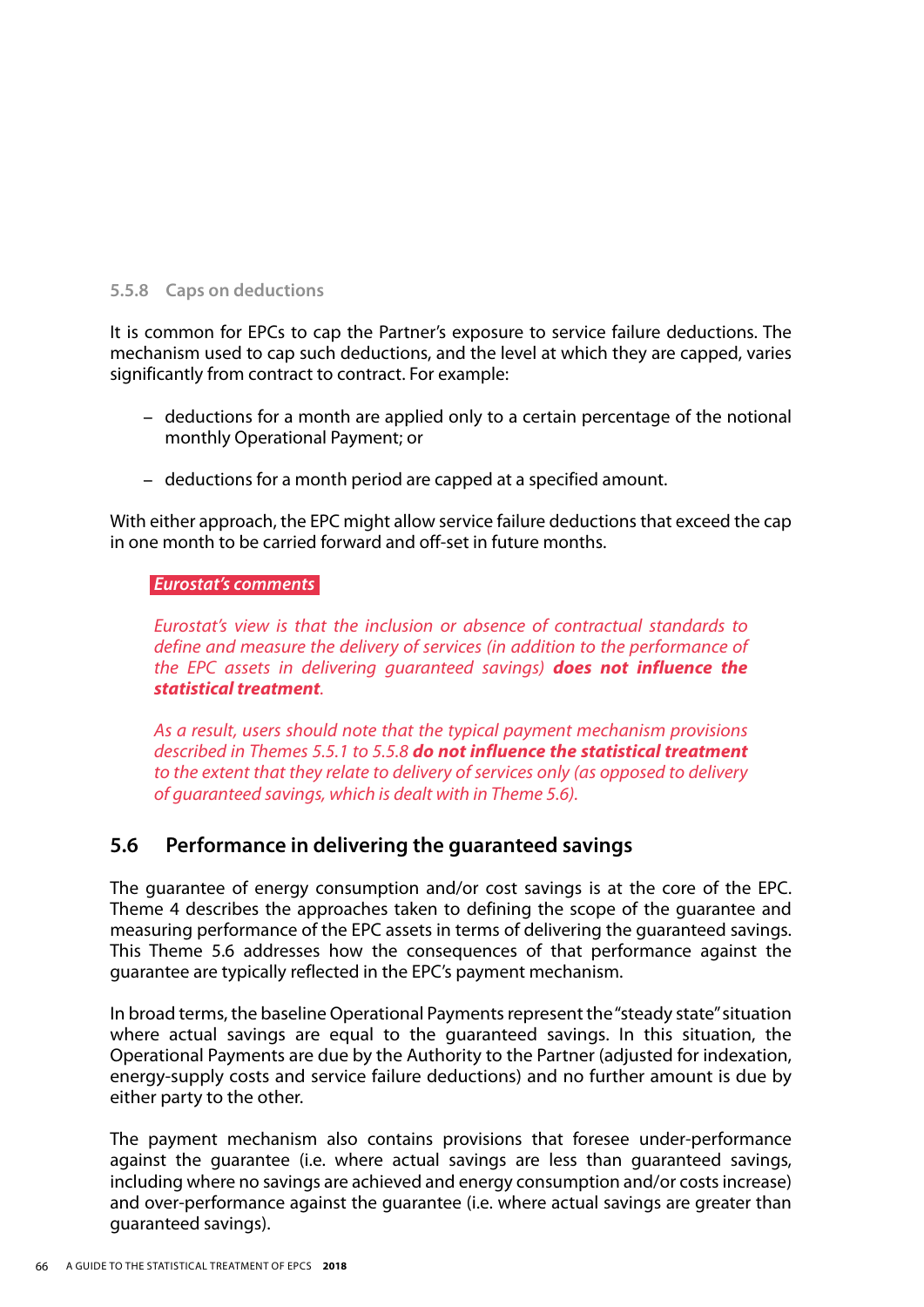## **5.6.1 Timing of guarantee-related payment adjustment**

In most EPCs, the Authority starts to pay the Operational Payments from the start of the Operational Phase (typically on a monthly or quarterly basis) and performance in delivering the guaranteed savings is tested on each anniversary of the start of the Operational Phase (see Theme 4.3). This means that for each year of the Operational Phase, the Operational Payments are typically paid by the Authority in advance of the performance of the EPC assets being tested. As such, any adjustment to the payments to reflect performance in delivering the guaranteed savings happens only annually and on a "look-back" basis.

## *Eurostat's comments*

*Eurostat's view is that the fact that the Operational Payments for the relevant period are paid before the achievement of guaranteed savings for that period has been tested does not influence the statistical treatment.*

*However see Theme 4.3 for Eurostat's views on the frequency with which performance against the guarantee is tested.*

#### **5.6.2 Savings shortfalls**

The situation where actual savings are less than the guaranteed savings is typically approached in one of two ways.

## Approach 1

Some EPCs envisage that an amount equal to the monetary value of the difference between the guaranteed savings and the savings achieved (the savings shortfall) for the relevant period is a payment due by the Partner to the Authority.

In most cases, the amount due by the Partner can be carried forward and set-off against future Operational Payments due by the Authority. Some EPCs provide that savings shortfalls can be carried forward and set-off against only part (e.g. 20%) of the future Operational Payments, the result being that savings shortfalls cannot reduce the future Operational Payments in full.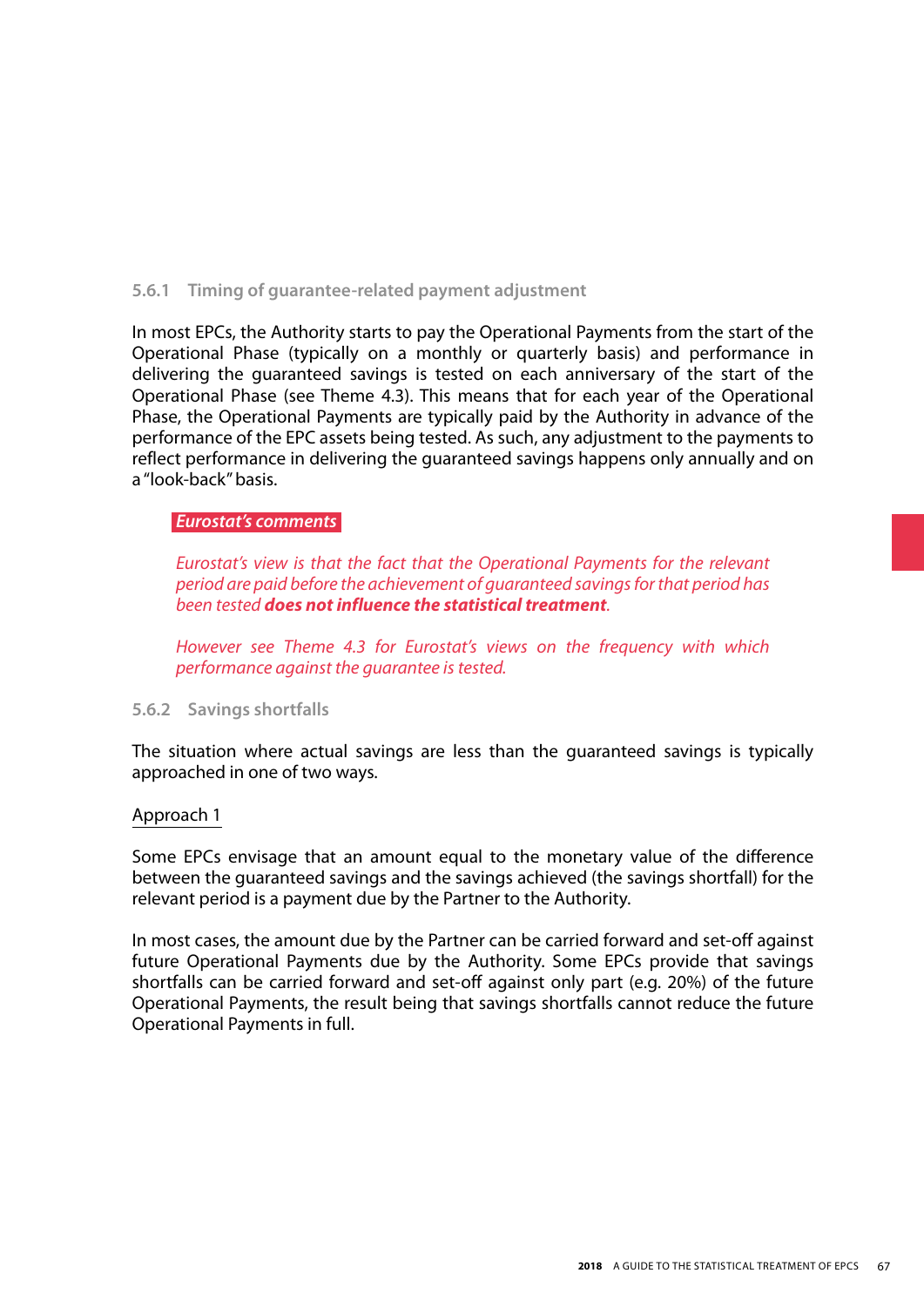This approach is illustrated in the example provided in Box 5 below.

## **Box 5: Approach 1 to savings shortfalls**

An EPC specifies annual guaranteed savings of EUR 1.4 million. The annual Operational Payment is EUR 1.2 million, paid in 12 monthly instalments from the start of the Operational Phase.

In year one the Authority pays the Partner monthly instalments of EUR 100,000. At the end of year one, the actual savings are calculated to be EUR 1.2 million after adjustment (i.e. a savings shortfall of EUR 200,000 has arisen).

In year two, the EUR 200,000 savings shortfall is set-off against the Operational Payments due by the Authority to the Partner for that period. The payment mechanism might achieve this set-off by, for example:

- reducing each of the monthly payments in year two to EUR 83,000; or
- $-$  reducing the first two monthly payments in year two EUR 0;

If the payment mechanism limits set-off to part of the future payments (e.g. 20%) then a maximum of EUR 20,000 can be deducted from each monthly instalment and so the savings shortfall will be recovered by reducing the monthly instalments for the first 10 months of year two to EUR 80,000.

Some EPCs impose a time limit (e.g. one to two years) after which any amount of a savings shortfall which has not been set-off against the Operational Payments becomes due for immediate payment by the Partner. Others allow for savings shortfalls to be carried forward for the duration of the EPC (e.g. a shortfall in year one that has not set-off in full by year five can be carried forward again into year six and so on), with any residual savings shortfall due as a payment by the Partner at the end of the EPC.

In some cases, the amount due by the Partner for savings shortfalls can also be:

- set-off against any savings excesses that have accrued to date; and/or
- carried forward and set-off against any savings excesses that occur in the future.

Theme 5.6.3 describes typical provisions to deal with savings excesses.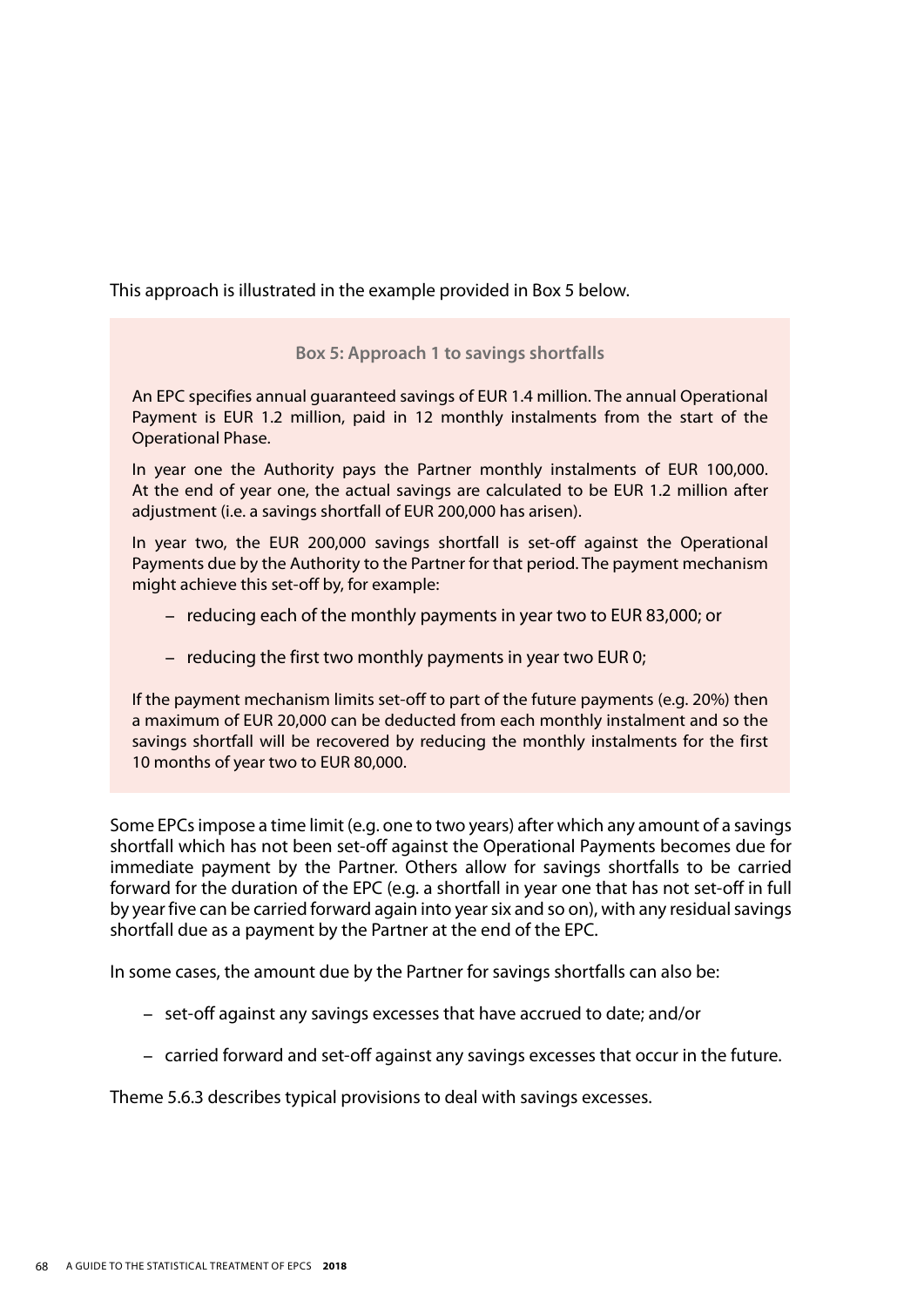## Approach 2

More rarely, there are examples of EPCs that do not structure the savings shortfall as a payment due by the Partner but instead provide for a savings shortfall to be reflected in a downward adjustment to the baseline Operational Payments for the following period. This might be achieved by:

- $-$  deducting the monetary value of the savings shortfall in the calculation of the baseline Operational Payments for the following period. For example, if the savings achieved for year "n" amount to EUR x less than savings guaranteed for year "n" then the baseline Operational Payments due in year "n+1" are reduced by EUR x (and paid in equal instalments monthly or quarterly); or
- reducing the notional Operational Payments for the following period by a factor that reflects the extent to which savings have not been achieved. For example, if the savings achieved for year "n" are 50% of the savings guaranteed for year "n" then the baseline Operational Payments due in year "n+1" are reduced by 50% (and paid in equal instalments monthly or quarterly).

This approach is illustrated in the example provided in Box 6 below.

#### **Box 6: Approach 2 to savings shortfalls**

An EPC specifies annual guaranteed savings on EUR 1.4 million. The annual Operational Payment is EUR 1.2 million, paid in 12 monthly instalments from the start of the Operational Phase.

In year one the Authority pays the Partner monthly instalments of EUR 100,000. At the end of year one, the actual savings are calculated to be EUR 1.2 million after adjustment (i.e. a savings shortfall of EUR 200,000 has arisen).

In year two, the annual Operational Payment due by the Authority to the Partner is reduced (as described in the text above) to either:

- a) EUR 1 million and paid in 12 monthly instalments of EUR 83,000 (reflecting the amount of the savings shortfall); or
- b) EUR 1.028 million and paid in 12 monthly instalments of EUR 85,700 (reflecting direct proportionality to the extent to which the guaranteed savings have been achieved).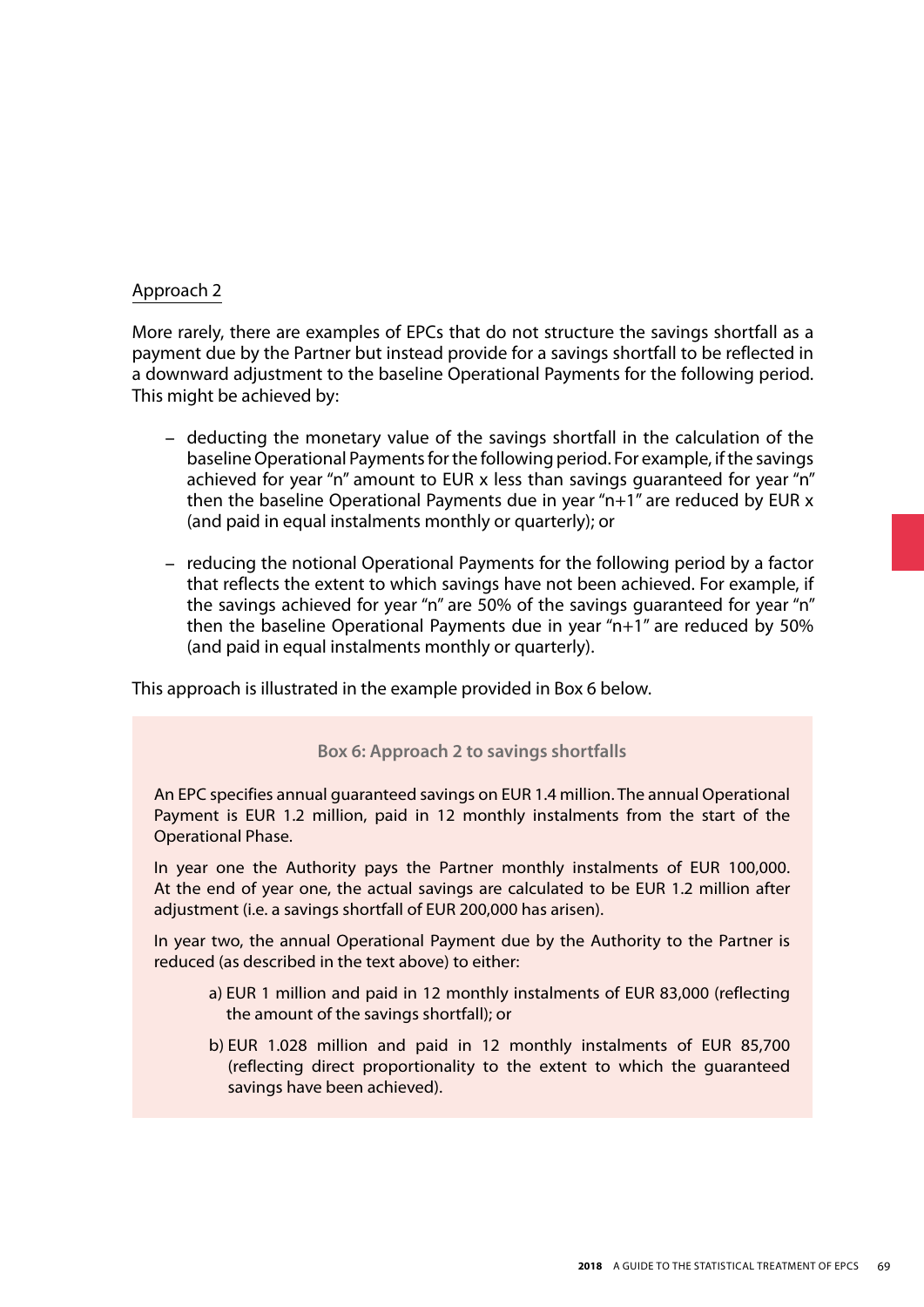#### *Eurostat's comments*

*Eurostat's view is that the principle of proportionality is fundamental to the EPC provisions that deal with the performance of the EPC assets in delivering guaranteed savings. This means that the Partner's liability for a savings shortfall must be proportional (or over-proportional) to the proportion of guaranteed savings that have been achieved. If an EPC does not comply with this principle of proportionality it will be automatically ON BALANCE SHEET for government.*

*Eurostat's view is that this principle can be achieved using either Approach 1 (where the Partner's liability for a savings shortfall is structured as a payment due by the Partner) or Approach 2 (where the Partner's liability for a savings shortfall is structured as a reduction in future Operational Payments). Over-proportionality*  is demonstrated in the examples of Approach 1 in Box 5 above and the example of *Approach 2(a) in Box 6 above. Proportionality is demonstrated in the example of Approach 2(b) in Box 6 above.*

*In addition, the following points on the provisions to deal with savings shortfalls using Approach 1 must be noted:*

- the EPC must allow the Authority to set-off the Partner's liability for a savings *shortfall against future Operational Payments. Provisions that do not allow for this do influence the statistical treatment and lead automatically to the EPC being ON BALANCE SHEET for government; and*
- the EPC must impose a time limit on the carry-forward and set-off of savings *shortfalls, meaning that the Authority must have appropriate recourse against the Partner if any amount of a savings shortfall has not been set-off within a maximum period of one year from when the savings shortfall is determined. That recourse might be through a demand for immediate payment from the Partner and/or a right for the Authority to terminate the EPC. The same principle of a time limit applies to provisions that allow savings shortfall to be carried forward and set-off against future savings excesses. Provisions that do not provide for such a time limit do influence the statistical treatment and lead automatically to the EPC being ON BALANCE SHEET for government.*

*Under either Approach 1 or Approach 2, failure to make the Partner liable for any residual savings shortfall at the end of the EPC does influence the statistical treatment and leads automatically to the EPC being ON BALANCE SHEET for government.*

*Eurostat's view is that provision for the savings shortfall to be set-off against excess savings that have already accrued under the EPC (see Theme 5.6.4) does not influence the statistical treatment.*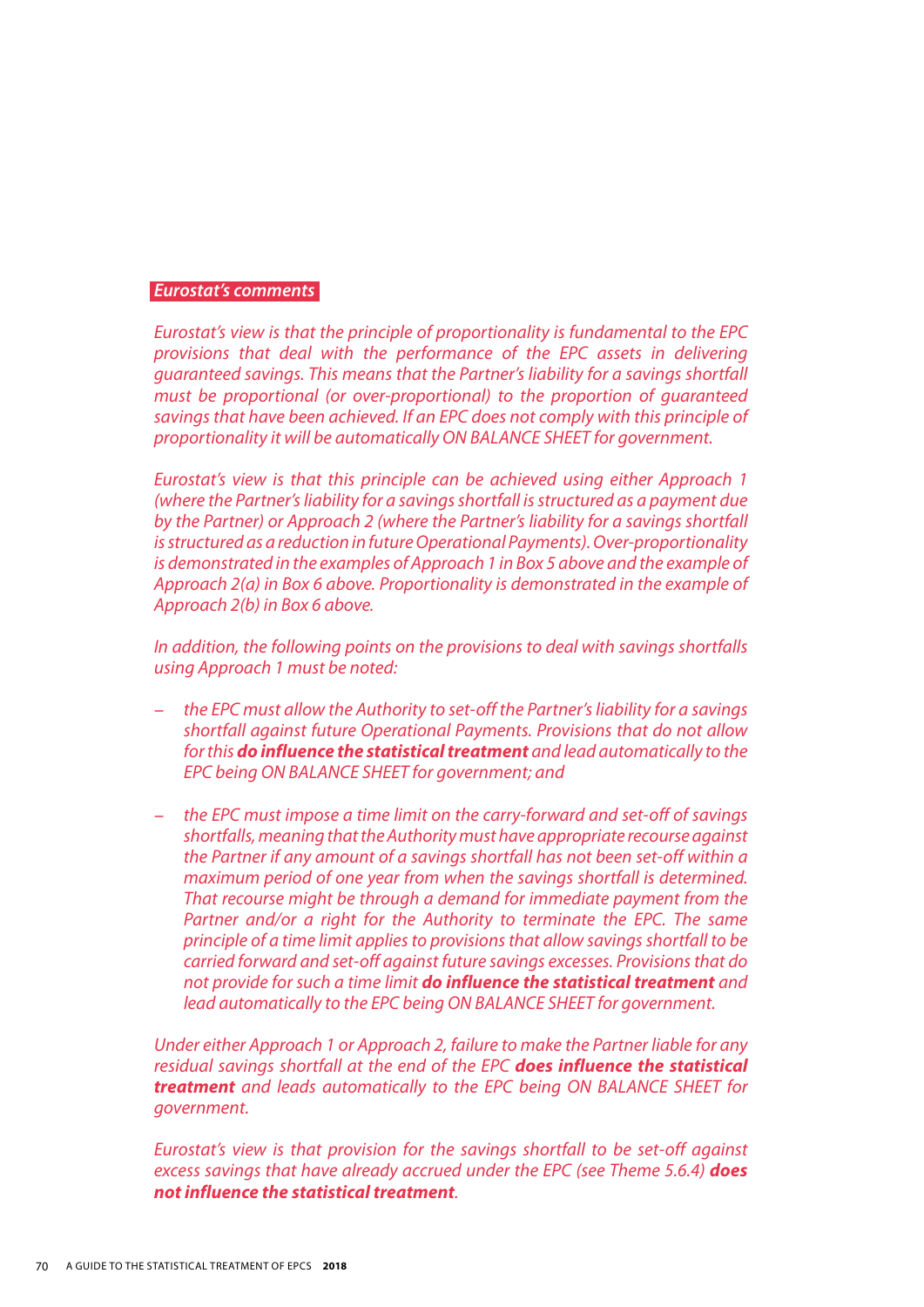## **5.6.3 Caps on savings shortfalls**

Some EPCs limit the Partner's liability for savings shortfalls.

Under Approach 1 (described in Theme 5.6.2) this might be expressed as a financial cap applied annually or over the duration of the EPC.

Under Approach 2 (described in Theme 5.6.2) this might materialise through provision that the notional Operational Payments cannot, on adjustment for a savings shortfall, fall below a specified amount (or below zero).

#### *Eurostat's comments*

*Eurostat's view is that any provision that caps the Partner's liability for the full amount of any savings shortfalls undermines the principle of proportionality described in Theme 5.6.2. Any such provision (including, for example, one that limits the Partner's liability to the value of the notional Operational Payment) therefore does influence the statistical treatment and automatically leads to the EPC being ON BALANCE SHEET for government.*

#### **5.6.4 Savings excesses**

The vast majority of EPCs provide for the parties to share the benefit of the EPC assets generating a higher level of savings than the guaranteed savings. In most cases the underlying energy bills are paid by the Authority, in which case the full benefit of the excess savings accrues automatically to the Authority. The EPC therefore usually makes provision for Partner to receive its share of the difference between the guaranteed savings and actual savings for the relevant period (the savings excess) by way of a payment from the Authority. The proportion in which the savings excess is shared varies widely from contract to contract.

Beyond a straightforward split of excess savings, some EPCs introduce provisions such as:

- the proportions in which the savings excess is shared vary depending on the amount of the savings excess;
- allocating some or all of the savings excess to off-set savings shortfalls that have been carried forward from previous years (see Theme 5.6.2);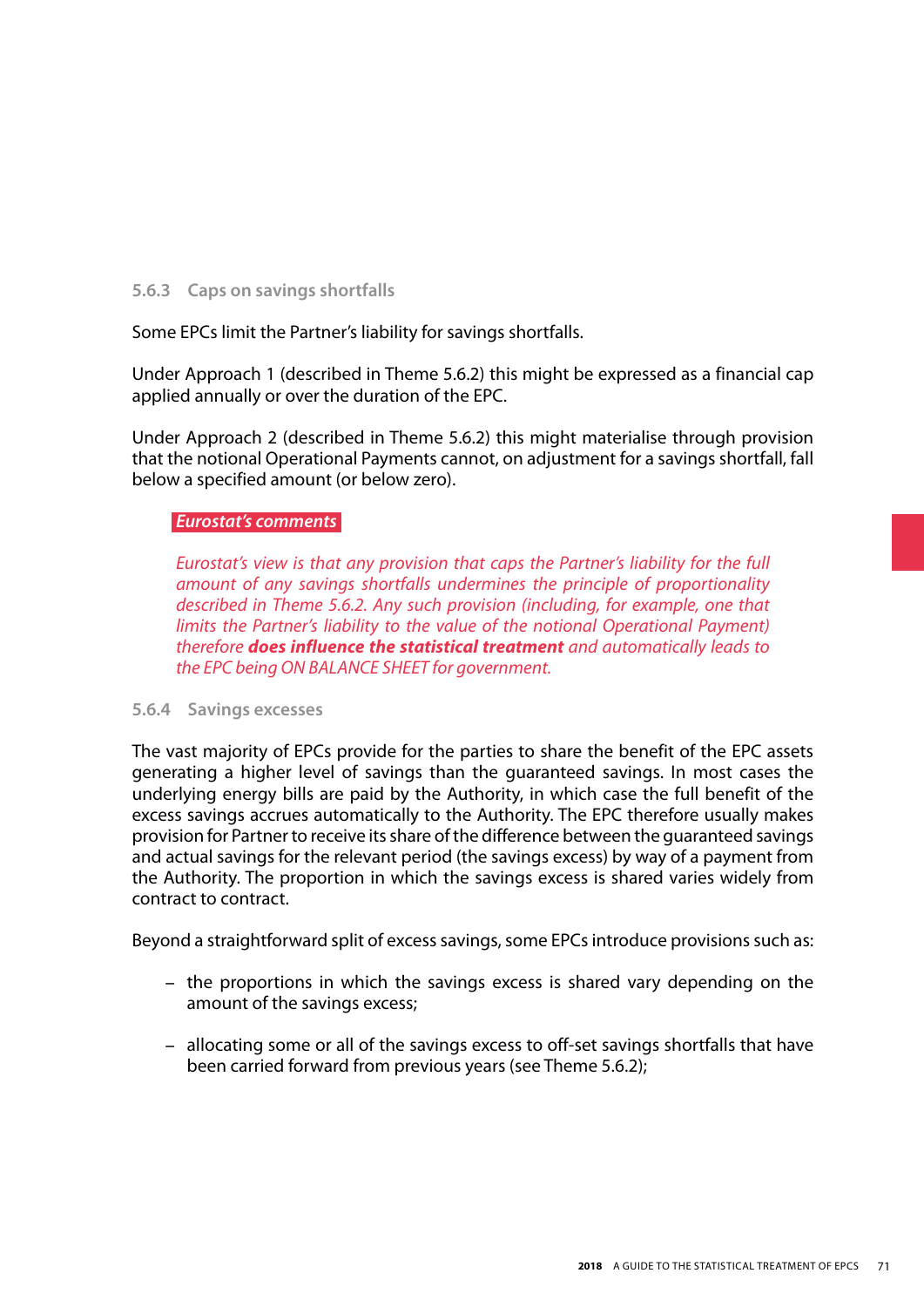- $-$  allocating some or all of the savings excess to compensate the Partner for savings shortfalls that have occurred in previous years and for which it has already suffered the financial consequences (see Theme 5.6.2);
- $-$  setting aside (notionally or actually) a proportion of the savings excess to hold in reserve for the purposes of off-setting future savings shortfalls (with any residual reserve being allocated between the parties at the end of the EPC).

Some EPCs do not contain a sharing mechanism but instead provide for a bonus payment (not expressed as a proportion of the savings excess) by the Authority to the Partner when a savings excess occurs.

There are (rare) examples of EPCs in which the Partner is entitled to no share of the savings and no bonus payment.

#### *Eurostat's comments*

*Eurostat's view is that there are two different approaches to sharing savings excesses that do not influence the statistical treatment:*

- The first approach is where the EPC states that the Authority is entitled to the *share of any savings excesses that result from identifiable and measurable actions of the Authority (e.g. where the Authority changes the maximum/ minimum temperatures to be maintained in a building or reduces the operational hours of a building);*
- The second approach is where the EPC states that the Partner is entitled to a *specified share of any savings excesses that arise. The Partner's share must be no less than two thirds (correspondingly, if the EPC refers to the Authority's share then this must be no greater than one third). Under this approach no assessment is made of whether a savings excess results from the actions of the Authority or the Partner or other factors. Under this approach, specifying that the Partner is entitled to a share of less than two thirds (or, correspondingly, that the Authority is entitled to a share of more than one third) of any savings excesses automatically leads to the EPC being ON BALANCE SHEET for government.*

*A sharing mechanism which varies the proportions in which the savings excesses are shared depending on the level of savings excesses achieved does not influence the statistical treatment if the Partner's share is always equal to or greater than two thirds. Where this is not the case the EPC will automatically be ON BALANCE SHEET for government.*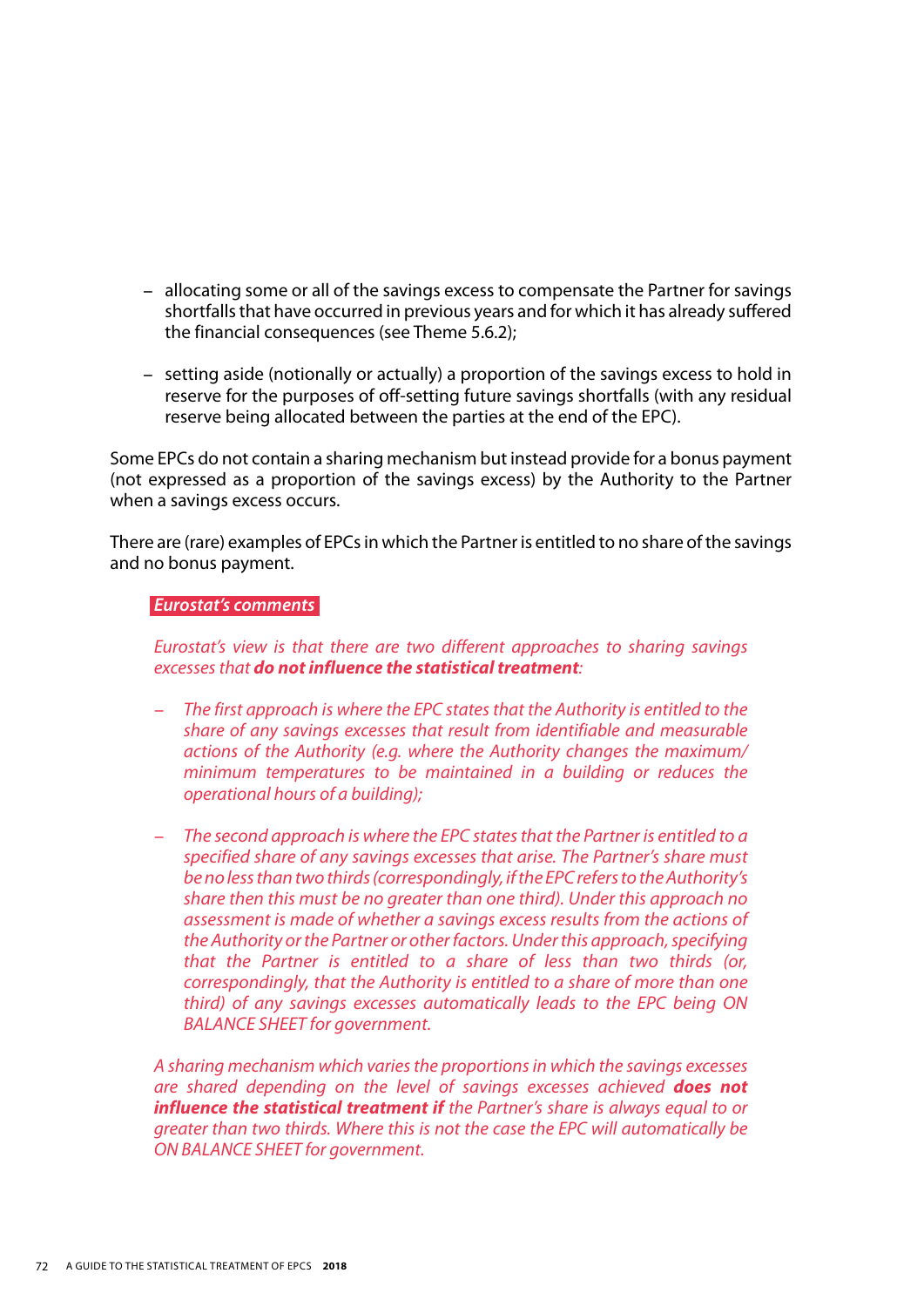*Provisions that allocate savings excesses to:*

- off-set savings shortfalls that have been carried forward from previous years; *and/or*
- -  *compensate the Partner for savings shortfalls that have occurred in previous years and for which it has already suffered the financial consequences (e.g. through having made a payment to the Authority and/or suffered a downward adjustment to the Operational Payments, as described in Theme 5.6.2);*
- -  *a reserve (notional or actual) for the purposes of off-setting future savings shortfalls;*

*do not influence the statistical treatment. However, see Eurostat's comments at Theme 5.6.2 above relating to the one year time limit carry-forward of savings shortfalls. Further, if the Authority is entitled to receive a share any greater than one third of any residual amount in any notional or actual reserve account the EPC will be automatically ON BALANCE SHEET for government.*

*Provision to award the Partner a bonus payment that is not readily identifiable as a proportion of savings excesses does influence the statistical treatment and leads to the EPC being automatically ON BALANCE SHEET for government.*

### **5.6.5 Caps on savings excesses**

Some EPCs cap the Partner's share of savings excesses. This is sometimes achieved by expressing a cap with a monetary value (applied annually and/or over the duration of the contract) and sometimes achieved by providing for the EPC to expire once a certain level of savings have been achieved.

*Eurostat's comments*

*Eurostat's view is that any provision that imposes a cap on the Partner's share of excess savings does influence the statistical treatment and automatically leads to the EPC being ON BALANCE SHEET for government.*

*Likewise, provisions that link the expiry date of the EPC to a level of savings having been achieved is akin to a cap on the Partner's share of savings and automatically leads to the EPC being ON BALANCE SHEET for government (see Themes 13.1 and 15.4).*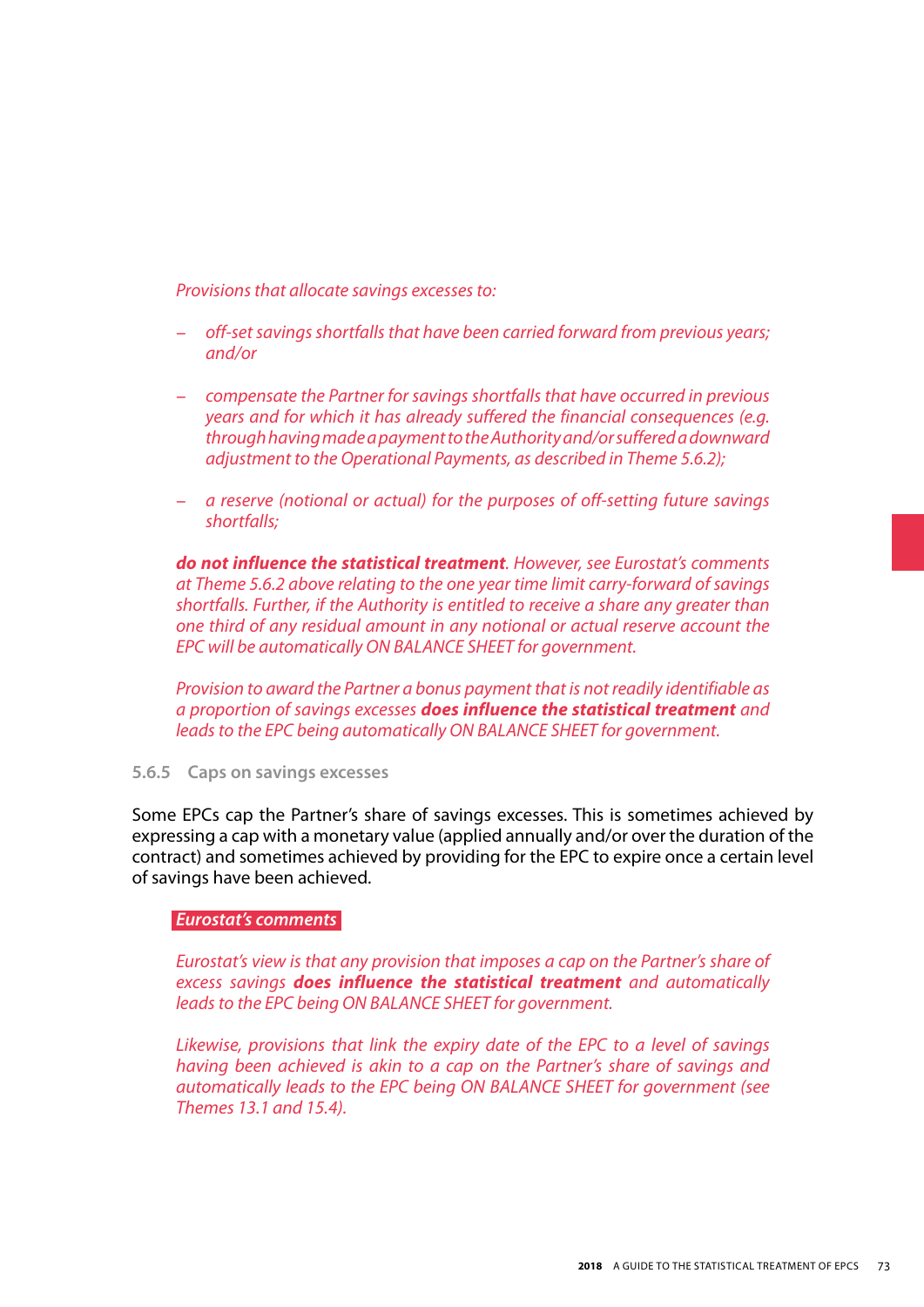## **5.7 Late payments**

Late payment by either party will typically attract interest calculated from the due date for payment until payment is made in full. The interest rate applicable varies from contract to contract but typical examples include the rate prescribed by underlying law, or a percentage above underlying interest rates, or the default payment rate contained in the Partner's financing agreements.

*Eurostat's comments*

*Eurostat's view is that provisions for interest on late payments (including the interest rate applied) do not influence the statistical treatment.*

## **5.8 Disputed payments**

The EPC typically allows either party to refer any disputes on amounts due by either party to the other to an independent dispute resolution procedure. In some contracts, pending resolution of a dispute, the disputed amount can be withheld but any undisputed amount must be paid.

*Eurostat's comments*

*Eurostat's view is that provisions on disputed payments, as described above, do not influence the statistical treatment.*

## **5.9 Payment mechanism reviews**

Some EPCs provide for a renegotiation of the guarantee if savings excesses occur in one or consecutive periods. This type of provision protects the Authority from savings being understated in defining the guaranteed savings.

## *Eurostat's comments*

*Eurostat's view is that provision for an increase in the level of guaranteed savings in order to reflect the occurrence of savings excesses in one or consecutive periods does influence the statistical treatment if the adjustment reflects more than a one third share of the savings excesses and leads automatically to the EPC being ON BALANCE SHEET for government.*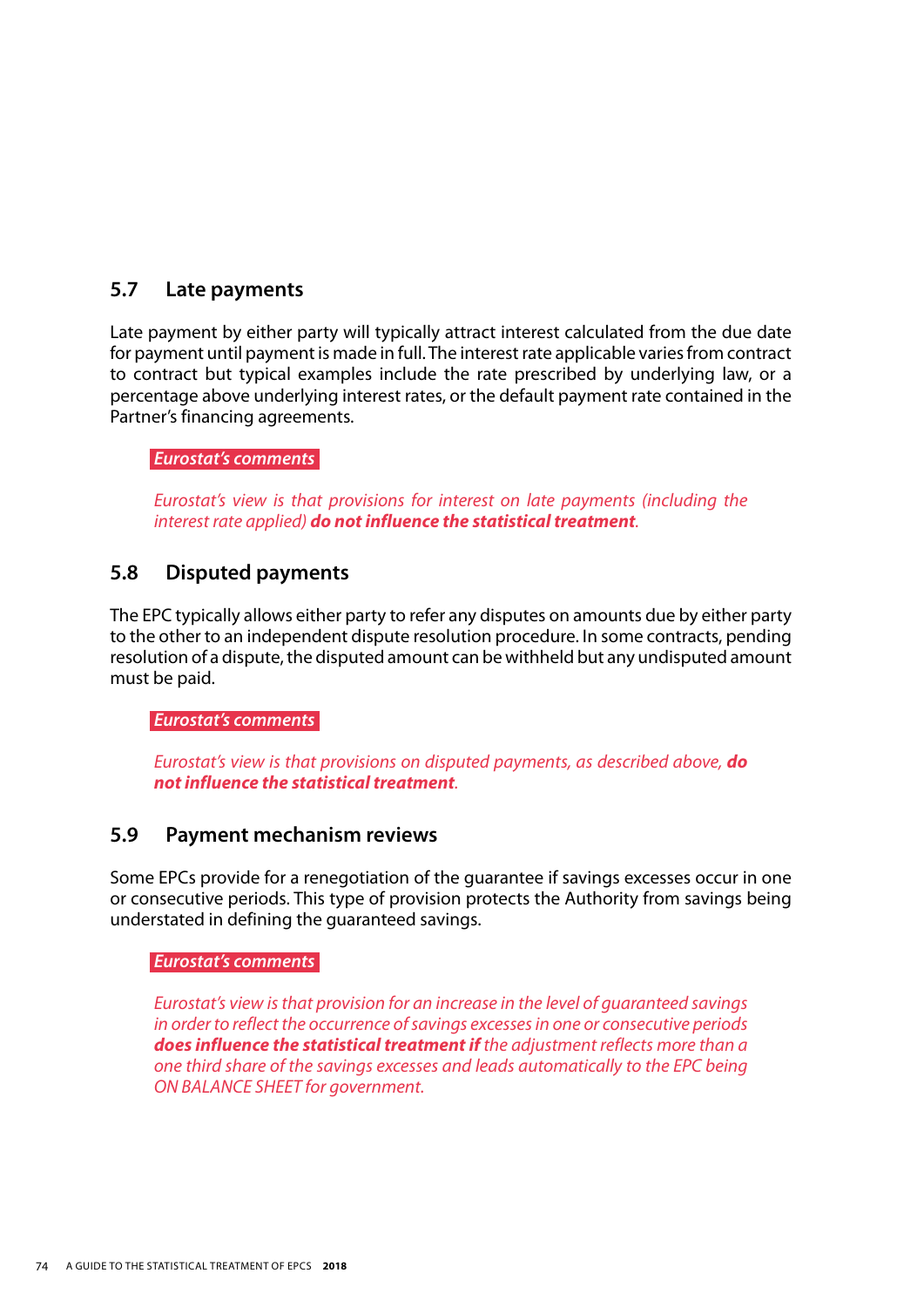A GUIDE TO THE STATISTICAL TREATMENT OF EPCS 75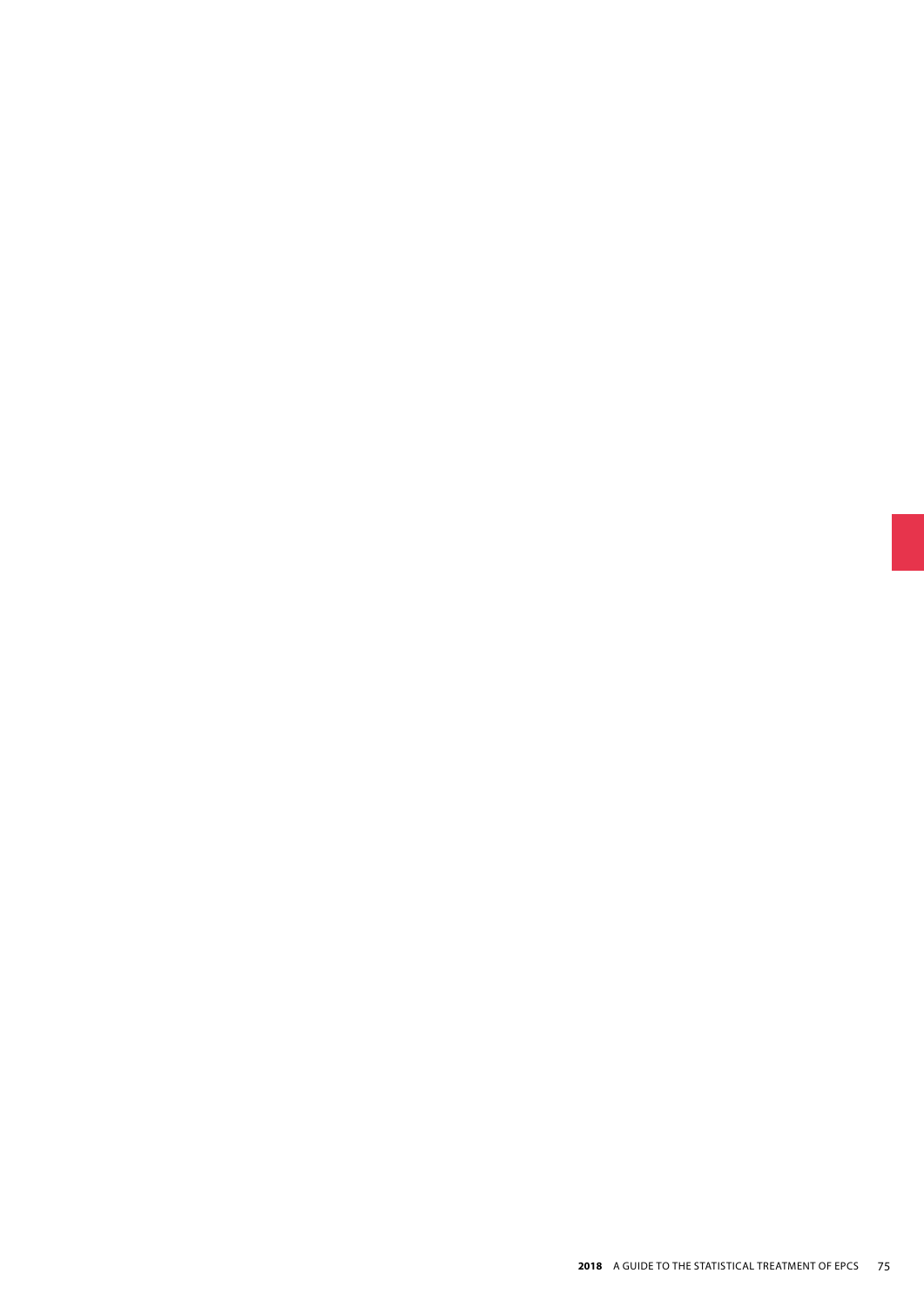Theme 6

# **Compensation, relief and force majeure events**

## **6.1 Mechanisms for compensation, relief and force majeure events**

Most EPCs contain mechanisms by which certain risks, linked to the provision and performance of the EPC assets and/or delivery of the services, are either taken by the Authority or are shared between the Authority and the Partner. The mechanisms (and terminology used to describe them) vary from contract to contract but many jurisdictions have adopted a three-tier approach which the Guide categorises as "compensation events", "relief events" and "force majeure events".

## **6.1.1 Compensation events**

The following types of event are commonly treated as compensation events:

- Authority breach of the EPC;
- $-$  change in law;
- delays in the Authority giving site access to the Partner;
- delays in third party approvals or permitting processes;
- $-$  site conditions that are unforeseeable or for which the consequences are not estimable (e.g. archaeological discoveries, geological conditions, contamination, utilities relocations, latent defects or deficiencies in existing structures/equipment);
- additional works at the site (that do not form part of the EPC assets);
- alternation of the EPC assets or the site by the Authority;
- the Authority vacating or selling all or part of the site; and
- vandalism to the EPC assets.

The compensation event mechanism typically puts the full risk of an event on the Authority, meaning that the Partner is to be put in the same position as it would have been had the event not occurred.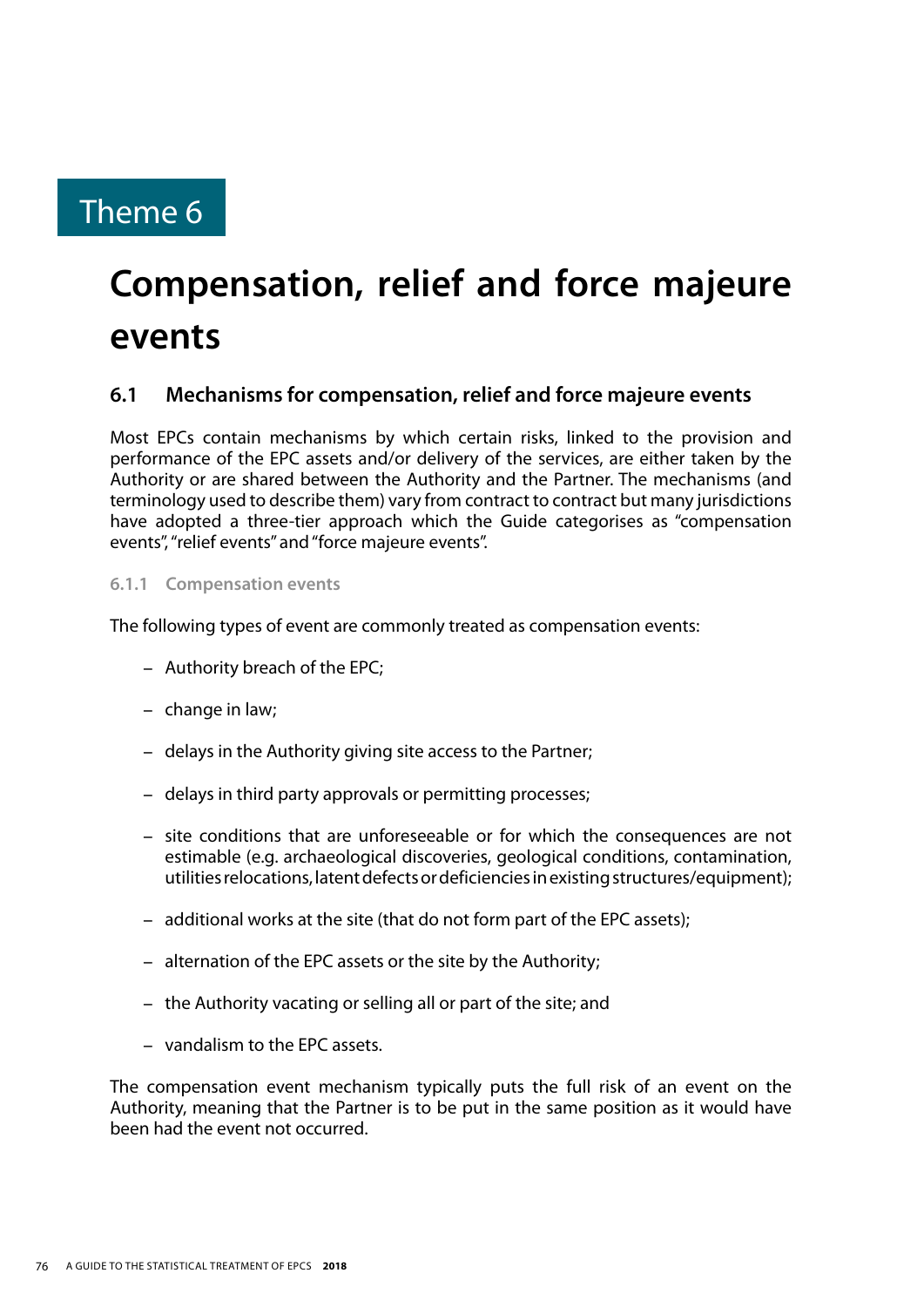The EPC typically achieves this by giving the Partner relief and/or financial compensation as follows:

- If the event causes delay to the construction and/or installation, the Partner is given an extension of time for the construction milestones and/or required completion date and (if applicable) relief from paying any liquidated damages (or other form of penalty) to the Authority;
- If the event causes service failures or other performance issues, the Partner is given relief from any deductions that would otherwise occur under the payment mechanism and relief from its failure to perform (e.g. relief from early termination of the EPC); and
- If the event causes an increase in the Partner's costs (construction or operational) or loss in the Partner's revenues, the Partner receives full financial compensation from the Authority.

If an event of this nature affects the performance of the EPC assets in delivering the guaranteed savings, this will typically be reflected in an adjustment to the guarantee at the time performance is tested (see Theme 4.6).

## **6.1.2 Relief events**

The following types of event are commonly treated as relief events where they affect the Partner's performance of the EPC and have not been caused by the Partner's actions or failures:

- fire:
- explosion:
- bursting or overflowing water tanks, apparatus or pipes;
- accidental loss or damage to the EPCs assets or other assets on which the Partner relies for the performance of its obligations;
- failure or shortage of power, fuel or transport; and
- industry-wide labour disputes or strikes.

The relief event mechanism typically shares the risk of an event between the Authority and the Partner, meaning that the Partner is often expected to bear (fully or partly) the financial consequences of the event but is given relief from the other contractual consequences of the event.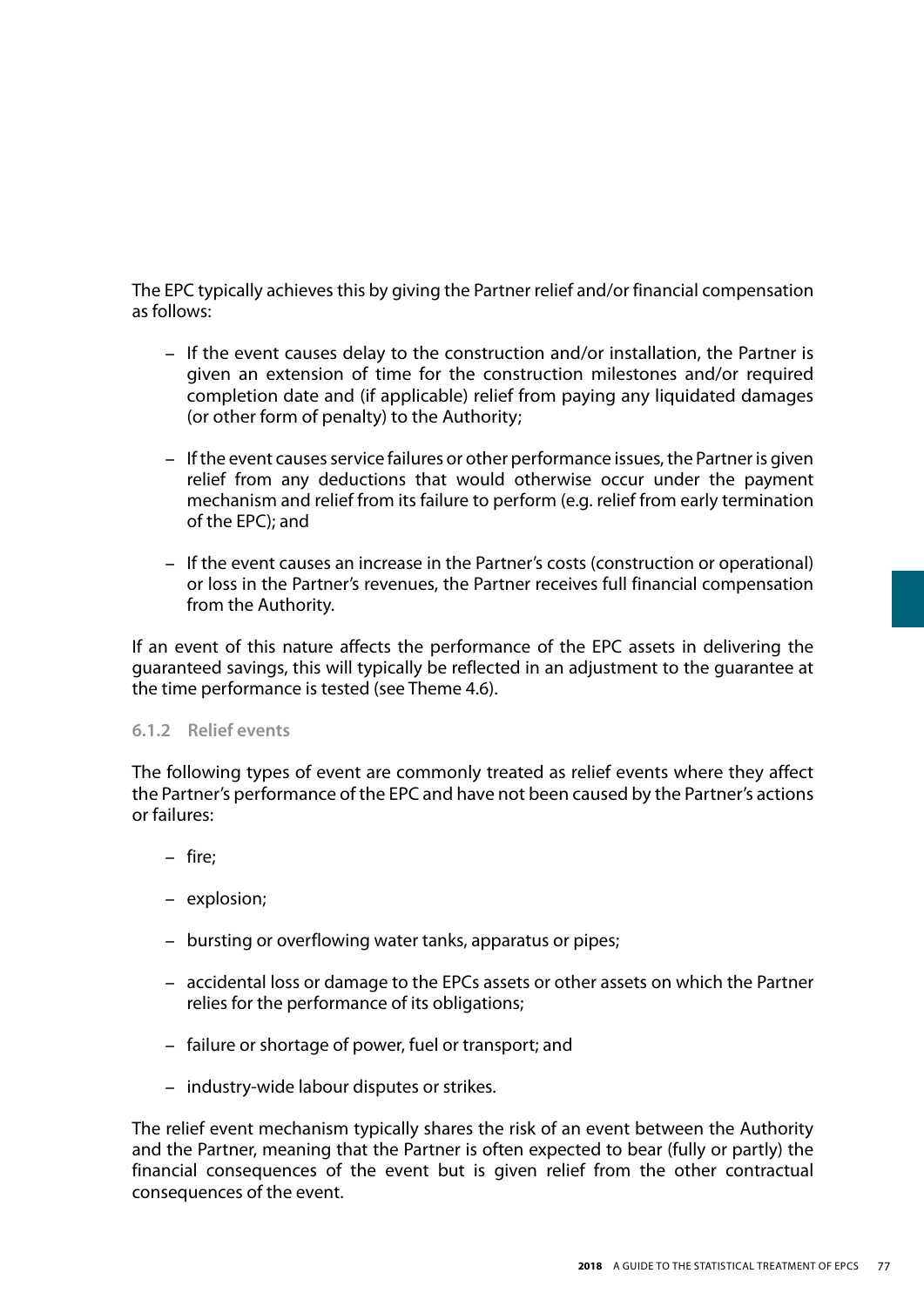EPCs typically provide relief for the Partner as follows:

- If the event causes delay to the construction and/or installation, the Partner is given an extension of time for the construction milestones and/or required completion date and (if applicable) relief from paying any liquidated damages (or other form of penalty) to the Authority;
- $-$  If the event causes service failures, deductions are usually still applied to the Operational Payments (or, in some EPCs, deductions are partially applied) but the Partner is given relief from its failure to perform (e.g. relief from early termination if the EPC would otherwise give the Authority the right to terminate for the deductions or service failures that has been caused by the relief event);
- Most EPCs leave the Partner to bear any increase in costs or loss in revenues caused by the event but some give the Partner the right to receive a limited amount of financial compensation (lower than for a compensation event). These EPCs may, for example, provide compensation once the event has continued for x days, provide compensation for costs exceeding EUR y, or provide compensation equivalent to z% of the Operational Payments that would have been due had the relief event not occurred; and
- $-$  If the event continues for an extended period of time (typically 6 to 12 months), some contracts allow either party to treat it as a force majeure event (see Theme 6.1.3).

If an event of this nature affects the performance of the EPC assets in delivering the guaranteed savings, this will typically be reflected in an adjustment to the guarantee at the time performance is tested (see Theme 4.6).

## **6.1.3 Force majeure events**

The following types of event are commonly treated as force majeure events where they affect either party's ability to perform its obligations under the EPC and have not been caused by the actions or failures of the party claiming relief:

- war, civil war, riot, armed conflict, revolution, terrorism, protests;
- nuclear explosions, ionising radiations or radioactive, chemical or biological contamination;
- pressure waves caused by airplanes travelling at supersonic speeds;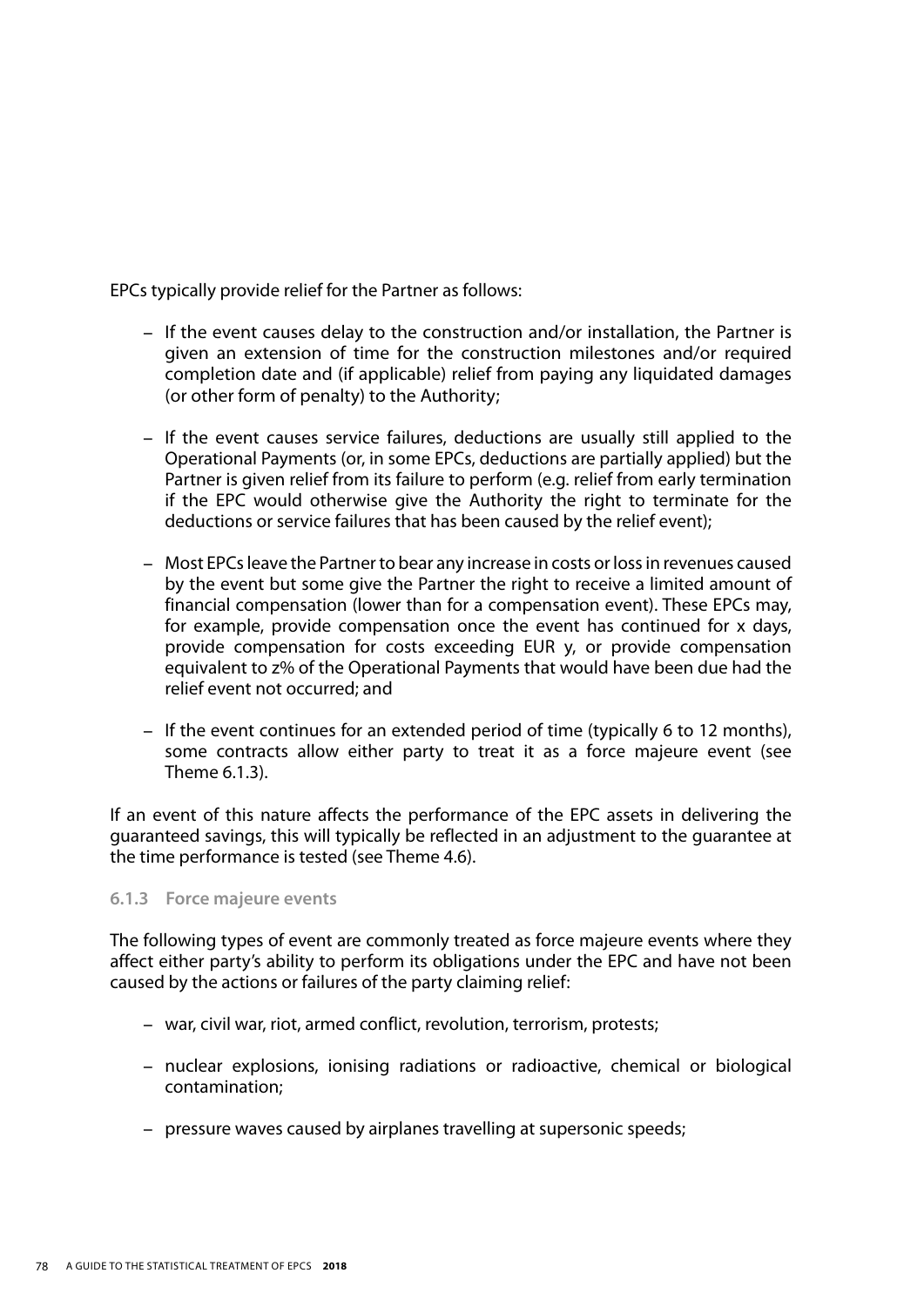- plane crash; and
- natural disasters such as earthquakes, landslides, lightning, floods, storms, cyclones and other extreme climatic or environmental circumstances recognised as natural disasters by the authorities.

The force majeure event mechanism typically shares the risk of an event between the Authority and the Partner, meaning that the Partner is often expected to bear some or all of the financial consequences of the event but is given relief from the other contractual consequences of the event (e.g. relief from early termination of the EPC). What typically distinguishes the force majeure event mechanism from the other mechanisms is that either party has the right to elect to terminate the EPC if the event continues for an extended period of time.

The force majeure event mechanism typically grants relief as follows:

- $-$  If the event causes delay to the construction and/or installation, the Partner is given an extension of time for the construction milestones and/or the required completion date and (if applicable) relief from paying any liquidated damages (or other form of penalty) to the Authority;
- If the event causes a breach of the EPC (e.g. service failures), the relevant party's failure to perform is excused (although in some EPCs deductions for service failures will still be applied);
- Some EPCs leave the Partner to bear any increase in costs or loss in revenues caused by the event. Others give the Partner the right to financial compensation from the Authority, with some giving the Partner full compensation and others giving partial compensation only (e.g. to cover debt servicing costs); and
- If the event continues for an extended period of time (typically 6 to 12 months), either party has the right to terminate the EPC. The period of time is usually shorter in contracts where the Partner is not entitled to financial compensation in the intervening period.

If an event of this nature affects the performance of the EPC assets in delivering the guaranteed savings, this will typically be reflected in an adjustment to the guarantee at the time performance is tested (see Theme 4.6).

In some jurisdictions the Partner has the right to claim relief from force majeure events through provisions in the underlying law (see Theme 6.2). In these cases, the events giving rise to relief, and the relief available, are determined by the underlying law.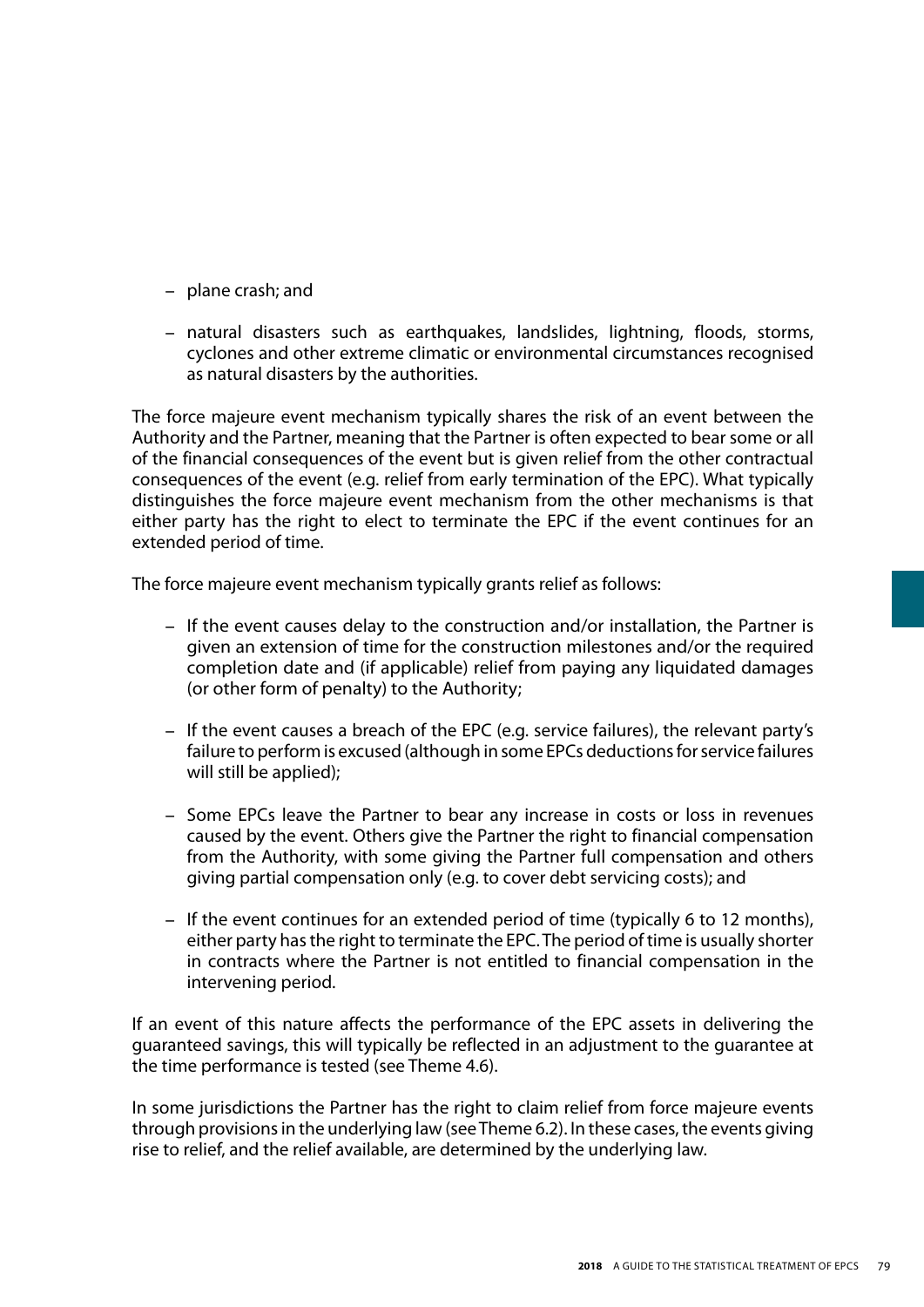*Regarding Themes 6.1.1, 6.1.2 and 6.1.3, Eurostat's view is that provisions by which the Authority takes or shares the risk of events that affect the delivery of the EPC do not influence the statistical treatment if all of the following conditions are met:*

- There is a finite number of well-defined events (*i.e. the Authority should not be exposed to an indefinite number of risks);*
- -  *The events do not capture changes in macro-economic conditions;*
- -  *The events are not attributable to the acts or omissions of the Partner; and*
- -  *The events, or the consequences of the events, are not reasonably foreseeable or estimable. This is to be assessed by reference to a level of due diligence carried out before financial close that is reasonably appropriate given the specific circumstances of the project (e.g. the ability of the parties to access the site for investigations before the EPC is signed).*

*Eurostat's view is that the examples of compensation events, relief events and force majeure events listed in Themes 6.1.1, 6.1.2 and 6.1.3 satisfy the above conditions. Provisions that do not meet these conditions are issues of HIGH importance to the statistical treatment.*

*The choice to treat any event that satisfies the above conditions as either a compensation event, a relief event or a force majeure event (according to the descriptions provided above) does not influence the statistical treatment. However, users should refer to Eurostat's comments in Theme 6.1.4 on quantifying the amount of compensation and/or relief that should be given to the Partner for these types of events.*

#### **6.1.4 Quantifying compensation and/or relief**

In most cases, the EPC provides that the Partner is only entitled to compensation and/or relief to the extent that the relevant event has caused its non-performance, costs or losses. The Partner is given relief and/or compensation to put it in a "no better, no worse" position than it was before the event occurred, meaning that it will continue to bear the consequences of any under-performance, costs or losses for which it was responsible before the event occurred.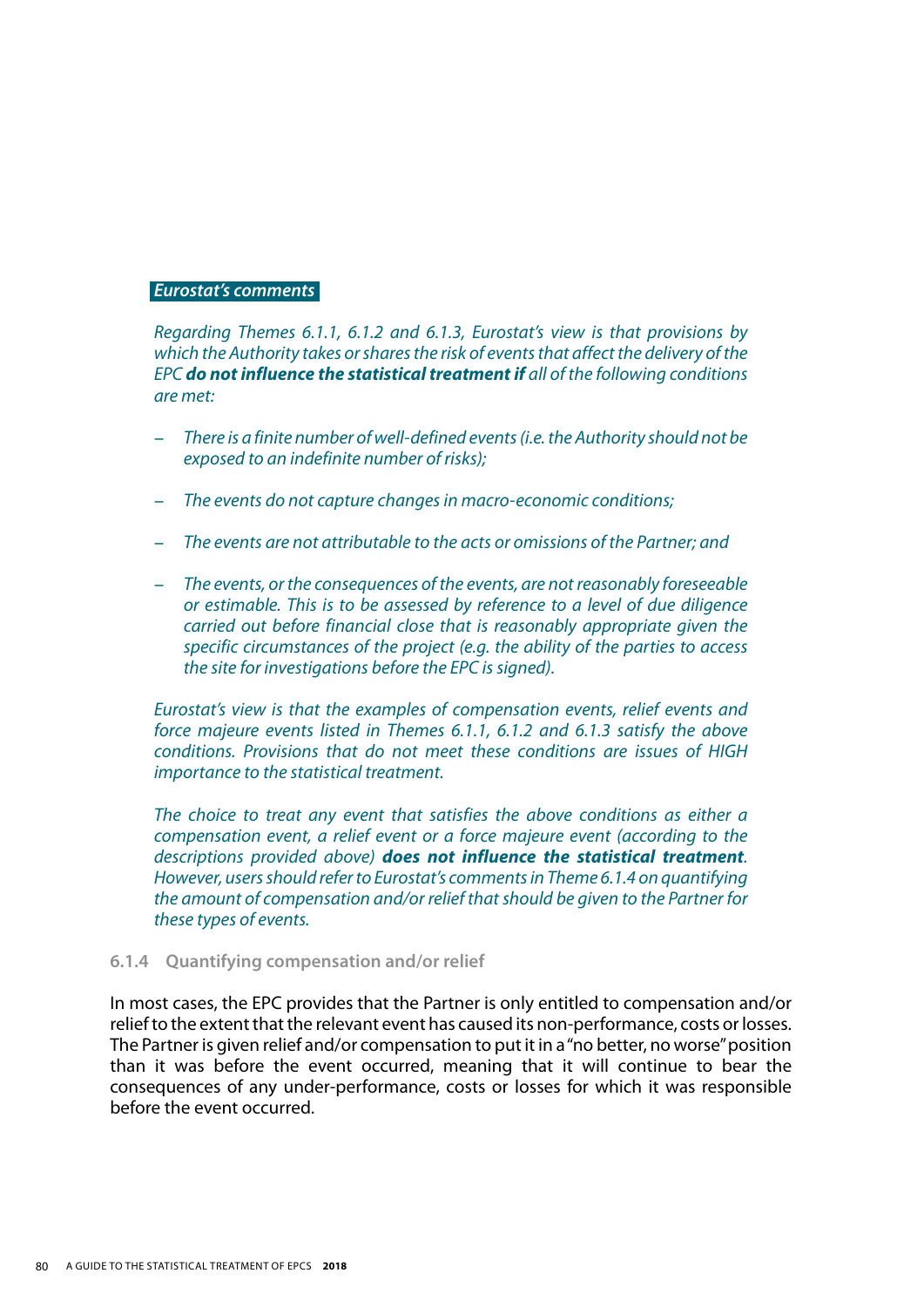In a minority of cases, however, the compensation and/or relief given to the Partner puts it in the position that it was forecast (at financial close) to be in at that point in time had the event not occurred. This means that the compensation and/or relief for the event effectively also compensates and/or relieves the Partner for any under-performance, costs or losses for which it was responsible before the event occurred.

Where compensation is due by the Authority, it is typically net of amounts which the Partner should be able to recover through the required insurances.

## *Eurostat's comments*

*Eurostat's view is that provisions for calculating compensation and/or relief for the Partner do not influence the statistical treatment if:*

- the provisions do not compensate or provide relief for anything other than *the effects of the event in question (i.e. provisions that give compensation/ relief for under-performance that is unrelated to the event do influence the statistical treatment);*
- the provisions exclude from any compensation due by the Authority any *amounts that the Partner should be able to recover under the required insurances (see Theme 9) or under the normal terms of insurance that is available on commercially viable terms.*

*Provisions that do not meet either or both of the conditions listed above are issues of HIGH importance to the statistical treatment.*

#### **6.1.5 Paying compensation**

The EPC may provide for compensation to be paid by the Authority in a lump sum or through adjustments to the Operational Payments or a combination of both, usually depending on the nature and/or amount of costs and losses incurred by the Partner.

An alternative (rare) approach is to extend the duration of the contract as an alternative to paying compensation, thereby giving the Partner the opportunity to generate additional revenues from the EPC (equivalent to the amount of compensation due).

## *Eurostat's comments*

*Eurostat's view is that provisions relating to payment of compensation to the Partner (e.g. the timing of payment, whether payment is made in a lump sum or through adjustment to the Operational Payments or by extending the duration of the contract) do not influence the statistical treatment.*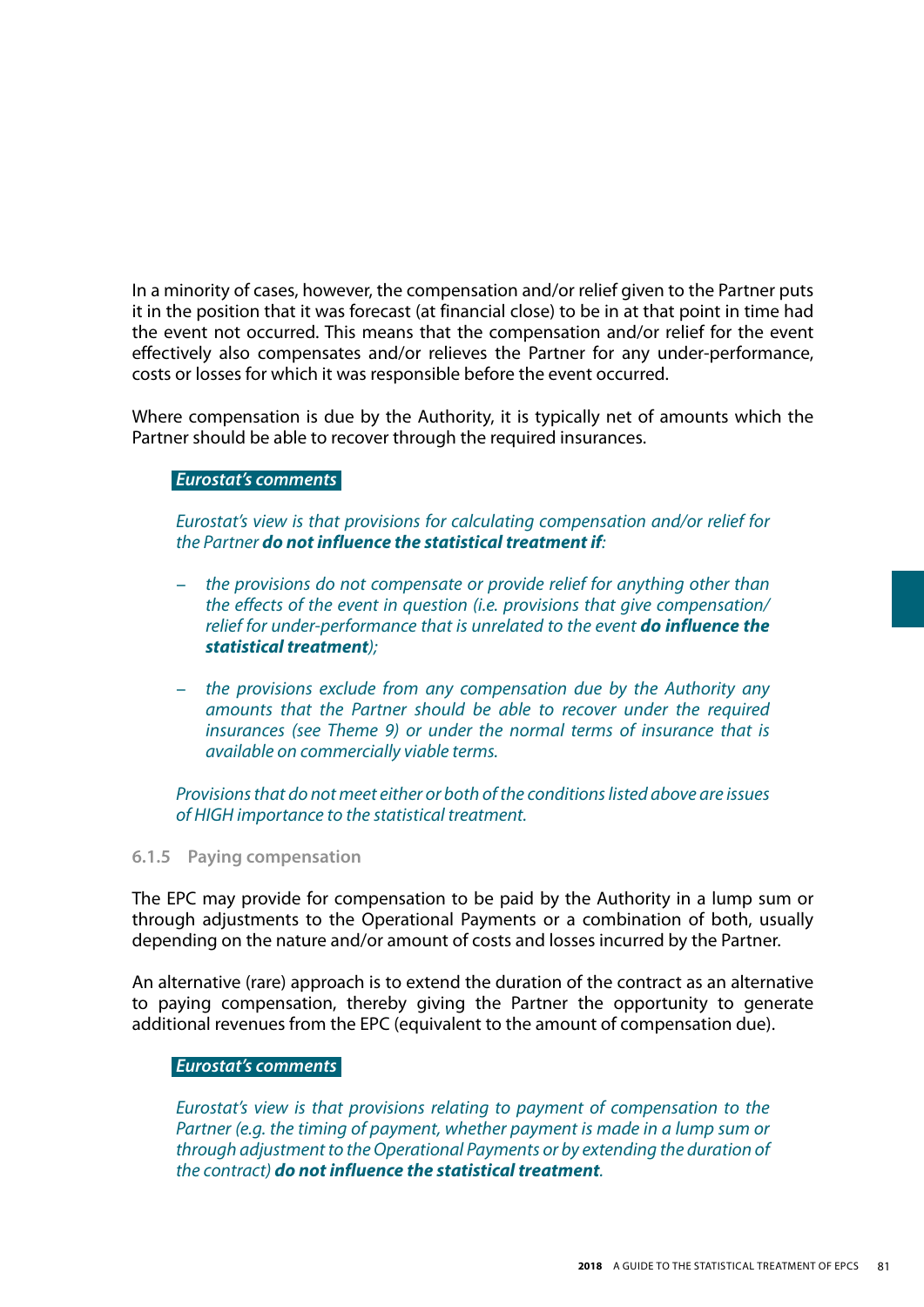## **6.2 Public law doctrines on compensation, relief and force majeure events**

In some jurisdictions, the Partner is entitled, as a matter of public law, to raise a court action seeking compensation from the Authority in situations where the performance or "economic balance" of the EPC is disrupted by certain types of event (e.g. an event that is unforeseeable or outside the Partner's control).

In these jurisdictions, if the parties do not or cannot waive their rights under the public law doctrine, the EPC itself may contain:

- provisions to clarify or qualify the circumstances in which the parties would intend the underlying public law doctrine to apply;
- provisions that reflect or repeat the underlying public law doctrine; or
- no express provisions on the circumstances in which the compensation, relief or force majeure events may apply, the implication being that the parties will simply rely on the application of the underlying public law doctrine.

The detail of these public law doctrines, and their potential impact on EPC arrangements, varies significantly from jurisdiction to jurisdiction. In practical terms, their existence often creates uncertainty as to both the events for which the Authority may be required to relieve and/or compensate the Partner and the amount of relief and/or compensation that would be due.

#### *Eurostat's comments*

*Eurostat's view is that the existence of public law doctrines of the nature described above may influence the statistical treatment. Analysis of the particular public law and jurisprudence would be required to ascertain whether it could result in the Authority taking or sharing the risk of events which, according to the Guide, would influence the statistical treatment. For example, a public law doctrine that would compensate the Partner for a reasonably foreseeable event would be an issue of HIGH importance (see Eurostat's comments in Theme 6.1).*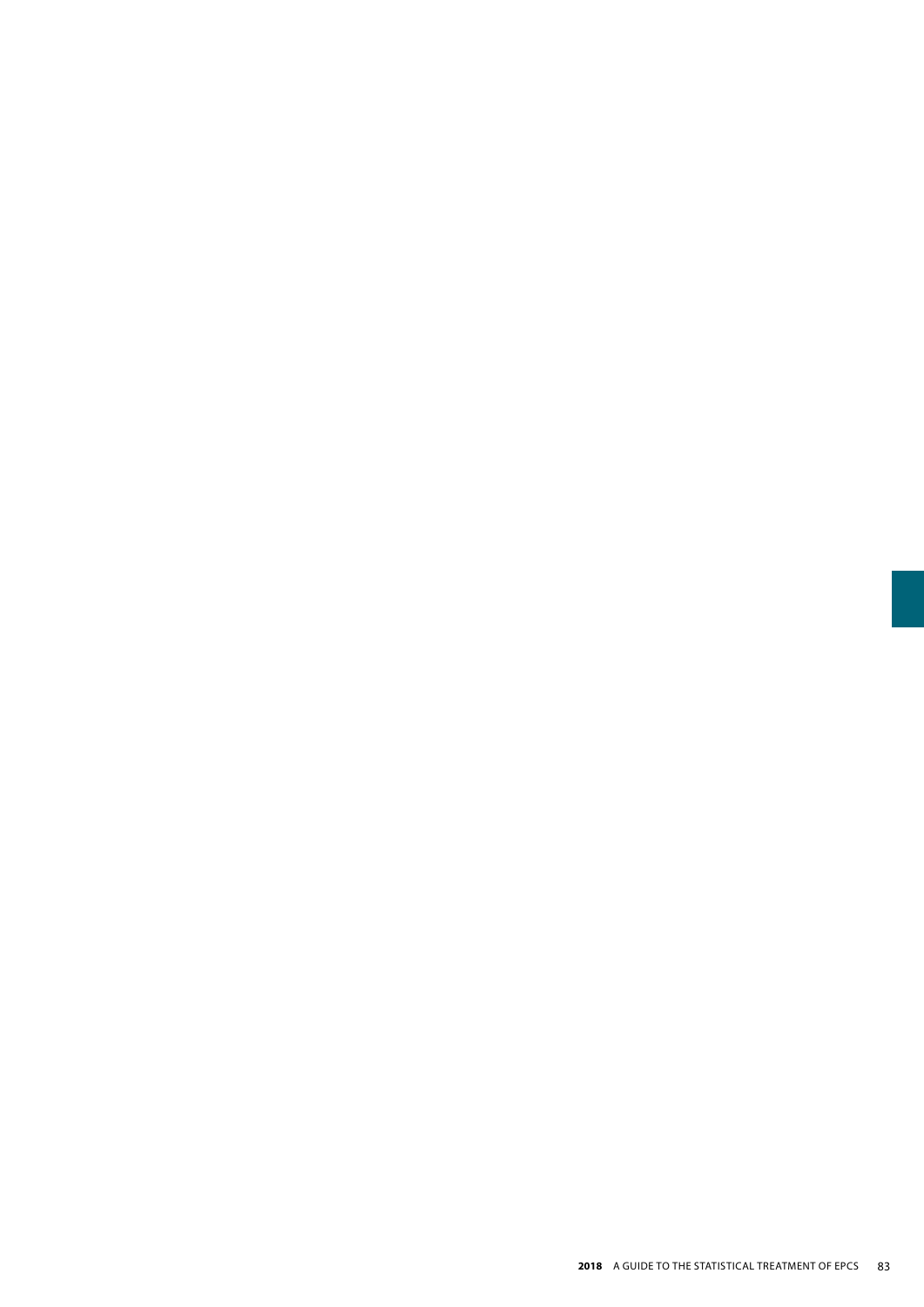

## **Changes to the EPC**

## **7.1 Changes proposed by the Authority**

Most EPCs recognise a right for the Authority to propose changes to the terms of the contract (including the agreed terms of the design, construction, operation and maintenance of the EPC assets) and that the Partner is entitled to relief and/or compensation for the consequences of complying with those changes.

In some EPCs, the Authority's right to propose changes is restricted (e.g. to changes below a certain value, to changes of a certain type) and/or by the Partner having grounds for objecting to the proposed change (e.g. that the change would adversely affect health and safety, good industry practice, permits).

Most EPCs contain provisions that allow the Partner to claim:

- compensation from the Authority for any increase in costs or loss in revenues or change in the EPC's risk profile; and
- $-$  relief from any non-performance of the EPC;

that arise as a result of the change.

Similarly, most EPCs provide that the Authority benefits from any cost savings or increases in revenues that arise from Authority changes.

Some EPCs provide that the Authority can require the Partner to finance the change, although if the Partner is unable to obtain financing the Authority will finance the change itself.

In some cases, the financial adjustment for an Authority change is made by reference to an underlying principle of public law (see Theme 6.2).

#### *Eurostat's comments*

*Eurostat's view is that:*

- *provisions that give the Authority a right to propose changes to the EPC (either on a restricted or an unrestricted basis) do not influence the statistical treatment;*
- *provisions that give the Partner a right to claim compensation and/or relief for the consequences of complying with an Authority change, and the method for calculating and paying compensation, do not influence the statistical treatment if the compensation and/or relief are limited to addressing the*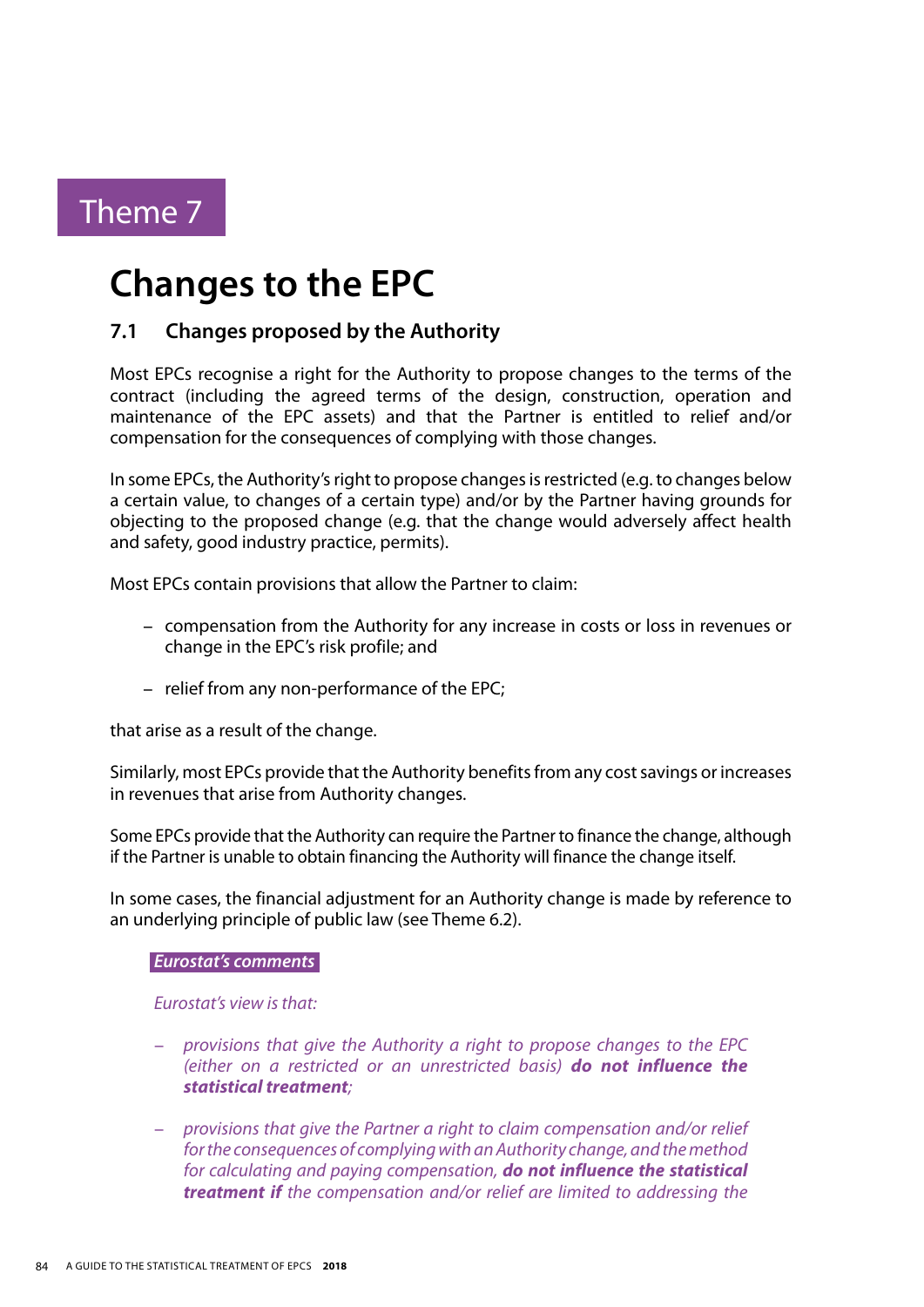*effects of the Authority change (i.e. they do not indirectly compensate or relieve the Partner for its own poor performance or other Partner risks). Where this is not the case, the issue is of HIGH importance to the statistical treatment;*

- *provisions that pass on to the Authority any cost savings or increases in revenues that arise from an Authority change, and the method for calculating and passing those on to the Authority, do not influence the statistical treatment; and*
- *provisions that allow the Authority to require the Partner to finance an Authority change do not influence the statistical treatment.*

*As explained in Chapter 1, at the time of implementing any change to the EPC, it is important to consider the impact that the change may have on the statistical treatment.*

## **7.2 Changes proposed by the Partner**

Some EPCs provide a right for the Partner to propose changes to the terms of the EPC (including the agreed terms of the design, construction, operation and maintenance of the EPC assets). The Partner might initiate a change proposal as a response to a continuous improvement obligation (see Theme 4.8).

The Partner's right to propose changes is usually qualified as follows:

- the Authority is not obliged to accept any such proposal (other than where the change is required in order to comply with law) or has grounds on which the proposal can be rejected;
- the Authority is not obliged to compensate the Partner for any costs incurred or revenues lost as a result of the change; and
- $-$  the Authority is entitled to share in any cost savings or increases in revenues that arise for the Partner.

Other EPCs contain no formal right for the Partner to propose a change.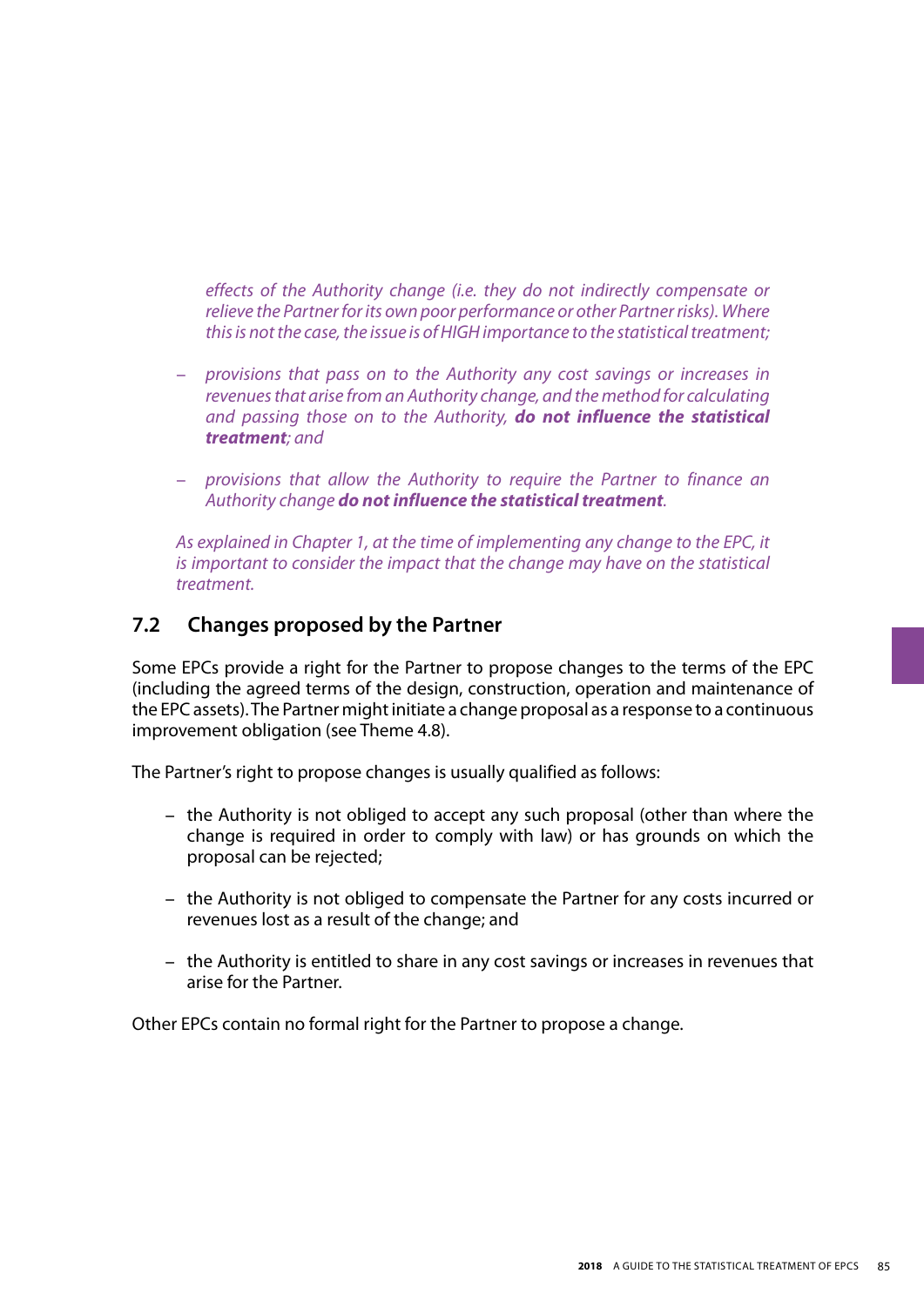*Eurostat's view is that:*

- *providing the Partner with a right to propose changes to the EPC contract, as described above; and*
- *providing the Authority with a right to share (to whatever degree) in any cost savings or increases in revenues that result from a Partner change;*

#### *do not influence the statistical treatment.*

*Equally, not providing the Partner with a right to propose changes to the EPC and not providing the Authority with a right to share in any cost savings or increases in revenues resulting from a Partner change, does not influence the statistical treatment.*

*However, Eurostat's view is that an obligation on the Authority to bear the financial consequences of a Partner change proposal (other than one that is required in order to comply with law, as described in Theme 8) does influence the statistical treatment and is an issue of HIGH importance.*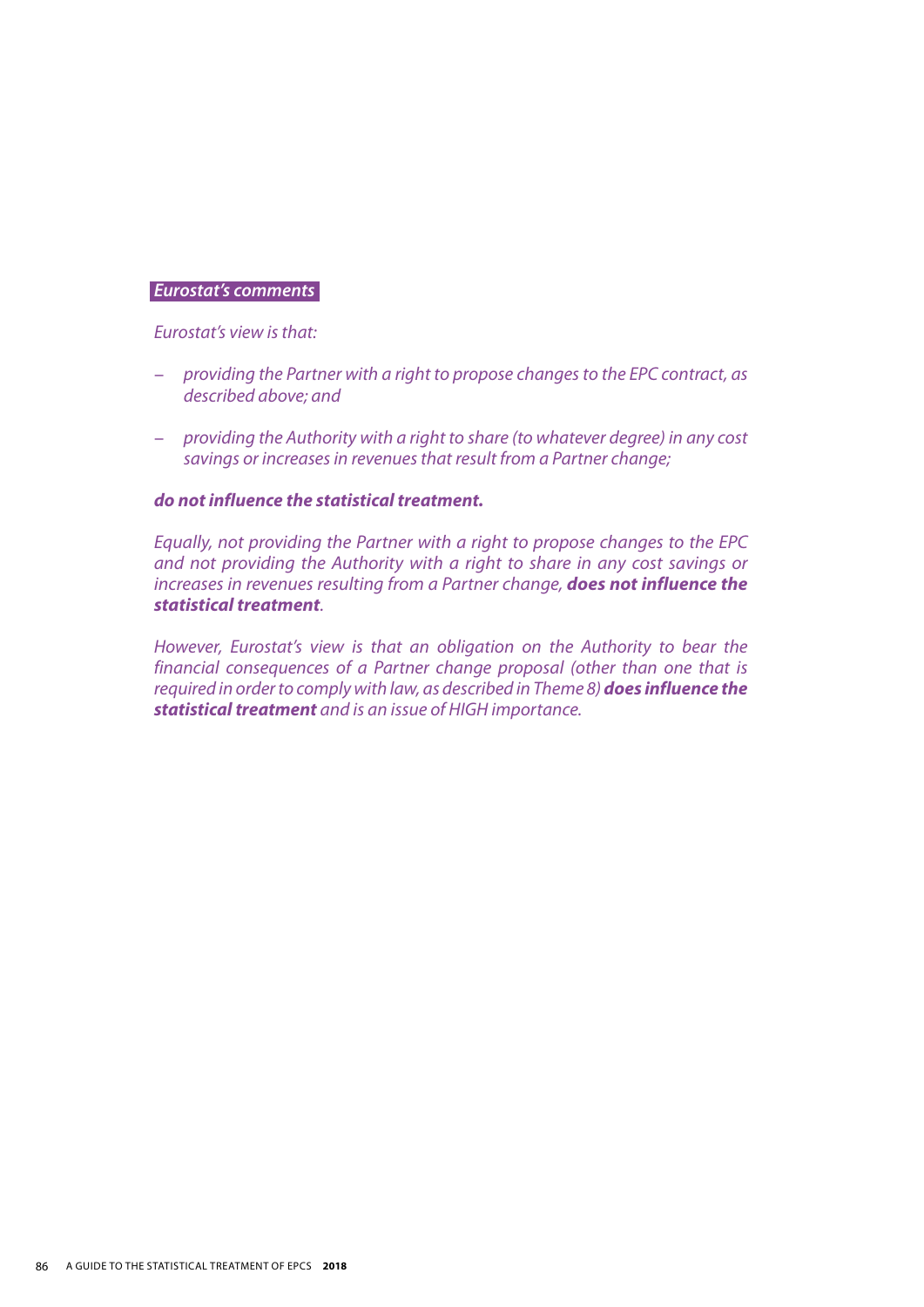A GUIDE TO THE STATISTICAL TREATMENT OF EPCS 87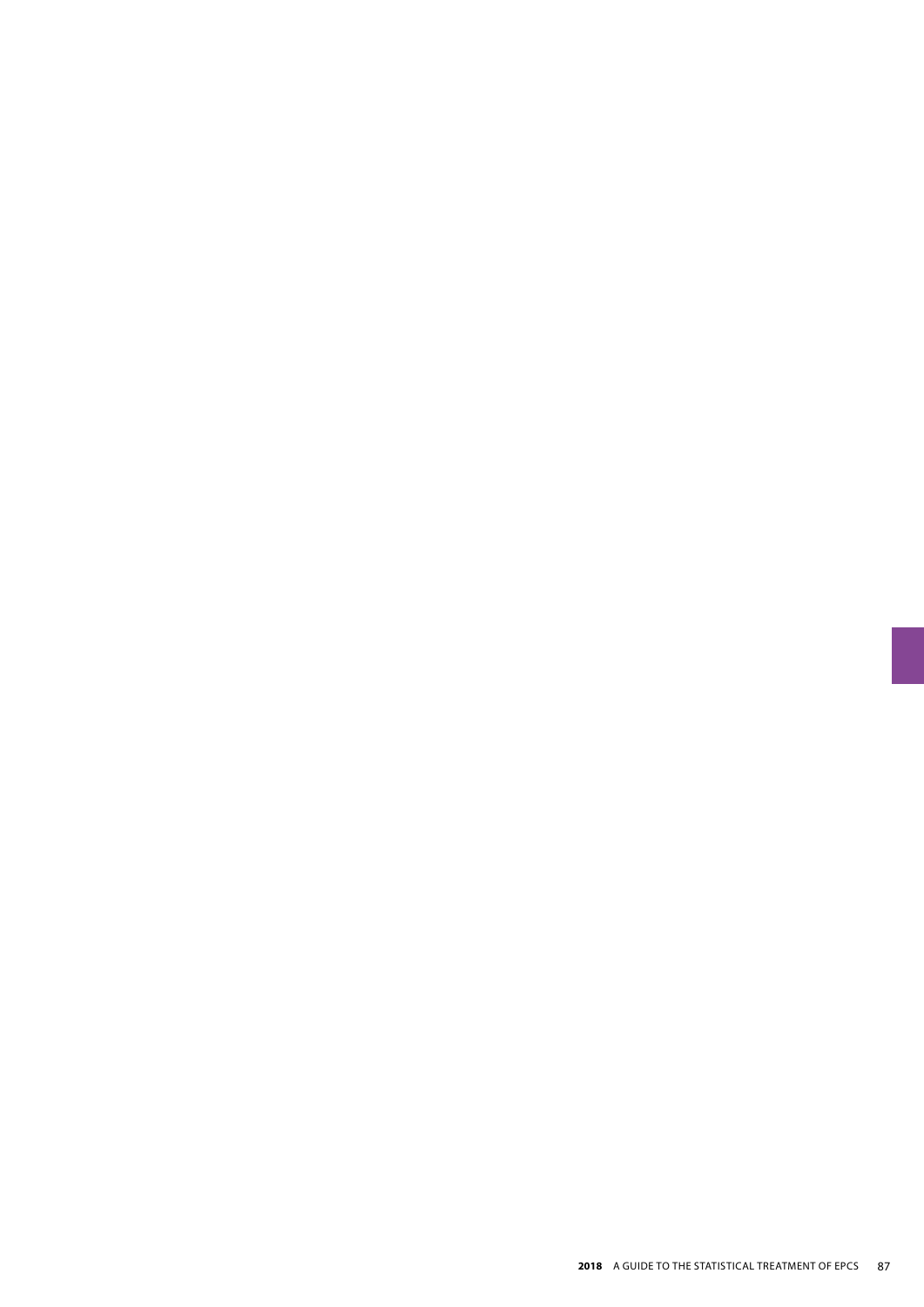

## **Changes in law**

Almost all EPCs contain specific provisions through which the Authority takes the risk of changes in law that affect the EPC, meaning that the Authority is required to compensate the Partner for costs incurred or revenues lost as a result of changes in law.

In many EPCs, the Partner's right to claim compensation is limited to changes in law that were unforeseeable at the time the contract is entered into. The definition of "unforeseeable" varies from contract to contract, but usually encompasses changes in law that the Partner could not have been expected to reflect in its bid for the EPC.

Some EPCs limit the Partner's right to claim compensation further by providing, for example, that the Partner:

- bears the risk of changes in law for a period of time; and/or
- shares the risk of changes in law (e.g. by absorbing costs up to a specified threshold or by absorbing costs of general changes in law).

In some jurisdictions the Partner's right to claim some form of compensation for unforeseeable changes in law is enshrined in public law (which may also be referred to in the EPC).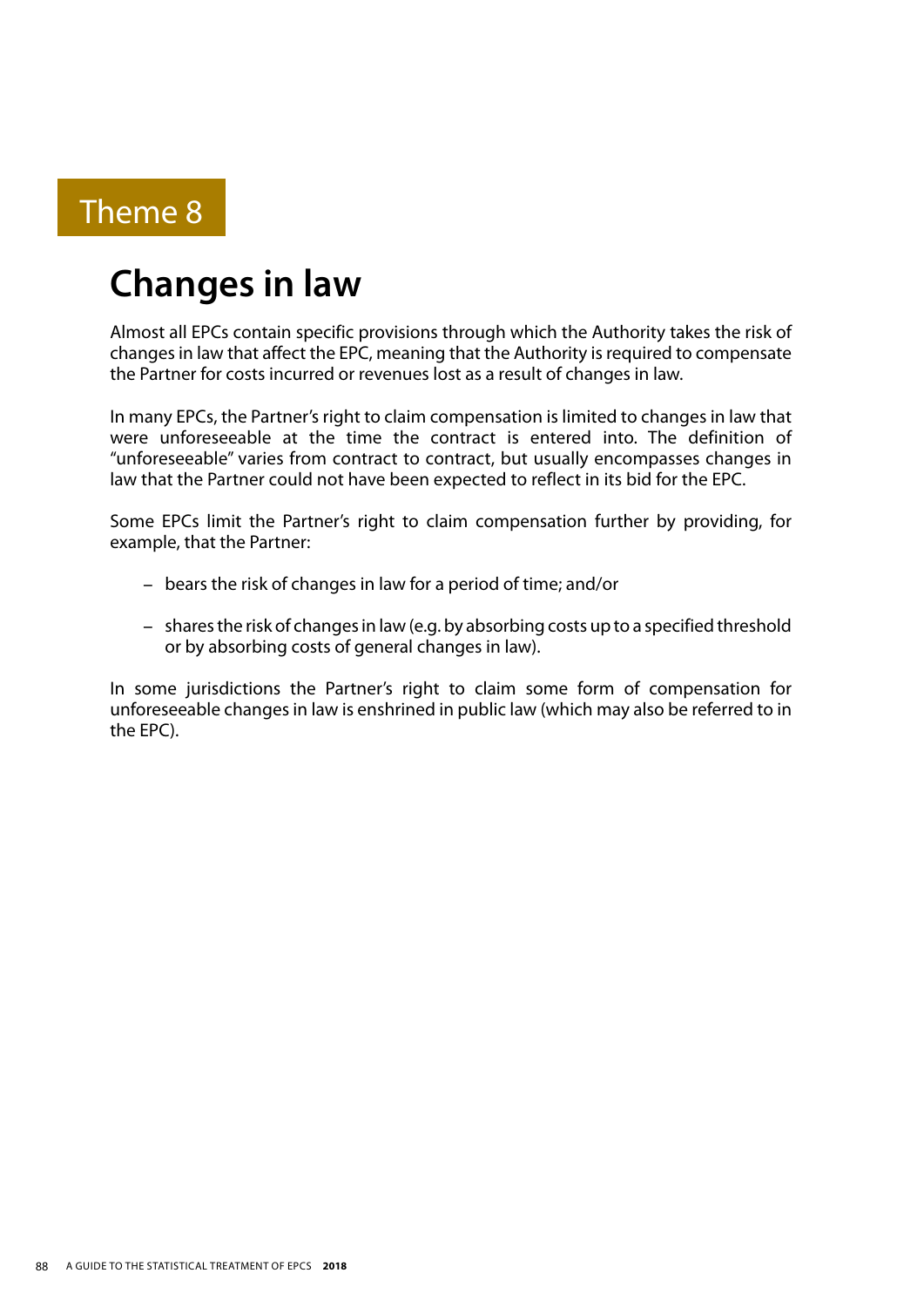*Eurostat's view is that provisions that allocate change in law risk to the Authority do influence the statistical treatment if they include the Authority taking the risk of:*

- changes in law that are foreseeable when the EPC is entered into; and/or
- changes in law that are general in nature (i.e. that do not relate solely to the *EPC or to the Partner or to similar transactions or businesses) and affect the general operating costs of businesses in the relevant jurisdiction (e.g. changes in rates of taxation,***<sup>38</sup>** *changes in employment laws).*

*Where this is the case, the issue is of MODERATE importance to the statistical treatment. By contrast, provisions that allocate to the Authority the risk of unforeseeable changes in law that are general in nature and require capital expenditure on the EPC assets do not influence the statistical treatment.*

An exception is only made for cases where the Authority takes the risk of a general change to the value added tax regime (i.e. the Authority taking the risk of such changes does not influence the statistical treatment).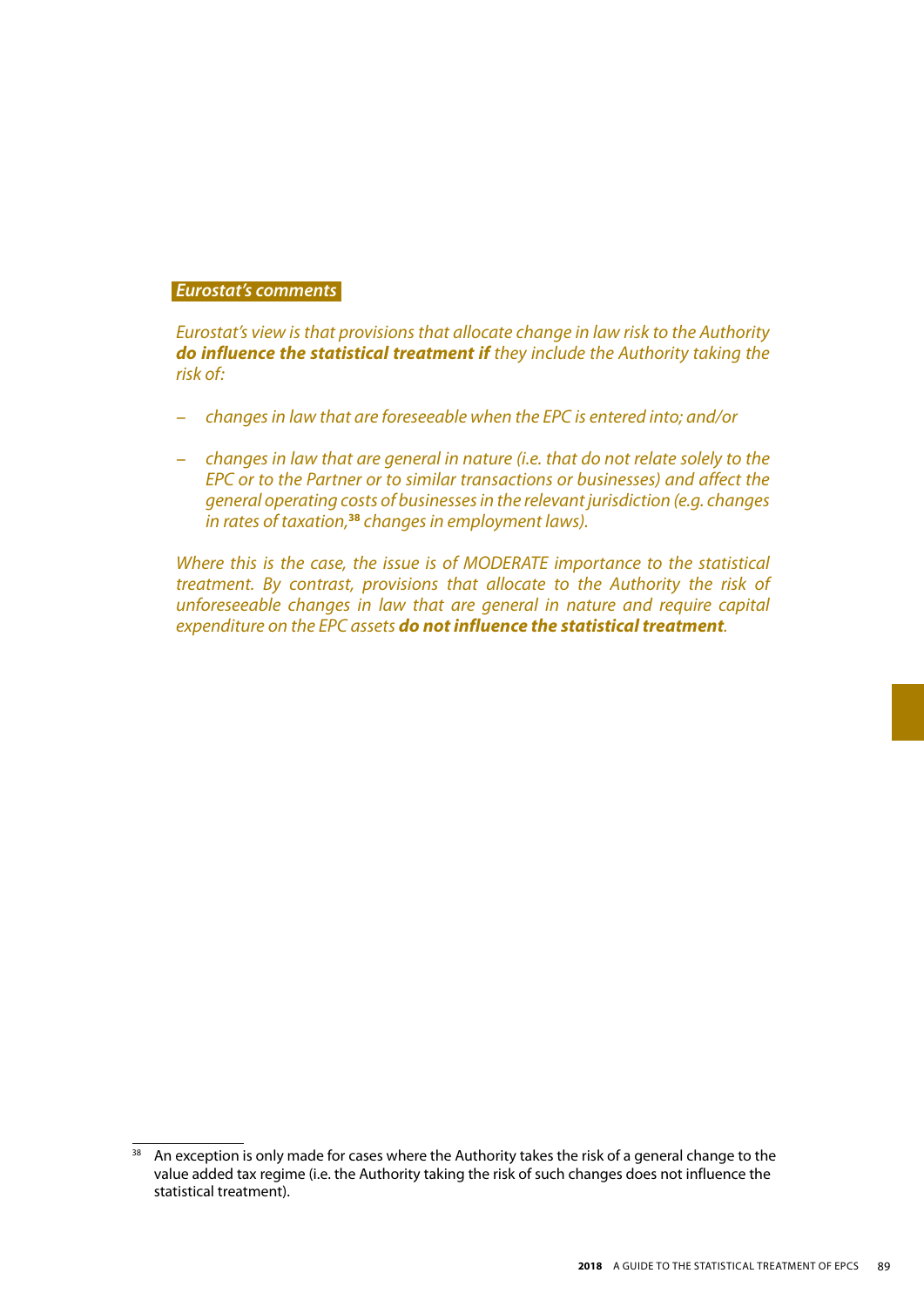Theme 9

## **Insurance**

## **9.1 Insurance requirements**

The EPC typically specifies particular insurances that the Partner is (as a minimum) required to have in place during the contract.

The required insurances typically include:

- professional indemnity insurance (covering the Partner's design liabilities);
- construction/property damage insurance (covering damage to the construction works/EPC assets);
- public liability insurance (covering product liability and liabilities to third parties); and
- insurances required by law.

Depending on the nature of the EPC assets and their integration with the site on which they are located it is often envisaged that during the Operational Phase the EPC assets will be covered by property damage and/or public liability insurances taken out by the Authority. In some cases this is included an express obligation on the Authority in the EPC, in other cases it is implied.

The EPC typically specifies key terms for each of the required insurances (e.g. the parties to be covered, the period of cover, the minimum amount of cover, the maximum deductible, specific inclusions and exclusions) as well as requirements for:

- the Authority to be a "named party" on the Partner's construction/property damage and public liability insurance (and/or vice versa);
- the Authority's approval of the identity of the Partner's insurer;
- construction/property damage policies to cover the full reinstatement value of the EPC assets;
- "non-vitiation" protection, to ensure that the Authority's claims cannot be refused by the insurers as a result of actions by the Partner (e.g. the Partner's non-disclosure or misrepresentation to the insurers); and
- "subrogation waiver", to limit the insurers' recourse to the Authority in connection with any claims on the insurances.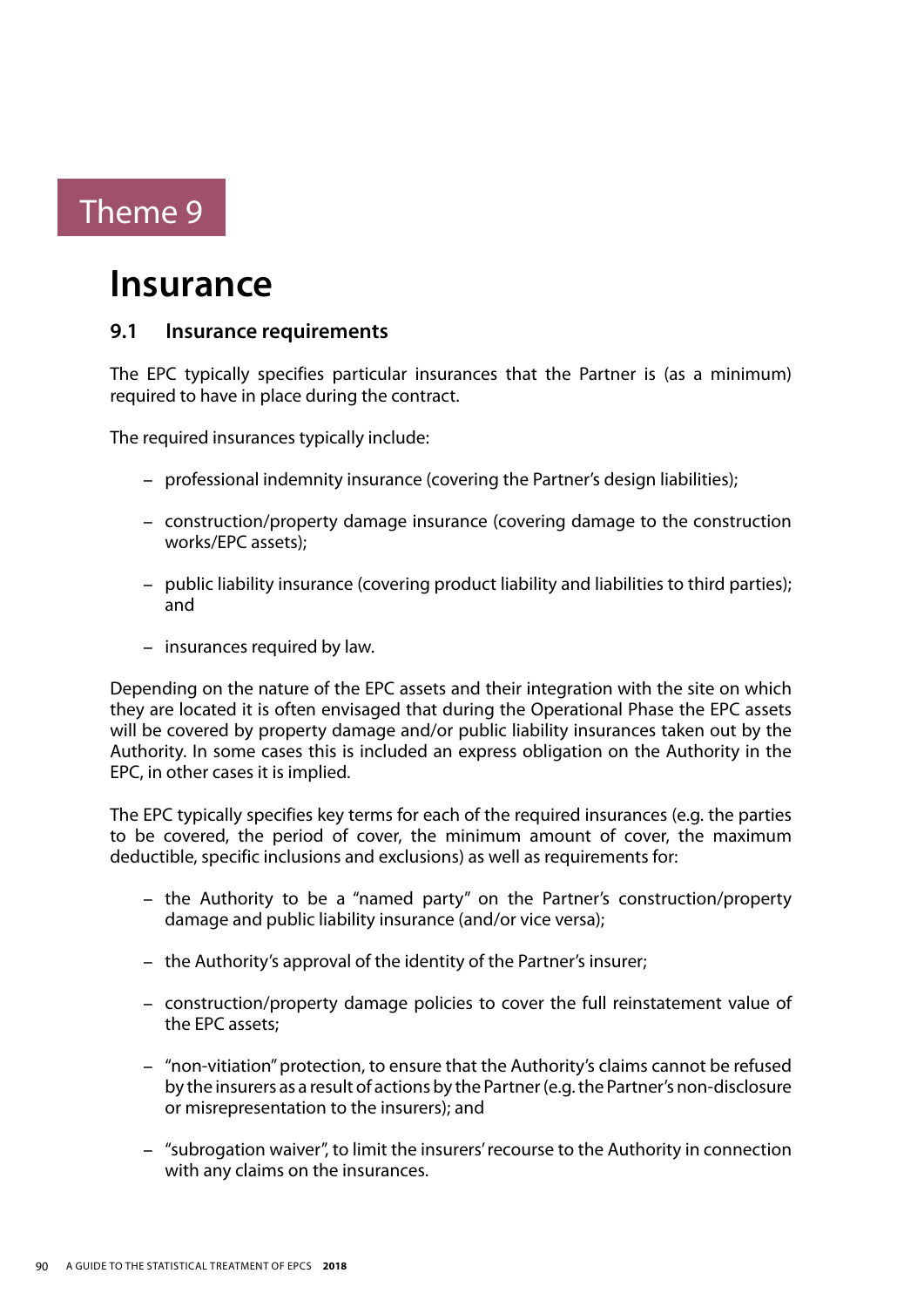*Eurostat's view is that provisions in the EPC requiring the Partner to have certain insurances in place, the scope of those insurances and the terms on which they must be put in place do not influence the statistical treatment.*

*Eurostat's view is that provisions in the EPC requiring the Authority to have property damage and/or public liability insurances in place to cover the EPC assets during the Operational Phase, the scope of those insurances and the terms on which they must be put in place, do not influence the statistical treatment. However, extending the Authority's obligation to take out any other insurance for the benefit of the Partner (e.g. insurance against malfunction or poor performance of the EPC assets, business interruption insurance), does influence the statistical treatment and is an issue of HIGH importance.*

## **9.2 Reinstatement of the asset**

The EPC often specifies that the proceeds of property damage insurances are used to reinstate the EPC assets if they are damaged, and will typically include a process by which the Authority and the Partner agree on the reinstatement proposals, plans and timetable.

## *Eurostat's comments*

*Eurostat's view is that provision in the EPC for the Authority and Partner to agree the proposals, plan and timetable for reinstatement of the asset do not influence the statistical treatment.*

## **9.3 Insurance costs**

There are some examples of EPCs in which the Partner takes full responsibility for meeting the costs of the required insurances, and takes the risk and benefits of fluctuations in insurance costs for the duration of the contract.

There are other examples where the costs of some insurances are shared between the parties and/or met in full by the Authority either directly (e.g. where the Authority is obliged to insure against damage to the EPC assets) or indirectly (e.g. by reimbursing the Partner for some or part of the insurance costs).

#### *Eurostat's comments*

*Eurostat's view is that provision in the EPC for the Authority to take or share responsibility for meeting the costs of property damage and/or public liability insurances to cover the EPC assets during the Operational Phase do not influence the statistical treatment.*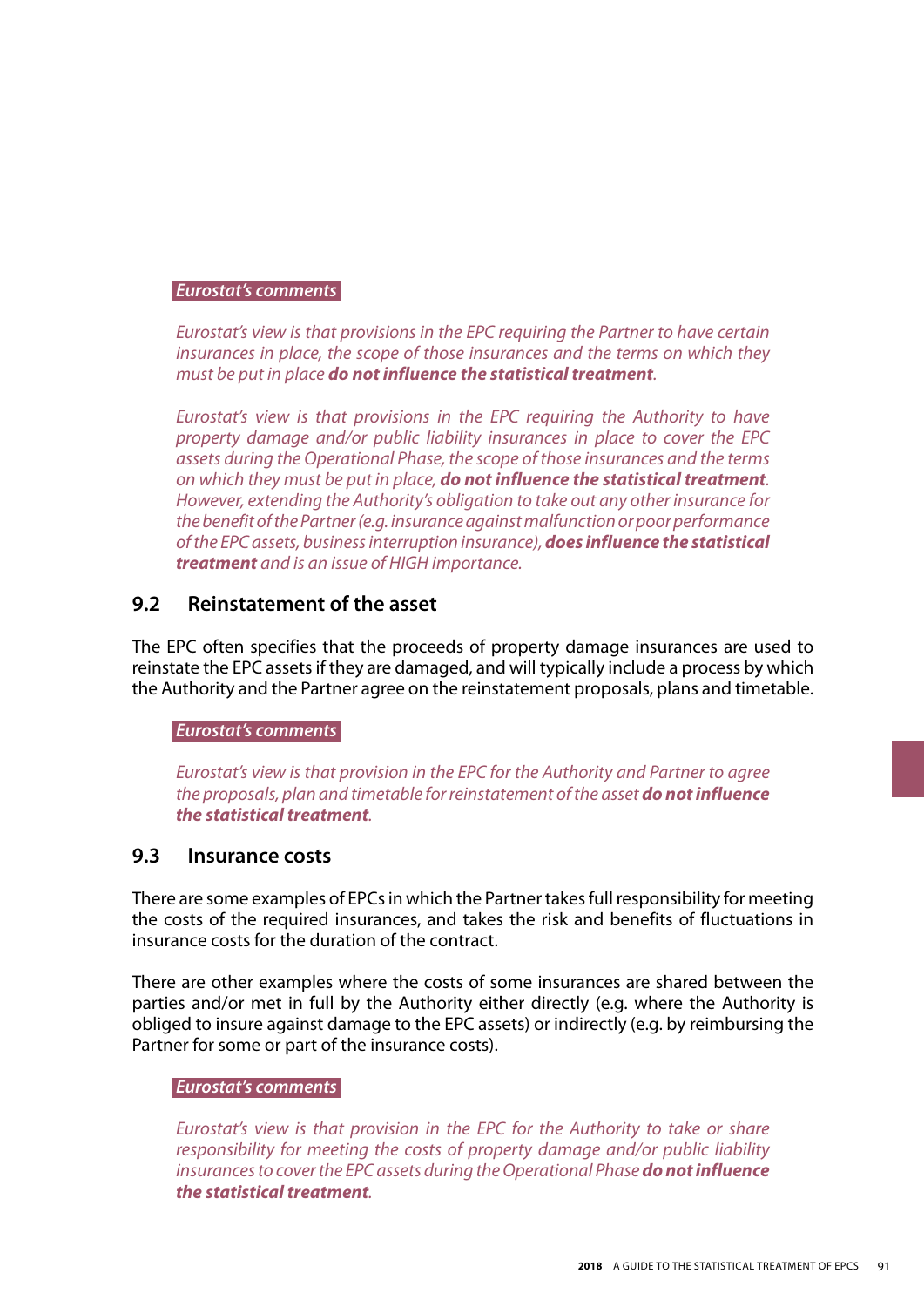*Provisions by which the Authority takes or shares the risk/benefit of changes in the costs of other insurances taken out by or for the benefit of the Partner (e.g. insurance against malfunction or poor performance of the EPC assets) are, however, treated differently. Such provisions do not influence the statistical treatment if all of the following conditions are met:*

- The Authority takes or shares the risk where insurance costs increase above a *specified ceiling and/or takes or shares the benefit where insurance costs fall below a specified floor;*
- The ceiling (if applicable) is set no lower than twice the amount of the *insurance costs forecast at financial close;*
- -  *The floor (if applicable) is set no higher than half the amount of the insurance costs forecast at financial close;*
- -  *If insurance costs increase above the ceiling, the Authority is only liable for the difference between the actual costs and the ceiling;*
- -  *If insurance costs fall below the floor, the Authority only takes or shares the benefit of the difference between the actual costs and the floor; and*
- The provisions do not allow the Authority to take the risk and/or benefit of *changes in insurance costs that are attributable to the actions of the Partner.*

*Provisions for the Authority to take or share the risk/benefit of changes in such insurance costs (other than in situations of uninsurability as described in Theme 9.4) that do not meet all of the conditions described above do influence the statistical treatment and are of HIGH importance.*

*The following example illustrates the way that Eurostat expects the conditions described above to apply (i.e. so that the provisions would not influence the statistical treatment). The example assumes an EPC where the annual cost of insuring against malfunction/poor performance of the EPC assets is EUR 20,000. The EPC sets a cost increase ceiling at twice this amount (i.e. EUR 40,000) and a cost decrease floor at half this amount (i.e. EUR 10,000). The example assumes that the Authority takes (rather than shares) the full risk and benefit of cost increases above the ceiling and decreases below the floor. In this example:*

-  *If annual insurance costs increase to EUR 45,000, the Partner is liable for EUR40,000 and the Authority is liable for EUR 5,000 (i.e. the difference between actual costs and the ceiling); and*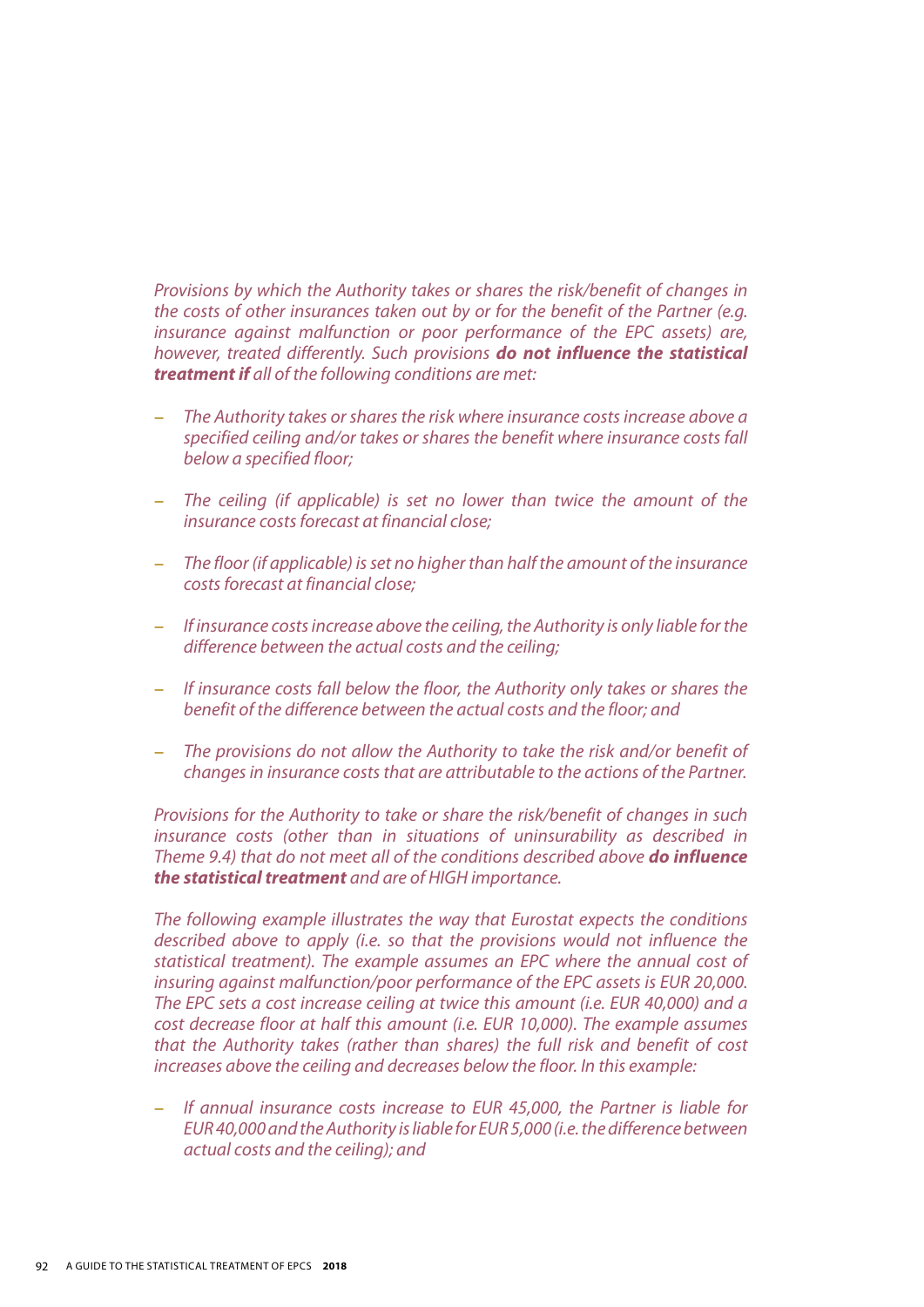-  *If annual insurance costs fall to EUR 8,000, the Partner keeps the benefit of the cost saving of EUR 10,000 and the Authority takes the benefit of a saving of EUR 2,000 (i.e. the difference between actual costs and the floor).*

## **9.4 Uninsurability**

Some EPCs include "uninsurability" provisions that deal with the situation where an insurance that the Partner is required to take out ceases to be available in the insurance market or is only available at excessive cost.

Typically, if a situation of uninsurability arises, either party can elect to terminate the EPC and compensation is paid to the Partner (see Theme 12.5). In some situations, the Authority may have the right to elect for the EPC to continue, on the basis that it will act as insurer of last resort if and when the uninsurable risk occurs.

The provisions typically do not apply if the uninsurability has been caused by the Partner's acts or omissions, and deal only with the prevailing conditions in the wider insurance market. As such, they typically cover two scenarios:

- Where insurance for a risk is simply not provided by reputable insurers in the market; and
- Where insurance for a risk is provided by the market but only on terms that are commercially unviable. This is sometimes assessed by reference to the deductible or premium being above a specified threshold and sometimes assessed more generally by looking at whether other entities similar to the Partner have stopped insuring the risk.

## *Eurostat's comments*

*Eurostat's view is that provisions that treat the unavailability of insurance that the Partner is required to take out in the way described above do not influence the statistical treatment if they apply only in situations of disruption in the insurance market and not in situations where the insurance is unavailable because of the Partner's acts or omissions. Disruption in the insurance market is assumed to exist where:*

- -  *the insurance is not provided by reputable insurers in the market; or*
- -  *the terms on which the insurance is available are commercially unviable such that entities similar to the Partner are generally not taking out the insurance.*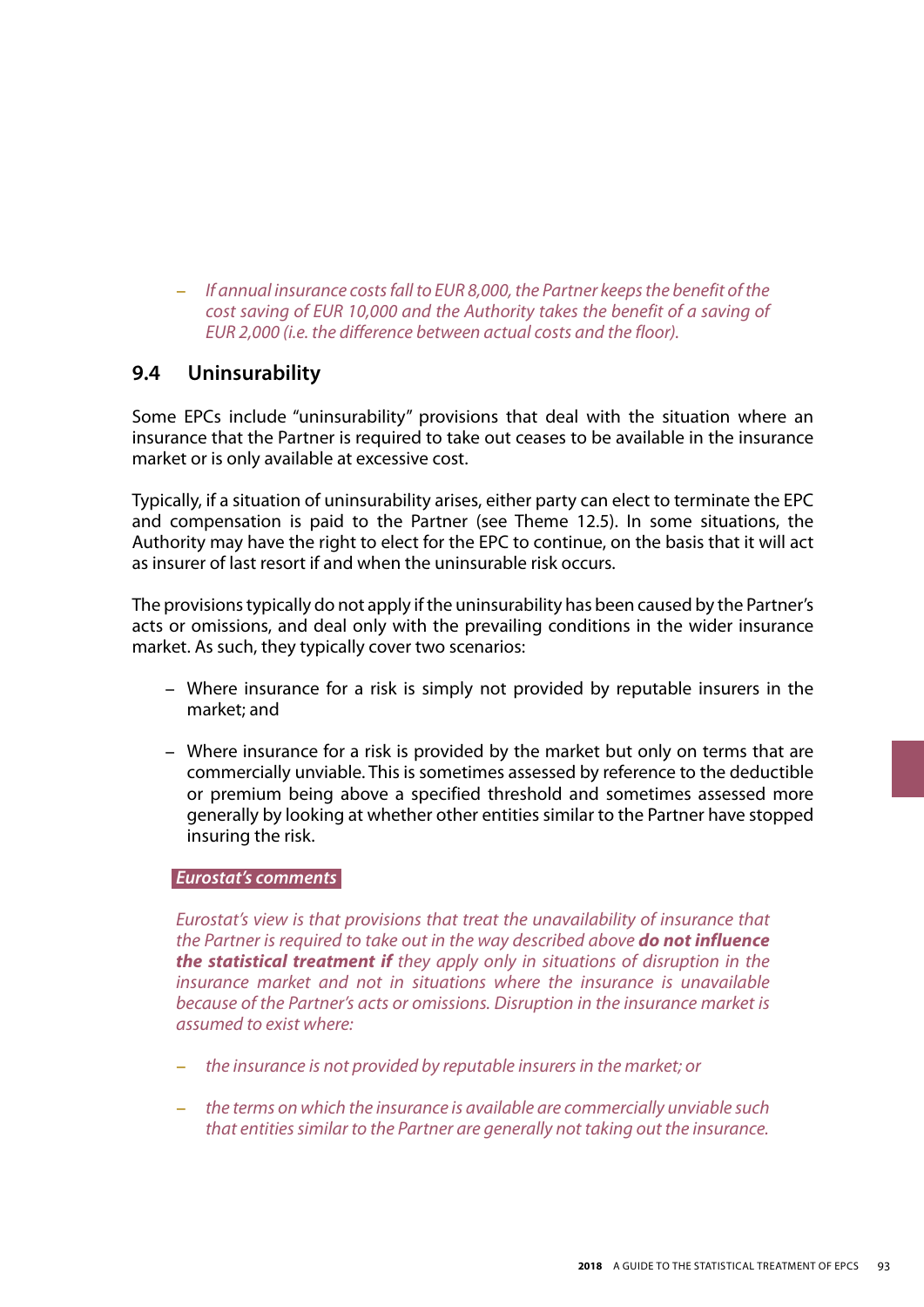*Provisions that assess the commercial viability of such insurance by reference to any other test (e.g. an increase in insurance costs above a specified level) do influence the statistical treatment if they are likely to apply in a scenario other than disruption in the insurance market. Where this is the case, the issue is of HIGH importance to the statistical treatment.* 

## **9.5 Unavailability of required insurance terms**

Some EPCs provide for the situation where insurance is available on the market on commercially viable terms (i.e. the risk is not "uninsurable") but it is not available on the terms specified in the contract (e.g. the level of deductible available in the insurance market is higher than the level specified in the contract).

In this situation, the Partner is relieved of its obligation to take out the insurance on the required terms (i.e. it will not be considered to be in breach of the EPC) but is expected to bear the additional risk as a result of not being able to insure on the required terms (e.g. it will bear the financial impact of the level of deductible being higher than stated in the contract).

## *Eurostat's comments*

*Eurostat's view is that provisions that deal with the unavailability of a term or condition of insurance specified in the EPC (as described above) do not influence the statistical treatment.*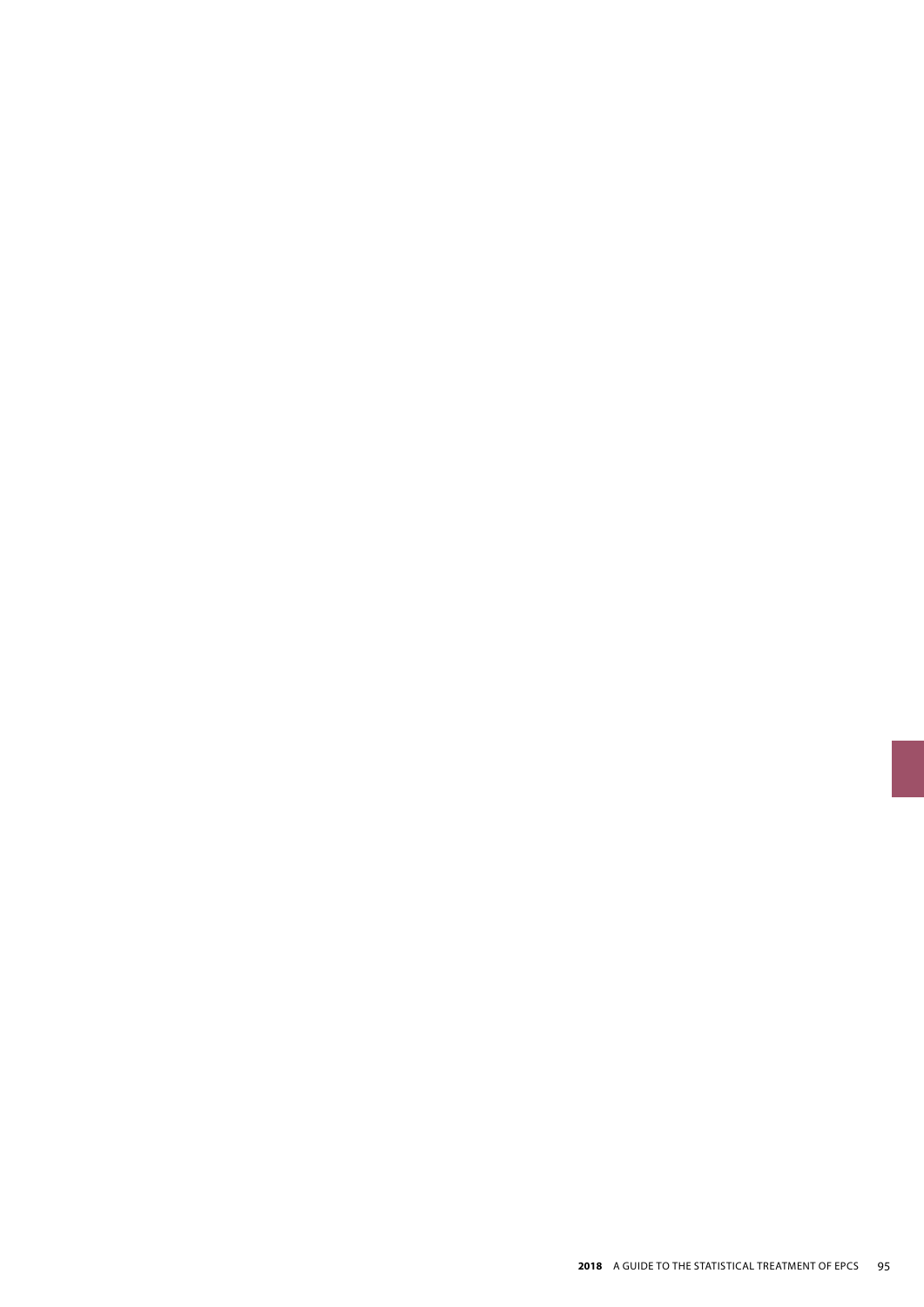Theme 10

## **Warranties and indemnities**

## **10.1 Warranties**

It is common for the Authority and Partner each to provide the types of warranties that are typical to commercial deals, warranting for example:

- their legal status and capacity to enter into the contract;
- that they have followed due process in entering into the contract; and
- $-$  their compliance with law.

These types of typical commercial warranties tend to be focussed on the parties' own corporate status, actions and behaviour.

In some EPCs, however, warranties are also used as a mechanism to allocate risks/rewards associated more directly with the delivery or performance of the contract. For example:

- $-$  a warranty from the Authority relating to the condition of the site (e.g. building and/or existing equipment);
- $-$  a warranty from the Authority relating to the accuracy of energy consumption data provided; or
- a warranty from the Partner that it has exercised due skill and care in the design of the EPC assets.

In most cases, however, the parties prefer to use specific contract mechanisms to deal with the risks and rewards inherent in the EPC (e.g. compensation events, adjustments to the guarantee) rather than rely on general remedies available for a breach of warranty.

#### *Eurostat's comments*

*Eurostat's view is that the provision of "typical" commercial warranties of the nature described above does not influence the statistical treatment.*

*However, users should be aware that warranties may influence the statistical treatment if, in substance, they allocate risks and rewards in a way that influences the statistical treatment as described in other provisions of the Guide (see Themes 5 and 6). For example, a warranty from the Authority that it will not enforce savings shortfalls above a certain amount would amount to a cap on savings shortfalls and be assessed accordingly (see Theme 5.6.3).*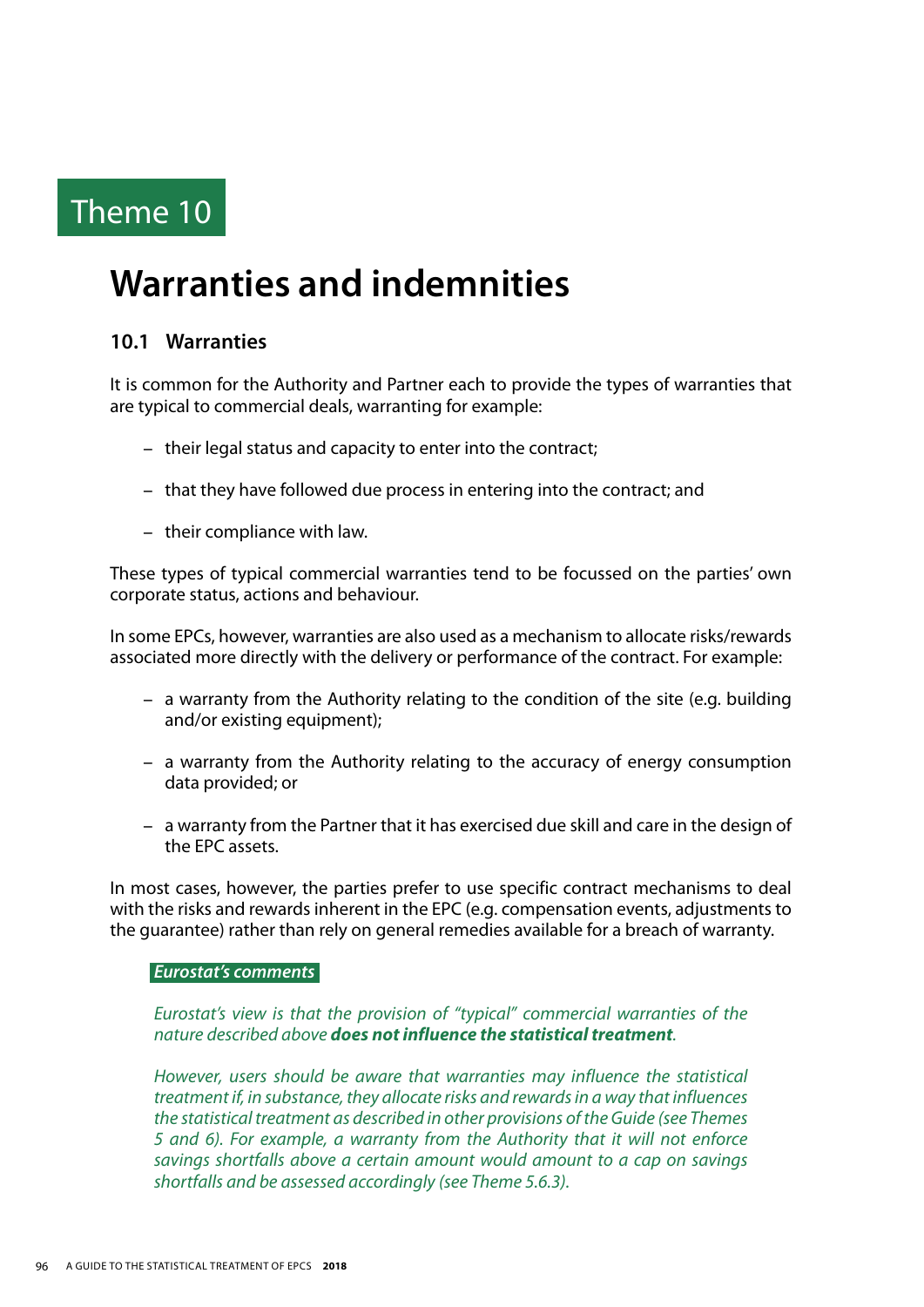## **10.2 Indemnities given by the Partner**

Most EPCs contain provisions which require the Partner to indemnify the Authority for any losses or liabilities that the Authority incurs as a result of the Partner's performance or non-performance of the EPC.

The indemnities typically cover matters for which the Partner would otherwise have legal liability. In some cases the indemnities cover additional matters, for which the Partner would not necessarily have legal liability, but which the Authority has identified are capable of arising as a result of the Partner's performance of the EPC.

The categories of losses and claims covered by the Partner indemnities typically include:

- death or personal injury;
- loss or damage to property;
- breach of the Authority's statutory duties; and
- third party claims brought against the Authority.

The indemnities granted by the Partner are often limited in the following ways:

- through excluding specific losses or claims (e.g. those that arise from the Authority's own breach or negligence, those related to matters which are Authority risks under the EPC such as unforeseeable site conditions, those for damage to the EPC assets themselves); and
- through financial caps on the Partner's liability for specific losses or claims.

The limitations on the indemnities are often designed to protect the Partner from exposure to losses or claims which would not be recoverable through the insurances required under the EPC.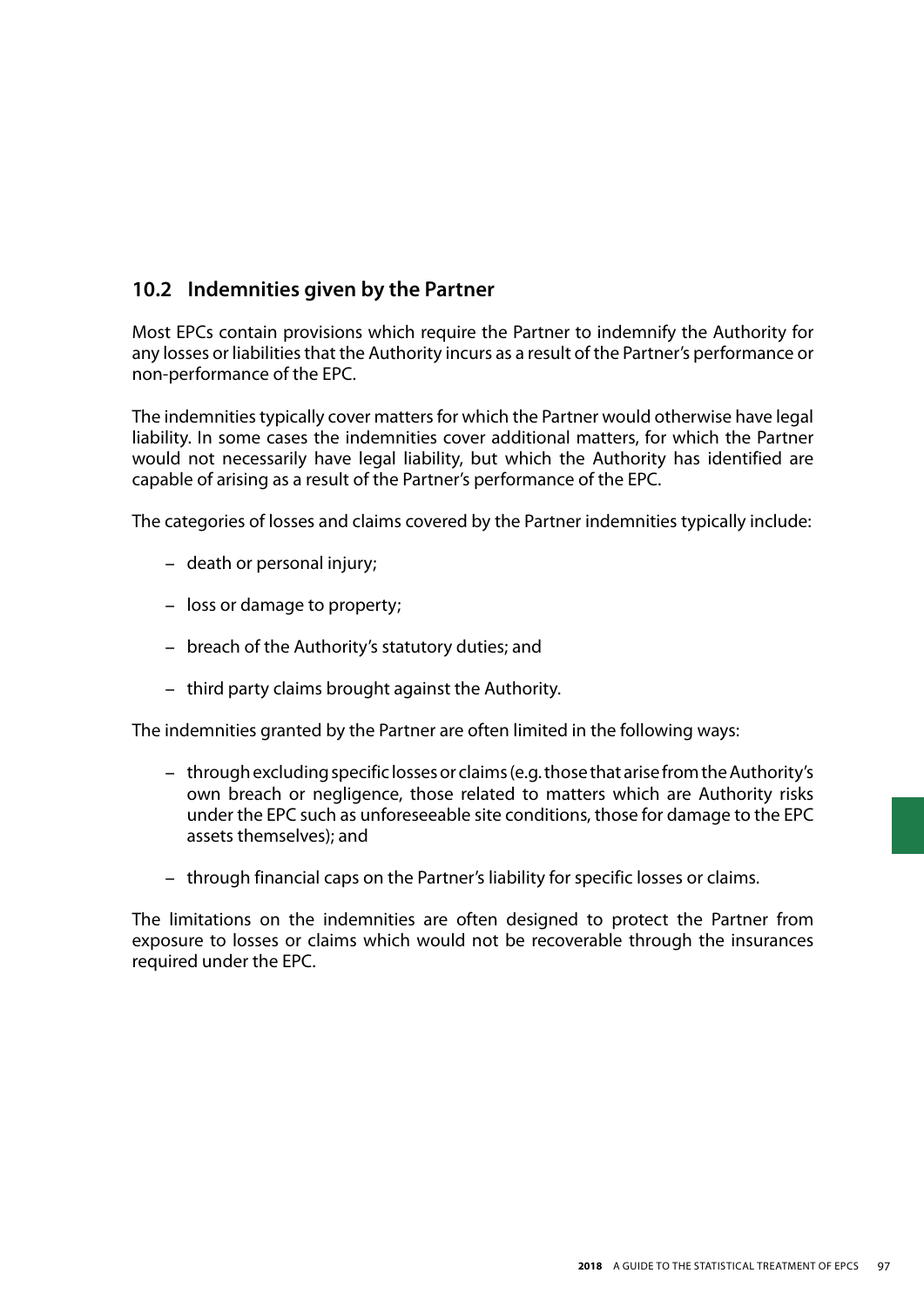*Eurostat's view is that the scope of indemnities granted by the Partner (including provisions that limit or exclude the Partner's liability) does not influence the statistical treatment if the limits or exclusions apply only to the Partner's liabilities for events:*

- that are unforeseeable (and are not covered under the insurances that the *Partner is required to maintain under the EPC);*
- that arise from matters that are within the scope of the Authority's *management or control; or*
- for which the Authority has another remedy against the Partner either under *the EPC or at law (e.g. by enforcing the Partner's contractual obligation to maintain the EPC assets and/or making deductions from the Operational Payments).*

*Limits or exclusions on the Partner's indemnities that do not meet the conditions listed above are of HIGH importance to the statistical treatment.*

## **10.3 Indemnities given by the Authority**

A minority of EPCs contain indemnities from the Authority in favour of the Partner, typically limited to losses and claims for:

- death or personal injury; or
- damage to property;

caused by the Authority or parties that the Authority controls or manages.

The indemnities granted by the Authority typically exclude losses and claims that are caused by the Partner and losses and claims which the Partner should be able to recover from the insurances required under the EPC.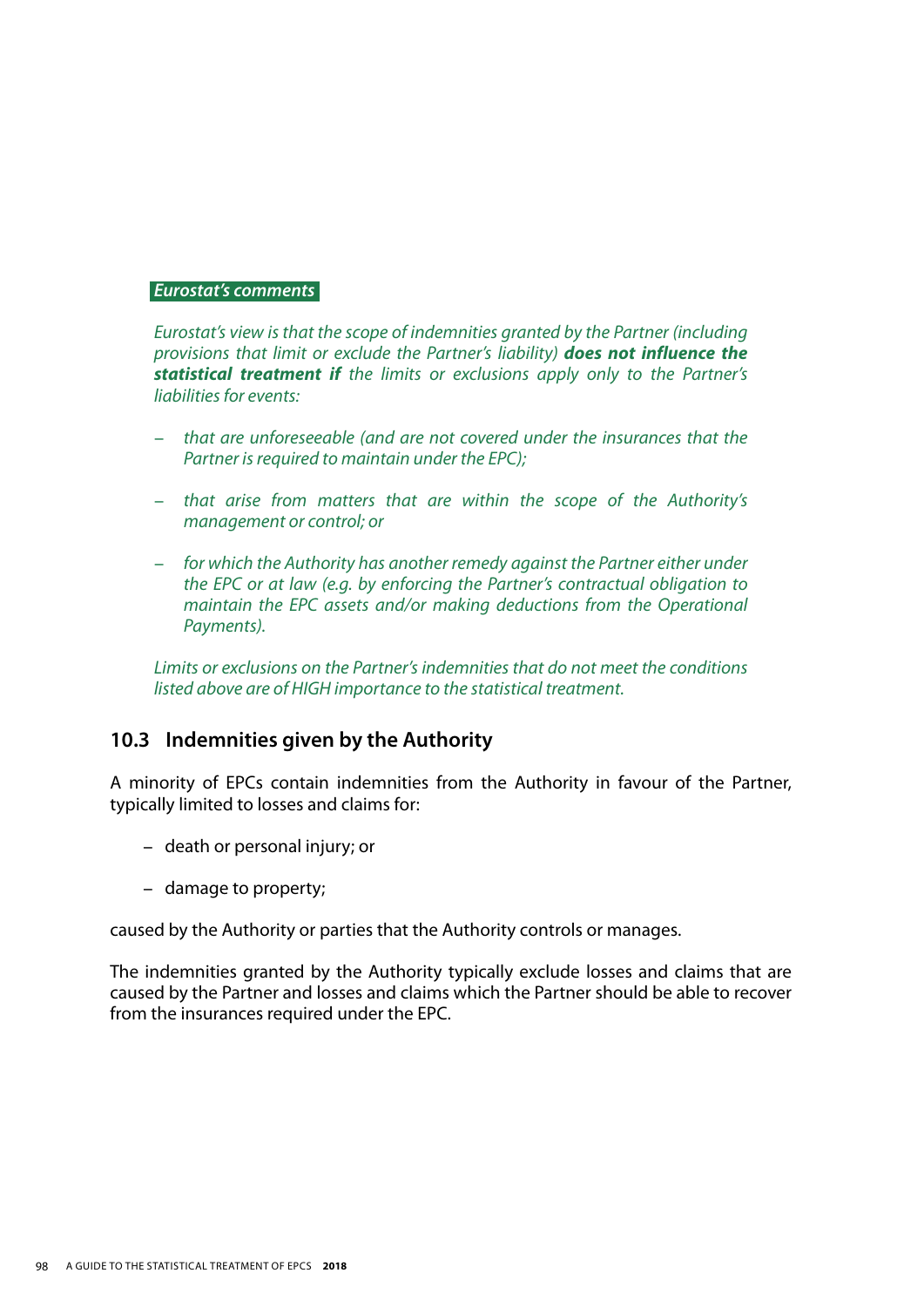*Eurostat's view is that the provision of indemnities from the Authority to the Partner, in the nature and manner described above, does not influence the statistical treatment.*

*However, Eurostat's view is that the provision of an indemnity from the Authority to the Partner for any risk other than:*

- - *the Authority's own acts or omissions;*
- - *acts or omissions of any third party that the Authority manages or controls;*
- risks that the Guide states can be taken by the Authority without influencing *the statistical treatment (e.g. the risk of unforeseeable ground conditions as described in Theme 6);*

*does influence the statistical treatment and is an issue of HIGH importance.*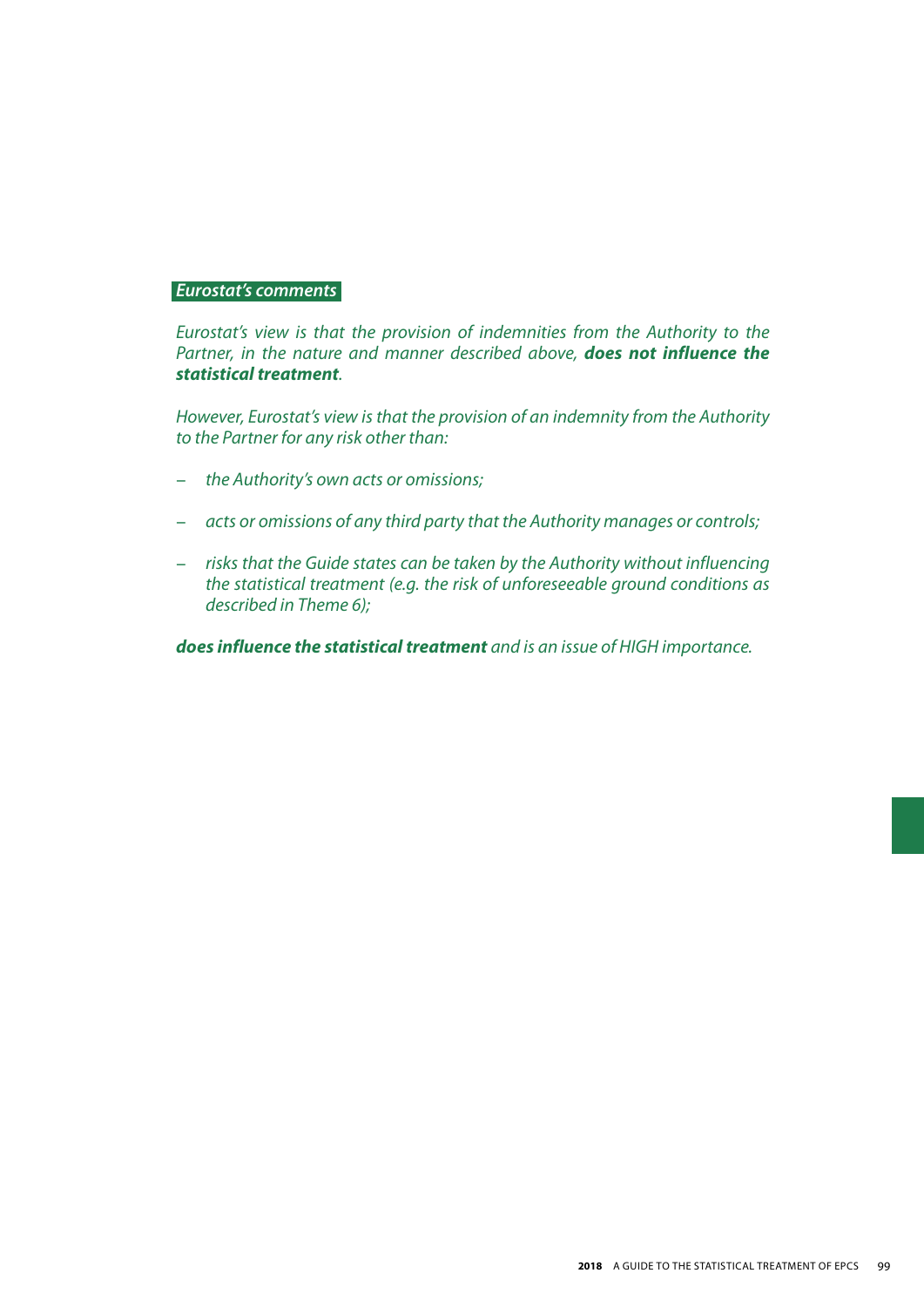Theme 11

## **Early termination of the EPC**

Early termination of EPCs can typically be triggered by the following events:

- default by the Partner;
- default by the Authority;
- unilateral (or voluntary) decision by the Authority;
- extended and continuing force majeure event; or
- uninsurability or the occurrence of an uninsurable risk.

## **11.1 Partner default termination**

Some EPCs contain an itemised list of Partner defaults that give the Authority a right (although not an obligation) to terminate. The list usually contains the following events:

- insolvency/bankruptcy of the Partner;
- failure by the Partner to reach certain milestones in the construction and/or installation of the EPC assets;
- failure by the Partner to deliver services to the agreed standards;
- failure by the Partner to take out the required insurances;
- breach by the Partner of restrictions on changes in ownership or transfers of the contract;
- material or persistent breach of the EPC by the Partner;
- fraudulent or corrupt behaviour by the Partner; and
- in rare cases, major default of the Partner under the senior loan agreement.

Some EPCs rely on a broad or general definition of Partner default, rather than an itemised list of events. Where this is the case, the definition often contains a "materiality test" so that early termination can be triggered only by defaults that are of a serious nature or have a significant impact.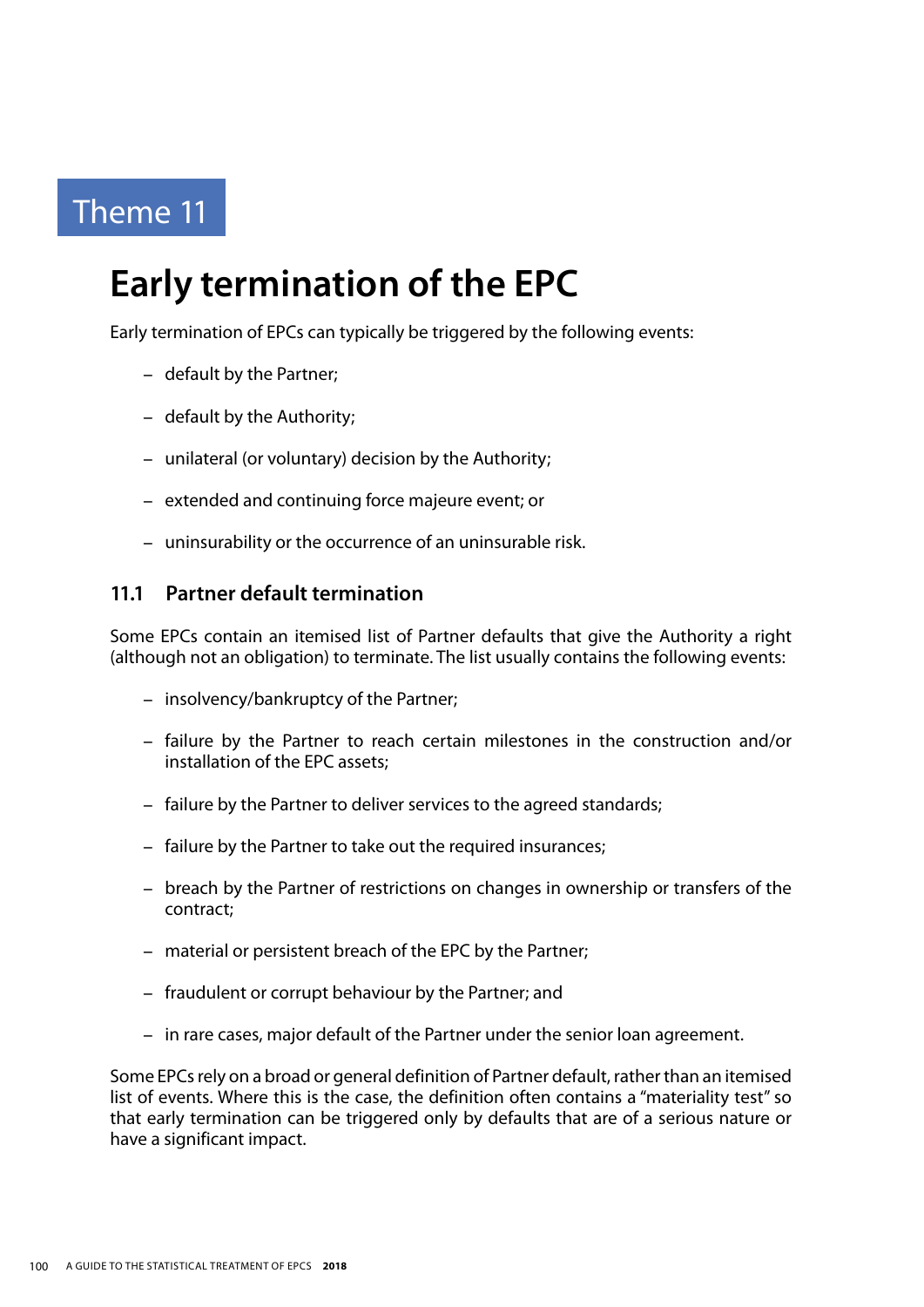The EPC will typically (but not always) give the Partner a limited period of time in which to remedy the default or the circumstances that have given rise to the default, and thereby avoid termination by the Authority. This usually depends on the severity or nature of the default (e.g. whether it is capable of remedy).

In some EPCs, the Authority's right to terminate the EPC for Partner default is subject to the right of lenders to step in to the contract in an attempt to remedy the default and avoid termination (see Theme 14.8).

## *Eurostat's comments*

*Eurostat's view is that the provisions that define the circumstances and process by which the Authority may terminate the EPC for Partner default, including:*

- the definition of the termination triggers themselves (and whether they are *itemised in a list or defined more broadly); and*
- the circumstances in which the Partner may or may not have an opportunity *to remedy the default and, where that opportunity exists, the length of the remedy periods;*

*do not influence the statistical treatment. However, separate consideration must be given to provisions for compensation that may be payable by the Authority on early termination of the EPC for Partner default (see Theme 12.1).*

## **11.2 Authority default termination**

EPCs usually give the Partner a right (although not an obligation) to terminate the contract in situations of Authority default.

EPCs typically rely on a broad definition of Authority default, often based on a "materiality test" so that termination can be triggered only by defaults that are of a serious nature or have a significant impact.

Some EPCs, however, list the events that constitute Authority default. These events might include, for example:

- non-payment of amounts owed by the Authority to the Partner;
- material or persistent breach of contract by the Authority that prevents the Partner's performance;
- $-$  breach by the Authority of restrictions on its right to transfer the contract;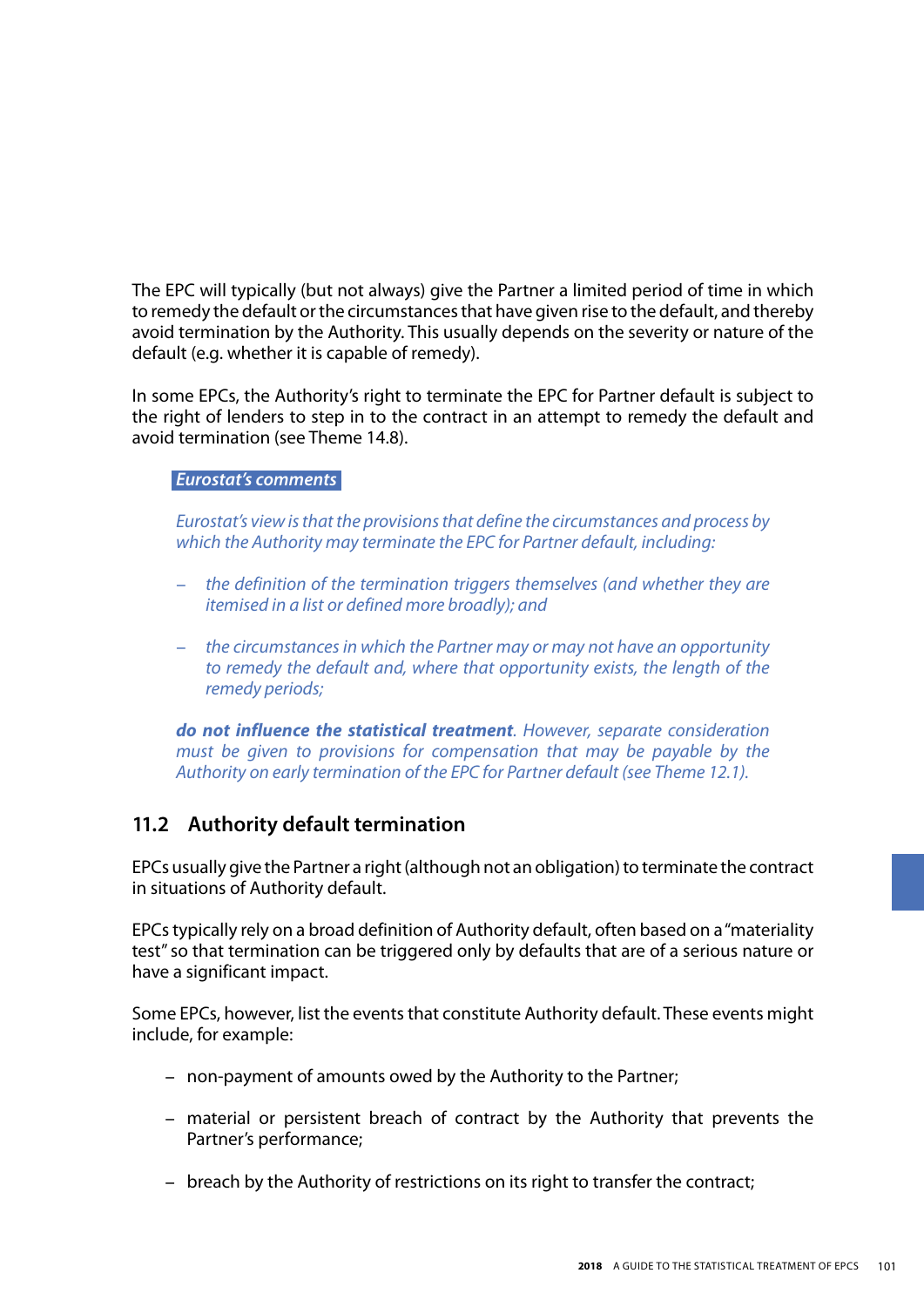- $-$  sale of the site (e.g. land and/or facilities) in which the EPC assets are located; and
- sometimes, a change in the Authority's credit-worthiness or legal status.

In some jurisdictions where there is no express contractual right for the Partner to terminate for Authority default, the Partner can usually rely on provisions of underlying law to the same effect. In some cases the Partner's only remedy for non-payment by the Authority is the right to charge interest on unpaid amounts.

The EPC may give the Authority a period of time in which to remedy a default (where this would be possible) in order to avoid termination by the Partner.

#### *Eurostat's comments*

*Eurostat's view is that the provisions that define the circumstances and process by which the Partner may terminate the EPC for Authority default, including:*

- the definition of the termination triggers themselves (and whether they are *itemised in a list or defined more broadly); and*
- - *the circumstances in which the Authority may or may not have an opportunity to remedy the default and, where that opportunity does exist, the length of the remedy periods;*

### *do not influence the statistical treatment.*

*However, it should be noted that if the triggers for early termination for Authority default result in the Authority taking risks that, as stated elsewhere in the Guide, do influence the statistical treatment (e.g. the Authority taking the risk of the Partner's own performance or general macro-economic risks, as referred to in Theme 6), this is an issue of HIGH importance to the statistical treatment.*

*In addition, separate consideration must be given to provisions for compensation that may be payable by the Authority on early termination of the EPC for Authority default (see Theme 12.2).*

## **11.3 Authority voluntary termination**

The Authority usually has an express right (in the EPC or in underlying law) to terminate the EPC at will on giving prior notice to the Partner (regardless of either party's performance of the contract). Sometimes this right is limited to situations where the Authority is motivated by particular circumstances (e.g. overriding public interest).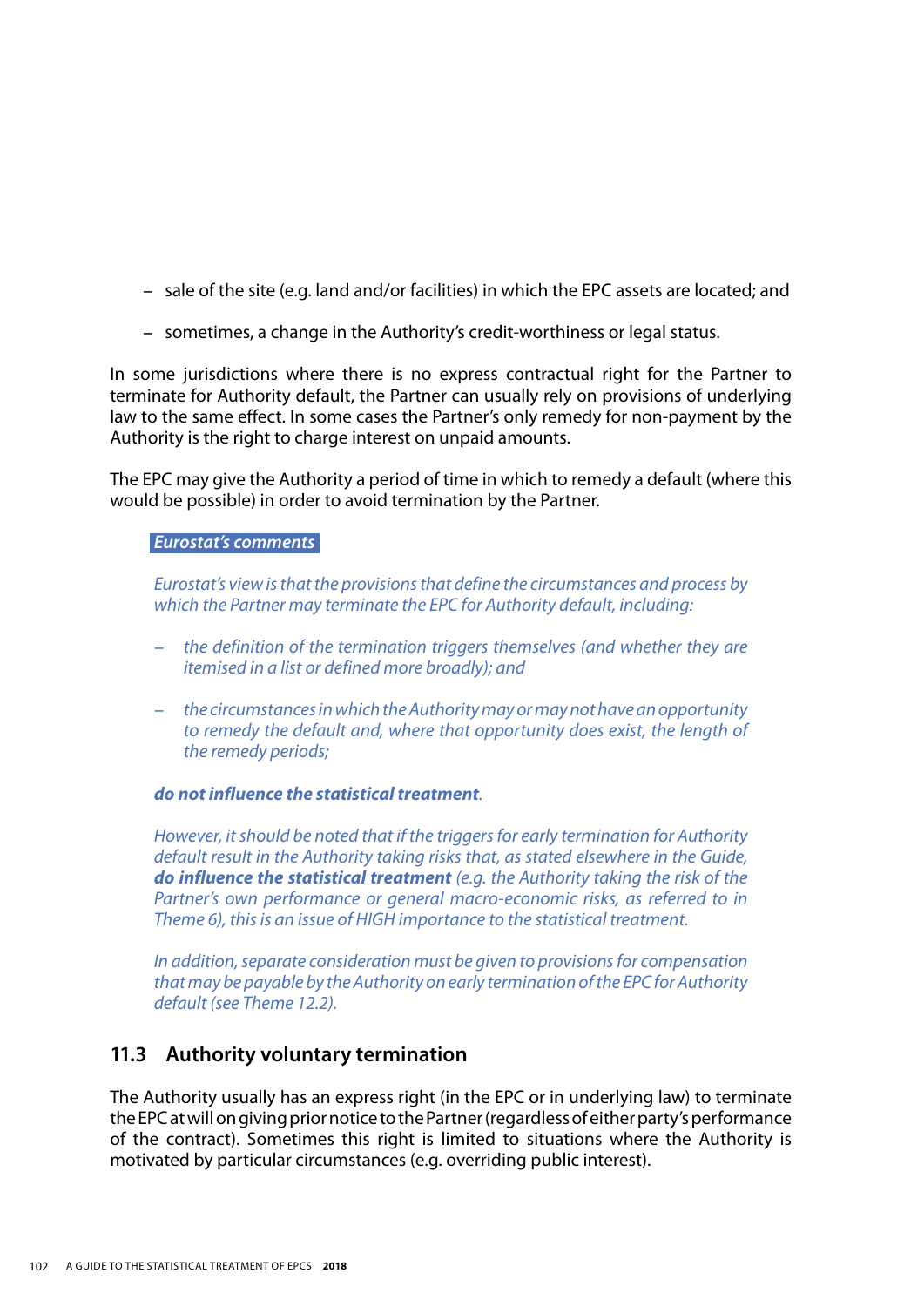*Eurostat's view is that the provision (or non-provision) of a right by the Authority to terminate the EPC at will, on unlimited or limited grounds, does not influence the statistical treatment. However, separate consideration must be given to provisions for compensation that may be payable by the Authority on the Authority's voluntary early termination of the EPC (see Theme 12.3).*

## **11.4 Force majeure termination**

EPCs often recognise the right for either party to terminate the contract in circumstances where a force majeure event has subsisted for an extended period of time (typically six to 12 months).

#### *Eurostat's comments*

*Eurostat's view is that the provision of an early termination trigger for force majeure risks, and the period of time after which a force majeure event can trigger termination, do not influence the statistical treatment. Equally, not providing an early termination trigger for force majeure risks does not influence the statistical treatment. However, the definition of force majeure itself may influence the statistical treatment (see Theme 6) as may the provisions for compensation payable by the Authority on early termination of the EPC for force majeure (see Theme 12.4).*

## **11.5 Termination linked to uninsurability**

Some EPCs treat the unavailability of key insurances as a shared risk or an Authority risk. Typically this is achieved by way of the Authority deciding, when a risk becomes uninsurable, to:

- terminate the contract immediately; or
- "self-insure" and to pay the Partner an amount equivalent to insurance proceeds if the risk later occurs.

If the Authority chooses to "self-insure" and the uninsurable risk does later occur, the Authority usually has the option to terminate the EPC as an alternative to paying the Partner an equivalent of the insurance proceeds. Some EPCs contain an explicit right for the Authority to terminate in this particular situation, but otherwise the Authority may opt to use its right to terminate unilaterally at any time (see Theme 11.3) or to terminate for force majeure (see Theme 11.4).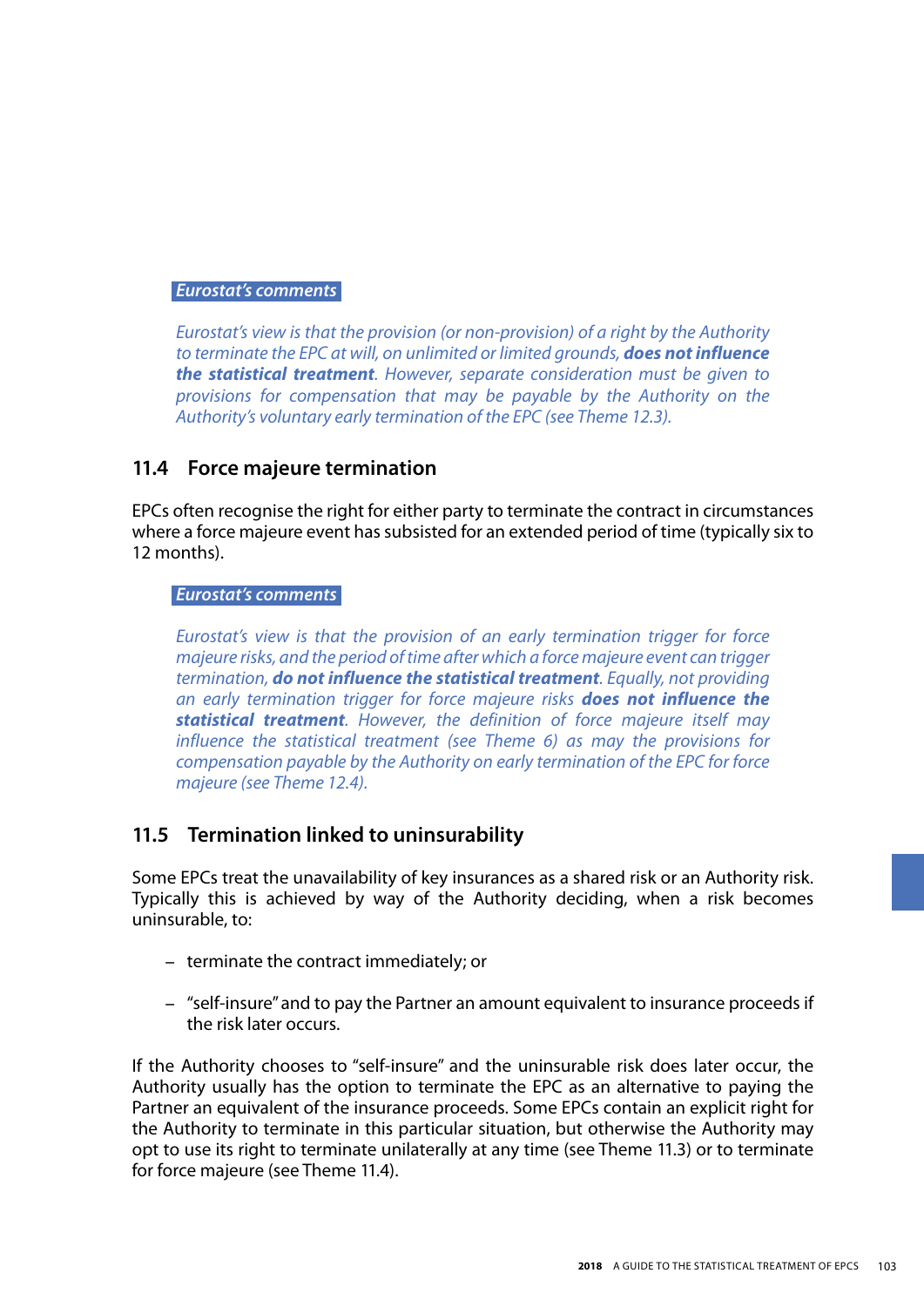*Eurostat's view is that the provision or non-provision of a right of termination linked to uninsurability or the occurrence of an uninsurable risk does not influence the statistical treatment. However, the underlying uninsurability provisions themselves may influence the statistical treatment (see Theme 9.4) as may provisions for compensation payable by the Authority on early termination of the EPC (see Themes 12.4 and 12.5).*

## **11.6 Rights of suspension**

In addition, or as an alternative, to the right to terminate the EPC, some EPCs recognise a right for one party to suspend the performance of its obligations in a situation where the other party is in breach. Typically the party exercising the right of suspension must give the other party notice of its intention to do so, and must lift the suspension and resume performance once the defaulting party has remedied the breach.

In some cases, the right of suspension is limited to only one of the parties and/or to particular breaches.

#### *Eurostat's comments*

*Eurostat's view is that provisions that give either or both parties the right to suspend performance as described above do not influence the statistical treatment if the provisions are limited to providing the defaulting party relief from termination only and do not otherwise compensate the defaulting party for its default or the consequences of its default. Provisions that do not meet this condition are of HIGH importance to the statistical treatment.*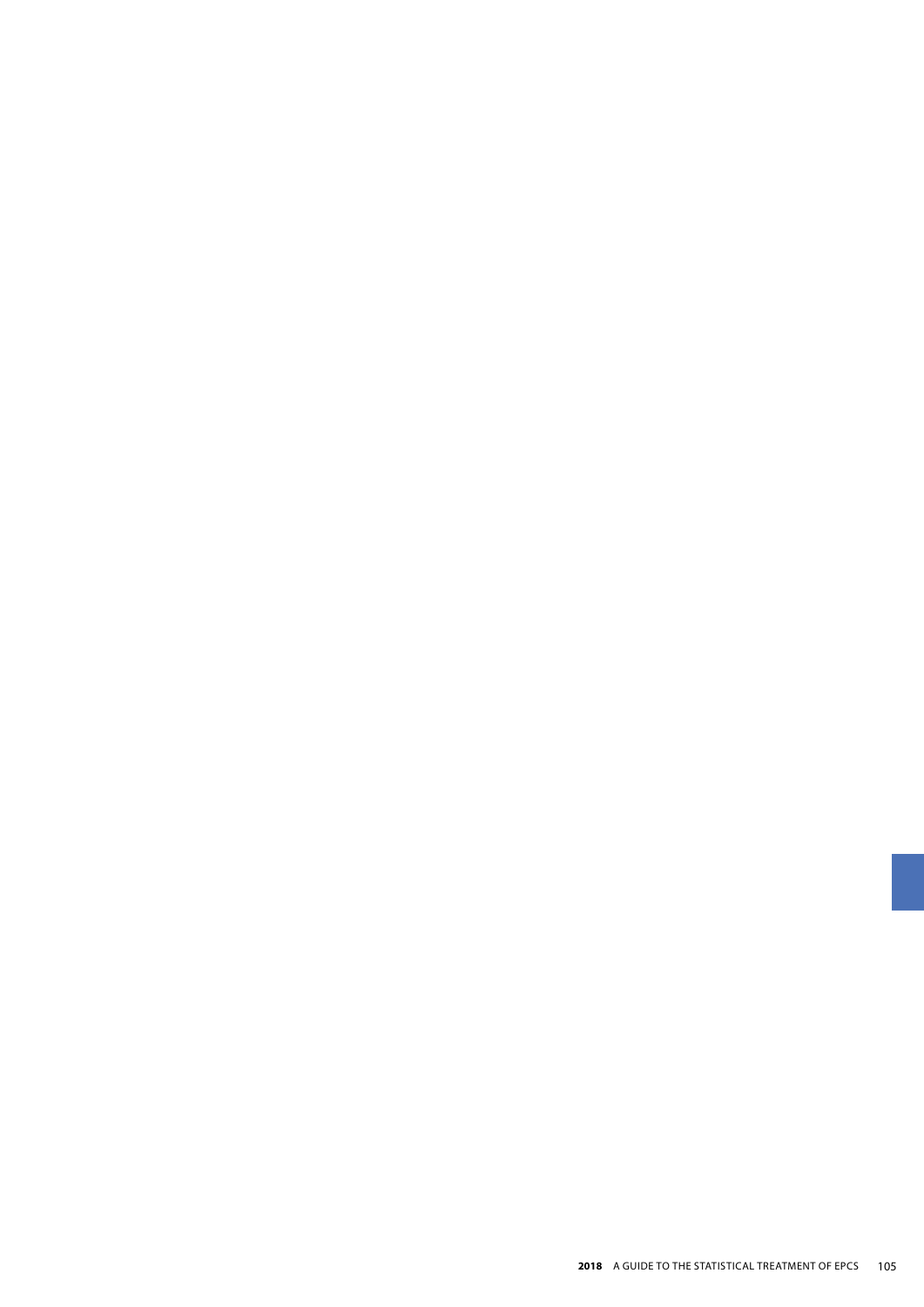## Theme 12

# **Compensation on early termination of the EPC**

The vast majority of EPCs provide for the payment of compensation by the Authority to the Partner on early termination of the EPC. The amount of compensation payable varies depending on the circumstances giving rise to termination, as explained below. Responsibility for the EPC assets themselves will usually revert to the Authority or, if the EPC is re-tendered by the Authority, to a third party.

Where an EPC makes no such provision, compensation payable is typically governed by the underlying law in the relevant jurisdiction.

#### *Eurostat's comments*

*Eurostat's view, which applies to all early termination scenarios, is that the payment of compensation should not cancel any liabilities of the Partner to the Authority that pre-date termination (e.g. an indemnity claim that the Authority has against the Partner). Provisions (in the EPC or underlying law) that do not preserve pre-termination liabilities do influence the statistical treatment and are issues of HIGH importance.*

*Eurostat's view is that the absence of express provision in the EPC as to the amount of compensation due on early termination creates uncertainty which may influence the statistical treatment. Further analysis (e.g. of the underlying law and jurisprudence in the relevant jurisdiction) will be required to determine the amount of compensation to which the Partner may be entitled and how this aligns with Eurostat's view on compensation on early termination that are stated in this Theme 12.*

## **12.1 Partner default termination compensation**

## **12.1.1 Approach 1 - Market value calculation**

This approach entitles the Partner to compensation based on the market value of the EPC, determined either:

- by the market itself through a process of re-tendering the EPC; or
- by estimating how the market would value the EPC.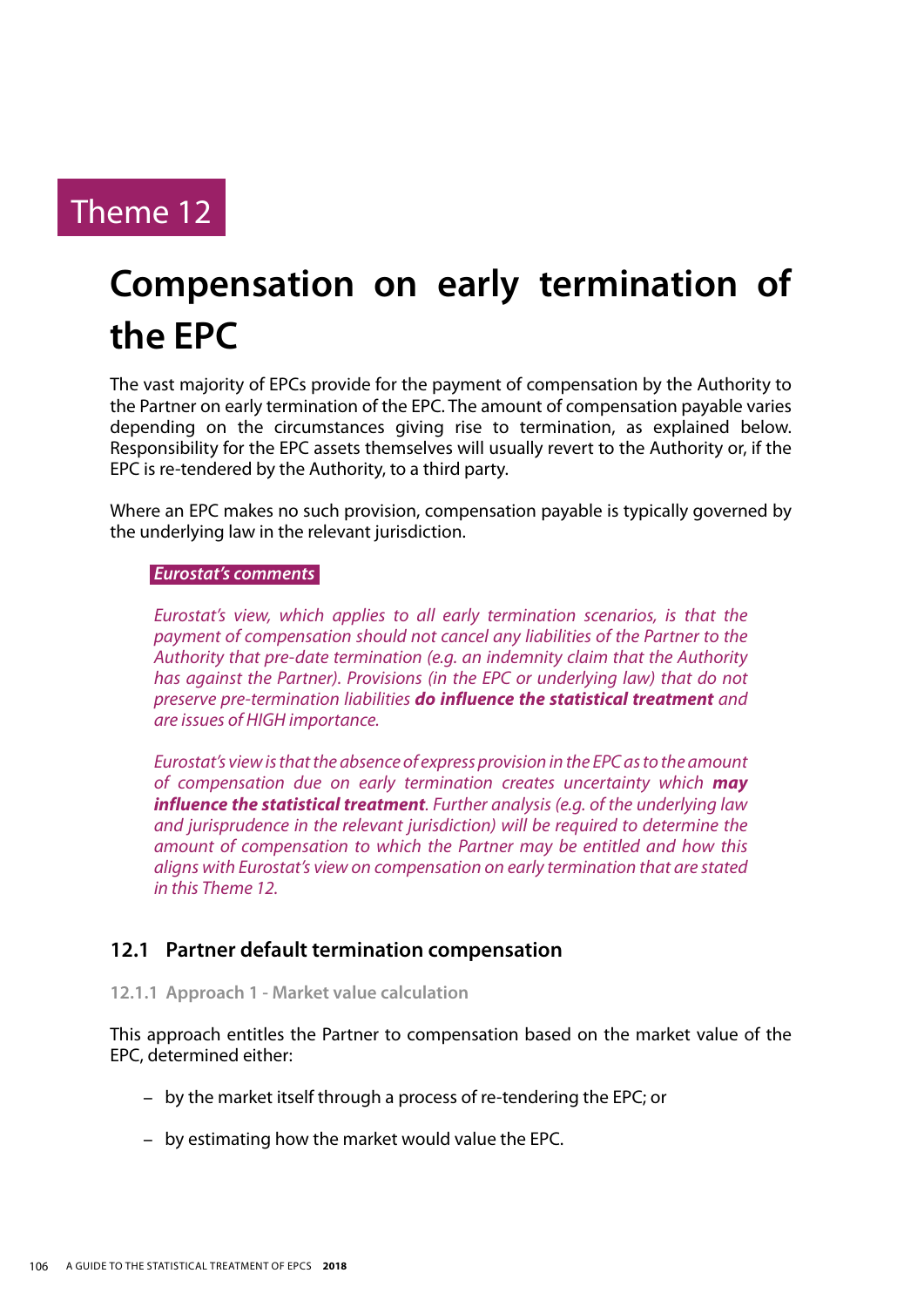Typically, the EPC gives the Authority the right to choose which approach to take (i.e. whether re-tendering or estimated market value). The right to choose re-tendering is usually subject to a condition that, at the point of termination, a "liquid market" for the relevant type of EPC in the relevant jurisdiction exists. The EPC usually provides that where there is no liquid market, the market value of the contract is to be estimated. Usually the EPC will allow the Authority (but not the Partner) to change its choice from re-tendering to estimated value at any time before bids are received.

Some EPCs require the Authority to make ongoing payments to the Partner during the re-tendering process and these are then deducted from the final compensation payment. Some EPCs also impose a time limit (e.g. two years from the termination date) on the Authority to complete the tendering process and pay the re-tendering market value of the contract to the Partner.

Some EPCs might not include a re-tendering option but instead only provide for compensation on the basis of an estimated market value of the contract. Others might provide only for a re-tendering process.

Where the market value of the contract is to be estimated, this is usually done on the basis of a detailed methodology specified in the EPC. This methodology usually envisages a calculation (on a net present value basis) of the aggregate of payments forecast to be made by the Authority over the remaining term of the EPC, net of all costs (including any remediation costs resulting from the Partner's under-performance) forecast to be incurred over the remaining term of the EPC.

Some EPCs provide for the estimated market value of the contract to be agreed between the parties, based on a methodology set out in the contract (as described above), failing which it is determined through the contractual dispute resolution procedure. Others may provide for referral to an independent expert to determine the market value, again based on the methodology set out in the contract, and in some cases either party can refer the independent expert's determination to the contractual dispute resolution procedure.

#### *Eurostat's comments*

*Eurostat's view is that the Approach 1 described above does not influence the statistical treatment if all of the following conditions are met:*

- Under the conditions of the re-tendering process set out in the EPC, the bidders *for the EPC are required to take into account any remediation costs resulting from the Partner's under-performance (i.e. costs to complete/rectify the EPC assets as well as additional operation, maintenance and financing costs);*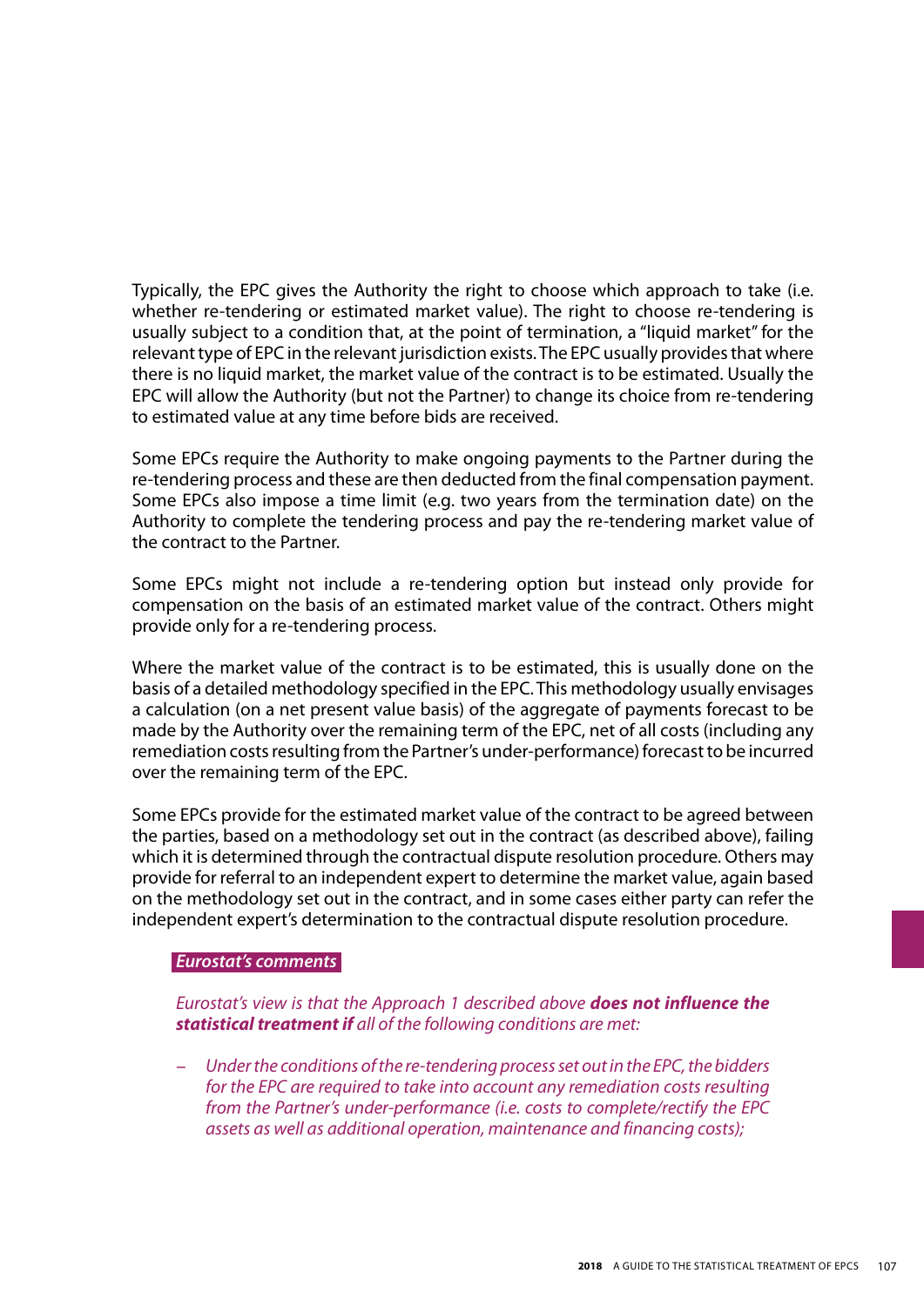- The methodology for estimating the market value of the contract (where the *re-tendering process is not followed) is designed to reflect the approach that the market would take in valuing the EPC and not to ensure the recovery of the Partner's incurred costs or outstanding debt. The methodology needs to take into account any remediation costs resulting from the Partner's underperformance (i.e. the forecast cash-flows should take into account costs to complete/rectify the EPC assets as well as additional operation, maintenance and financing costs);*
- **Where the EPC provides for a choice between re-tendering and an estimated** *market value, that choice lies with the Authority and not the Partner;*
- - *The Authority is only obliged to opt for an estimated market value in situations in which there is no liquid market;*
- The definition of liquid market ensures that (as at the time the choice is *made) there are a sufficient number of capable and willing parties in the market for the relevant type of EPCs or similar contracts to allow for a market price to be determined;*
- Any decision to switch to an estimated market value of the EPC instead of a *re-tendered market value after the decision to follow a re-tendering process has been taken, but before bids are received, is solely at the discretion of the Authority and cannot be initiated or influenced by the Partner;*
- - *Under the conditions of the re-tendering process set out in the EPC, the validity of the re-tendering process is not conditional on a minimum number of bids being received or a minimum contract value being offered (i.e. the results of the re-tendering process are held to be valid even if no bids are received or if bids have a lower value than expected);*
- Under the conditions of the re-tendering process set out in the EPC, if the re*tendering process is followed and the number of bids received is below a certain number (or lower than expected) or the prices offered are below a certain value (or lower than expected), the price offered is deemed to be the market value and the contract does not provide for some other amount (e.g. an estimated market value) to be used to determine the market value;*
- Under the conditions of the re-tendering process set out in the EPC, if the re*tendering process is followed and no bids are received then the market value of the contract is deemed to be zero (i.e. the contract does not provide for some other amount, such as an estimated market value, to be used as an alternative basis for the compensation payment);*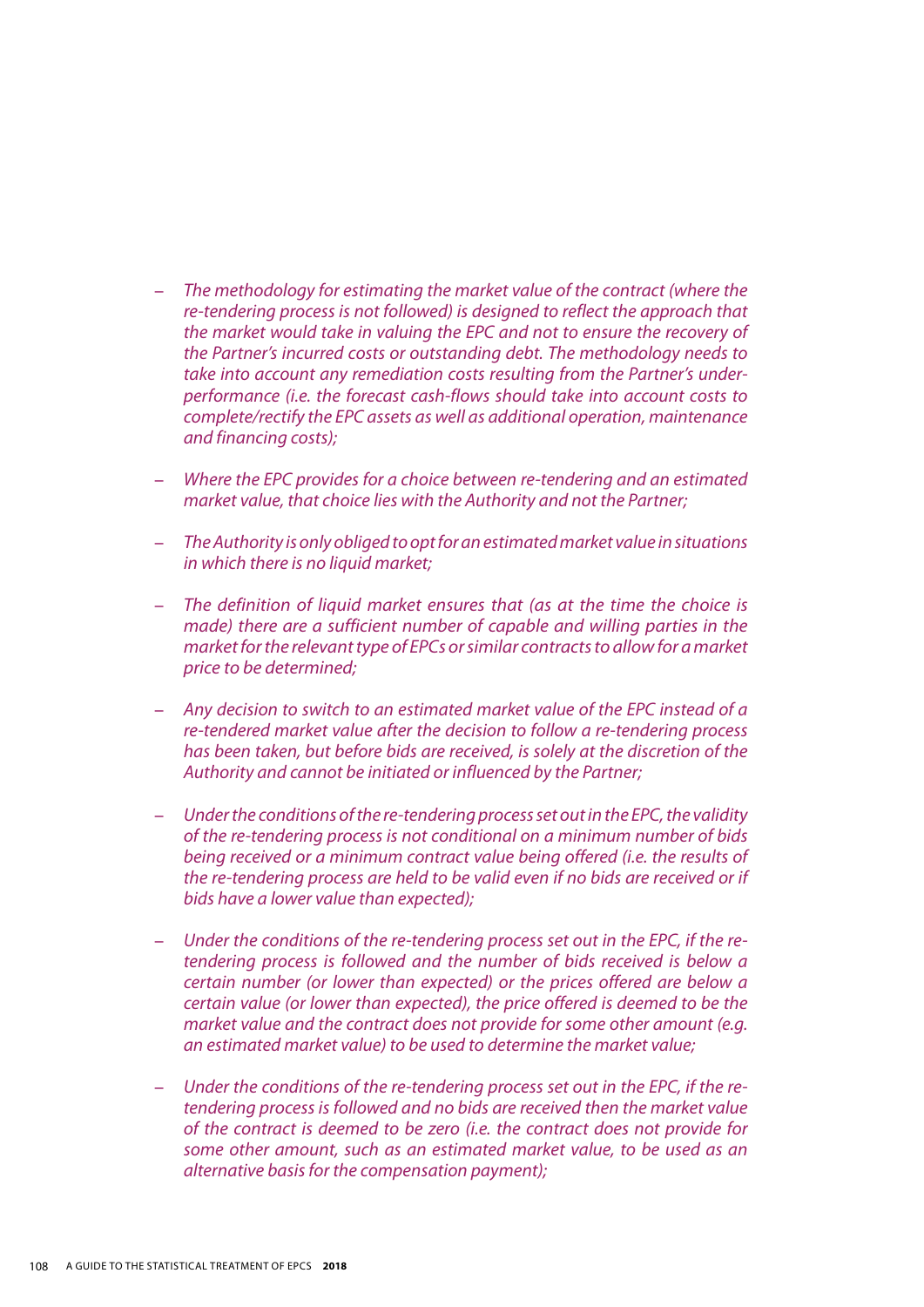- Under the conditions of the re-tendering process set out in the EPC, if the re*tendering process establishes a market value that is less than zero, the contract provides for the possibility of a negative compensation payment (i.e. a payment that would be due by the Partner to the Authority);*
- Any interim payments made by the Authority to the Partner between the *termination date and the date that compensation is paid are deducted from the compensation payment;*
- If the conditions of the re-tendering process impose a time limit on the *Authority to complete the re-tendering process and pay the market value of the contract to the Partner, that time limit is no less than six months from the termination date;*
- If the re-tendering process is not followed, the estimated market value of the *EPC is calculated (using the methodology provided in the contract) either by an expert or jointly by the parties. Where the contract provides for an expert to be used, the expert should be independent of both the Authority and the Partner (and the Authority and the Partner can agree the precise tests for independence and expertise). Where the contract provides for the calculation to be agreed by the parties, both parties must have the right to refer any disagreement to an independent expert or to a dispute resolution procedure set out in the EPC; and*
- If the methodology for calculating the estimated fair value of the contract *establishes a value that is less than zero, the contract provides for the possibility of a negative compensation payment (i.e. a payment that would be due by the Partner to the Authority).*

*Where either of the first two conditions listed above is not met, the EPC is automatically ON BALANCE SHEET for government. Each of the remaining conditions listed above is of HIGH importance to the statistical treatment.*

#### **12.1.2 Approach 2 – Investment based calculation**

Some EPCs provide that the compensation payable to the Partner is based on the value of the Partner's investment in the EPC assets as at the date of termination. The investment value might be determined either by reference to:

- the amount of capital (debt and equity) invested in the EPC assets; or
- $-$  the costs expended by the Partner in constructing and/or installing the EPC assets.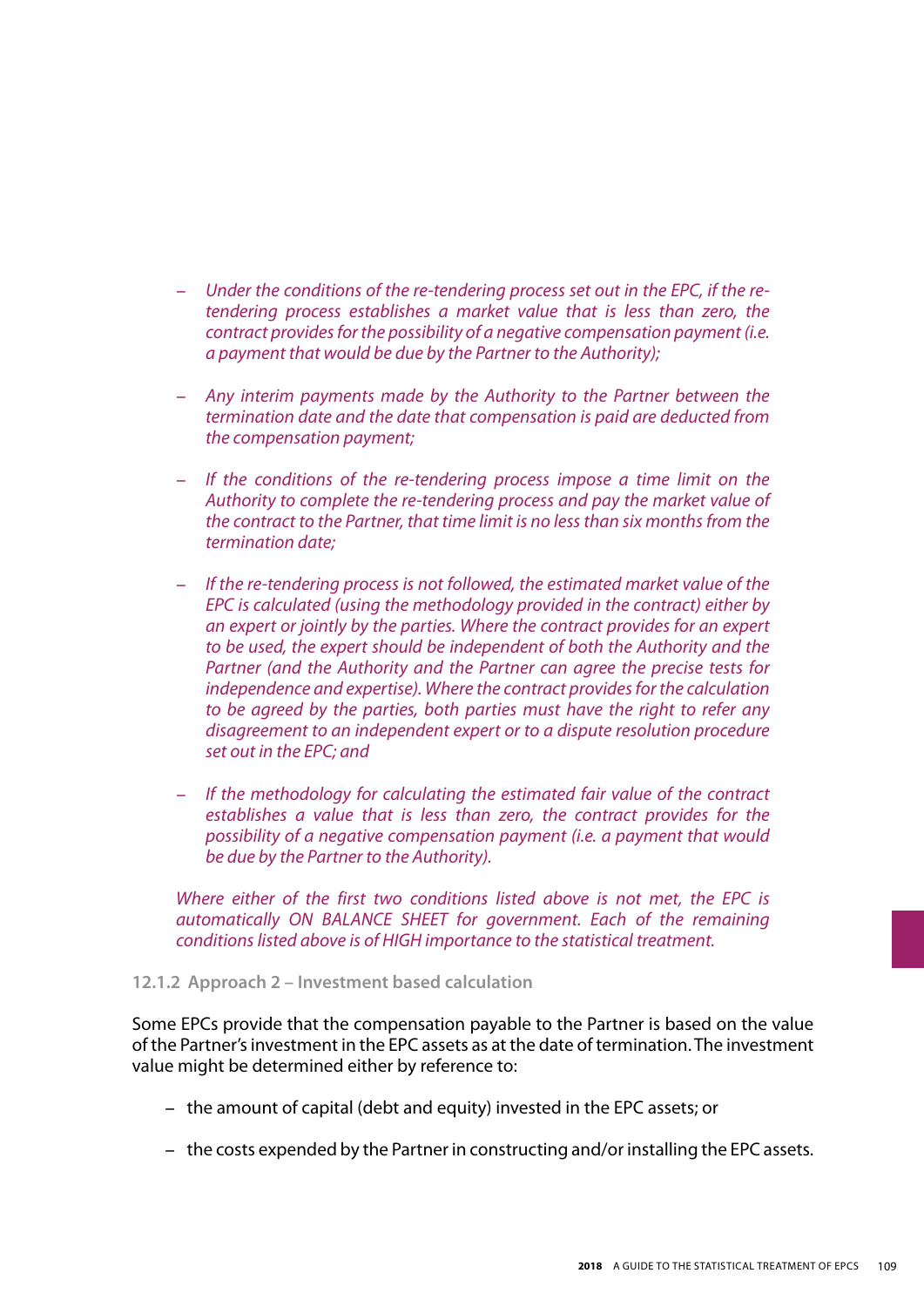The main difference between these approaches is that the first takes account of financing costs whereas the second does not.

This approach does not in itself take into account the cost to the Authority (if any) of remedying any poor performance issues associated with the project (e.g. rectifying construction defects). In some jurisdictions, the compensation paid to the Partner will therefore be the book value of the asset minus remediation costs.

The investment-based calculation typically does not include any compensation for other costs and losses incurred by the Partner (e.g. redundancy payments, sub-contractor or financing breakage costs). However in some EPCs the calculation does make allowance for and include an element of compensation for the Partner's expected profit on the investment.

#### *Eurostat's comments*

*Eurostat's view is that provisions that calculate the compensation payable on Partner default on the basis of the book value of the investment but do not take into account the Authority's remediation costs do influence the statistical treatment and automatically lead to the EPC being ON BALANCE SHEET for government.*

*Further, any calculation that takes account of and compensates the Partner for an element of its expected profit on the investment does influence the statistical treatment and automatically leads to the EPC being ON BALANCE SHEET for government.*

*In contrast, provisions that calculate the compensation payable on Partner default on the basis of the book value of the investment (disregarding the Partner's return on investment) and take into account the Authority's remediation costs (both the costs to complete/rectify the EPC assets and additional operating/ maintenance costs) do not influence the statistical treatment.*

*If only some remediation costs are deducted from the book value of the investment calculation (e.g. additional maintenance/operating costs are not deducted), the provisions do influence the statistical treatment and are an issue of HIGH importance.*

#### **12.1.3 Approach 3 - Senior debt compensation**

Some EPCs provide that the compensation payable to the Partner is based on the amount (or a percentage of the amount) of senior debt outstanding at the date of termination.

In some cases deductions will be made from the senior debt outstanding to take account of the Authority's costs (e.g. re-tendering, remediation).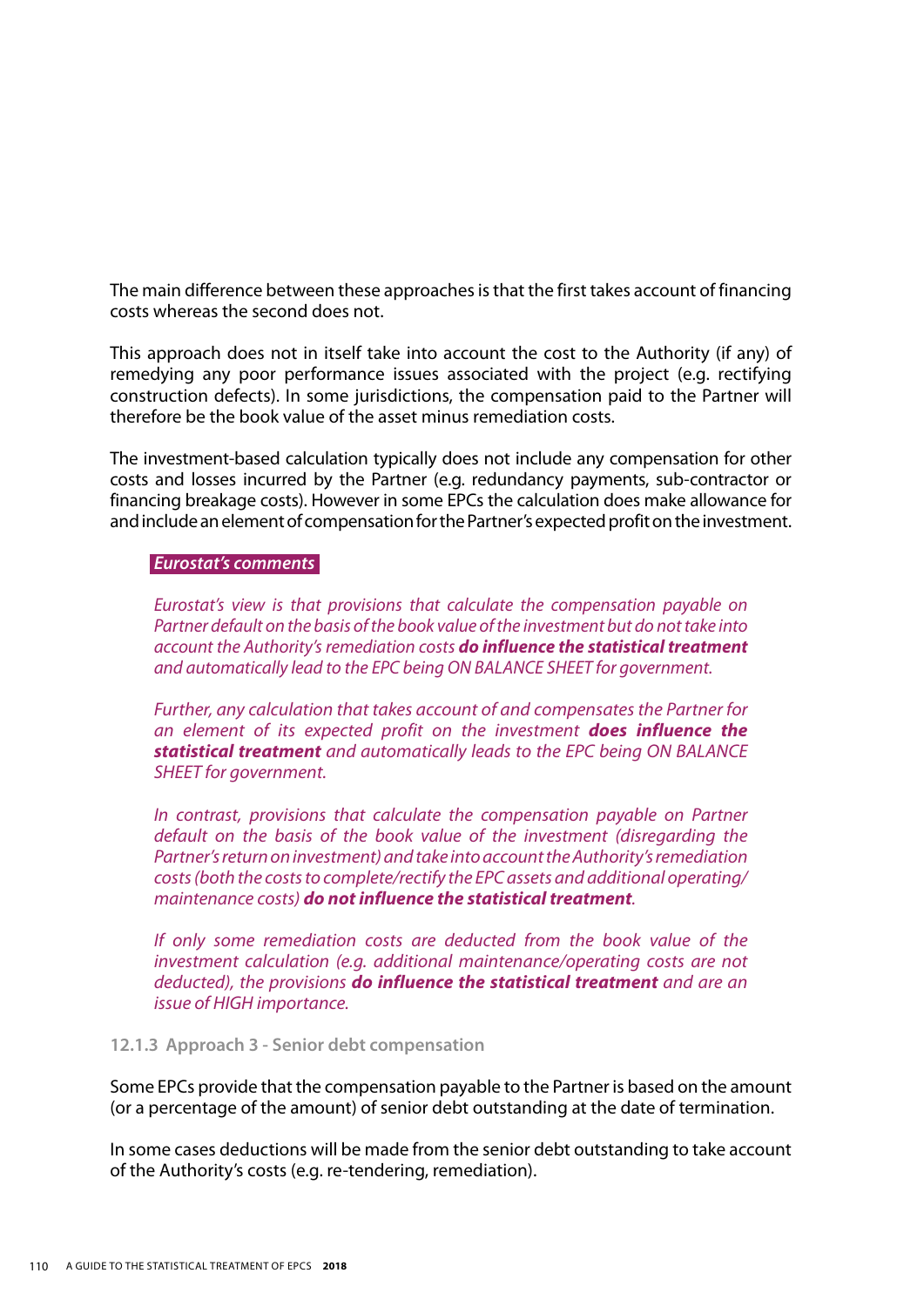In some jurisdictions, a senior debt outstanding calculation is used for all Partner defaults. In other jurisdictions is it used only for a limited range of Partner defaults (typically breach of refinancing provisions and/or Partner fraud or corruption).

## *Eurostat's comments*

*Eurostat's view is that EPC provisions that base the compensation payable on Partner default on the senior debt outstanding (or a percentage of it) are akin to a financing guarantee (see Theme 14.1.4) and do influence the statistical treatment. Accordingly, the influence of such compensation provisions on the statistical treatment needs to be assessed (in combination with other government financing provisions) according to the principles stated in Theme 14.1.*

**12.1.4 Approach 4 - No compensation**

Some EPCs provide that no compensation is payable to the Partner on early termination that is triggered by its default.

#### *Eurostat's comments*

*Eurostat's view is that this approach does not influence the statistical treatment.*

## **12.2 Authority default termination compensation**

In most EPCs, the compensation due by the Authority to the Partner on termination for Authority default is designed to ensure that the Partner and its lenders are left no worse off as a result of the Authority default than they would have been if the EPC had continued as expected.

Typically the payment will reflect compensation for:

- the capital investment;
- loss of profit; and
- payments due to third parties.

The first component will typically include any accrued interest and costs associated with early breakage of financing agreements (including hedging breakage costs) in addition to interest that will accrue on the compensation payment from the date of termination up until the date that the compensation is actually paid.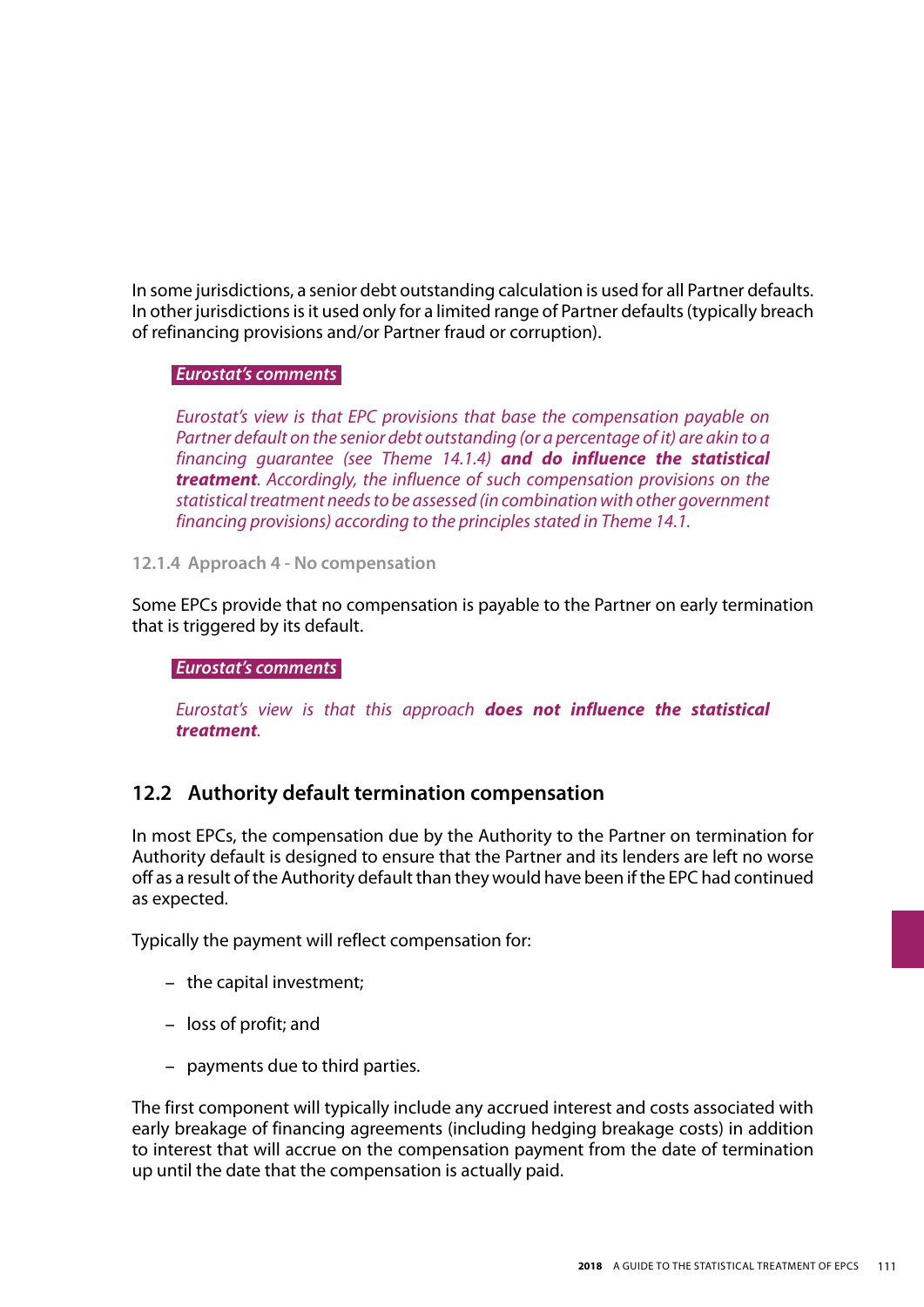The second component might be a pre-determined amount (e.g. a certain percentage return) or might be determined by looking at how the market would (theoretically) value the opportunity to take on the EPC.

The third component will typically include amounts due by the Partner to third parties such as sub-contractor breakage costs and redundancy payments.

*Eurostat's comments*

*Eurostat's view is that the calculation of compensation due by the Authority to the Partner on termination for Authority default as described above does not influence the statistical treatment.*

## **12.3 Authority voluntary termination compensation**

The compensation due by the Authority on its voluntary termination of the EPC is typically the same as that due on termination for Authority default (see Theme 12.2).

## *Eurostat's comments*

*Eurostat's view is that the calculation of compensation due on voluntary termination made on the basis of Theme 12.2 does not influence the statistical treatment.*

## **12.4 Force majeure termination compensation**

The compensation payable by the Authority to the Partner following termination of the EPC for force majeure will typically recognise the fact that termination has occurred through circumstances outside either party's control. As such, the most common approach is to compensate the Partner with an amount that covers:

- the capital invested at the date of termination (including accrued interest and breakage costs); and
- payments due to third parties (such as sub-contractor breakage costs and redundancy payments).

It is the lack of compensation for loss of return that typically distinguishes this from compensation due on Authority default and Authority voluntary termination (reflecting the "no-fault" nature of force majeure events). In some cases an amount of compensation for loss of profit is included in the payment on termination for force majeure, although this is typically a lower than would be payable on termination for Authority default (again intended to reflect the "no-fault" nature of force majeure events).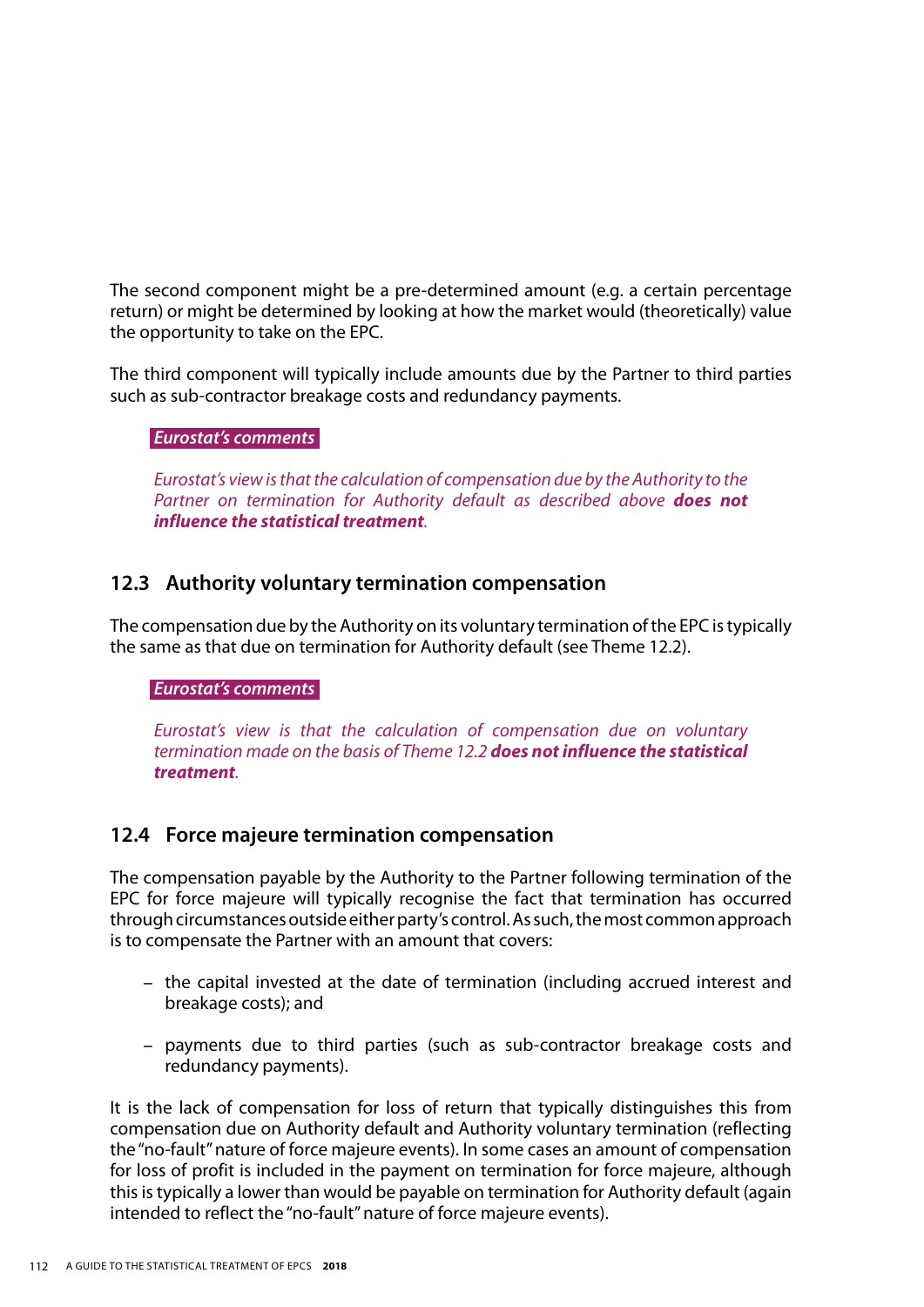A minority of EPCs, however, assimilate force majeure events with other events for which the risk lies with the Authority (e.g. Authority default).

#### *Eurostat's comments*

*Eurostat's view is that the "no-fault" approach to calculating compensation on termination for force majeure described above does not influence the statistical treatment. The definition of force majeure itself may, however, influence the statistical treatment (see Theme 6).*

*An approach that calculates compensation on termination for force majeure on the same basis as compensation on termination for Authority default or Authority voluntary termination does influence the statistical treatment and is an issue of MODERATE importance.*

## **12.5 Uninsurability termination compensation**

Compensation payable where the Authority has elected to terminate the EPC due to a risk becoming uninsurable is typically calculated on the same basis as compensation on termination for force majeure.

In some EPCs, this is also the basis for calculating the amount payable if the Authority later terminates the contract on the occurrence of the uninsurable risk.

#### *Eurostat's comments*

*Eurostat's view is that the approaches described above do not influence the statistical treatment. However, the underlying uninsurability provisions themselves may influence the statistical treatment (see Theme 9.4).*

## **12.6 Schedule of termination payments**

Some EPCs provide a schedule of pre-agreed amounts that are payable on early termination. The amounts typically vary depending on the date of termination and the reason for termination.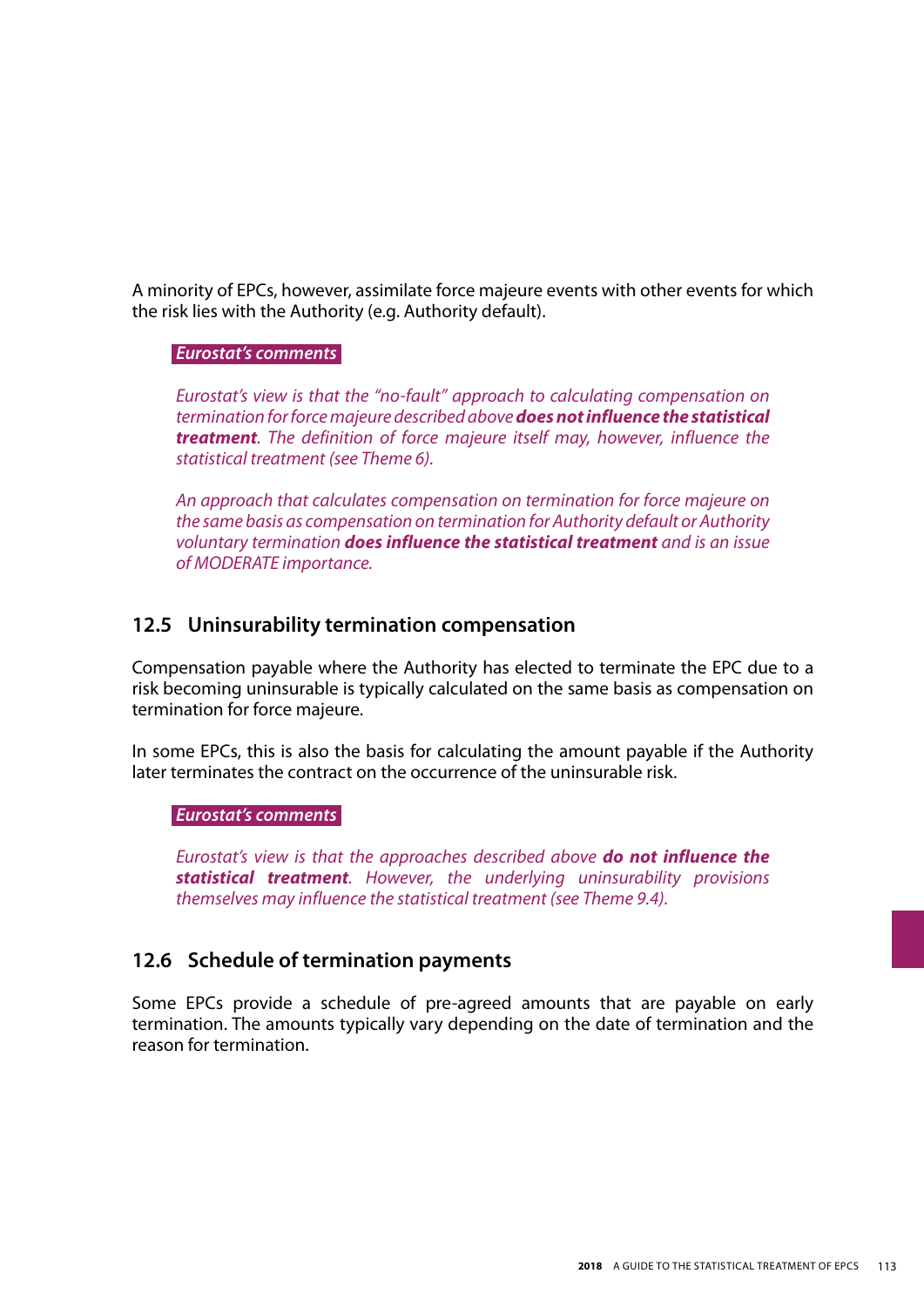*Eurostat's view is that the provision of a pre-agreed schedule of termination payments does influence the statistical treatment as follows:*

- - *a pre-agreed amount due by the Authority to the Partner on termination for Partner default automatically leads to the EPC being ON BALANCE SHEET for government;*
- - *a pre-agreed amount due by the Authority to the Partner on termination for force majeure that is the same as or higher than the pre-agreed amount due by the Authority to the Partner on termination for Authority default is an issue of MODERATE importance.*

*Eurostat's view is that the provision of pre-agreed amounts due by the Authority to the Partner on termination for Authority default or voluntary termination by the Authority does not influence the statistical treatment.*

## **12.7 Payment of compensation**

Compensation will usually be payable by the Authority in a lump sum within a specified period after the termination date.

In some EPCs the Authority has the right to opt to pay some or all of the compensation in instalments. Usually any right to pay in instalments will not exist on voluntary termination by the Authority or on termination for Authority default.

#### *Eurostat's comments*

*Eurostat's view is that the mechanism and timing for payment of compensation on early termination does not influence the statistical treatment.*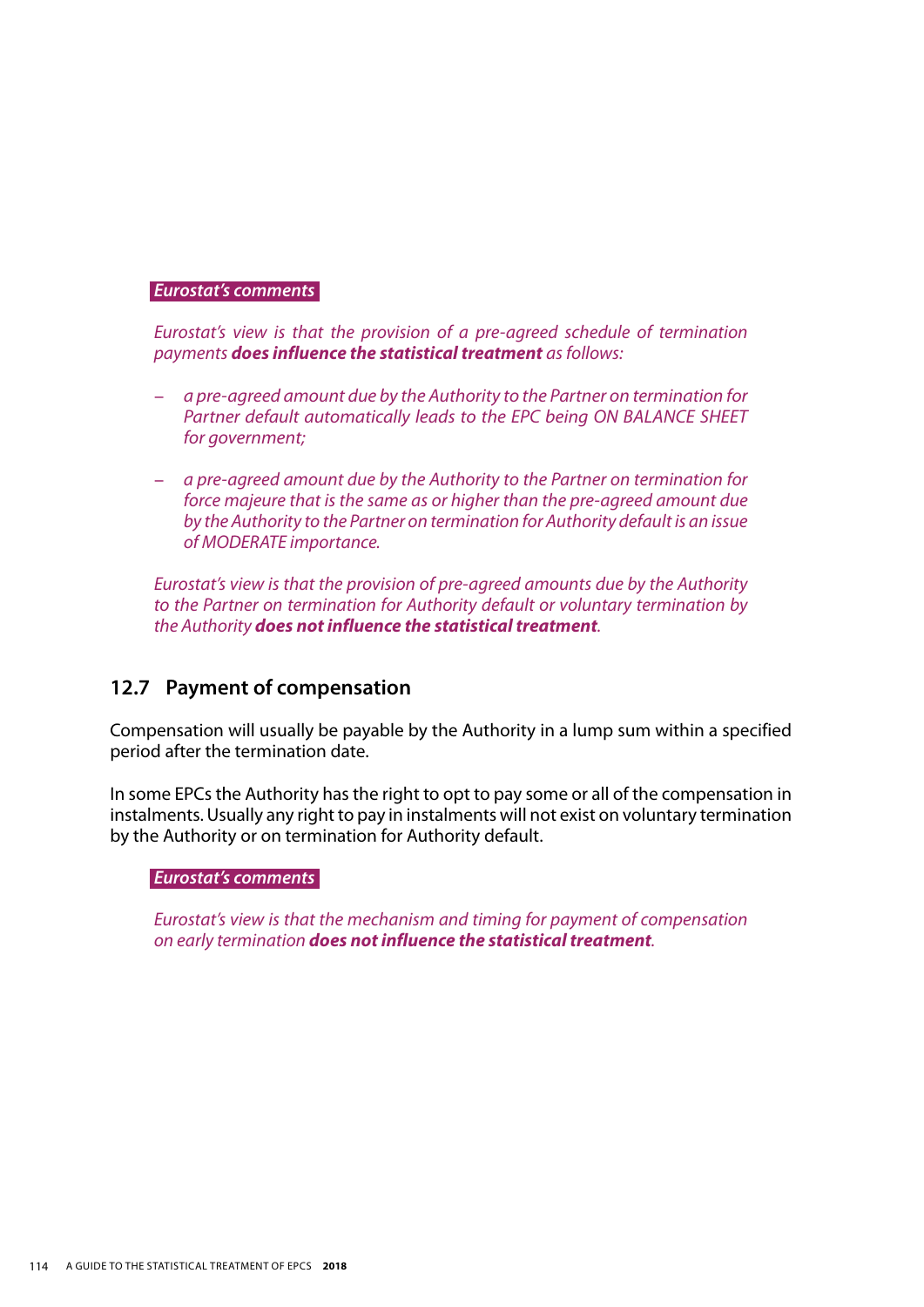## **12.8 Partner obligations on termination**

The EPC typically contains provisions that require the Partner to co-operate with the Authority to ensure a smooth transition in the hand-over of the construction, operation and maintenance of the EPC assets back to the Authority (or to a third party). These provisions typically include obligations on the Partner to:

- $-$  vacate the site:
- remove any of its own equipment (not forming part of the EPC assets) or transfer legal ownership of its equipment to the Authority (in some cases for a fee);
- transfer legal ownership of any of the EPC assets to the Authority (where this has not already occurred);
- provide information relating to the design, construction and operation of the asset (e.g. operating manuals, equipment access codes);
- provide information relating to staff and comply with obligations under relevant law; and
- $-$  transfer the benefit of third party warranties and quarantees relevant to the design, construction and operation of the asset (e.g. manufacturers' warranties).

#### *Eurostat's comments*

*Eurostat's view is that provisions that impose obligations on the Partner that are of a nature similar to those described above (i.e. are intended to facilitate the transfer of the construction, operation and maintenance of the EPC assets to the Authority or a third party at the end of the EPC) do not influence the statistical treatment.*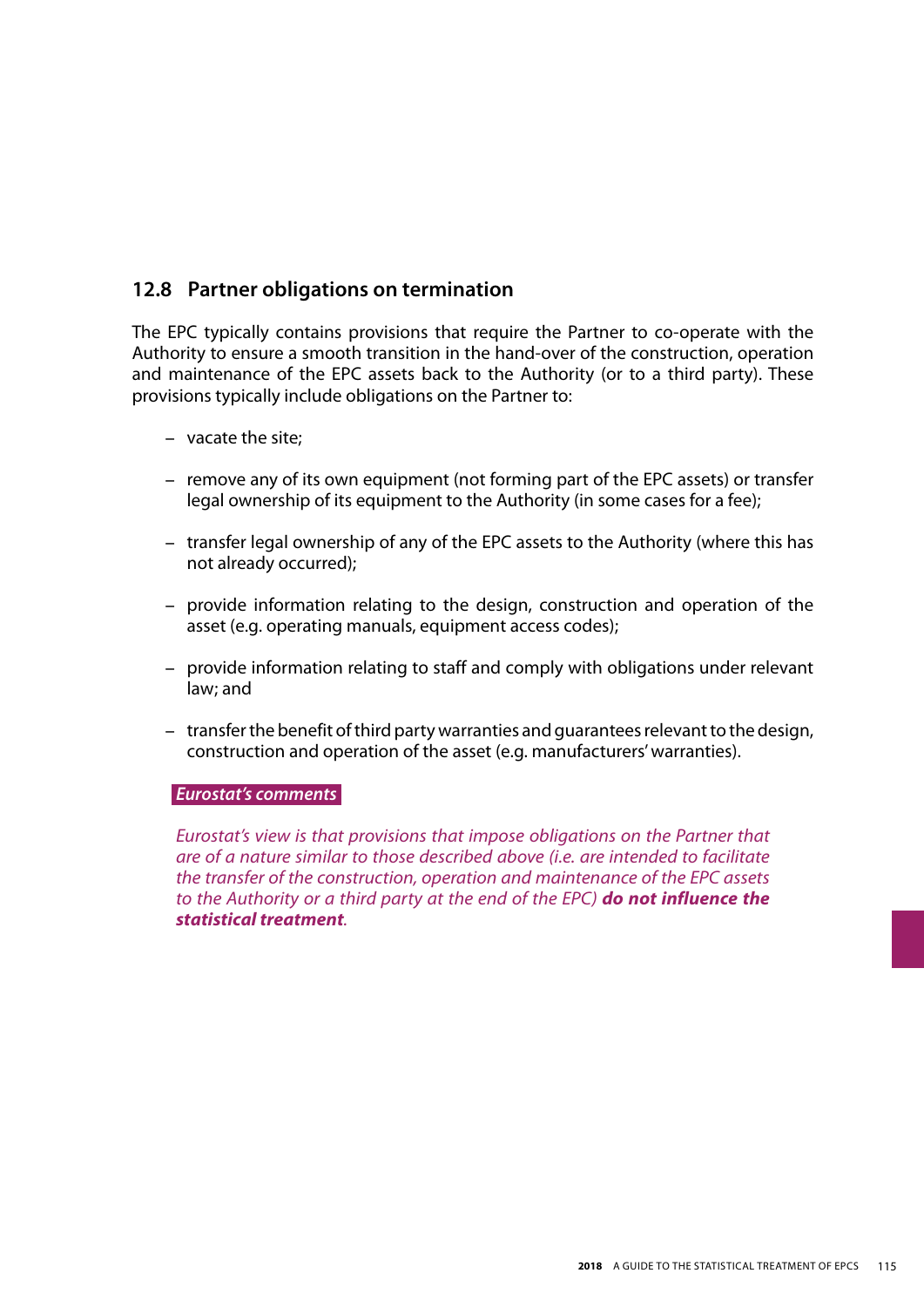Theme 13

# **Expiry of the EPC**

## **13.1 Expiry date**

There are two typical approaches to defining the date on which the EPC expires:

- Some expire on a date that is a fixed period of time from the date of financial close (i.e. the overall duration of the EPC is fixed); and
- Others expire on a date that is a fixed period from the date on which the EPC assets become operational (i.e. the Operational Phase is fixed).

In rare cases the EPC does not have a fixed overall duration or a fixed Operational Phase but instead provides that the EPC will expire once a particular level of energy consumption and/or cost savings has been achieved and/or the Partner has generated a particular level of profit or revenue.

*Eurostat's comments*

*Eurostat's view is that approaches that defined a fixed overall duration or a fixed Operational Phase (as explained above) do not influence the statistical treatment.* 

*However provisions that link the expiry of the EPC to a milestone such as level of savings, profit or revenue achieved do influence the statistical treatment and lead automatically to the EPC being ON BALANCE SHEET for government.*

## **13.2 Allocation of the EPC assets on expiry**

The Authority typically takes responsibility for the EPC assets on expiry of the EPC, with no payment for the EPC assets being due by the Authority to the Partner. This position may be stated expressly in the EPC, although it is more typically implied by the simple fact that the Partner's rights and obligations in relation to the EPC assets come to an end when the contract expires.

In some cases, the EPC will specify that a payment for the EPC assets is due by the Authority to the Partner on expiry.

There may be some cases where some or all of the EPC assets will be removed and retained by the Partner.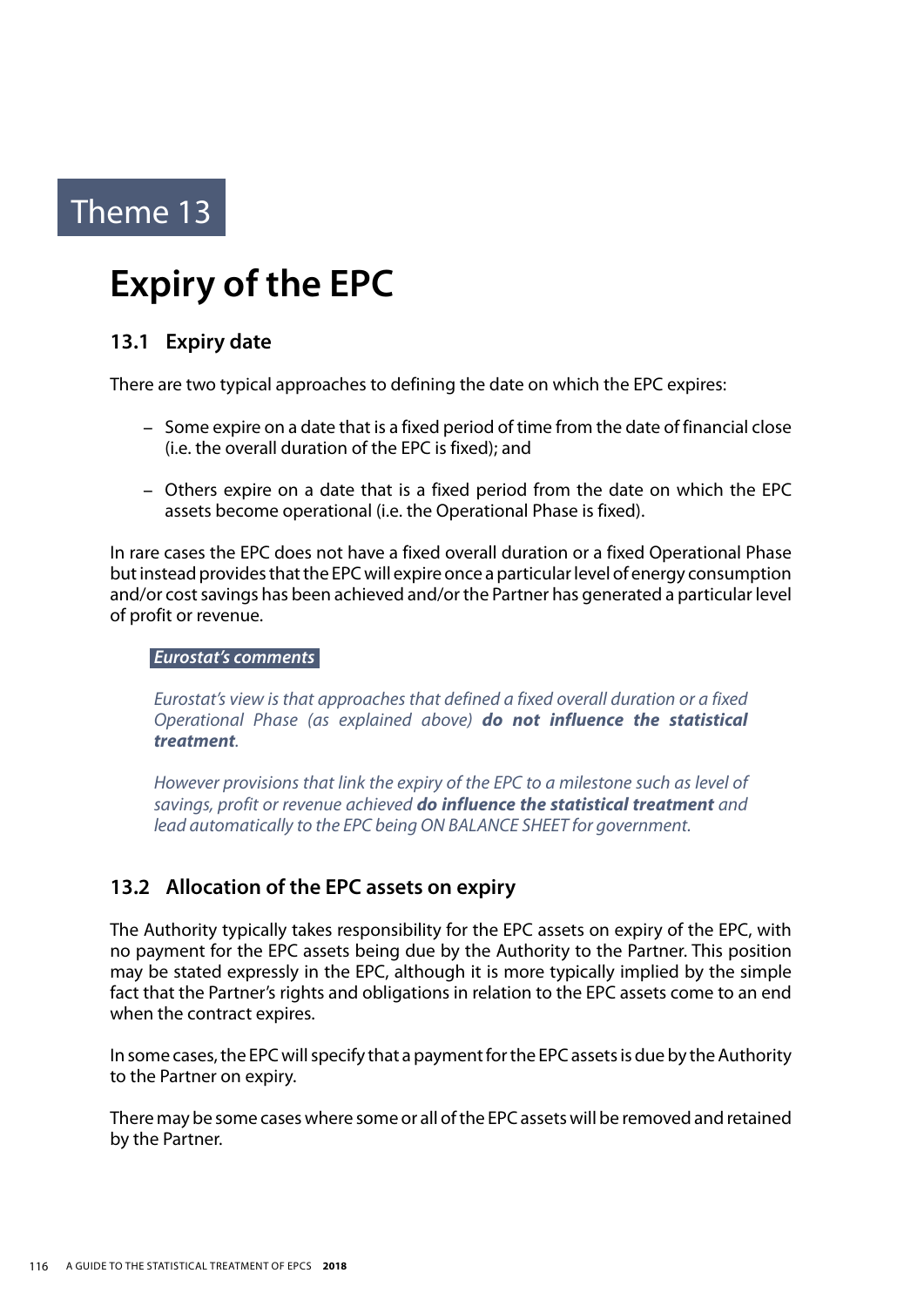*Eurostat's view is that the allocation of the EPC assets on expiry (and any related payment provisions) does not influence the statistical treatment.*

## **13.3 Condition of the asset on expiry**

The EPC typically contains provisions by which the Partner takes the risk that, on expiry of the contract, the physical condition of the EPC assets meets a minimum specified standard that is consistent with them having been maintained in accordance with the contract.

The mechanisms by which this is achieved (e.g. the condition required of the asset, the method for assessing its condition, and the consequences of deficiencies in the EPC assets' condition) vary from contract to contract but, typically:

- The EPC requires an independent assessment of the condition of the EPC assets to be carried out several months (usually not less than six) before the expiry date;
- From the independent assessment, the parties agree the work needed to bring the EPC assets into the condition required on expiry and an estimate of the cost of that work;
- The Partner is required to carry out the agreed scope of work before the expiry date at its own cost;
- $-$  The Partner may be required to establish a fund or provide a bond or quarantee to cover the estimated cost of the work. Alternatively, the Authority may be entitled to withhold amounts from the Operational Payments to cover the estimated cost of the work;
- $-$  The Partner is entitled to access the fund or receive the withheld amounts as an when it carries out the required work:
- The Authority is entitled to access the fund, quarantee or withheld amounts if the Partner fails to carry out the work by the expiry date; and
- No payment or compensation is due by the Authority to the Partner if the condition of the EPC assets exceeds the specified standard.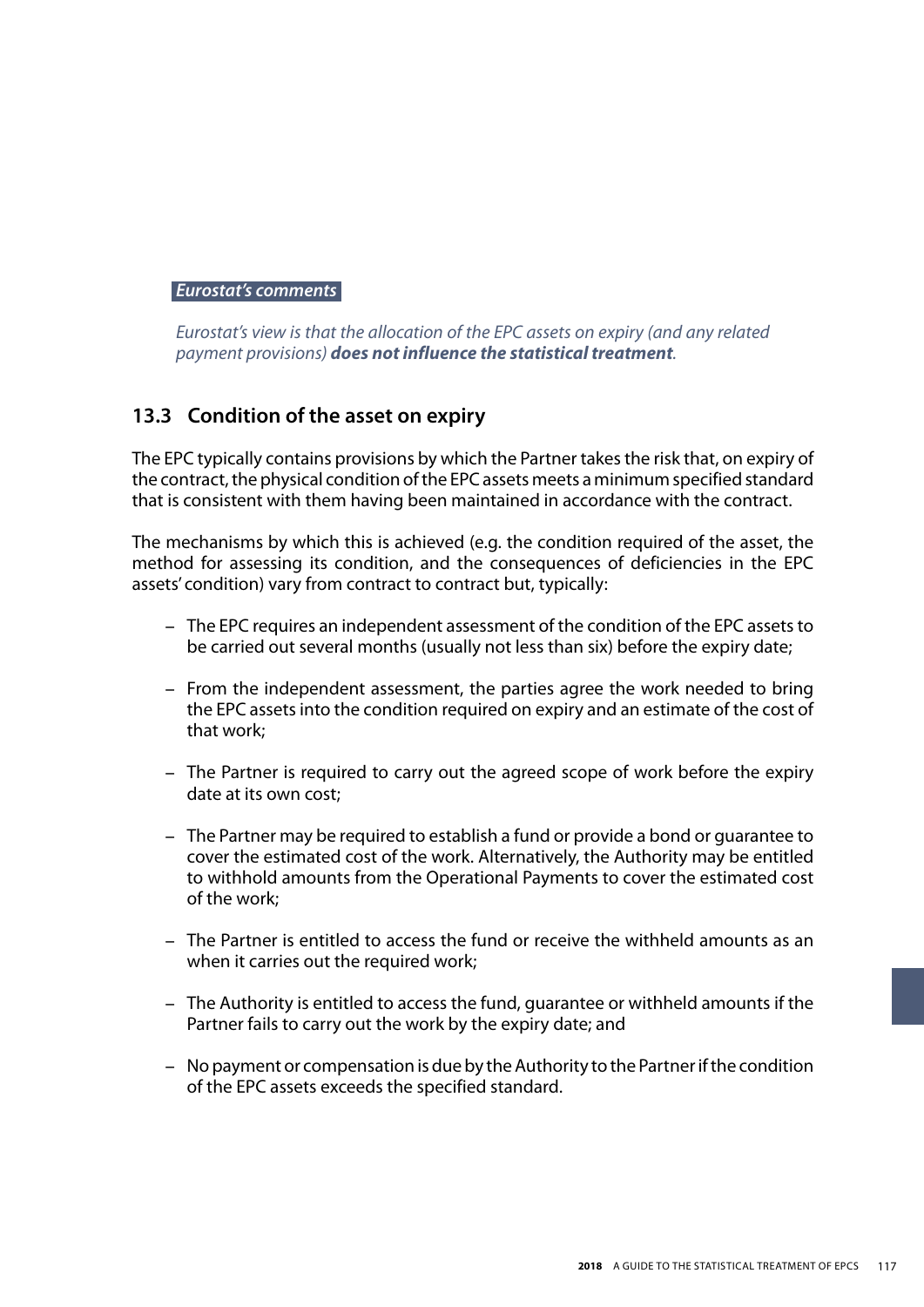*Eurostat's view is that where responsibility for the EPC assets will revert to the Authority on expiry of the EPC, the Partner must take the risk that on expiry of the EPC the EPC assets meet a standard that is consistent with them having been maintained in accordance with the contract. Failure to transfer this risk to the Partner under the EPC does influence the statistical treatment and is an issue of HIGH importance.*

*However, the specific mechanism used to allocate this risk to the Partner (e.g. through detailed provisions that align with the typical approach described above, through more general provisions and reliance on breach of contract remedies) does not influence the statistical treatment.*

*The fact that an EPC makes no provision to compensate the Partner if the condition of the asset on expiry is better than the specified standard does not influence the statistical treatment.*

## **13.4 Partner obligations on expiry**

The EPC typically contains provisions that require the Partner to co-operate with the Authority to ensure a smooth transition in the hand-over of the operation and maintenance of the EPC assets back to the Authority (or to a third party). These provisions typically include obligations on the Partner to:

- $-$  vacate the site;
- remove any of its own equipment (not forming part of the EPC assets) or transfer legal ownership of its equipment to the Authority (in some cases for a fee);
- transfer legal ownership of any of the EPC assets to the Authority (where this has not already occurred);
- provide information relating to the design, construction and operation of the asset (e.g. operating manuals, equipment access codes);
- transfer or grant software licences etc;
- provide information relating to staff and comply with obligations under relevant law; and
- $-$  transfer the benefit of third party warranties and quarantees relevant to the design, construction and operation of the asset (e.g. manufacturers' warranties).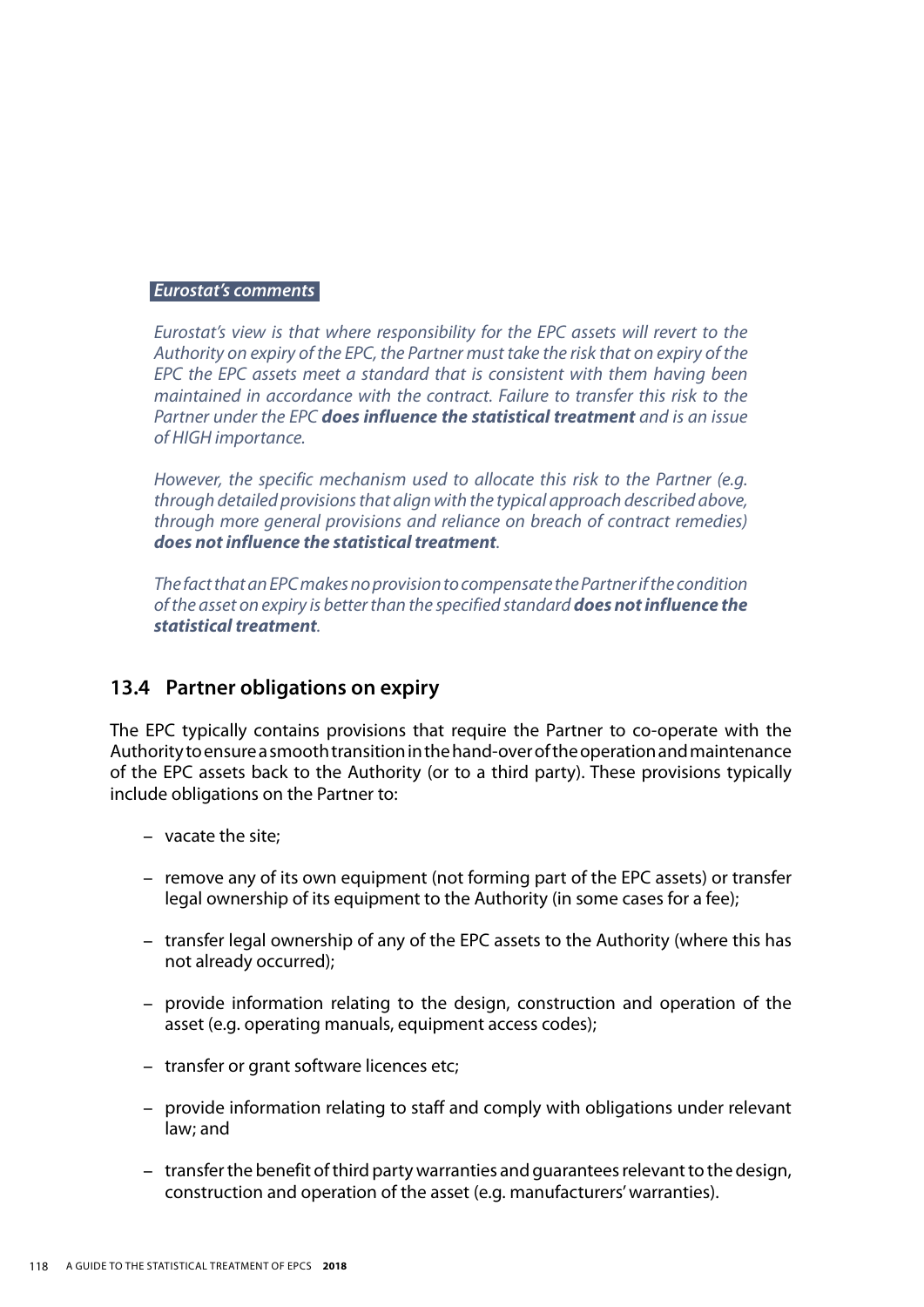*Eurostat's view is that provisions that impose obligations on the Partner that are of a nature similar to those described above (i.e. are intended to facilitate the transfer of the asset to the Authority or a third party at the end of the EPC) do not influence the statistical treatment.*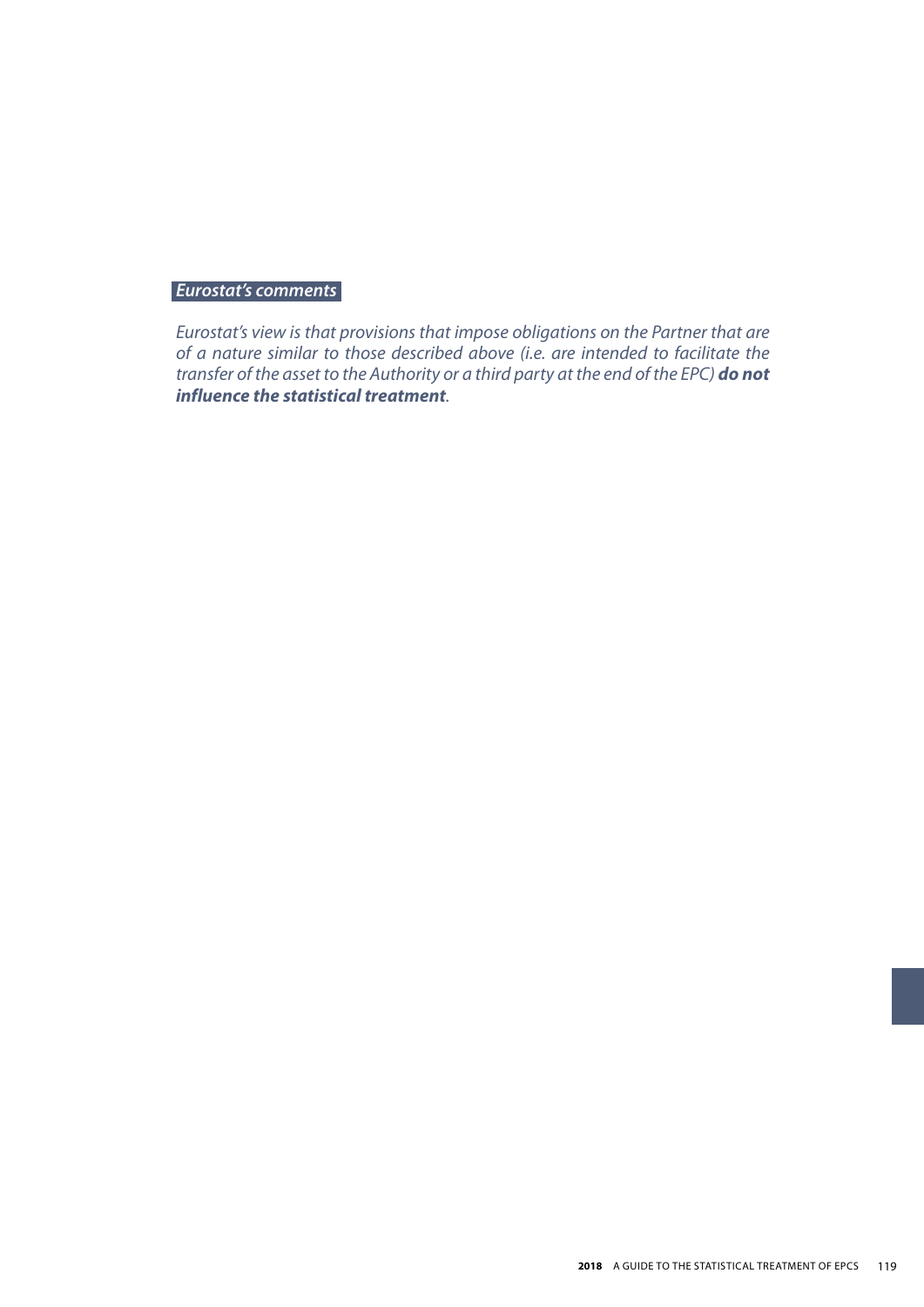

## **Financing arrangements**

## **14.1 Authority/government participation in financing**

It is common for the Authority (or other government entities) to participate in the financing of an EPC arrangement. The reasons for an Authority to participate in the financing vary from EPC to EPC, as do the ways in which it may choose do so. The most common examples are:

- milestone payments (non-refundable) and/or direct provision of EPC assets to the Partner during or at the end of the Construction Phase (see Theme 14.1.1);
- Ioans to the Partner (see Theme 14.1.2);
- equity participation in the Partner (see Theme 14.1.3);
- financing guarantees (see Theme 14.1.4); and
- financial incentives (e.g. reduced energy tariffs) and/or exemptions from liabilities (e.g. corporate tax, value added tax) that the Partner would otherwise incur (see Theme 14.1.5).

Alternatively, or in addition, financing or guarantees in these forms are in some cases provided by government entities other than the Authority or by public entities that are classified for statistical purposes outside the general government sector (see Chapter 2).

#### *Eurostat's comments*

*Eurostat's view is that a government commitment to the financing of an EPC in any form and any amount (i.e. taking into account all commitments, such as those described above, provided by the Authority or other government entities) does influence the statistical treatment as follows:*

- If a government commitment of financing or any other support amounts to *50% or more of the capital expenditure to be incurred in the construction and/or installation of the EPC assets, the EPC is automatically recorded ON BALANCE SHEET for government;*
- - *A government commitment of financing or any other support that amounts to less than 50% but more than one third of the capital expenditure to be incurred in the construction and/or installation of the EPC assets is an issue of VERY HIGH importance to the statistical treatment;*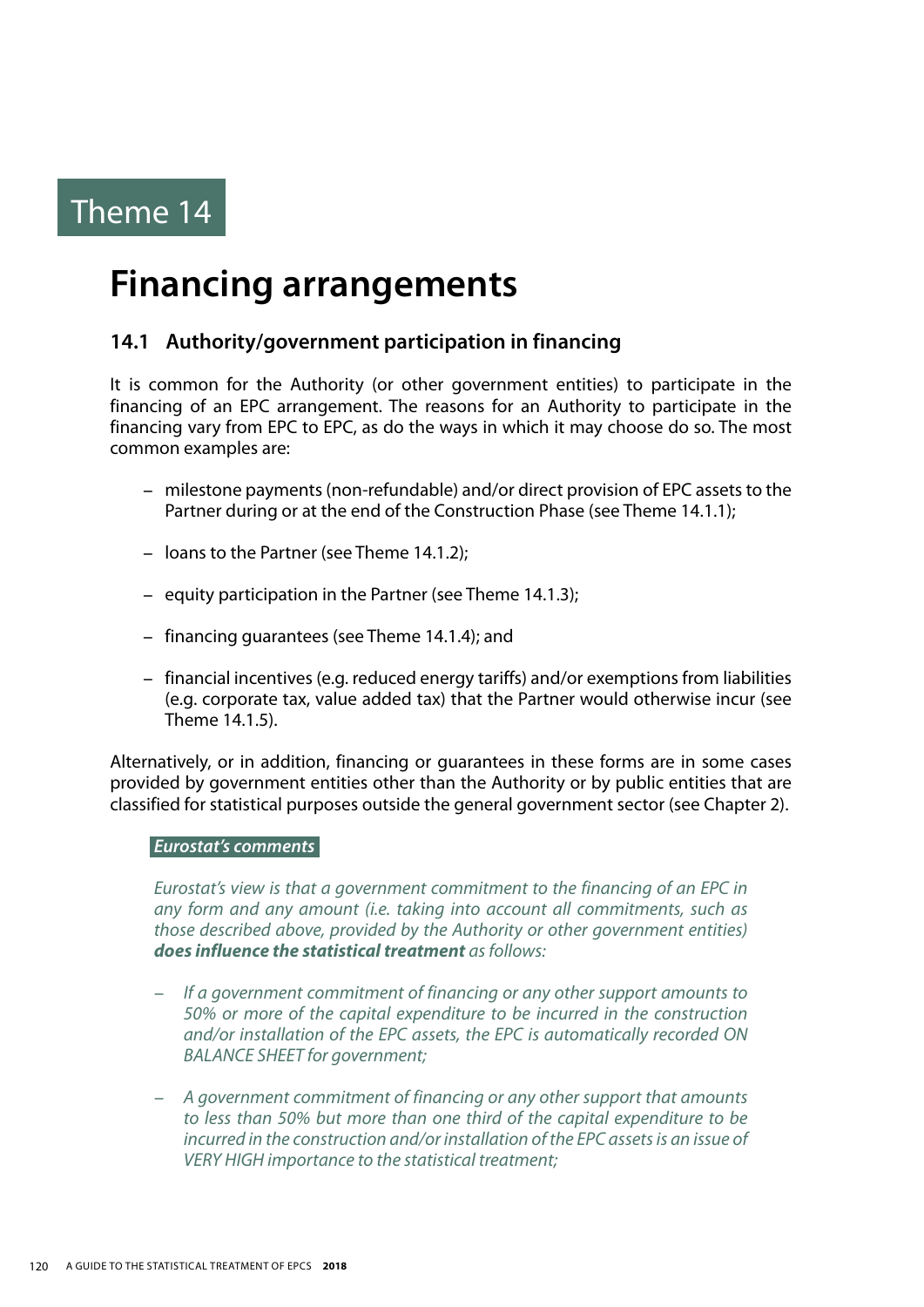- -  *A government commitment of financing or any other support that amounts to one third or less but more than 10% of the capital expenditure to be incurred in the construction and/or installation of the EPC assets is an issue of HIGH importance to the statistical treatment; and*
- - *A government commitment of financing or any other support that amounts to 10% or less of the capital expenditure to be incurred in the construction and/or installation of the EPC assets is an issue of MODERATE importance to the statistical treatment.*

*In considering the influence of government financing on the statistical treatment the following points must be noted:*

- - *EU financing (e.g. grant, loan) is not counted as government financing;*
- Any amount of capital expenditure that is funded by EU grant is deducted *from the capital expenditure against which government's contribution of financing is calculated, irrespective of whether the recipient of the EU grant is the Partner or the Authority (or other government entity). If the decision to allocate the EU grant to the particular EPC is made by the Authority itself (or another government entity),***<sup>39</sup>** *the amount of the grant is only deducted from the capital expenditure if it originates from a specific EU fund or programme (otherwise the grant is considered to be government financing);*
- National government co-financing to match an EU grant is considered to be *government financing;*
- - *Financing arranged between the Partner and the EIB or any other international finance institution is considered to be financing from the private sector;*
- - *Financing by a public entity classified outside the general government sector (e.g. a national public bank classified as a public corporation) is considered to be government financing if the public entity is considered by Eurostat to be acting on behalf of or on an express or implied instruction of government in connection with the project (see comments on the statistical sector classification of the Partner in Chapter 2);*
- - *Government's total financing commitment must be considered by looking in aggregate at all forms of commitments it has made across the project (see Themes 14.1.1 to 14.1.4 and 14.2); and*

 $39$  This is where the relevant managing authority administering the EU grant is a government entity in the relevant EU Member State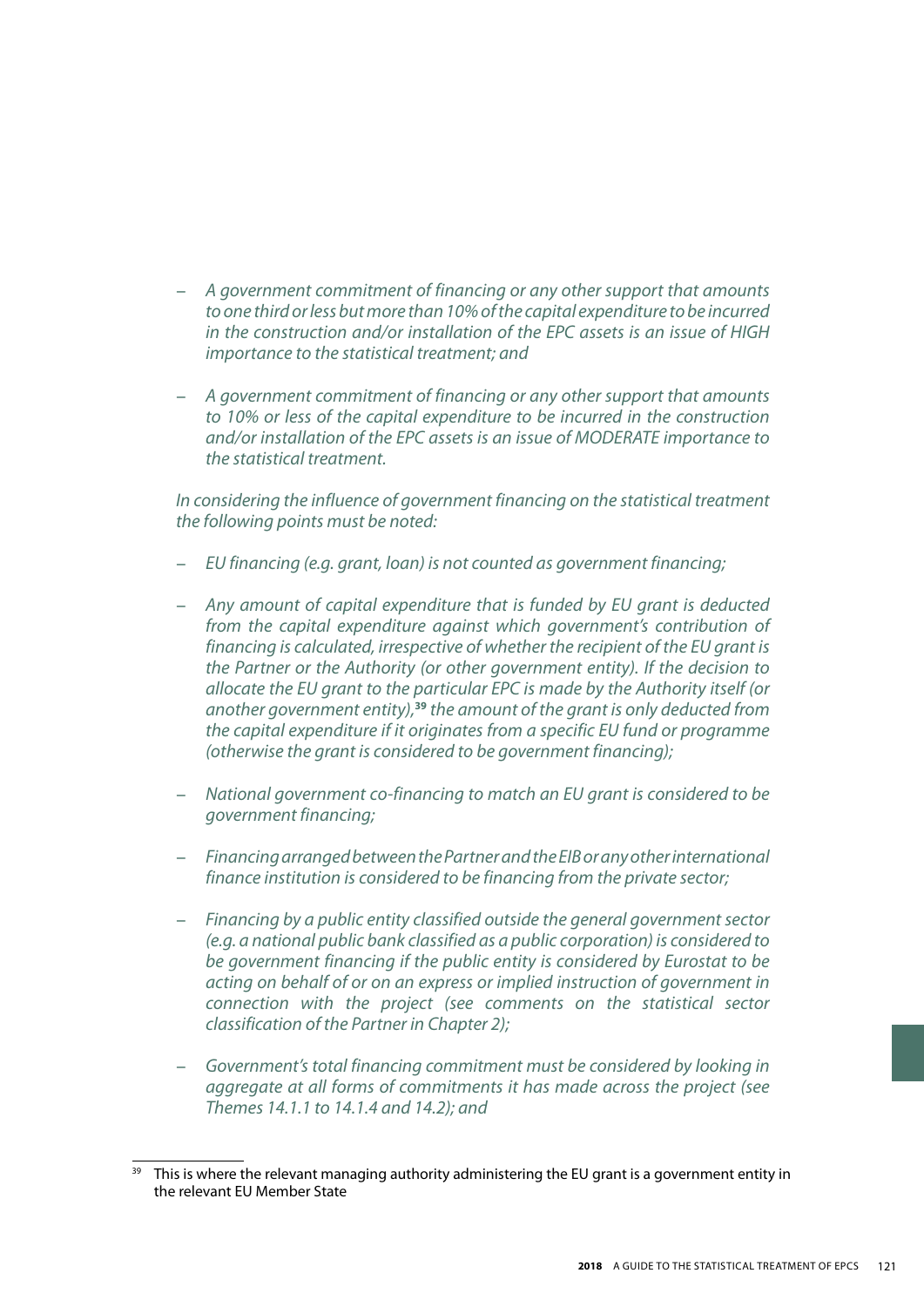An adjustment must be made to the amount of any loan provided by *government to reflect the risk profile of the loan. In the case of debt that is fully subordinated (i.e. the highest risk debt) the amount of debt must be adjusted by a multiplier of 2.5. In the case of debt that is on a par with senior debt (i.e. the lowest risk debt) no adjustment is necessary. In the case of debt that falls between subordinated and senior debt, a reasoned analysis must be*  applied in determining a multiplier between 1 and 2.5 that reflects the risk it *carries relative to the other forms of debt (see example in Box 7).*

*Annex 2 contains further worked examples that illustrate the application of Eurostat's rules on government financing as described in this Theme 14.1 (and Themes 14.1.1 to 14.1.4 below).*

#### **Box 7: Government financing multiplier**

This example assumes an EPC with capital costs of EUR 10 million, to which the Authority makes a capital contribution of EUR 1 million and provides a subordinated loan of EUR 0.5 million. In assessing the impact of the government financing on the statistical treatment of the EPC, the total government financing is calculated to be:

#### **EUR 0.5 million x 2.5 (i.e. subordinated debt x 2.5 multiplier) + EUR 1 million (i.e. capital contribution) = EUR 2.25 million**

The total government financing is 22.5% of the capital costs of the EPC assets and is therefore of HIGH importance to the statistical treatment.

#### **14.1.1 Milestone or other lump-sum payments, provision of EPC assets**

The Authority (or other government entities) may be required to make the following types of payment to the Partner:

- a significant payment shortly after the EPC is signed, the purpose of that payment being to meet the Partner's bidding and initial mobilisation costs;
- $-$  a single or series of payments during or at the end of the Construction Phase (usually linked to the achievement of defined milestones in the construction and/ or installation of the EPC assets); or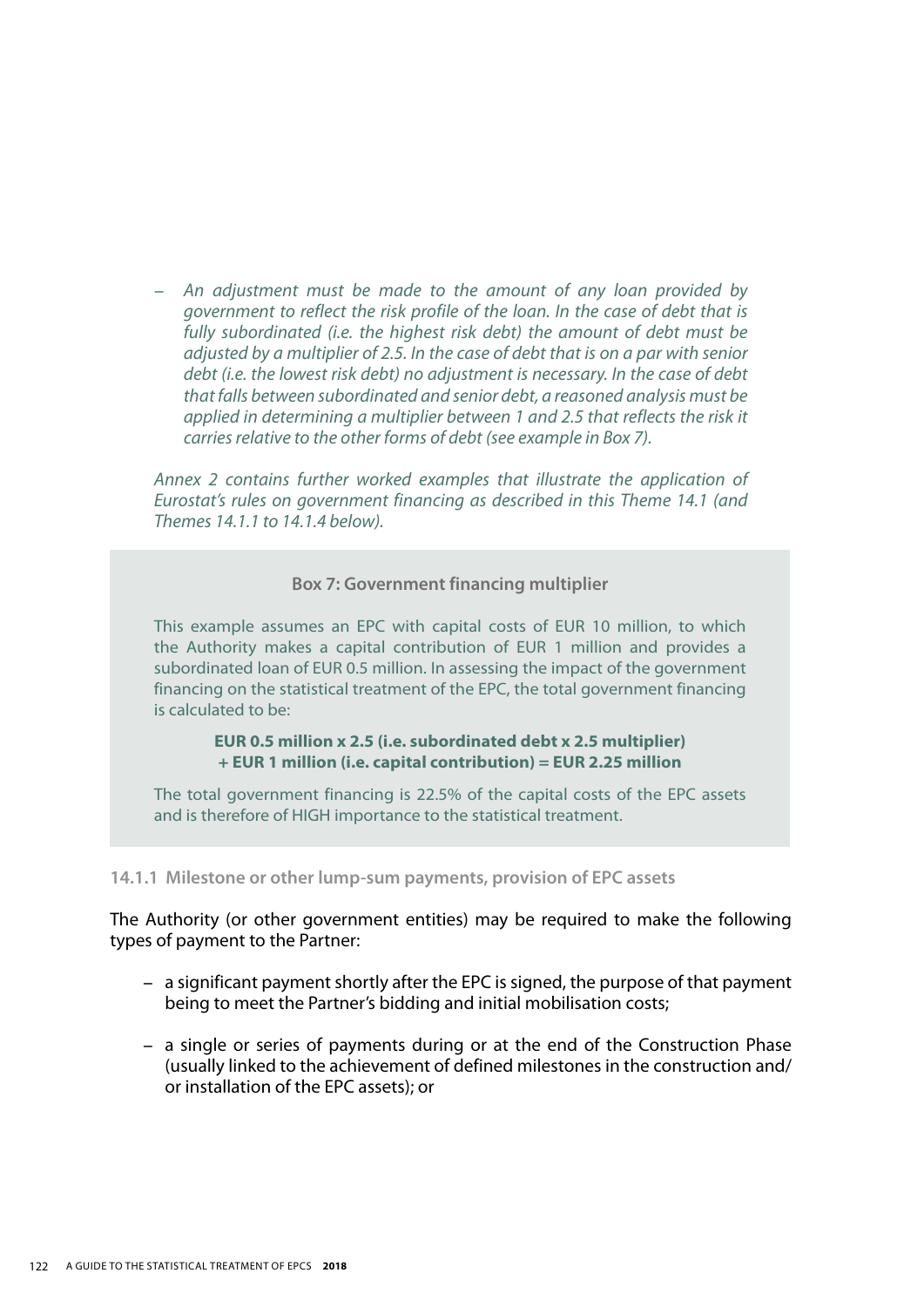$-$  a single or series of payments during the Operational Phase that do not align with the requirement that throughout the EPC the level of guaranteed savings for each relevant period is equal to or greater than the payments to be made by the Authority (e.g. payments to cover significant lifecycle maintenance costs at the time they are incurred). See also Theme 4.1 on the relationship between the guarantee and the annual Operational Payments and Theme 5.4 on pass-through costs.

The purpose of milestone payments is typically to reduce the amount of financing that the Partner needs to raise for the project or to enable the Partner to make early repayment of some of its financing.

A variant on this type of financing is direct provision of EPC assets by the Authority to the Partner (e.g. the Authority procures certain items of equipment which the Partner will install and maintain for the duration of the EPC).

#### *Eurostat's comments*

*Eurostat's view is that the amount of milestone payments (of the types described above) that government is committed to make does influence the statistical treatment (as referred to in Theme 14.1). However, the profile and timing of any such payments do not influence the statistical treatment. The same applies to direct provision of EPC assets by the Authority.*

#### **14.1.2 Loans**

There is no "typical" approach as to the amount, terms and conditions on which the Authority (or other government entities) provides loans to the Partner.

#### *Eurostat's comments*

*Eurostat's view is that the amount of any loans committed by government does influence the statistical treatment (as referred to in Theme 14.1). Any rights of control that the Authority (or government) has over the Partner through the terms and conditions of loans may be relevant in determining the sector classification of the Partner and therefore whether the arrangement falls within Eurostat's definition of an EPC (see comments in Chapter 2).*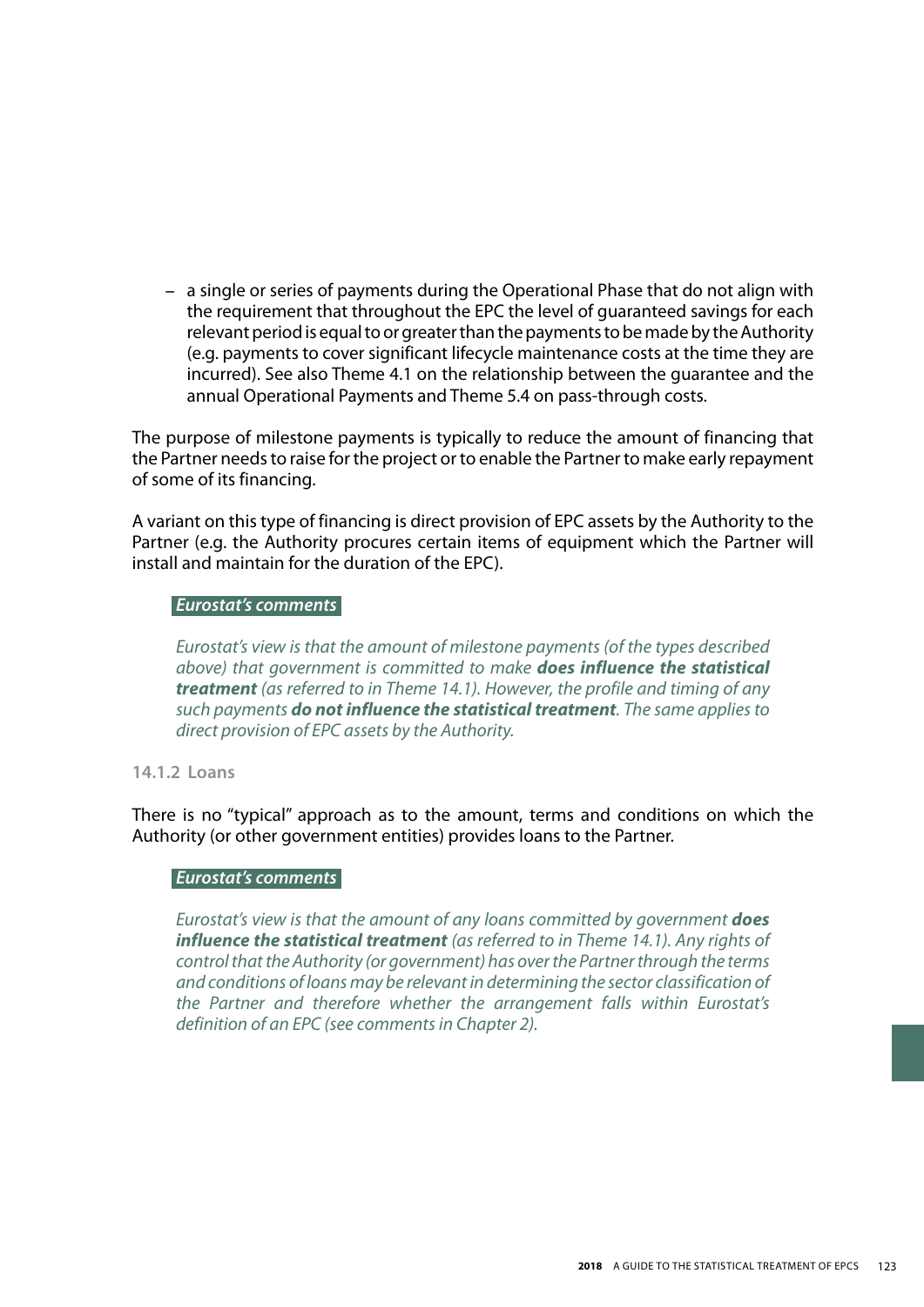#### **14.1.3 Equity participation**

A feature of some PPP projects (which is not currently observed in the EPC market but could similarly be applied to EPCs) is where the Authority (or other government entities) holds an equity stake in the Partner. The equity might be provided through a combination of pure equity (i.e. share capital) and shareholder loans (i.e. subordinated debt). The pure equity might be a negligible amount in the overall financing structure (e.g. 2%). The pure equity and subordinated debt would typically be held by the same parties.

#### *Eurostat's comments*

*Eurostat's view is that, in the scenario described above, the amount of any equity provided by government constitutes government financing and therefore does influence the statistical treatment (as referred to in Theme 14.1). Equity carries the same weighting as subordinated debt for the purposes of the statistical treatment.*

*In addition, any rights that the Authority (or government) has to a share in the profits of the Partner do influence the statistical treatment (see Theme 15.1).*

*Any rights of control that the Authority (or government) has over the Partner through its share in the equity are relevant in determining the sector classification of the Partner and therefore whether the project falls within Eurostat's definition of an EPC (see comments in Chapter 2).*

#### **14.1.4 Financing Guarantees**

Some EPC arrangements involve government guarantees, given to third party debt or equity providers in order to attract financing or benefit from a lower cost of financing.

The terms of such guarantees (which may or may not be separate legal documents from the EPCs themselves) vary significantly from EPC to EPC. Typically the Partner will be required to indemnify government for any payments that government makes under the guarantee.

#### *Eurostat's comments*

*Eurostat's view is that any amount of the Partner's debt that is guaranteed by government does influence the statistical treatment (see Theme 14.1).*

*The amount of the guarantee must be adjusted to reflect the risk profile of the underlying debt/guarantee instrument (e.g. the multiplier applied to the underlying debt must also be applied to the guarantee, as mentioned above).*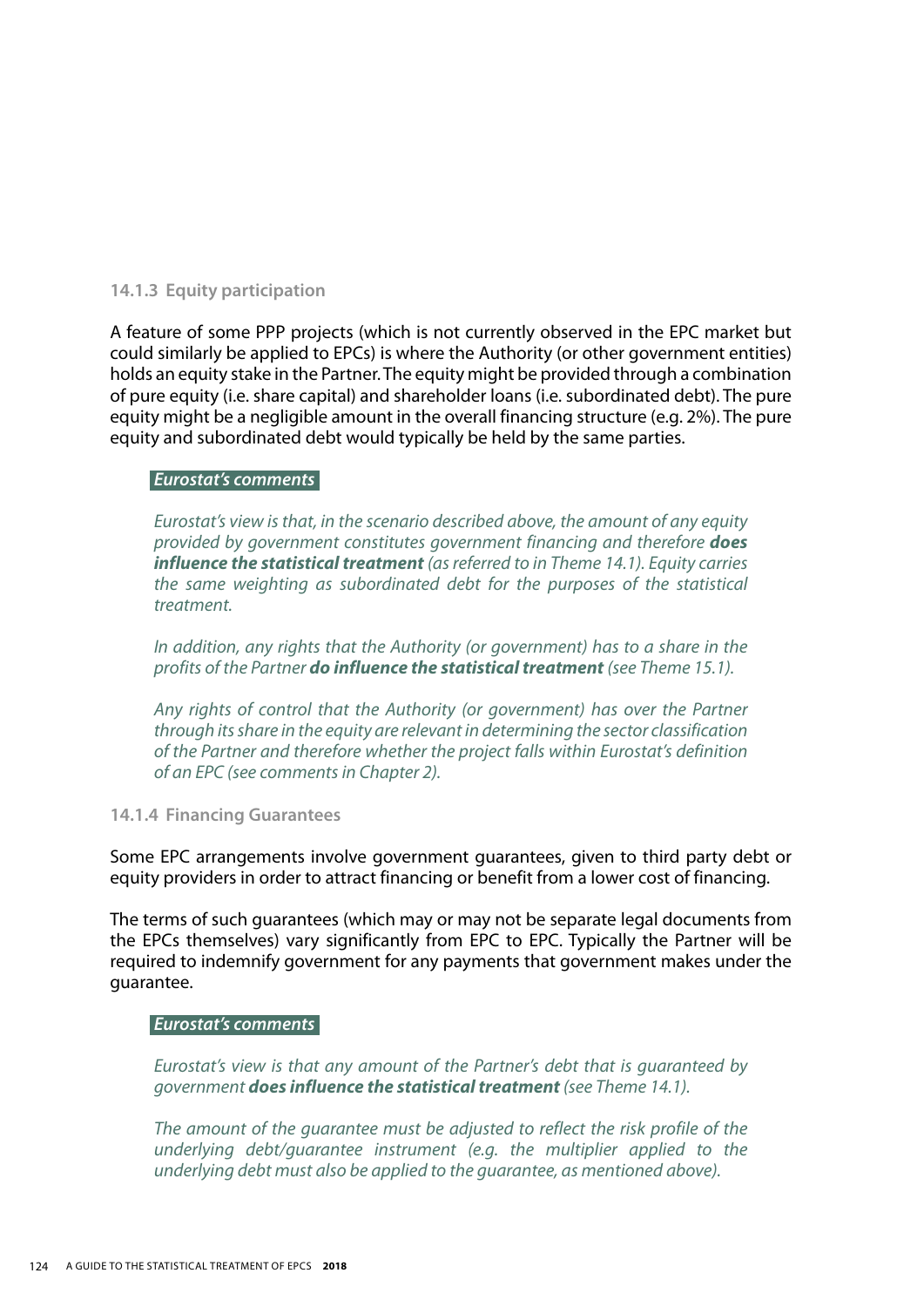#### **14.1.5 Exemptions and incentives**

Some EPC arrangements can benefit from government-led initiatives in the form of exemptions from liabilities (e.g. reduced tax liabilities for the Partner) or incentives (e.g. reduced energy tariffs for use of renewable energy sources).

#### *Eurostat's comments*

*Eurostat's view is that the value of any exemption or incentive provided by the Authority (or government) to an EPC arrangement constitutes government financing (see Theme 14.1) and therefore does influence the statistical treatment if the type of exemption or incentive is unique to the EPC arrangement in question. By contrast, if the exemption or incentive is of a type that is available*  to the wider market in the relevant jurisdiction (e.g. as a matter of law) it **does not** *influence the statistical treatment.*

#### **14.2 Other forms of Authority/government support**

Other forms of financial support provided by the Authority (or any other government entity) can include provisions that limit the Partner's liability for savings shortfalls (i.e. failures to deliver the level of guaranteed savings). These types of support are usually included in the payment mechanism itself (see Theme 5.6).

A guarantee of the performance of some or all of the Authority's obligations under the EPC is sometimes given by another government entity on projects where there is concern about the Authority's ability to perform throughout the contract (e.g. a guarantee of its payment obligations is sometimes given where there are concerns about the Authority's credit-worthiness).

#### *Eurostat's comments*

*As mentioned in Theme 5.6, Eurostat's view is that forms of government support which limit the Partner's liability for savings shortfalls do influence the statistical treatment and automatically lead to the EPC being ON BALANCE SHEET for government.*

*Eurostat's view is that government support in the form of a guarantee that is limited to the performance of the Authority's own contractual obligations does not influence the statistical treatment.*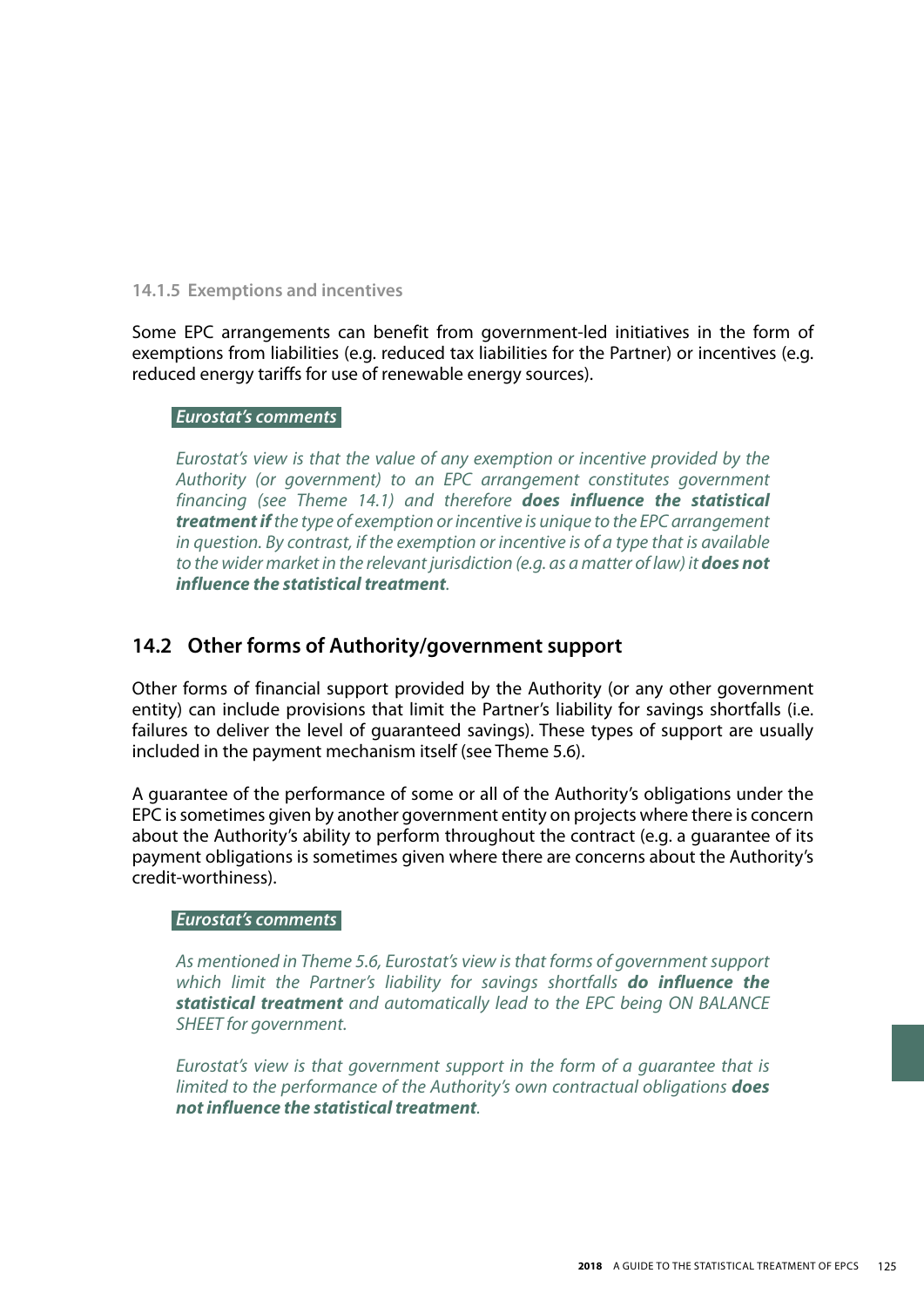## **14.3 Financial close**

On corporate-financed EPCs, and on project-financed EPCs where signature of the EPC and financial close occur simultaneously, the EPC makes no provision for adjustment to the Operational Payments to reflect the Partner's actual financing costs.

Where project-financing is used and the EPC is signed before financial close, it is common practice for the contract to contain a mechanism that adjusts and fixes the Operational Payments to reflect the underlying financing costs (usually the only variable being the base interest rate) achieved at financial close. If the EPC is signed before financial close and does not contain explicit provision for the impact of financial close, it is often unclear if either party has a right to seek adjustment of the Operational Payments to reflect the underlying financing costs achieved at financial close.

#### *Eurostat's comments*

*As mentioned in Chapter 1, Eurostat's position is that the statistical treatment is capable of being confirmed only at the point that financial close is achieved. As a result, making provision (or not) in the EPC to adjust the Operational Payments to reflect the impact of financial close (when it occurs) does not influence the statistical treatment.*

## **14.4 Interest rate adjustments**

On project-financed EPCs, the Partner's exposure to movements in interest rates is typically hedged through a long-term interest rate hedging arrangement. In most cases, the hedging arrangement is put in place simultaneously with financial close. However, in some cases, it is not put in place until an early point in the Construction Phase (e.g. once key permits have been awarded). If contract signature, financial close and hedging do not happen simultaneously, the EPC provides for an adjustment to the Operational Payments to reflect the interest rate set through the initial hedging arrangement.

#### *Eurostat's comments*

*Eurostat's view is that provisions for adjusting the Operational Payments to reflect the interest rate set through the initial hedging process (whether at financial close or at a later key milestone during the Construction Phase) do not influence the statistical treatment.*

*Provisions for adjusting the Operational Payments to reflect fluctuations in interest rates in any other scenarios however (e.g. where only partial hedging arrangements are in place) do influence the statistical treatment and are an issue of HIGH importance.*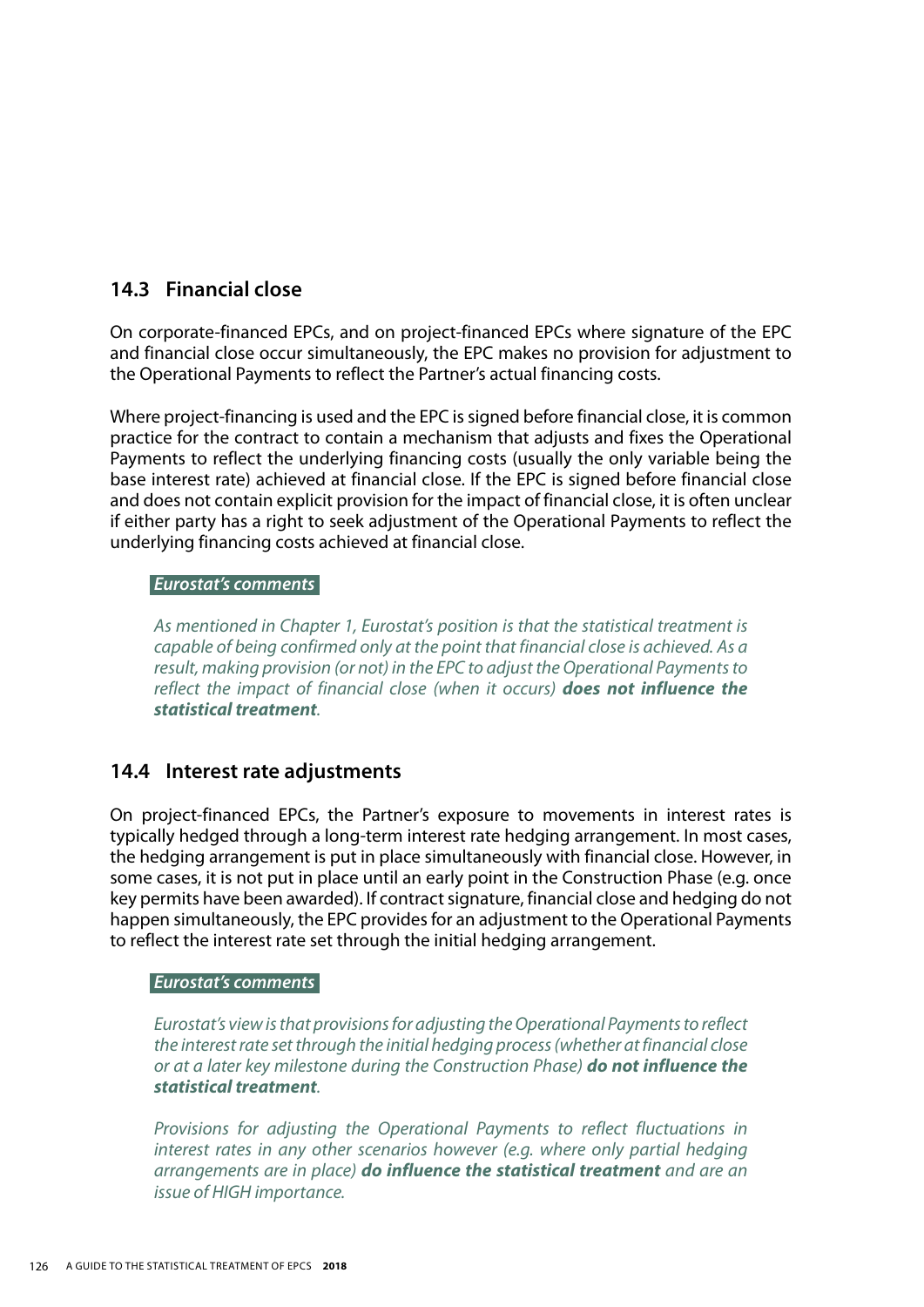## **14.5 Availability of financing**

Although the Authority (or government) may participate in the financing of an EPC (see Theme 14.1), the Partner typically takes the risk of the availability and cost of financing after financial close. There are very rare examples of projects in the PPP market (which has parallels with the EPC market) where the Authority has taken or shared this risk (e.g. through provisions for an upward/downward adjustment to the Operational Payments to reflect a change in financing costs following the refinancing of short-term debt arrangements put in place at financial close).

#### *Eurostat's comments*

*Eurostat's view is that provisions by which the Authority takes risk on the availability and/or cost of financing after financial close through, for example:*

- a commitment to provide financing itself; and/or
- *increases in the Operational Payments to reflect changes in financing conditions or costs put in place at financial close;*

*are to be treated as financing guarantees. Theme 14.1.4 explains how the provision of financing guarantees does influence the statistical treatment.*

*In addition, Eurostat's view is that provisions for a decrease in the Operational*  Payments to reflect a change in financing conditions or costs following the *refinancing of short-term debt arrangements put in place at financial close represent an entitlement for the Authority to share in refinancing gains (see Theme 14.6.2 explaining how sharing refinancing gains may influence the statistical treatment).*

## **14.6 Refinancing**

Some EPCs contain provisions dealing with the situation where the Partner wishes to refinance the original financing package that it put in place at financial close. These provisions typically:

- define the Partner's right to proceed with a refinancing with or without the approval of the Authority (see Theme 14.6.1); and
- set out the Authority's right to share in any financial gains that result from a refinancing (see Theme 14.6.2).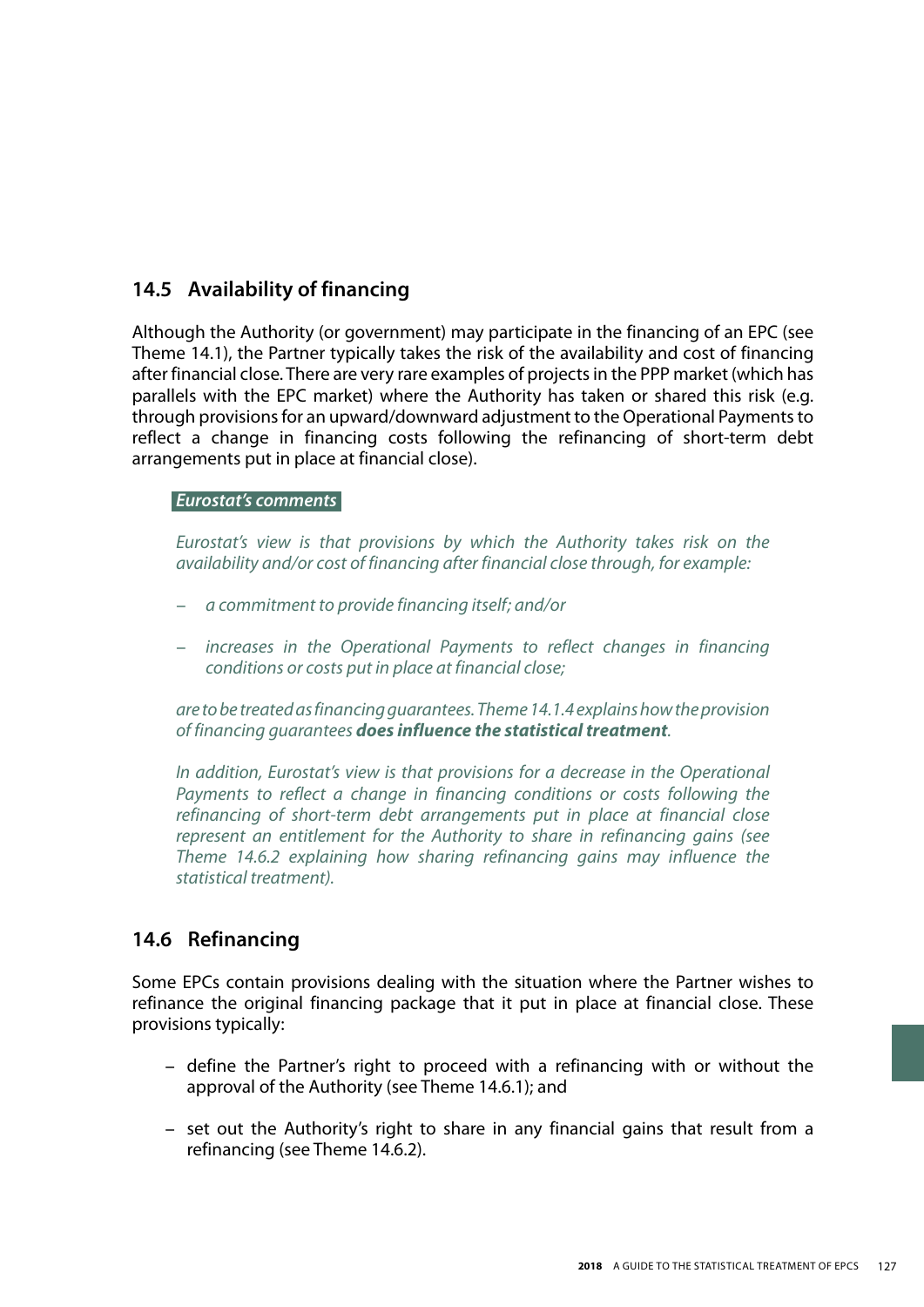#### **14.6.1 Authority approval to refinance**

The EPC typically takes one of the following approaches to Authority approval of a proposed refinancing:

- $-$  the Authority can withhold its approval on any grounds;
- the Authority cannot unreasonably withhold or delay its approval;
- the Authority can withhold its approval only if the proposed refinancing would have an adverse effect on the performance of the EPC or would increase the Authority's liabilities on termination of the EPC;
- $-$  the Authority's approval is not required but the Authority has the right to audit the refinancing in order to determine its share of any refinancing gain (where applicable); and
- the Authority's approval is not required.

In EPCs where the Authority's approval to proceed with a refinancing is not required, it is likely that new financing terms put in place on a refinancing will not be reflected automatically in the termination compensation provisions. This means that, in practice, the Partner will not proceed without approval from the Authority and confirmation that the new financing terms will be used as the basis for calculating compensation on early termination.

In rare cases, the Authority might have the right to require the Partner to investigate opportunities for and/or to proceed with a refinancing.

#### *Eurostat's comments*

*Eurostat's views on the approaches described above are as follows:*

- *A right for the Authority to withhold its approval to a proposed refinancing does not influence the statistical treatment if its approval cannot be withheld or delayed unreasonably or if the grounds on which it can withhold its approval are limited to circumstances where the refinancing would have an adverse impact on the Authority (e.g. an increase in the Authority's potential liabilities on early termination) or on the performance of the EPC. Where this is not the case, the issue is of HIGH importance to the statistical treatment;*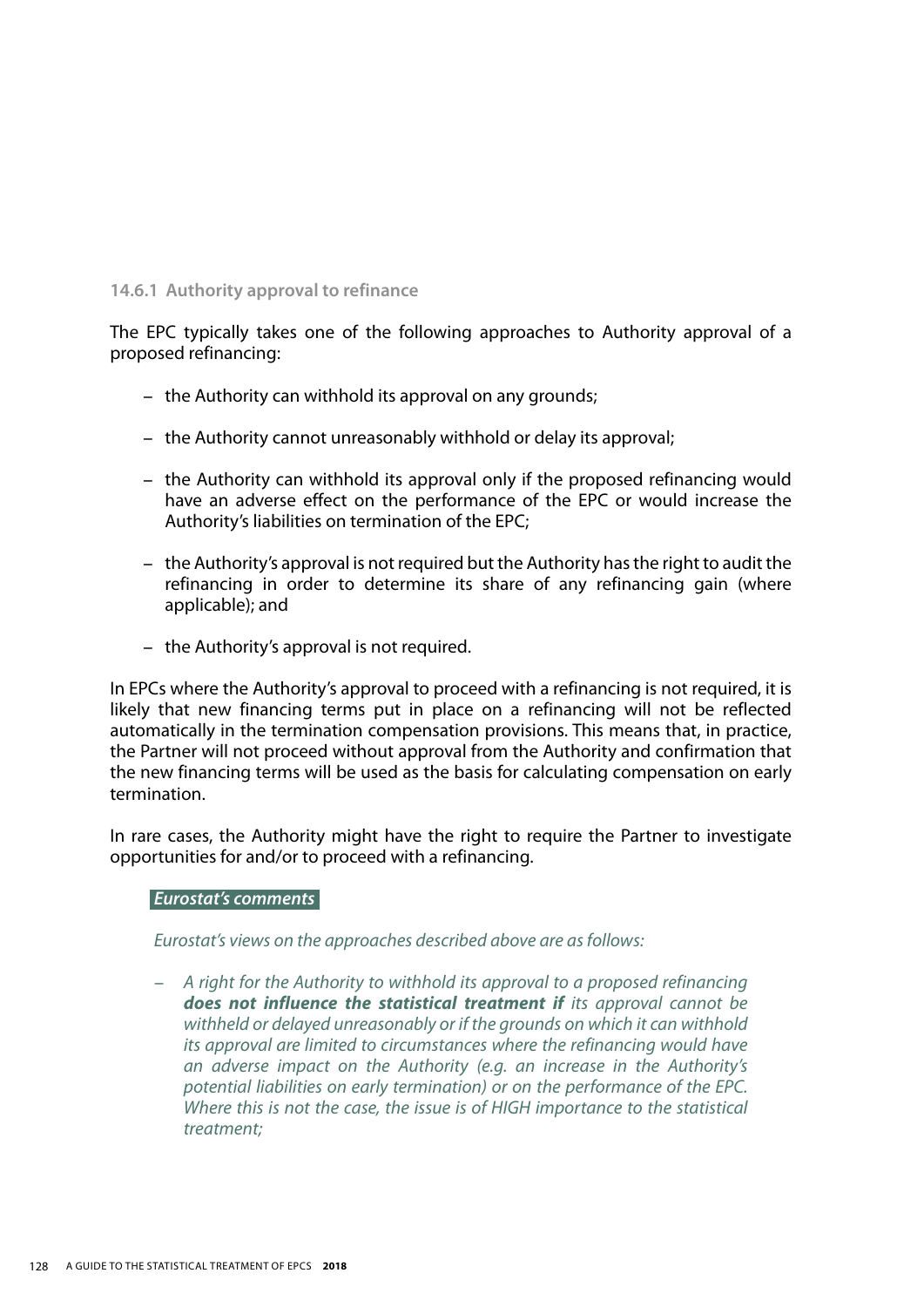- - *A right for the Partner to proceed with any refinancing without the Authority's approval does influence the statistical treatment if the effect of this is that the Authority's liabilities under the EPC could increase without its prior consent. Where this is the case, the issue is of HIGH importance to the statistical treatment;*
- - *A right for the Authority to require the Partner to investigate opportunities for refinancing during the EPC does influence the statistical treatment if the Authority has a right to require the Partner to proceed with a refinancing (see below); and*
- A right for the Authority to require the Partner to proceed with a refinancing *does influence the statistical treatment and automatically leads to the EPC being ON BALANCE SHEET for government.*

#### **14.6.2 Refinancing gains**

Refinancing gains arise through improvements in the terms of finance available for the project, and some EPCs provide that the Authority is entitled to share in such gains.

The Authority's share is usually specified as a fixed percentage or fixed percentages of the gain (with the Authority's percentage share varying according to the size of the gain).

In some EPCs, the refinancing gain is calculated on the assumption that the EPC is performing as forecast at financial close.

Typically the Authority will be entitled to receive its share of the gain in the form of a lump-sum payment, an adjustment to the Operational Payments or a combination of both (depending on the nature and the timing of the gain).

#### *Eurostat's comments*

*Eurostat's view is that there are two different approaches to refinancing gain sharing that do not influence the statistical treatment:*

The first approach is where the EPC states that the Authority is entitled to the *share of any refinancing gain that results from identifiable actions of government. This approach is intended to allow the Authority to share in a refinancing gain to the extent that an action of government has led to improved terms of finance becoming available. An example would be Authority (or government) action that improves the Authority's credit rating, causing the financing market to reconsider the EPC's risk profile and offer more favourable finance terms. The Authority simply giving its approval to*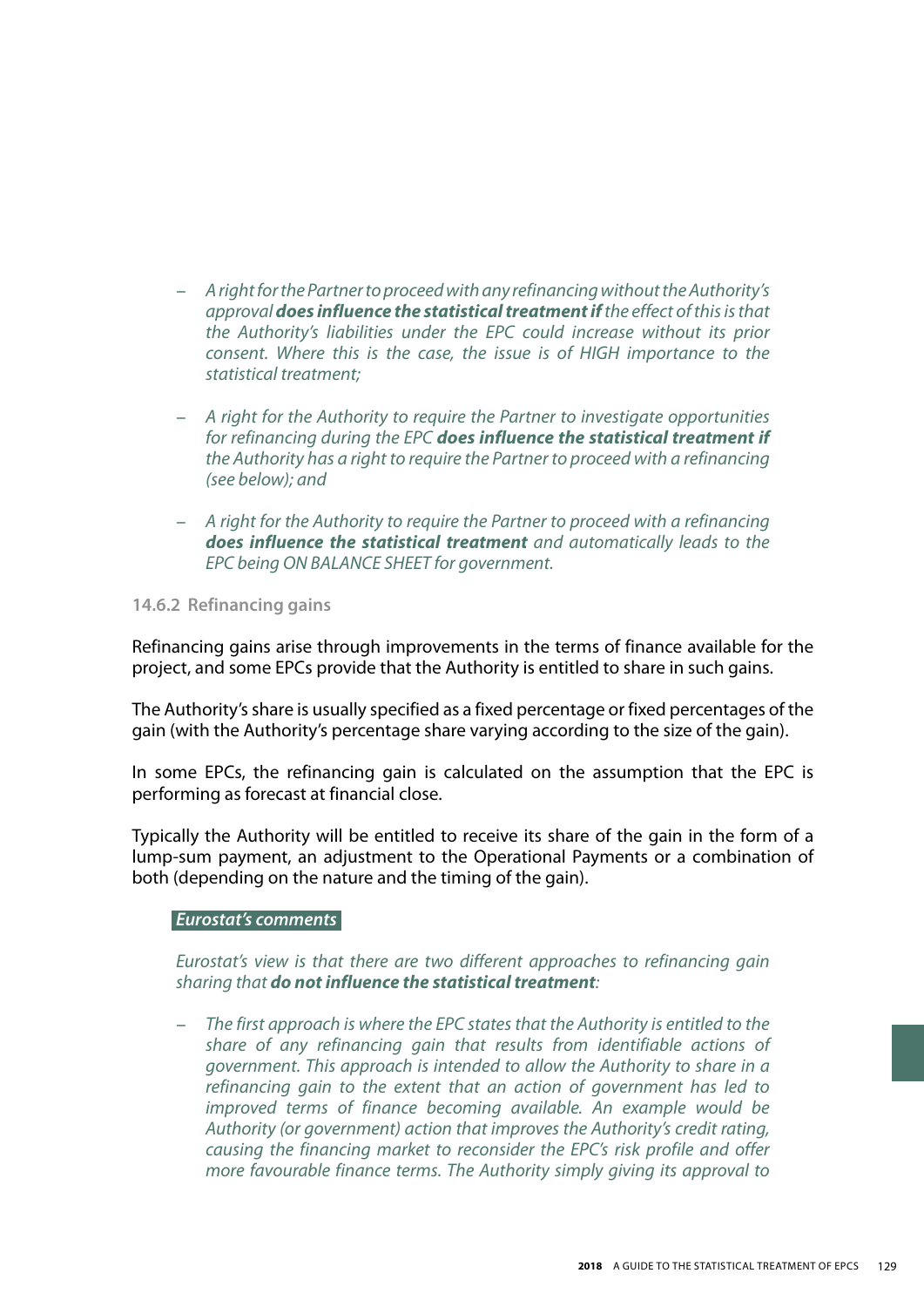*the Partner proceeding with a refinancing (e.g. where the Authority's approval is required because the refinancing gain would increase its termination liabilities) is not, in Eurostat's view, a specific action of government that would entitle the Authority to a share of the refinancing gain; and*

- The second approach is where the EPC states that the Authority is entitled to *a specified share (no greater than one third) of any refinancing gain. Under this approach, no assessment is made of whether the refinancing gain results from the actions of the Authority or the Partner or other factors. Under this approach, specifying that the Authority is entitled to a share of more than one third of any refinancing gains automatically leads to the EPC being ON BALANCE SHEET for government.*

*Eurostat's view is that the EPC may adopt either one of the two approaches described above. Any provisions that attempt to combine the two approaches or that adopt any alternative approach to refinancing gain sharing automatically lead to the EPC being ON BALANCE SHEET for government.*

*In addition, Eurostat's view is that:*

- *The Authority having no right to share in refinancing gains does not influence the statistical treatment;*
- - *Calculating the refinancing gain on the assumption that the Partner's performance is as forecast at financial close does not influence the statistical treatment; and*
- - *The mechanism by which the Authority receives its share of a refinancing gain does not influence the statistical treatment.*

## **14.7 Foreign exchange rate risk**

On EPCs where all or part of the financing raised by the Partner is in a different currency from the national currency, the Authority might take the risk of fluctuations in the relevant exchange rate. This is usually achieved through:

- the Operational Payments being denominated in the national currency, with a periodic adjustment to a proportion of the Operational Payments to reflect the impact of exchange rate fluctuations; or
- a proportion of the Operational Payments being denominated in the currency of the financing.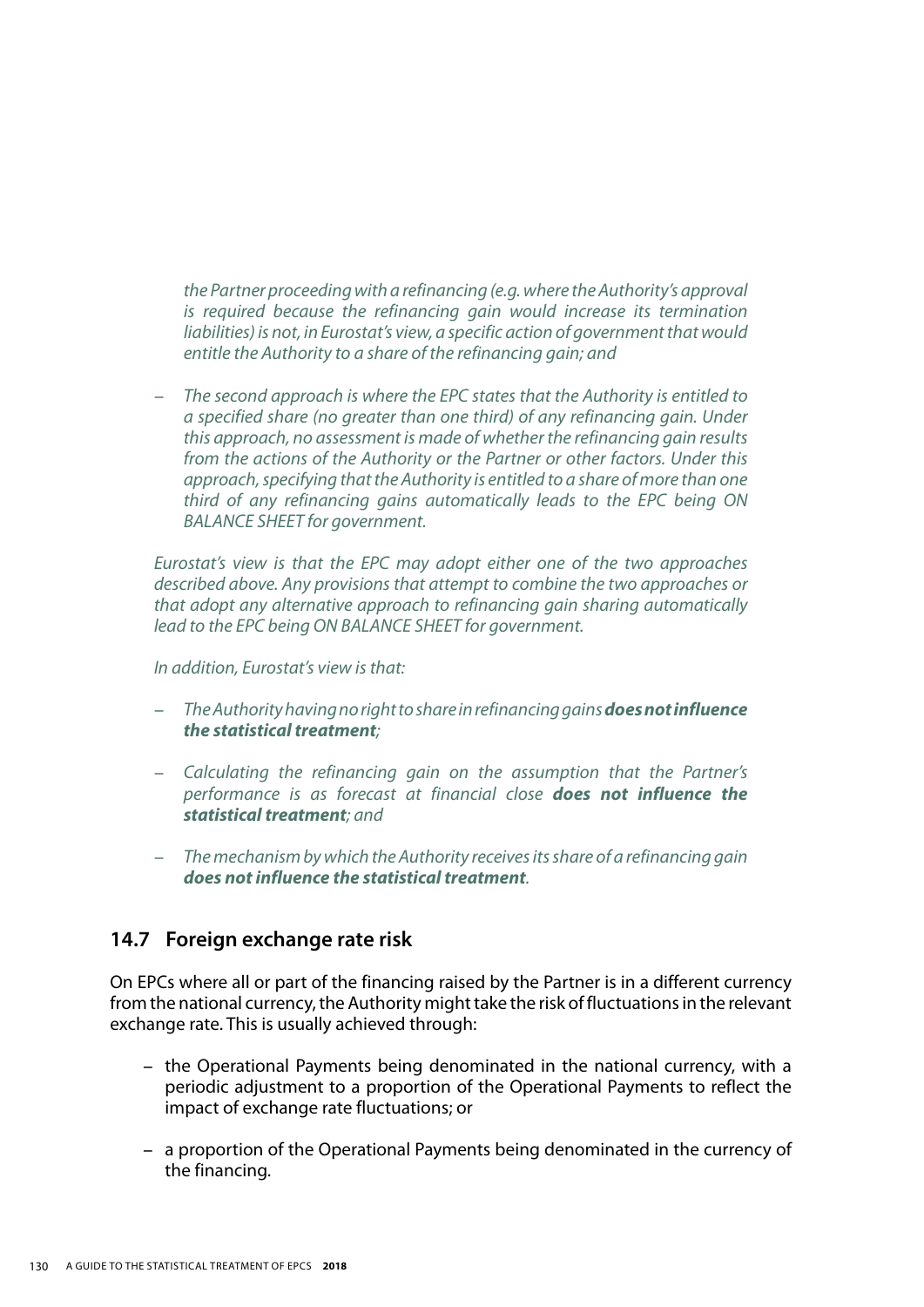The proportion of Operational Payments that is either adjusted or denominated in the foreign currency reflects the proportion of the Partner's costs that is incurred in the foreign currency.

#### *Eurostat's comments*

*Eurostat's view is that provisions through which the Authority takes the risk of exchange rate fluctuations (as described above) do not influence the statistical treatment.*

## **14.8 Lenders' step-in rights**

Some EPCs include an agreement between the Authority and the lenders that the lenders have a right to step in and attempt to rectify Partner defaults that would otherwise trigger the Authority's right to terminate the EPC early.

On stepping-in the lenders are usually permitted to exercise the rights of the Partner under the EPC but are also required to take on the Partner's liabilities under the EPC.

Related to this:

- Some EPCs make provision for the Authority and lenders to agree the extent of the Partner's liabilities that have accrued before step-in, and in so doing crystallise the lenders' liabilities to the Authority;
- Some EPCs give non-financial relief for the consequences of breaches committed before step-in (e.g. deductions for unavailability before step-in are applied to the Operational Payments but the deductions do not count for the purposes of triggering early termination of the contract); and
- In some cases, liabilities that arise during the period of step-in are limited and/or capped.

The lenders' step-in rights usually include the right to appoint other entities as temporary or permanent substitutes for the defaulting Partner, subject to the Authority's approval.

In some jurisdictions, lenders' step-in rights exist under law. In all jurisdictions, even if step-in rights are provided for in the contract or law, the lenders typically have the ability to take over the Partner's business by enforcing "security rights" that they have over the Partner's shares.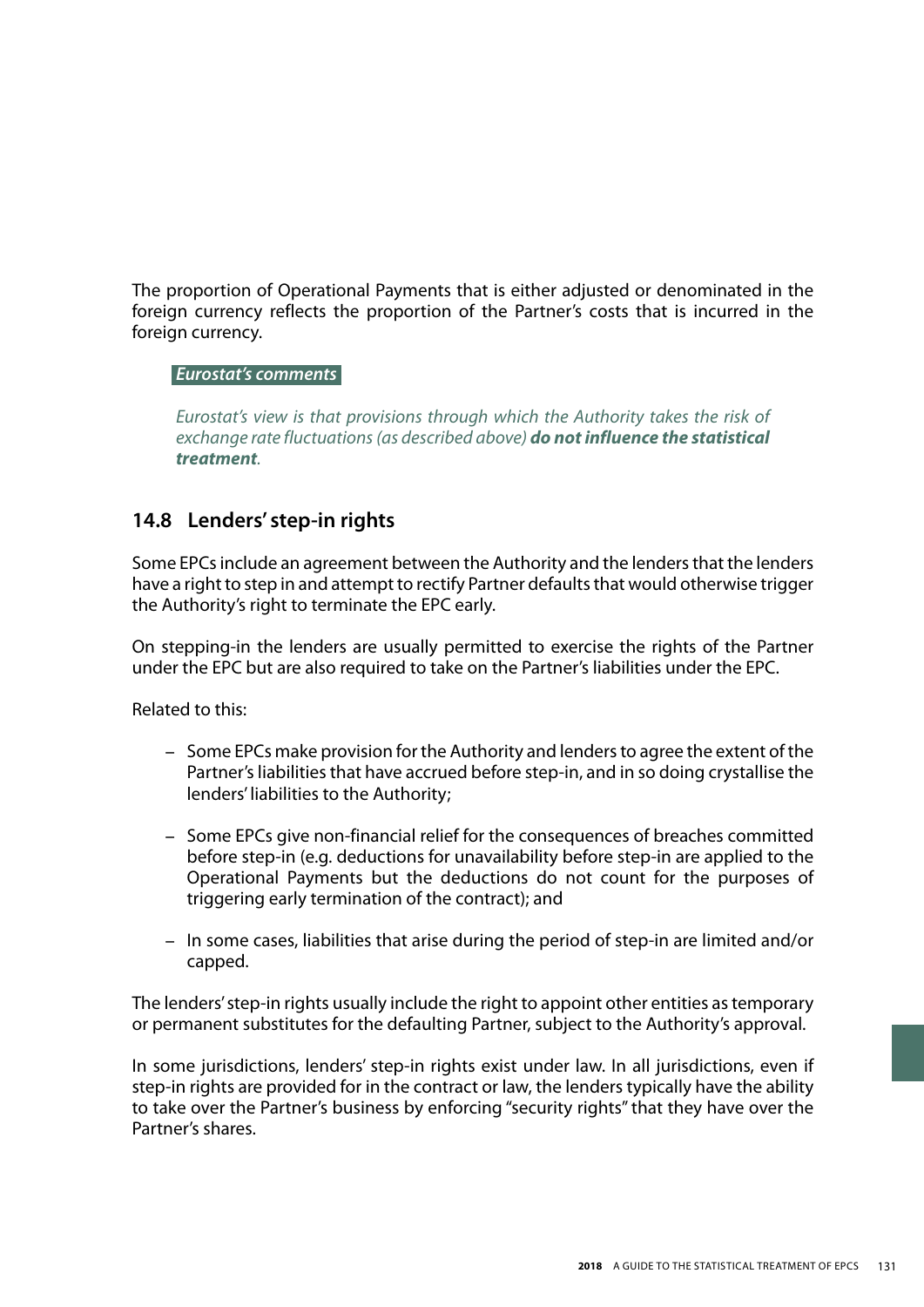*Eurostat's view is that provisions for lenders' step-in rights (in a contract between the Authority and the lenders, or in law, or in lenders' security arrangements over the Partner's shares) do influence the statistical treatment if the exercise of those lenders' rights restricts the Partner's liabilities and/or increases the Authority's liabilities under the EPC before, during or after step-in. Where this is the case, the issue is of MODERATE importance to the statistical treatment. Provisions that allow the Authority and lenders to agree and fix the pre-step-in liabilities do not influence the statistical treatment.*

*Provisions that disregard, for the purpose of applying early termination triggers, the performance of the Partner before step-in but still preserve its financial liabilities do not influence the statistical treatment.*

## **14.9 Factoring/forfeiting arrangements**

In some EU jurisdictions EPCs are often combined with factoring (or forfeiting) arrangements, in which the Partner assigns a percentage of its entitlement to the Operational Payments to a third party. This is usually accompanied by a commitment from the Authority to pay those amounts directly to the third party irrespective of the Partner's performance under the EPC in terms of service delivery and/or achievement of energy consumption and/or cost savings.

#### *Eurostat's comments*

*Eurostat's view is that a factoring (or forfeiting) arrangement that involves an obligation on the Authority to pay a third party a percentage of the Operational Payments does not influence the statistical treatment if all of the following conditions are met:*

- - *under the provisions of the EPC the Partner is liable to the Authority for the full amount of any savings shortfalls (i.e. the Partner's liability is not capped, for example by reference to a specific amount or to the percentage of Operational Payments that are payable by the Authority to the Partner);*
- the EPC allows the Authority to set-off the Partner's liability for any savings *shortfalls against the percentage of future Operational Payments that are payable by the Authority to the Partner;*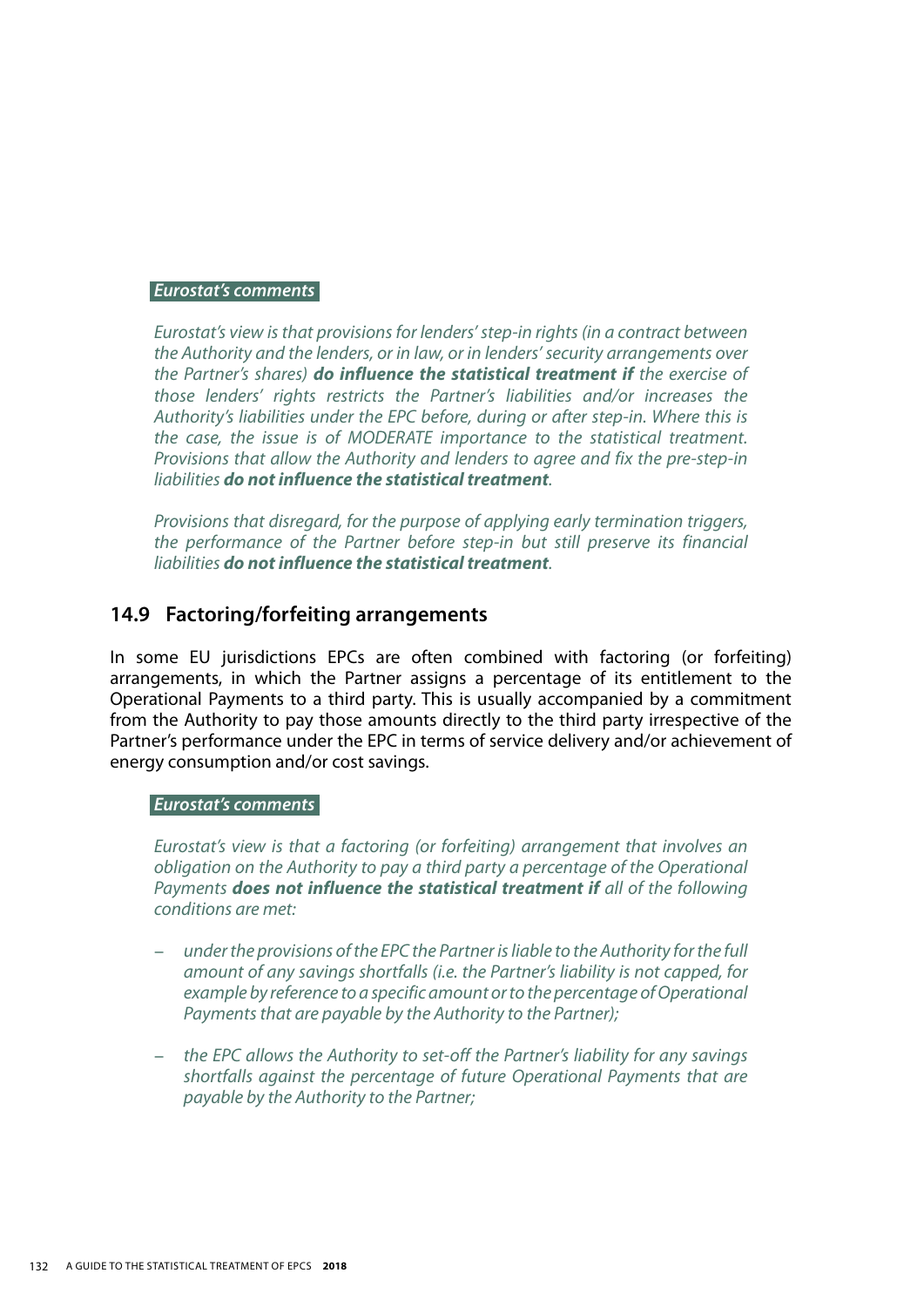- the EPC imposes a time limit on the carry-forward and set-off of savings *shortfalls, meaning that the Authority must have appropriate recourse against the Partner if any amount of a savings shortfall has not been set-off within a maximum period of one year from when the savings shortfall is determined. That recourse might be through a demand for immediate payment from the Partner and/or a right for the Authority to terminate the EPC;*

*These conditions are consistent with Eurostat's views on the payment mechanism set out in Theme 5.6. Factoring (or forfeiting) arrangements that do not meet these conditions automatically lead to the EPC being ON BALANCE SHEET for government.*

*Any obligation on the Authority to make payments to the third party on or following early termination of the EPC for Partner default must be assessed against Theme 12 of the Guide.*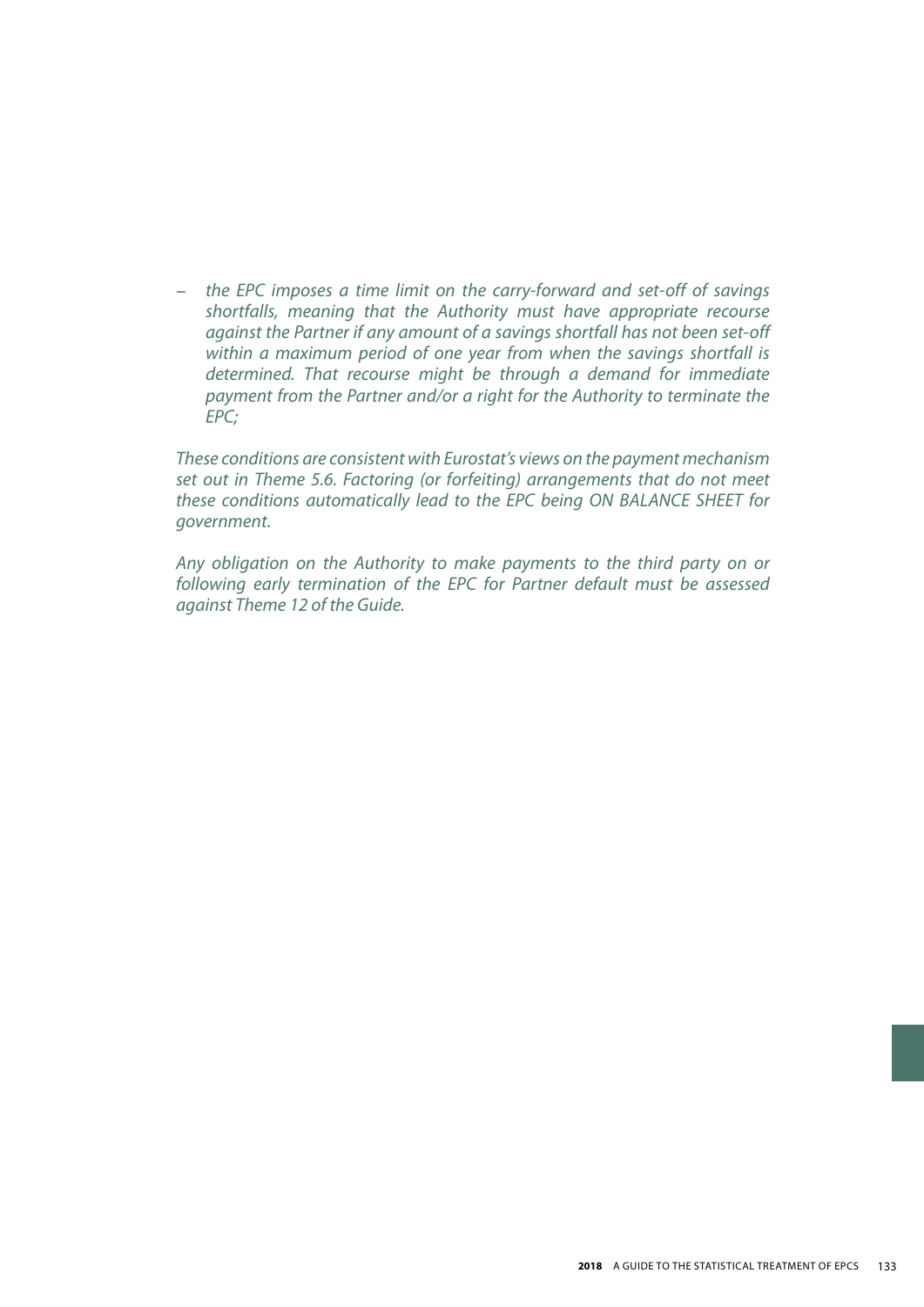

## **Government influence**

## **15.1 Authority (or government) share in the ownership of the Partner**

Although not observed in the current EPC market, it is important to note a feature of the PPP market in some EU jurisdictions that could be applied similarly on EPCs.

On a minority of PPP projects, the Authority (and/or other government entities) has a share in the ownership of the Partner. Across these projects, the Authority (or government) ownership arrangements vary (e.g. including the size of ownership share and the rights that attach to that share). However, some common features include:

- $-$  The Authority (or government) takes a minority share (ranging from 10% to 30%);
- The Authority (or government) has a right to appoint a director to the Partner's board;
- The Authority (or government) has rights to vote/veto certain decisions of the Partner, either through specific rights in the shareholders' agreement and/or through general company law; and
- The Authority's (or government's) shares carry a right to receive dividends.

*Eurostat's comments*

*Eurostat's views on this feature of some PPPs would apply similarly if this feature were to be used on EPCs. The impact on the statistical treatment of EPCs is explained below.*

*Eurostat's view is that if the Authority's (or government's) share in the ownership of the Partner leads to a statistical classification of the Partner to the general government sector, the arrangement is not be considered an EPC by Eurostat and is on balance sheet for government (see Chapter 2).*

*Even where it is not sufficient to lead to the statistical classification of the Partner to the general government sector, an Authority's (or government's) share in the ownership of the Partner does influence the statistical treatment in two ways described below.*

*Firstly, the amount invested by the Authority (or government) in the shares of the Partner is considered to be government financing (see Theme 14.1).*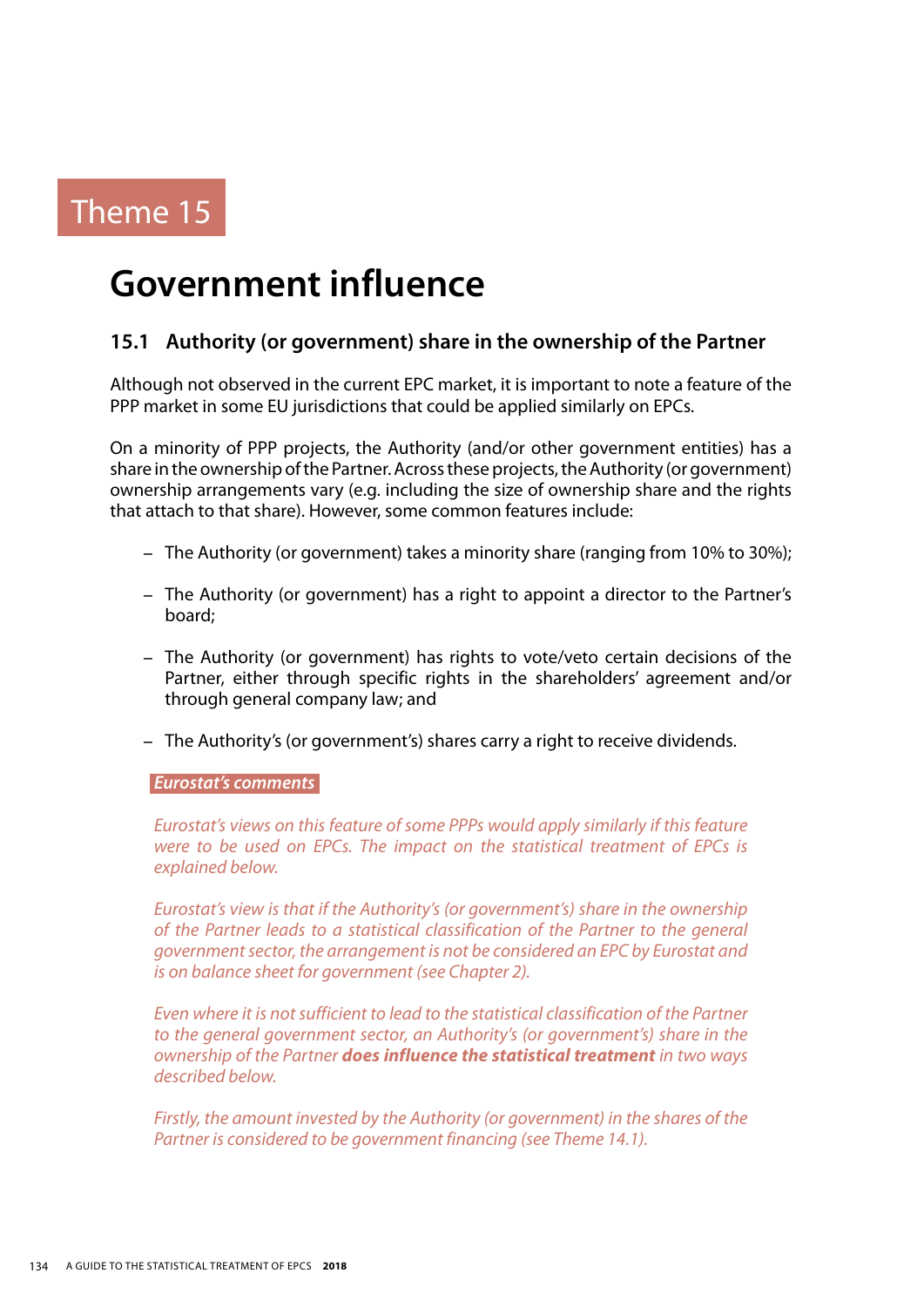*Secondly, any entitlement to the Partner's profits is considered to be Authority (or government) reward from the asset (see Chapter 1) and does influence the statistical treatment as follows:*

- - *An entitlement to a share of 50% or more of the Partner's profit automatically leads to the EPC being ON BALANCE SHEET for government;*
- An entitlement to a share of less than 50% but more than one third of the *Partner's profit is of VERY HIGH importance to the statistical treatment;*
- - *An entitlement to a share one third or less but more than 20% of the Partner's profit is of HIGH importance to the statistical treatment; and*
- - *An entitlement to a share of 20% or less but more than 10% of the Partner's profit is of MODERATE importance to the statistical treatment.*

*An entitlement to a share of 10% or less of the Partner's profit does not influence the statistical treatment.*

*As stated in Chapter 2, if a public entity classified outside general government, acting on behalf of or on an express or implied instruction of government, takes a share in the ownership of the Partner, its share will be considered to be held by government. Likewise, as stated in the introduction to this Chapter, if a public entity classified outside general government has a share in the ownership of the Partner and has a specific arrangement to transfer any profit it makes from that share to a government entity, that profit will be considered to be government reward from the EPC.*

## **15.2 Authority rights of approval**

Most EPCs specify various actions that the Partner cannot take without the Authority's approval. These actions typically include:

- changing its name, corporate constitution or tax domicile (where the Partner is an SPV);
- carrying out any business that is not related to the EPC (where the Partner is an SPV);
- $-$  changing key personnel involved in delivering the EPC;
- changing, terminating or entering into new key sub-contracts;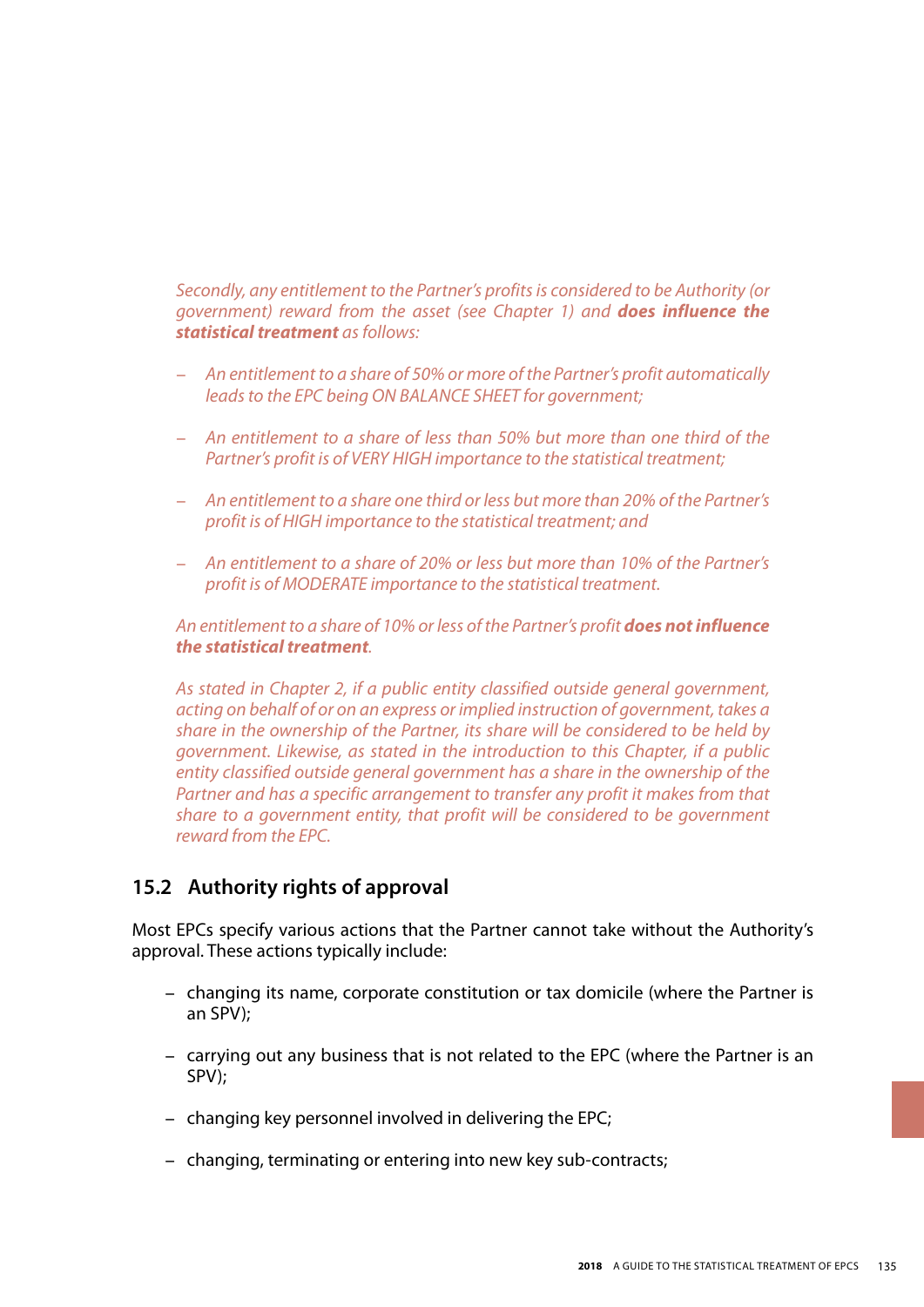- granting the lenders "security rights" over the EPC assets;
- $-$  refinancing (see Theme 14.6);
- changing the terms and conditions of staff transferring from the Authority to the Partner; and
- selecting an insurer for the insurances required under the EPC.

Some EPCs also require the Partner to obtain the Authority's approval if it wishes to make any changes to its owners/shareholders (typically where the Partner is an SPV). The strength of the Authority's approval rights varies from contract to contract, and might be stronger in the early years of the EPC. For example, the Authority's approval may be required for any proposed change in ownership during the Construction Phase and for a period of between two to five years after construction is complete, and thereafter only for:

- transfers of ownership from those that have another role in the EPC in addition to being owners/shareholders (e.g. as construction contractor or service provider); and/or
- transfers to third parties involved in businesses that raise public policy concerns.

In a minority of cases, the Authority's approval is required for each and every change in ownership during the period of the contract.

#### *Eurostat's comments*

*Eurostat's view is that the Authority rights of approval described above do not influence the statistical treatment. However, for refinancing approvals, see Theme 14.6.*

## **15.3 Authority step-in rights**

EPCs will often include provisions that allow the Authority to step in and take over the delivery of the EPC from the Partner on a temporary basis in circumstances where:

- $-$  it is in the public interest for the Authority to do so (e.g. because of health and safety concerns, issues of national security, or other reasons connected to the Authority's public duties); and/or
- the Partner is in default of its obligations under the EPC.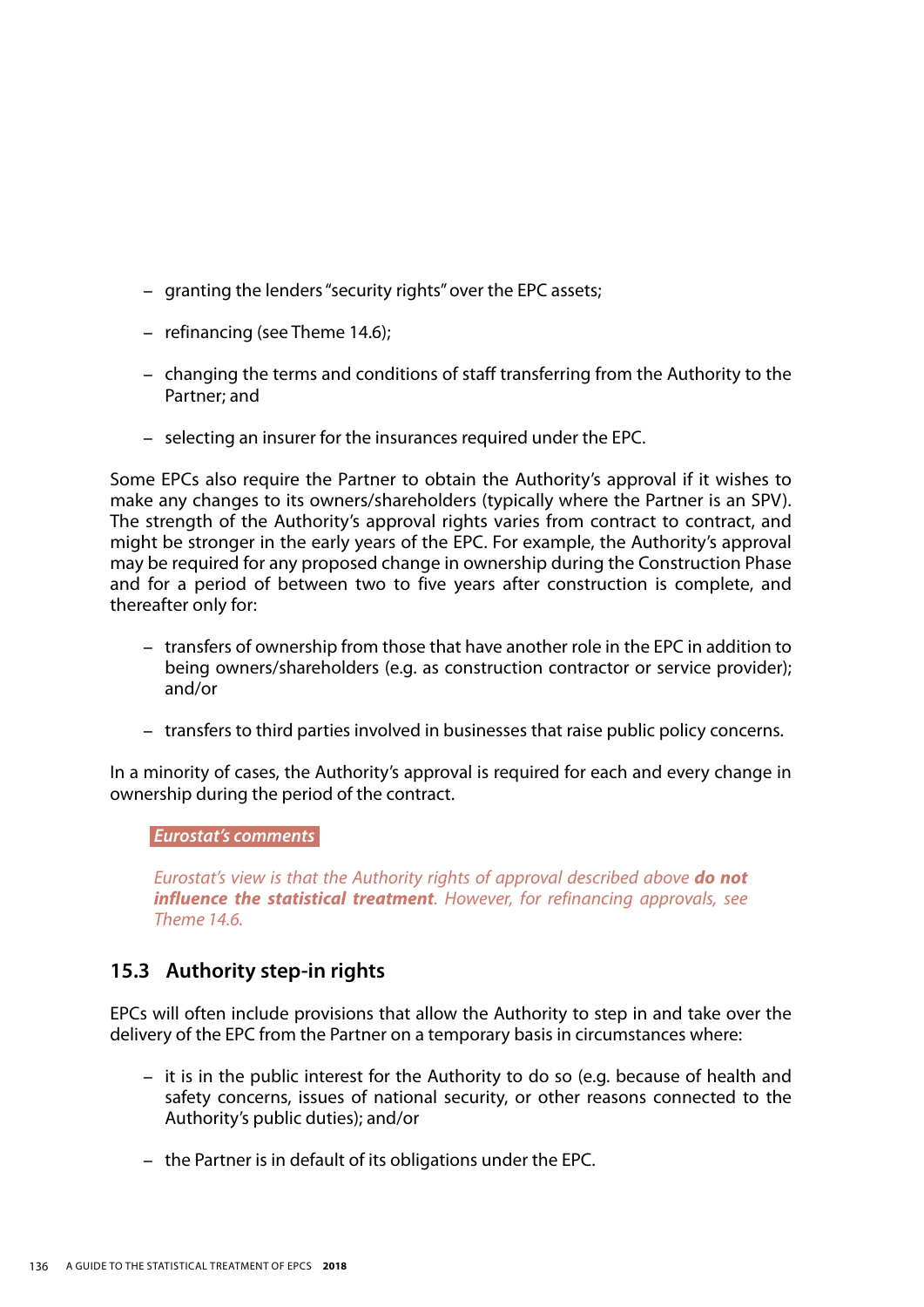The Authority's rights are usually limited both in terms of the action it can take and the period for which it can take it. In other words, it has the right to do what is needed, for the time period that is needed, to address the underlying reason for the step-in and continue the performance of the EPC. The Authority has to give the Partner (and sometimes also the lenders) prior notice of its intention to step in.

Some EPCs require the Authority to continue to pay the Partner the full Operational Payments during the period of step-in, but allow the Authority to deduct any step-in costs that it incurs if it has stepped-in because of the Partner's poor performance.

In some jurisdictions (or in some specific sectors within jurisdictions) the Authority's right to intervene in the delivery of the EPC exists as a matter of law. The law will usually also address any claim that the Partner has for costs and/or losses that it incurs as a result of such intervention.

#### *Eurostat's comments*

*Eurostat's view is that provisions that allow the Authority to step in and take over delivery of the EPC from the Partner (either on specific grounds specified in the contract or general grounds specified in law) do not influence the statistical treatment.*

*An obligation on the Authority to continue to pay the Operational Payments in full during the period of step-in does not influence the statistical treatment if:*

- - *deductions for unavailability and/or poor service performance up to the date that the Authority steps in and after the date that the Authority steps out are applied to the Operational Payments as envisaged for the normal operation of the EPC; and*
- the Authority is entitled to recover its step-in costs from the Partner if the *Authority has stepped in because of the Partner's poor performance.*

*Where either of these conditions is not met, the issue is of MODERATE importance to the statistical treatment.*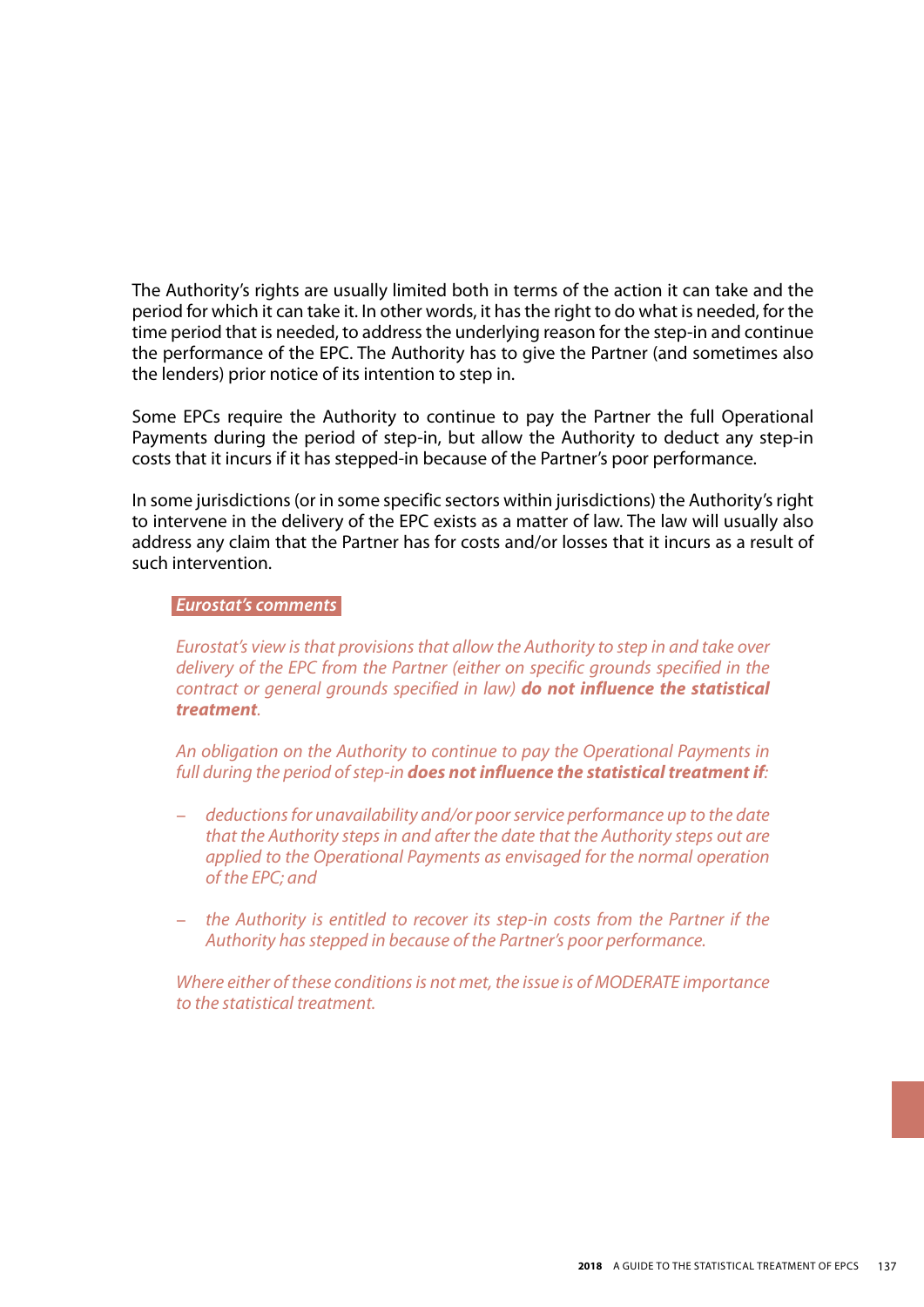## **15.4 Caps on Partner profit or revenues**

Some (rare) EPCs contain provisions that cap the amount of revenue or profit that the Partner can make from the EPC. The cap can be expressed, for example, as a monetary value or a percentage return on equity. The cap can also be expressed as an amount of energy consumption and/or cost savings generated under the EPC. These provisions might:

- $-$  require the Partner to pay the Authority (or wider government) the amount of any revenue or profit that exceeds the cap; and/or
- trigger expiry (or early termination) of the EPC (see Theme 13.1).

A cap on the Partner's revenue or profit might be set indirectly through linking the duration of the contract to the achievement of a certain level of energy consumption and/or cost savings (see comments at Theme 5.6.5 and Theme 13.1).

*Eurostat's comments*

*Eurostat's view is that any provision that imposes a cap on the Partner's revenue or profit does influence the statistical treatment and automatically leads to the EPC being ON BALANCE SHEET for government.*

*Eurostat considers provisions that link the EPC's expiry to the Partner having generated a specific amount of revenue or profit (however that is expressed) to be akin to a cap on Partner revenue or profit, which does influence the statistical treatment and would automatically lead to the EPC being ON BALANCE SHEET for government.*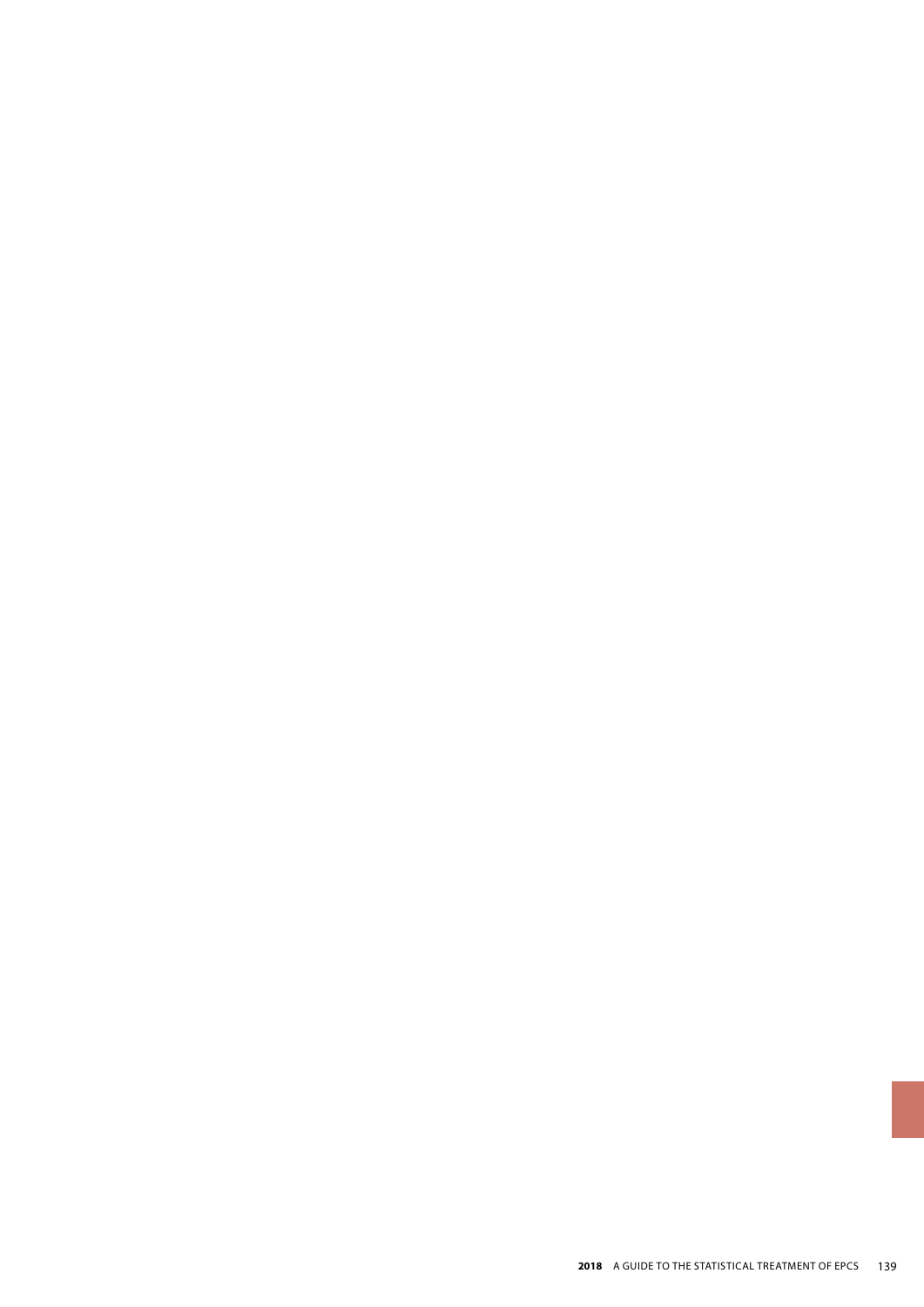

# **Miscellaneous provisions**

## **16.1 Dispute resolution procedure**

The approach taken to resolution of disputes between the Authority and the Partner varies from contract to contract, depending on the processes available in the relevant jurisdiction and the Authority's broader policies on public contracts. Typically, final determination of disputes will be referred to local and/or national courts or to arbitration.

Most EPCs provide the opportunity for some form of alternative dispute resolution process (e.g. mediation) to be followed before resorting to a court or arbitration process.

#### *Eurostat's comments*

*Eurostat's view is that the procedure for resolution of disputes between the parties does not influence the statistical treatment.*

## **16.2 Information and confidentiality**

Most EPCs contain provisions that deal with:

- information relating to the contract arrangements that the parties are required to share with each other;
- information relating to the contract arrangements that the parties are entitled to share with third parties; and
- information relating to the contract arrangements that must be kept confidential.

*Eurostat's comments*

*Eurostat's view is that provisions in the EPC that deal with obligations relating to information and confidentiality do not influence the statistical treatment.*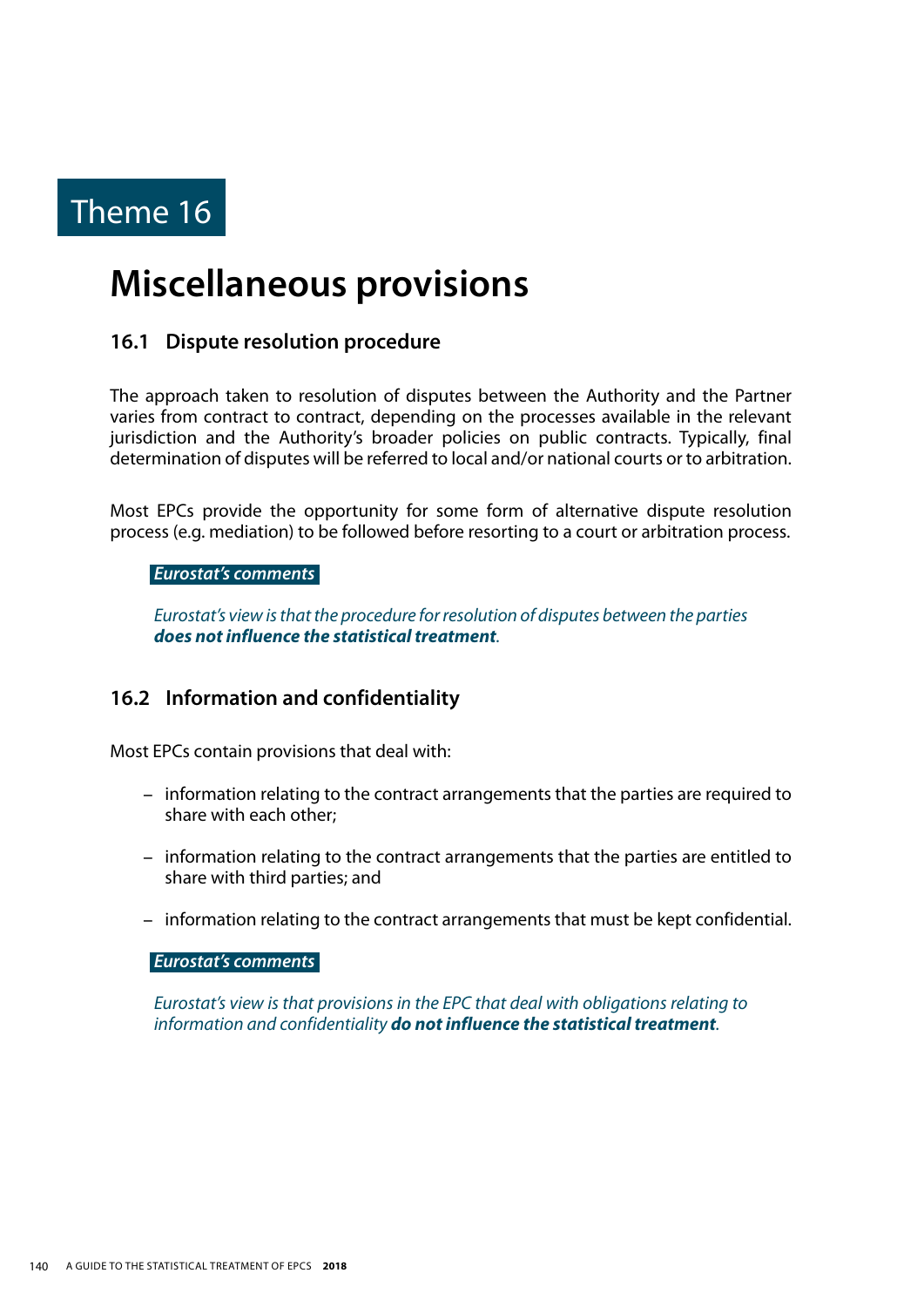## **16.3 Compliance with law**

Most EPCs impose an express obligation on each party to perform the contract in accordance with relevant laws, good industry practice, etc.

#### *Eurostat's comments*

*Eurostat's view is that general provisions in the EPC that require the parties to comply with law, good industry practice, etc. do not influence the statistical treatment.*

## **16.4 Restrictions on assignment (transfer) of the EPC**

Most EPCs impose an absolute prohibition on the Partner assigning or transferring the contract to any third party without the Authority's prior agreement.

Some EPCs mirror this prohibition in the case of assignation or transfer of the EPC by the Authority (i.e. the Authority must obtain the Partner's prior agreement), but many EPCs give the Authority more flexibility (e.g. in the case of assignations or transfers to the Authority's successors or other public authorities in a re-structuring or reorganisation).

#### *Eurostat's comments*

*Eurostat's view is that provisions that restrict (either absolutely or conditionally) the parties' rights to assign or transfer the EPC to third parties do not influence the statistical treatment.*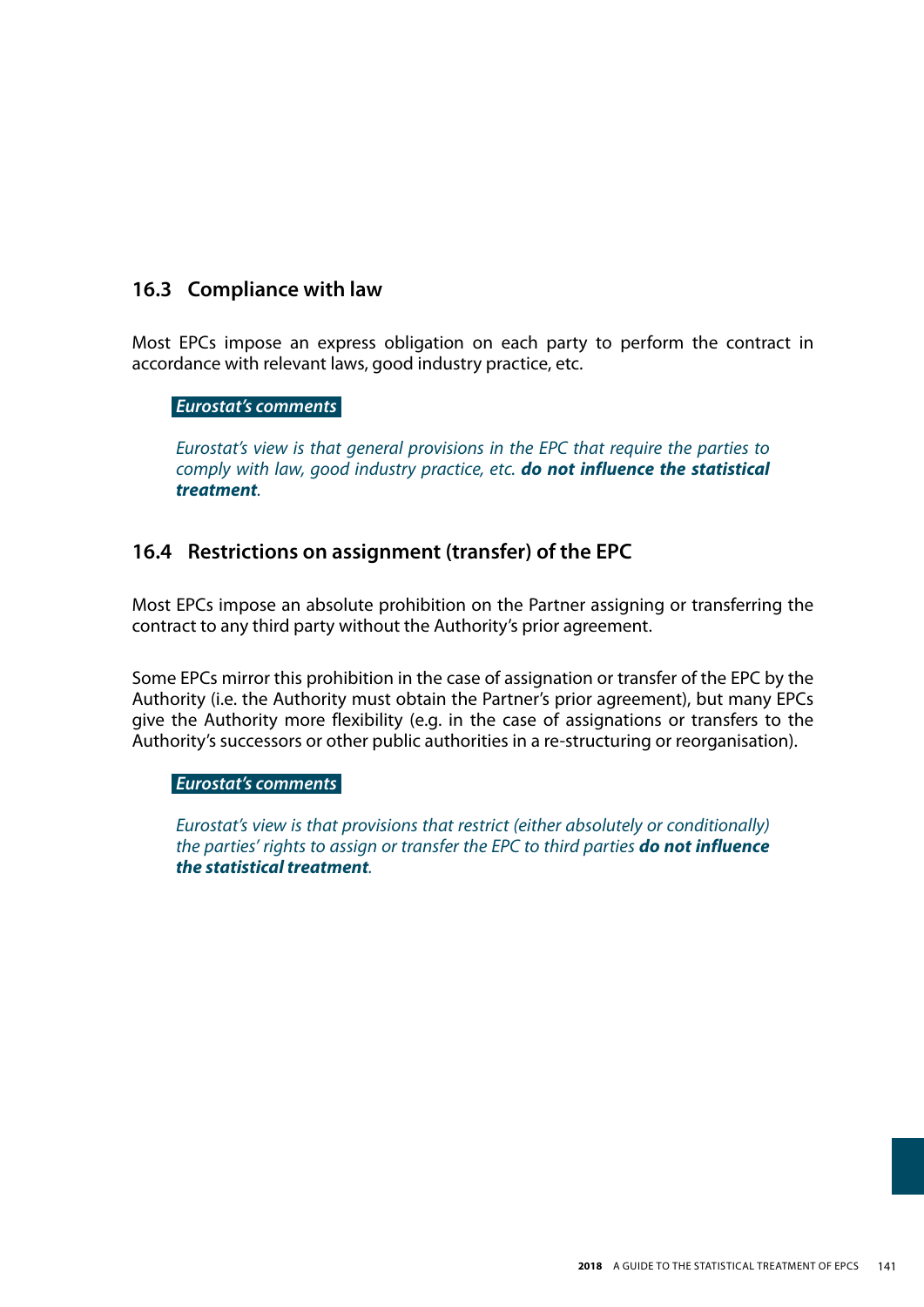A GUIDE TO THE STATISTICAL TREATMENT OF EPCS **2018**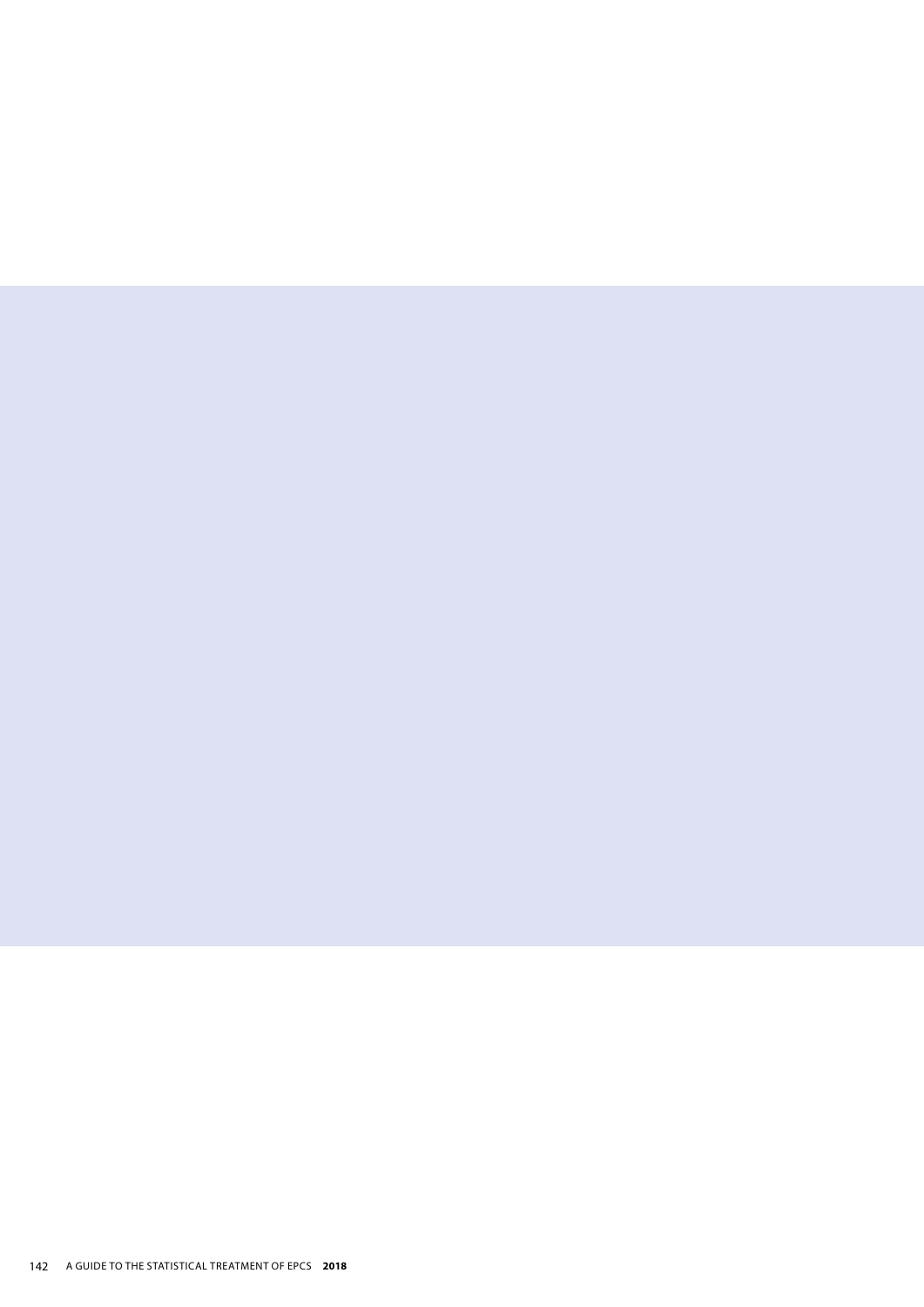# **CHAPTER 4**

# Concluding the Statistical Treatment Assessment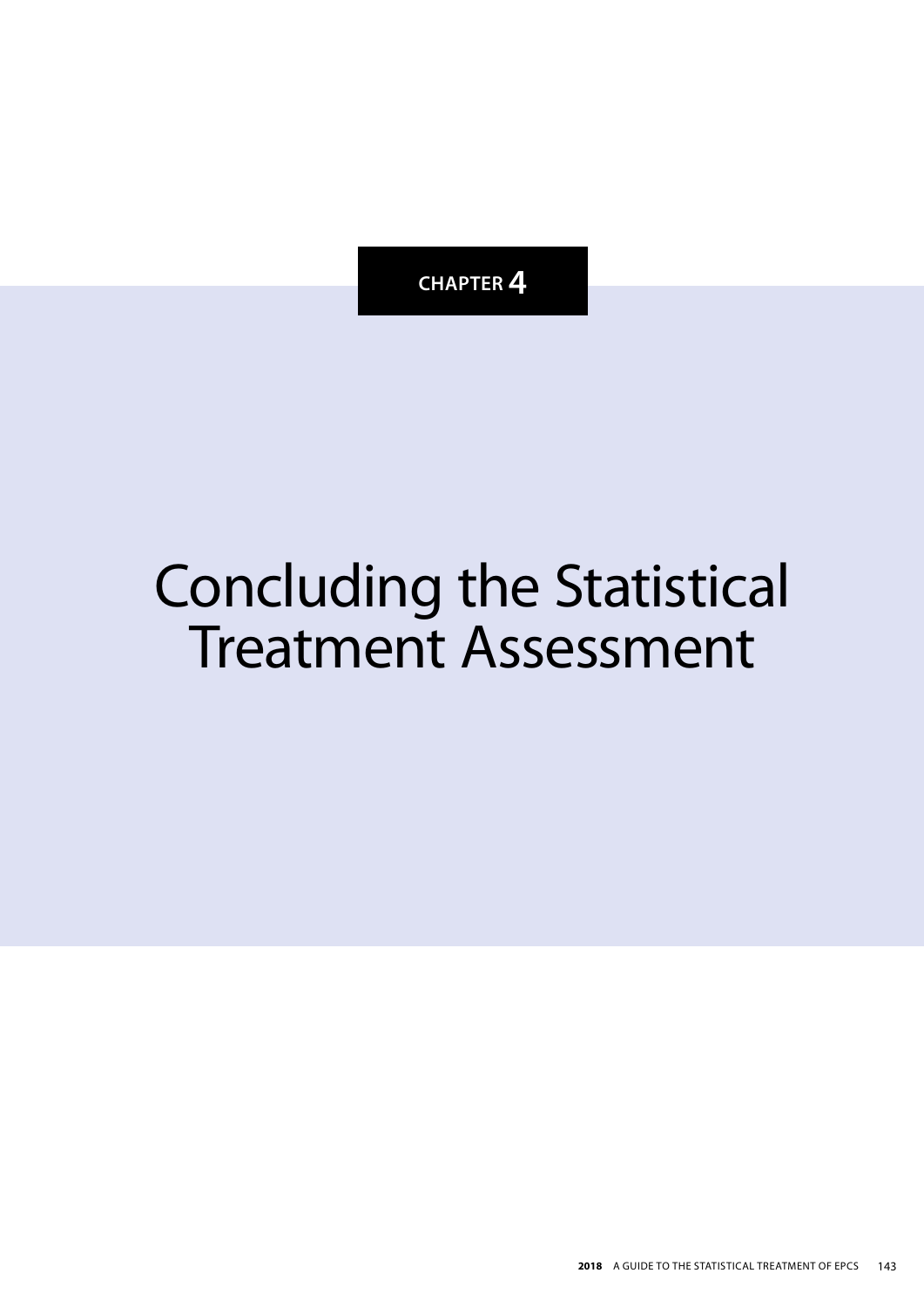## **Overview**

Chapter 4 summarises the methodology that Eurostat uses in practice to reach a conclusion on the statistical treatment of an EPC, assuming that the EPC uses the typical provisions described in Chapter 3.**<sup>40</sup>**

It is important that Chapter 4 is not used on its own as a tool for concluding the statistical treatment assessment of a specific EPC. As Chapter 4 is based on the typical provisions described in Chapter 3, users must bear in mind the limitations and qualifications stated in the introduction to the Guide and at the beginning of Chapter 3.

Eurostat's methodology for the assessment of the statistical treatment of an EPC is based on three main steps:

- identifying the issues that typically influence the statistical treatment;
- analysing the significance of the issues that influence the statistical treatment; and
- concluding the statistical treatment assessment.

#### **Step 1: identifying the issues that typically influence the statistical treatment**

The first step is to identify all the provisions of the relevant EPC (and related documents and underlying law) that influence the statistical treatment and to list these according to their category of importance (i.e. ON BALANCE SHEET, VERY HIGH, HIGH or MODERATE). For easy reference, the typical EPC provisions identified in Chapter 3 that influence the statistical treatment are listed and categorised in the table in Annex 1 to the Guide.

If this step identifies no provisions that influence the statistical treatment, it is reasonable to assume that the EPC is off balance sheet for government. In this case, steps 2 and 3 below do not apply.

If this step identifies one or more automatic ON BALANCE SHEET provisions, the EPC is on balance sheet for government and steps 2 and 3 below do not apply.

If this step identifies no automatic ON BALANCE SHEET provisions but one or more issues of VERY HIGH, HIGH, or MODERATE importance, steps 2 and 3 below apply.

<sup>&</sup>lt;sup>40</sup> Chapter 4 applies only if the arrangement falls within Eurostat's own definition of an EPC (see Chapter 2).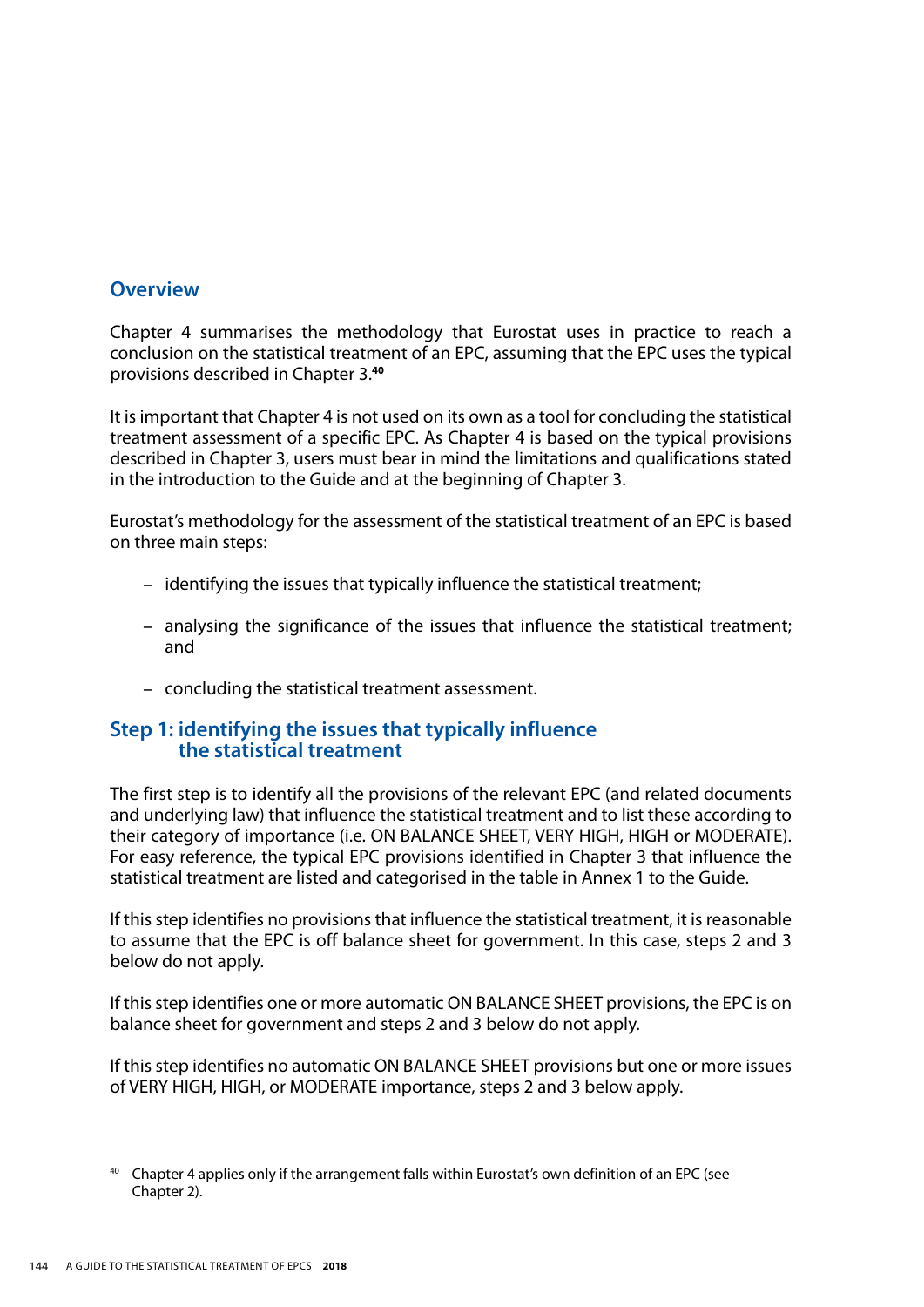## **Step 2: analysing the significance of the issues that influence the statistical treatment**

The second step is to analyse the degree to which each of the influential provisions identified at step 1 has an impact on the economic substance of the arrangements.

The aim of this analysis is to "sense check" whether the categorisation of issues identified at step 1 is appropriate or whether an adjustment to the categorisation should be made given the facts and circumstances of the relevant arrangements. The analysis needs to be done in the spirit of the views expressed by Eurostat in Chapter 3. In some cases, a quantitative assessment of the actual or potential impact of a provision may be possible and may be considered by Eurostat to be relevant to this analysis. The outcome of this analysis might, for example, be to re-categorise a HIGH importance provision identified under step 1 as a MODERATE importance provision.

It is important to note that, under step 2:

- Eurostat will not re-categorise a VERY HIGH importance provision as HIGH or MODERATE or re-categorise a HIGH or MODERATE importance provision as VERY HIGH;
- Eurostat will not re-categorise a provision where its importance to the statistical treatment (as stated in Chapter 3) is based on a specified proportion or percentage;**<sup>41</sup>** and
- In extreme cases, Eurostat may re-categorise a HIGH<sup>42</sup> importance provision as ON BALANCE SHEET for government.

<sup>41</sup> Examples include: government financing that amounts to **10% or less** of the capital expenditure is of MODERATE importance; government equity with a right to a share of more than **one third** of the Partner's profit is of VERY HIGH importance.

<sup>42</sup> Chapter 3 identifies only two VERY HIGH importance provisions (see Themes 14.1 and 15.1). Given that these are both based on specified proportions neither would be re-categorised as ON BALANCE SHEET for government.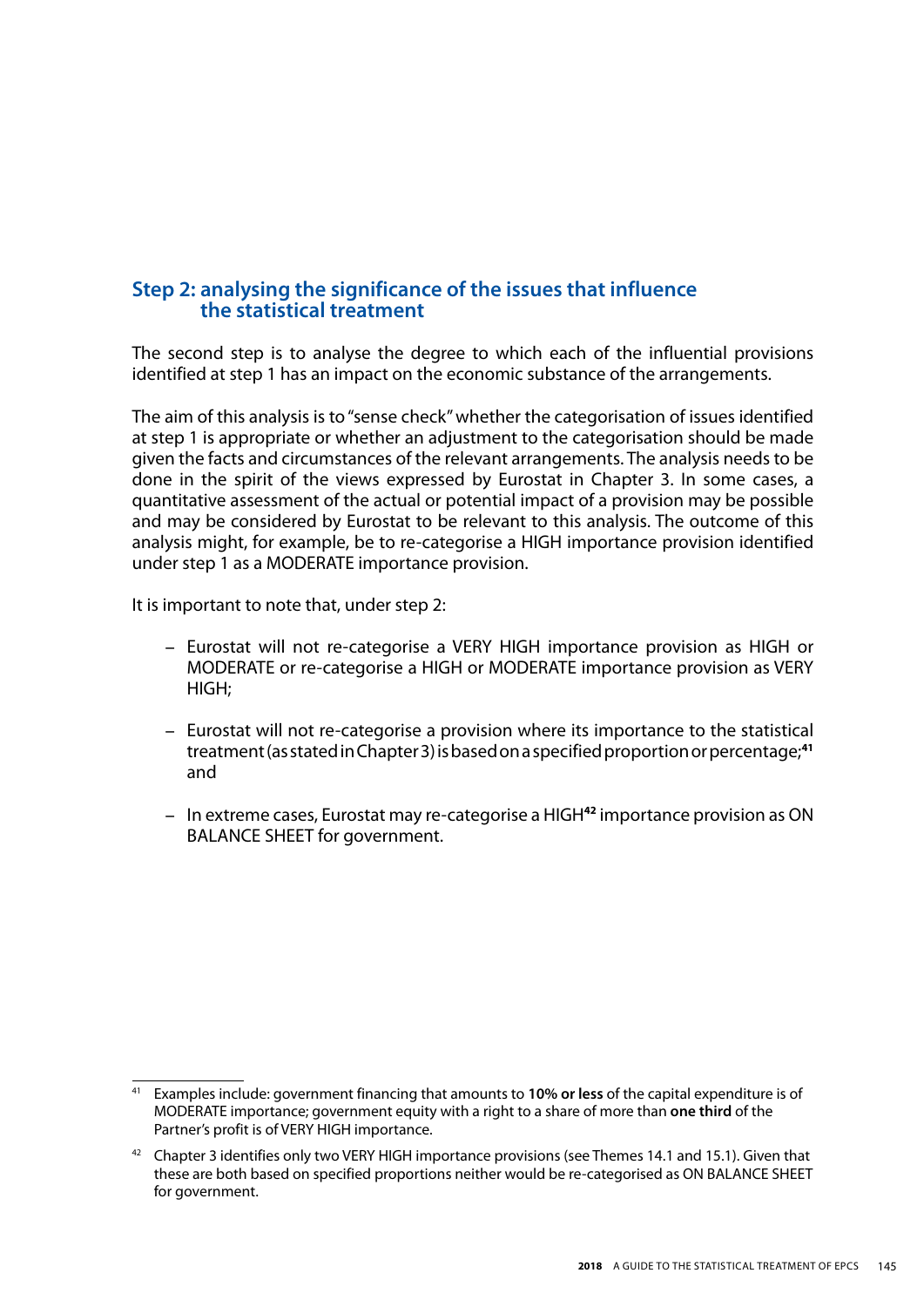The following examples illustrate how step 2 may be applied by Eurostat in practice:

- Chapter 3 states that a grace period for deductions that exceeds three months on an EPC of 8 years duration is categorised as an issue of MODERATE importance (see Theme 4.3). The economic impact of a grace period of five months is, of course, very different from the impact of a grace period of one year. While, when applying step 2, it would likely be appropriate to maintain a MODERATE categorisation for an five-month grace period, it is likely that a one-year grace period would be recategorised as HIGH; and
- Chapter 3 states that compensation event provisions that do not meet the conditions stated in Theme 6.1 are categorised as an issue of HIGH importance. It is possible that, in a specific EPC arrangement, provisions that do not meet these conditions could be re-categorised as MODERATE (e.g. in the case of compensation for an event that is foreseeable but that has a very low likelihood of occurrence and a very low likely economic impact). It is also possible that, in a specific EPC arrangement, provisions would not meet these conditions to such a significant degree that the issue would be re-categorised as leading to an ON BALANCE SHEET treatment. This could for example be the case of a compensation event that covers macro-economic conditions or is foreseeable or controllable by the Partner, to such extent that the Partner cannot be considered to be taking risk on the price/ quality/timetable of the construction of the EPC assets.

### **Step 3: concluding the statistical treatment assessment**

Once all influential provisions have been identified (step 1) and their importance (i.e. VERY HIGH, HIGH, MODERATE) has been analysed (step 2), a conclusion on the statistical treatment of the relevant EPC can be reached.

Given that the individual facts and circumstances of EPCs vary widely, it would be inappropriate to use a purely quantitative/scoring approach to conclude the statistical treatment assessment. However, Eurostat is of the view that the following guidelines should help in reaching a conclusion.

According to Eurostat, there would be a strong presumption that the EPC is off balance sheet for government if, after step 2, it has:

- no more than one VERY HIGH importance provision, no HIGH importance provisions and no more than two MODERATE importance provisions; or
- no VERY HIGH importance provisions, no more than two HIGH importance provisions and no more than one MODERATE importance provision; or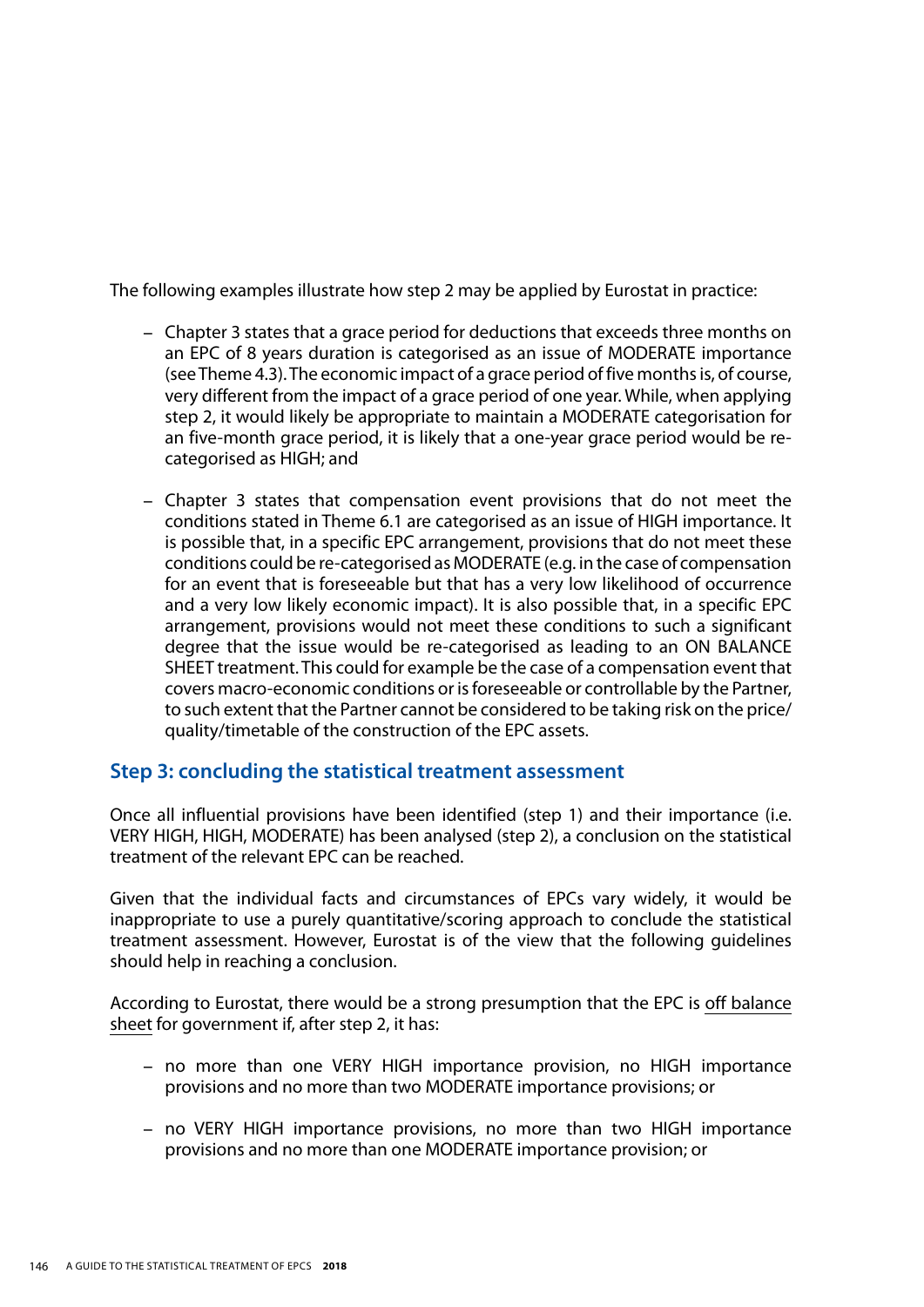- no VERY HIGH importance provisions, no more than one HIGH importance provision and no more than four MODERATE importance provisions; or
- no VERY HIGH importance provisions, no HIGH importance provisions and no more than seven MODERATE importance provisions.

Presenting this in another way, there is a strong presumption that an EPC is off balance sheet for government if, after step 2, it has:

|                              | <b>VERY HIGH</b> | <b>HIGH</b> | <b>MODERATE</b> |
|------------------------------|------------------|-------------|-----------------|
| Number of issues identified: | $\leq$ 1         | 0           | $\leq$ 2        |
| Number of issues identified: |                  | $\leq$ 2    | $\leq$ 1        |
| Number of issues identified: |                  | $\leq$ 1    | $\leq 4$        |
| Number of issues identified: |                  | 0           | < 7             |

If an EPC has a combination of VERY HIGH, HIGH and/or MODERATE provisions that does not fall within one of the thresholds listed above, there is a strong likelihood that Eurostat will conclude that it is on balance sheet for government.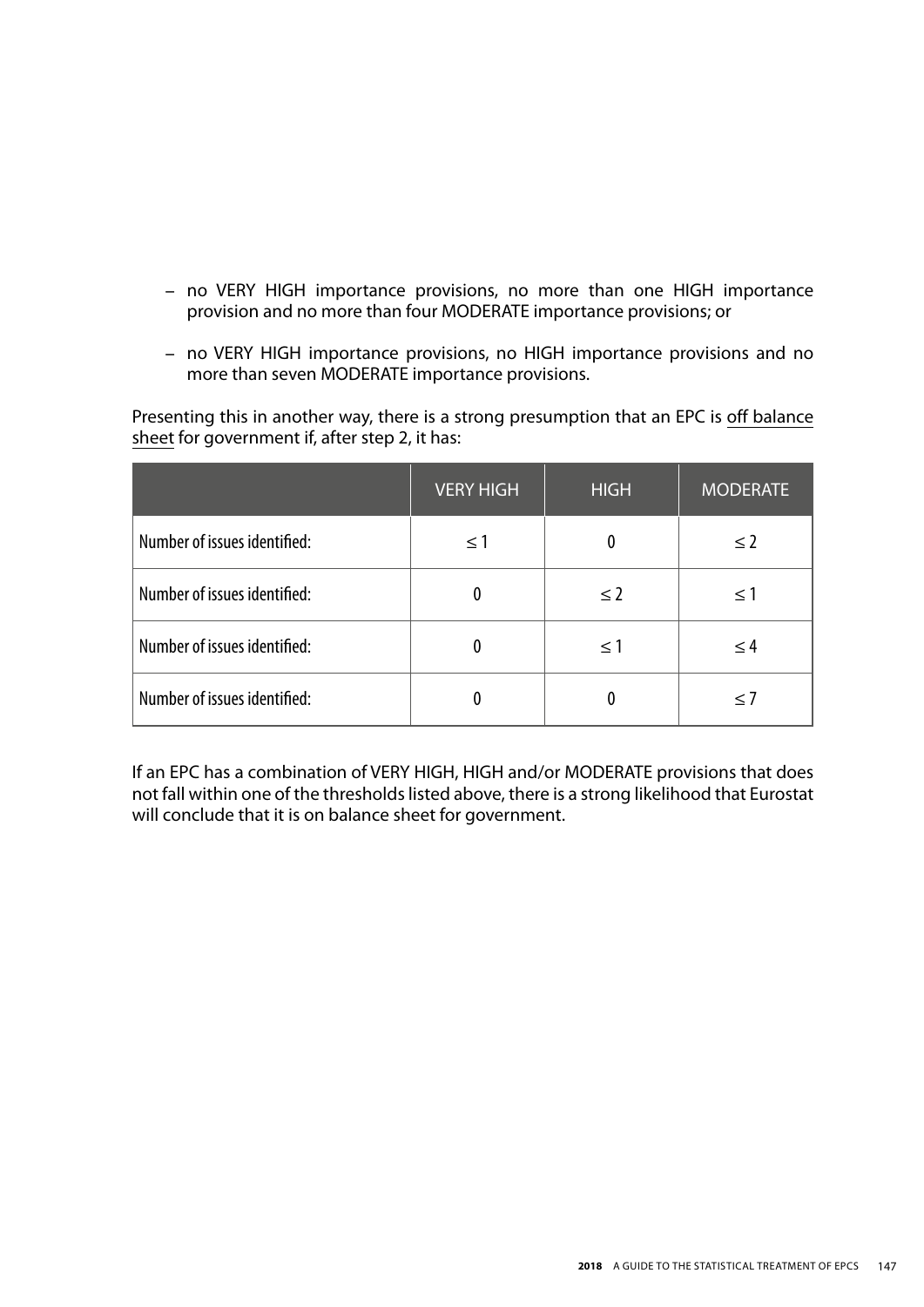A GUIDE TO THE STATISTICAL TREATMENT OF EPCS **2018**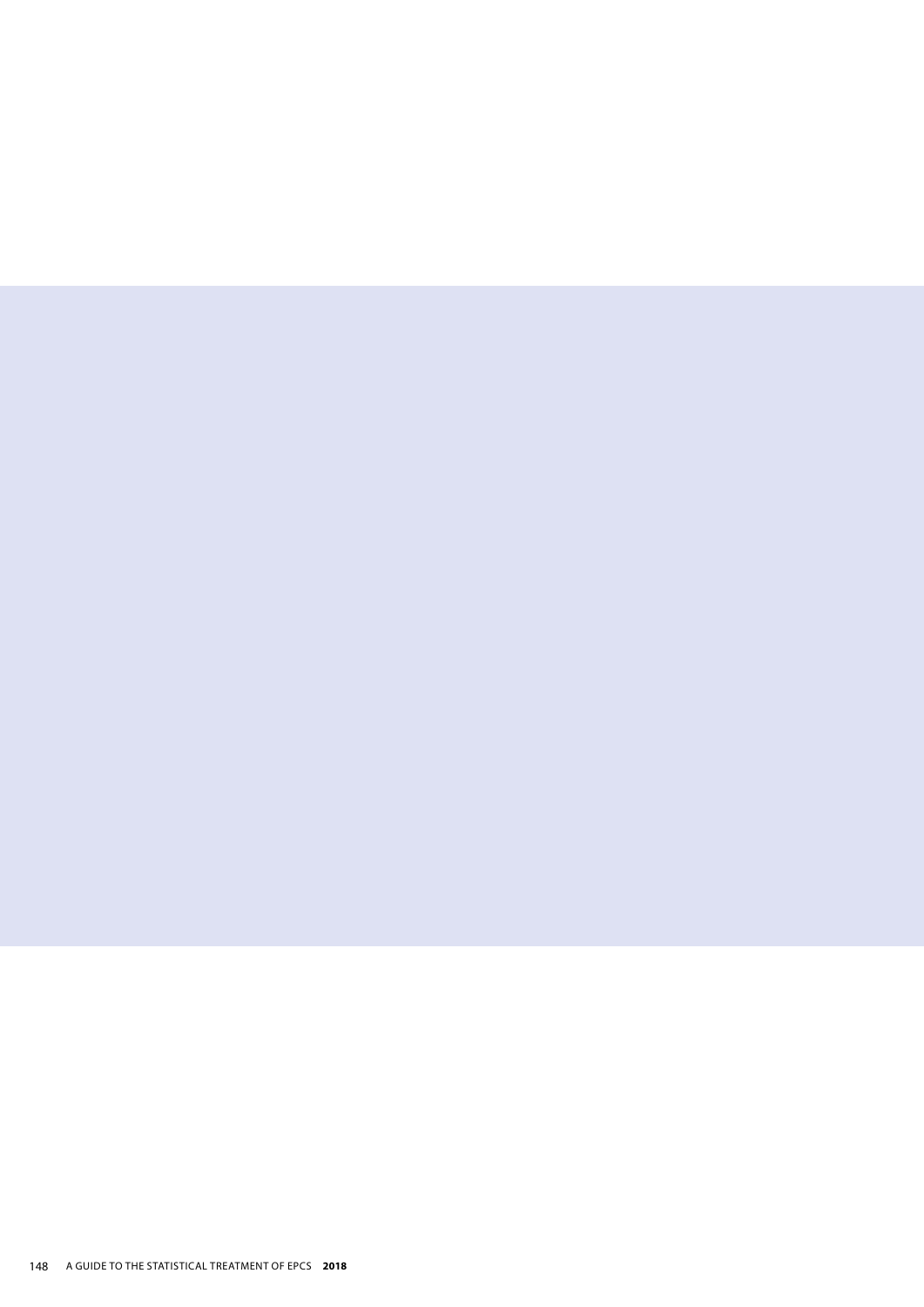**ANNEX 1**

# Table of Typical EPC Provisions that Influence the Statistical Treatment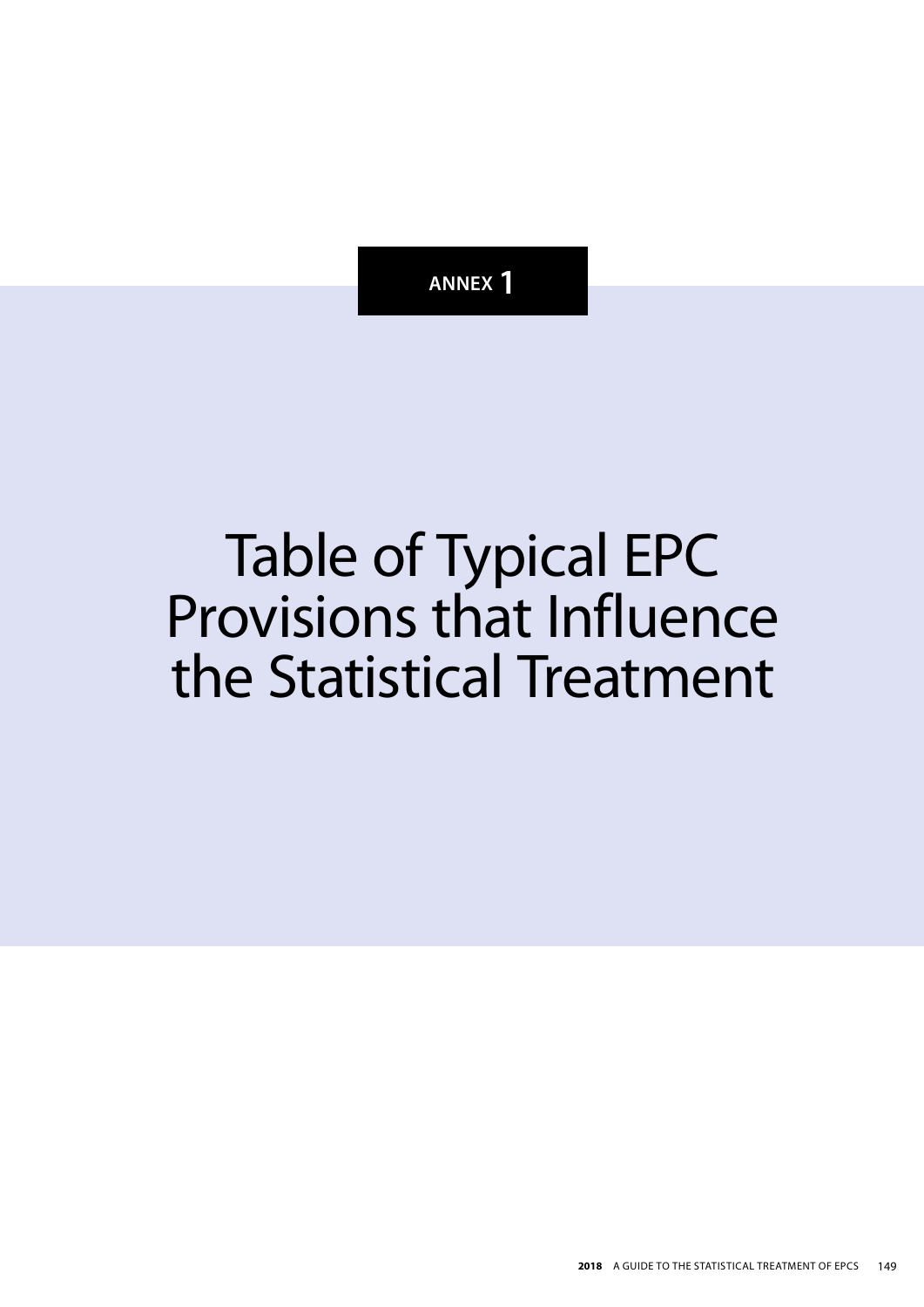The table below lists the typical EPC provisions that, as stated in Chapter 3, do influence the statistical treatment. It also identifies whether a provision is one that automatically leads to the EPC being ON BALANCE SHEET for government or whether it is of VERY HIGH, HIGH or MODERATE importance to the statistical treatment. It can be used as a reference point for step 1 in the methodology for reaching a conclusion on the statistical treatment (see Chapter 4). However, it is important to note that applying step 2 of the methodology (see Chapter 4) may result in provisions being re-categorised from those specified in the table below.

This table should not be used on its own as a tool for determining the statistical treatment of an EPC. It must be read in conjunction with the text in Chapter 3 which explains the particular features of the typical EPC provisions that influence the statistical treatment. At the same time, it is important that users recognise the limitations inherent in Chapter 3 itself (i.e. that while Chapter 3 contains an overview of a comprehensive set of provisions in typical EPCs it cannot, by its nature, take into account all of the facts, circumstances and provisions of individual EPCs).

|                                                                                                                                               | <b>Chapter 3</b><br>reference | <b>Automatically ON</b><br><b>BALANCE SHEET</b> | <b>VERY HIGH</b><br><i>importance</i> | <b>HIGH</b><br><i>importance</i> | <b>MODERATE</b><br>importance |
|-----------------------------------------------------------------------------------------------------------------------------------------------|-------------------------------|-------------------------------------------------|---------------------------------------|----------------------------------|-------------------------------|
| Theme 2: Specification, design, construction and installation of the EPC assets                                                               |                               |                                                 |                                       |                                  |                               |
| Responsibility for specification and<br>design: issues with Authority taking risk<br>as described in Theme 2.1                                | 2.1                           |                                                 |                                       |                                  |                               |
| Construction costs: issues with<br>the Authority taking construction and/or<br>installation cost savings as described<br>in Theme 2.2         | 2.2                           |                                                 |                                       |                                  |                               |
| Construction and/or installation<br>completion: issues with completion<br>criteria as described in Theme 2.3                                  | 2.3                           |                                                 |                                       |                                  |                               |
| Construction and/or installation<br>completion: issues with phased<br>completion and phased Operational<br>Payments as described in Theme 2.3 | 2.3                           |                                                 |                                       |                                  |                               |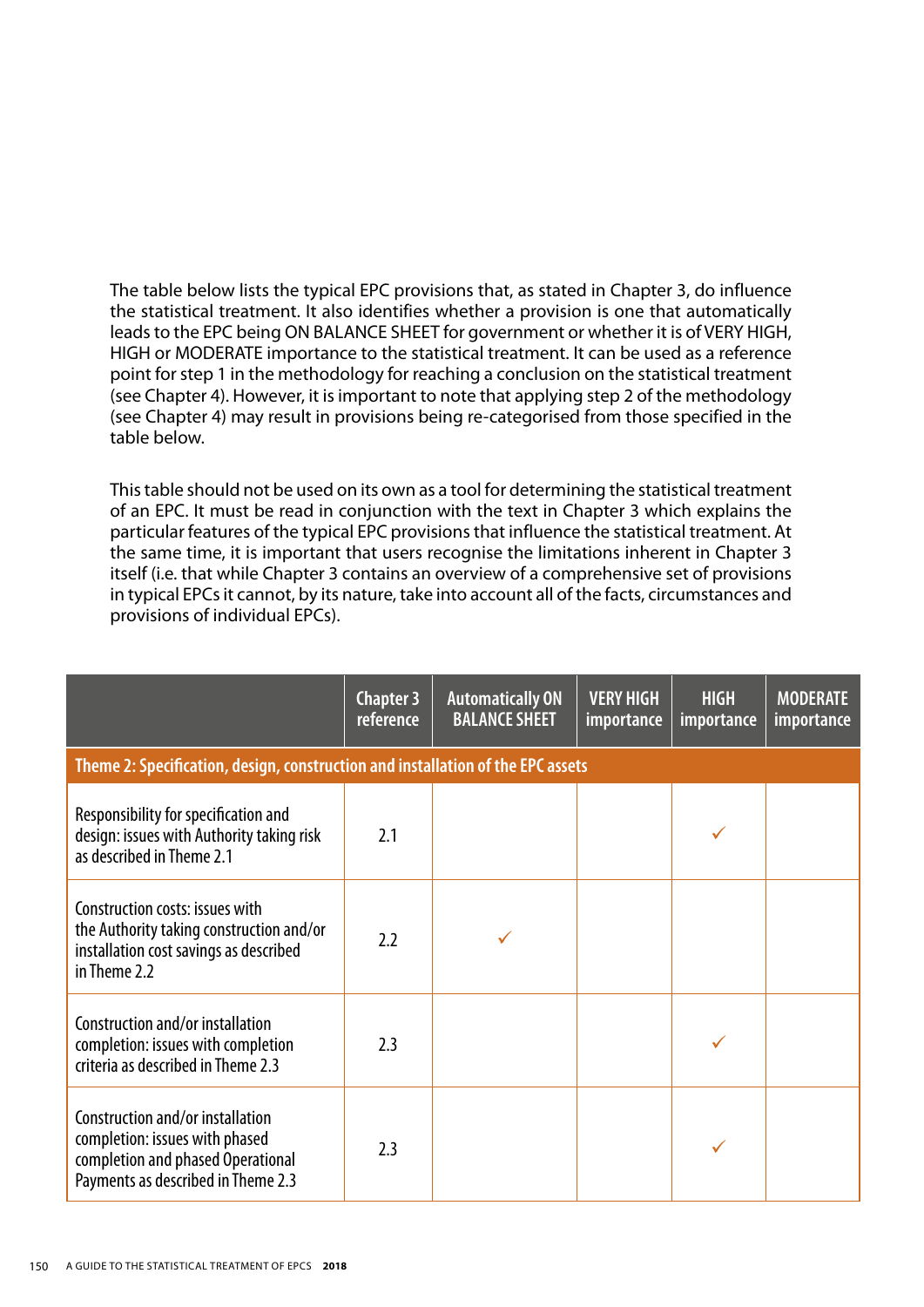|                                                                                                                                       | <b>Chapter 3</b><br>reference | <b>Automatically ON</b><br><b>BALANCE SHEET</b> | <b>VERY HIGH</b><br>importance | <b>HIGH</b><br>importance | <b>MODERATE</b><br>importance |
|---------------------------------------------------------------------------------------------------------------------------------------|-------------------------------|-------------------------------------------------|--------------------------------|---------------------------|-------------------------------|
| Snagging works: issues described<br>in Theme 2.4                                                                                      | 2.4                           |                                                 |                                |                           |                               |
| <b>Reimbursement of Authority costs:</b><br>issues described in Theme 2.6                                                             | 2.6                           |                                                 |                                | ✓                         |                               |
| Theme 3: Maintenance and operation of the EPC assets                                                                                  |                               |                                                 |                                |                           |                               |
| Responsibility for operation and<br>maintenance: issues with Authority<br>responsibility for maintenance as<br>described in Theme 3.1 | 3.1                           |                                                 |                                |                           |                               |
| Maintenance standards: issues described<br>in Theme 3.2                                                                               | 3.2                           |                                                 |                                |                           |                               |
| Maintenance plan: issues with<br>Authority approval reducing Partner risk<br>as described in Theme 3.3                                | 3.3                           |                                                 |                                | ✓                         |                               |
| Maintenance plan: issues with<br>requiring Partner to incur costs as<br>described in Theme 3.3                                        | 3.3                           |                                                 |                                |                           |                               |
| Maintenance funds: issues with the<br>Authority taking risk on a maintenance<br>fund as described in Theme 3.4                        | 3.4                           |                                                 |                                |                           |                               |
| Maintenance fund: issues with<br>the Authority taking reward on a<br>maintenance fund as described<br>in Theme 3.4                    | 3.4                           |                                                 |                                |                           |                               |
| Maintenance: issues with the Authority<br>taking benefit of maintenance cost<br>savings as described in Theme 3.4                     | 3.4                           |                                                 |                                |                           |                               |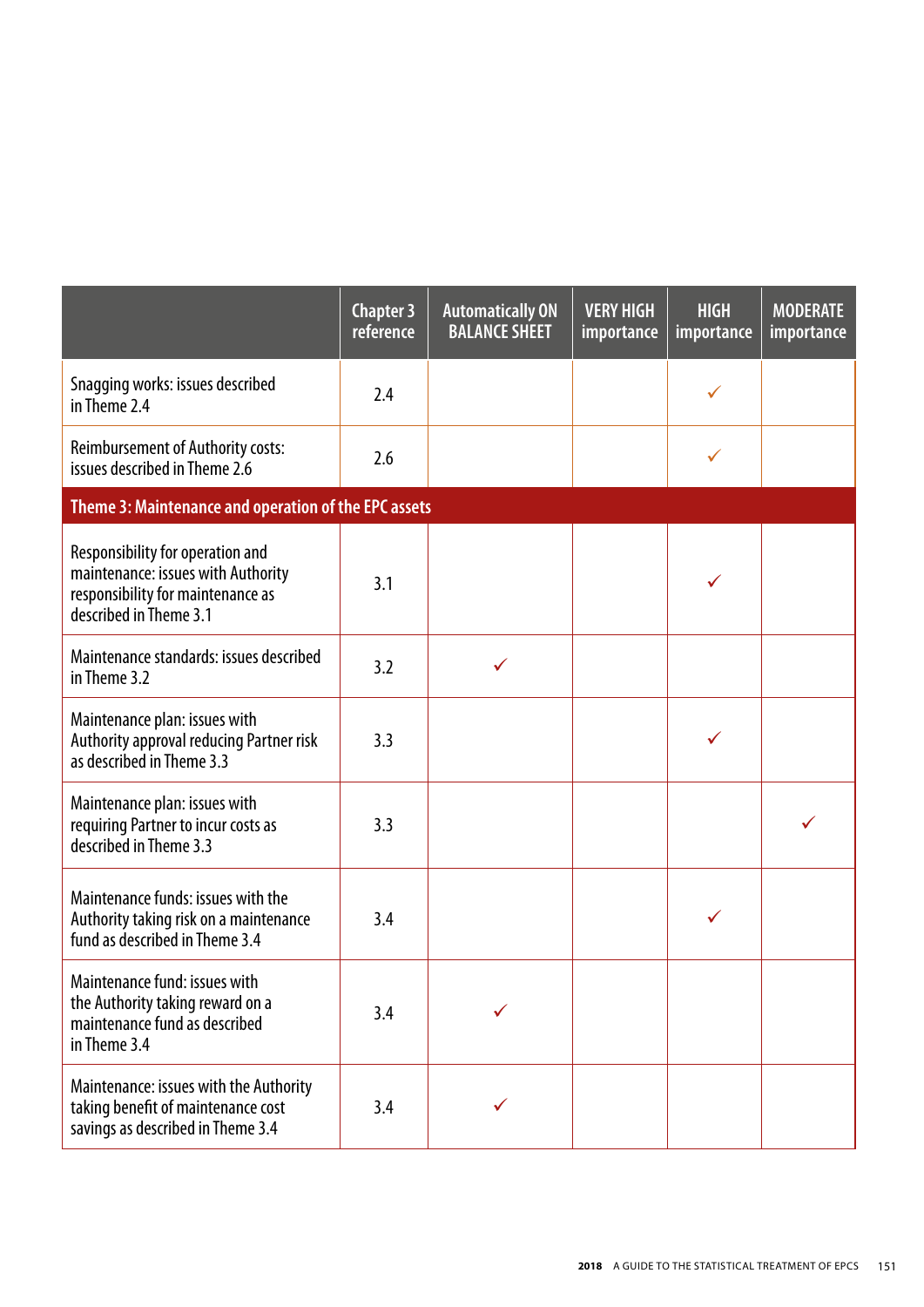|                                                                                                                 | <b>Chapter 3</b><br>reference | <b>Automatically ON</b><br><b>BALANCE SHEET</b> | <b>VERY HIGH</b><br>importance | <b>HIGH</b><br><i>importance</i> | <b>MODERATE</b><br>importance |
|-----------------------------------------------------------------------------------------------------------------|-------------------------------|-------------------------------------------------|--------------------------------|----------------------------------|-------------------------------|
| <b>Theme 4: The Guaranteed Savings</b>                                                                          |                               |                                                 |                                |                                  |                               |
| Guaranteed savings: no guaranteed level<br>of savings as described in Theme 4.                                  | $\overline{4}$                |                                                 |                                |                                  |                               |
| Defining the guarantee: issues in<br>setting the level of guaranteed savings<br>as described in Theme 4.1       | 4.1                           |                                                 |                                |                                  |                               |
| Monitoring and measuring performance:<br>lack of objective and robust regime as<br>described in Theme 4.2       | 4.2                           |                                                 |                                |                                  |                               |
| Monitoring and measuring performance:<br>Authority approval reducing Partner risk<br>as described in Theme 4.2  | 4.2                           |                                                 |                                |                                  |                               |
| Testing performance: failure<br>to test performance at least annually<br>as described in Theme 4.3              | 4.3                           |                                                 |                                |                                  |                               |
| Testing performance: provision<br>for unreasonably long grace periods<br>as described in Theme 4.3              | 4.3                           |                                                 |                                |                                  |                               |
| Testing performance: issues with<br>calculating delivery of the guaranteed<br>savings as described in Theme 4.3 | 4.3                           |                                                 |                                |                                  |                               |
| Routine adjustments: scope and nature<br>of provisions do not meet conditions<br>described in Theme 4.5         | 4.5                           |                                                 |                                |                                  |                               |
| Non-routine adjustments: scope and<br>nature of provisions do not meet<br>conditions as described in Theme 4.6  | 4.6                           |                                                 |                                |                                  |                               |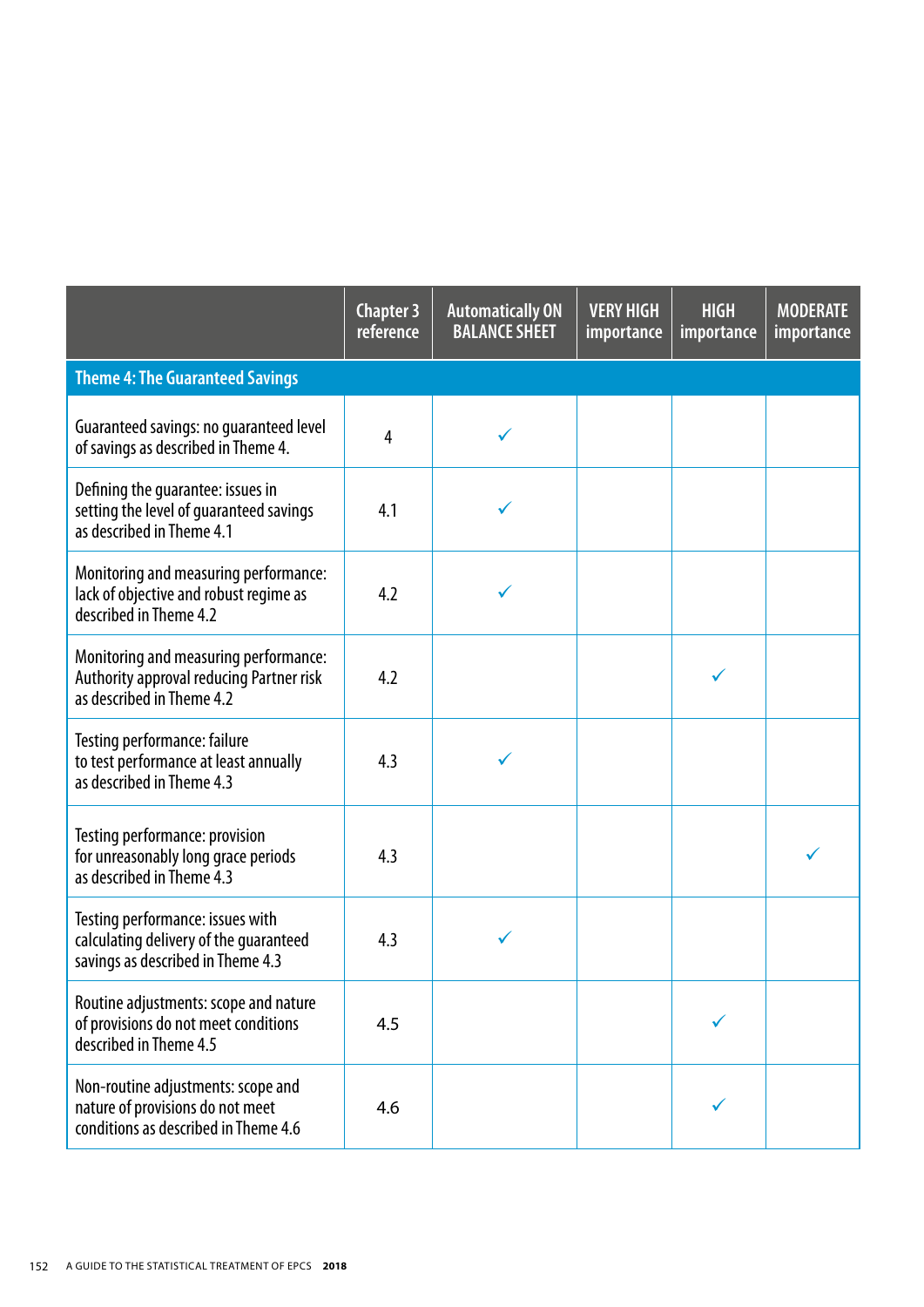|                                                                                                                                                        | <b>Chapter 3</b><br>reference | <b>Automatically ON</b><br><b>BALANCE SHEET</b> | <b>VERY HIGH</b><br>importance | <b>HIGH</b><br>importance | <b>MODERATE</b><br>importance |
|--------------------------------------------------------------------------------------------------------------------------------------------------------|-------------------------------|-------------------------------------------------|--------------------------------|---------------------------|-------------------------------|
| Theme 5: The payment mechanism                                                                                                                         |                               |                                                 |                                |                           |                               |
| <b>Commencement of Operational Payments:</b><br>provision for payments to commence<br>before completion of the EPC assets as<br>described in Theme 5.2 | 5.2                           |                                                 |                                |                           |                               |
| Indexation: issues described in Theme 5.3                                                                                                              | 5.3                           |                                                 |                                |                           |                               |
| Pass-through costs: issues with the scope/<br>nature of pass-through costs as described<br>in Theme 5.4                                                | 5.4                           |                                                 |                                |                           |                               |
| Savings shortfalls: failure to apply the<br>principle of proportionality as described in<br>Theme 5.6.2                                                | 5.6.2                         |                                                 |                                |                           |                               |
| Savings shortfalls: failure to comply with<br>the conditions on the set-off and carry<br>forward of shortfalls as described<br>in Theme 5.6.2          | 5.6.2                         |                                                 |                                |                           |                               |
| Savings shortfalls: capping the Partner's<br>liability for savings shortfalls as described<br>in Theme 5.6.3                                           | 5.6.3                         |                                                 |                                |                           |                               |
| Savings excesses: provision for the<br>Authority to share in savings excesses in a<br>way that does not align with Theme 5.6.4                         | 5.6.4                         |                                                 |                                |                           |                               |
| Savings excesses: provision for bonus<br>payment not linked to savings as<br>described in Theme 5.6.4                                                  | 5.6.4                         |                                                 |                                |                           |                               |
| Savings excesses: capping the Partner's<br>share of savings excesses as described in<br>Theme 5.6.5                                                    | 5.6.5                         |                                                 |                                |                           |                               |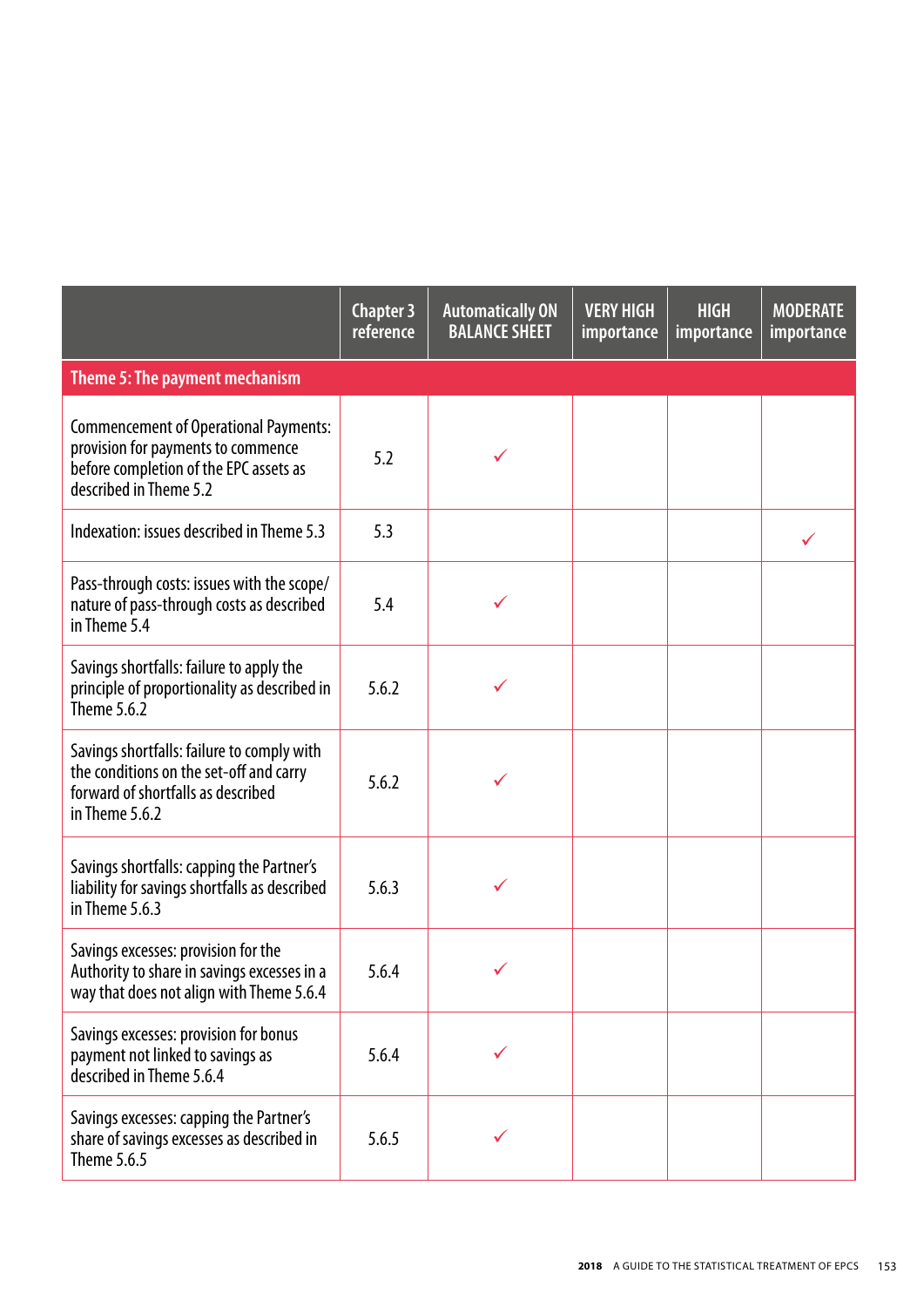|                                                                                                                                 | <b>Chapter 3</b><br>reference | <b>Automatically ON</b><br><b>BALANCE SHEET</b> | <b>VERY HIGH</b><br>importance | <b>HIGH</b><br>importance | <b>MODERATE</b><br>importance |
|---------------------------------------------------------------------------------------------------------------------------------|-------------------------------|-------------------------------------------------|--------------------------------|---------------------------|-------------------------------|
| Payment mechanism reviews: issues with<br>reviews leading to guarantee adjustments<br>as described in Theme 5.9                 | 5.9                           |                                                 |                                |                           |                               |
| Theme 6: Compensation, relief and force majeure events                                                                          |                               |                                                 |                                |                           |                               |
| Scope and nature of events: provisions<br>that do not meet the conditions described<br>in Theme 6.1                             | 6.1                           |                                                 |                                |                           |                               |
| Quantifying compensation/relief:<br>provisions that do not meet the conditions<br>described in Theme 6.1.4                      | 6.1.4                         |                                                 |                                |                           |                               |
| Compensation, relief and force majeure<br>events that are dealt with through public<br>law provisions as described in Theme 6.2 | 6.2                           | <b>Specific analysis required</b>               |                                |                           |                               |
| Theme 7: Changes to the EPC                                                                                                     |                               |                                                 |                                |                           |                               |
| Authority changes: issues with Partner<br>compensation/relief as described in<br>Theme 7.1                                      | 7.1                           |                                                 |                                |                           |                               |
| Partner changes: obligation on the<br>Authority to accept changes as described<br>in Theme 7.2                                  | 7.2                           |                                                 |                                |                           |                               |
| <b>Theme 8: Changes in law</b>                                                                                                  |                               |                                                 |                                |                           |                               |
| Change in law: issues with Authority<br>taking change in law risk as described<br>in Theme 8                                    | 8                             |                                                 |                                |                           |                               |
| <b>Theme 9: Insurance</b>                                                                                                       |                               |                                                 |                                |                           |                               |
| Insurance requirements provision for the<br>Authority to take out certain insurances as<br>described in Theme 9.1               | 9.1                           |                                                 |                                |                           |                               |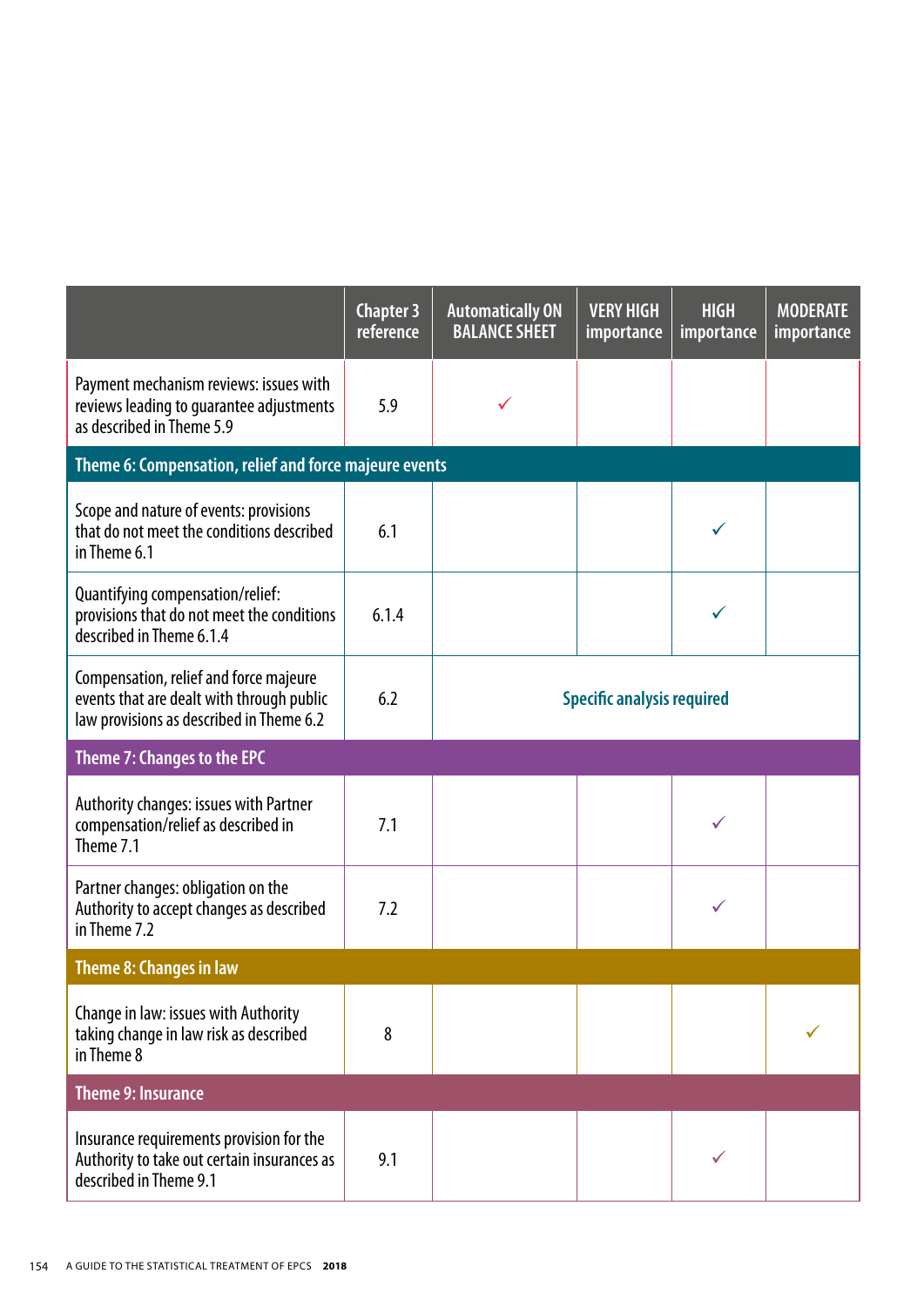|                                                                                                                                                                    | <b>Chapter 3</b><br>reference | <b>Automatically ON</b><br><b>BALANCE SHEET</b> | <b>VERY HIGH</b><br>importance | <b>HIGH</b><br>importance | <b>MODERATE</b><br>importance |
|--------------------------------------------------------------------------------------------------------------------------------------------------------------------|-------------------------------|-------------------------------------------------|--------------------------------|---------------------------|-------------------------------|
| Insurance costs: provisions for the<br>Authority to take/share risk/benefit of<br>insurance cost changes that do not meet<br>the conditions described in Theme 9.3 | 9.3                           |                                                 |                                | ✓                         |                               |
| Uninsurability: issues identified in<br>Theme 9.4                                                                                                                  | 9.4                           |                                                 |                                | $\checkmark$              |                               |
| <b>Theme 10: Warranties and indemnities</b>                                                                                                                        |                               |                                                 |                                |                           |                               |
| Warranties: warranties that relate to risks<br>and rewards as described in Theme 10.1                                                                              | 10.1                          | <b>Specific analysis required</b>               |                                |                           |                               |
| Indemnities given by the Partner: limits<br>or exclusions on indemnities that do not<br>meet the conditions described in<br>Theme 10.2                             | 10.2                          |                                                 |                                | ✓                         |                               |
| Indemnities given by the Authority:<br>indemnities for risks other than those<br>described in Theme 10.3                                                           | 10.3                          |                                                 |                                | ✓                         |                               |
| Theme 11: Early termination of the EPC                                                                                                                             |                               |                                                 |                                |                           |                               |
| Authority default termination: issues with<br>Authority default termination triggers as<br>described in Theme 11.2                                                 | 11.2                          |                                                 |                                | ✓                         |                               |
| Rights of suspension: provisions that<br>do not meet the condition described in<br>Theme 11.6                                                                      | 11.6                          |                                                 |                                |                           |                               |
| Theme 12: Compensation on early termination                                                                                                                        |                               |                                                 |                                |                           |                               |
| Provisions that do not preserve<br>pre-termination liabilities as described<br>in Theme 12                                                                         | 12                            |                                                 |                                |                           |                               |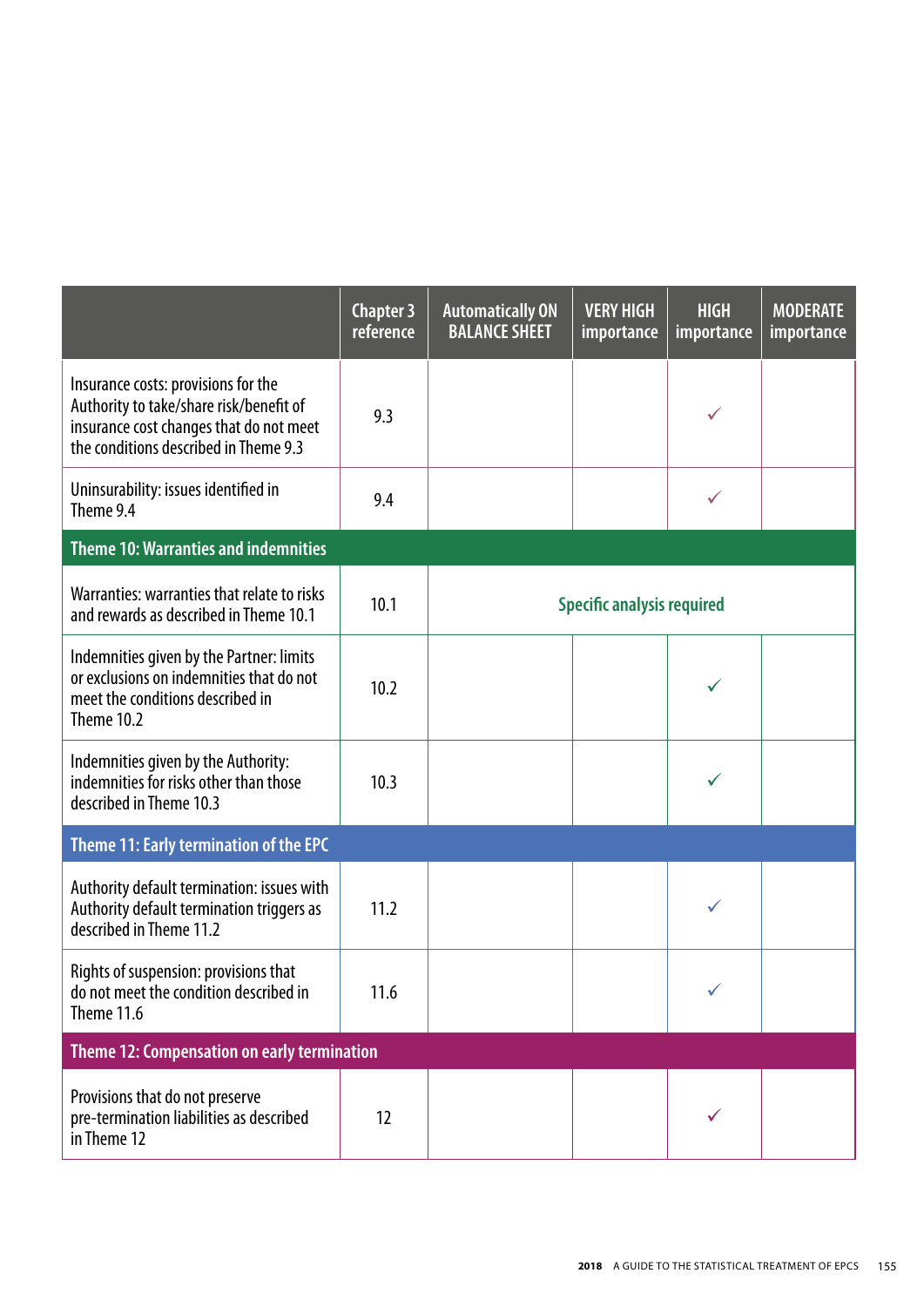|                                                                                                                                                                                                                                   | <b>Chapter 3</b><br>reference | <b>Automatically ON</b><br><b>BALANCE SHEET</b> | <b>VERY HIGH</b><br>importance    | <b>HIGH</b><br>importance | <b>MODERATE</b><br>importance |
|-----------------------------------------------------------------------------------------------------------------------------------------------------------------------------------------------------------------------------------|-------------------------------|-------------------------------------------------|-----------------------------------|---------------------------|-------------------------------|
| No express provision on compensation<br>amounts payable on early termination as<br>described in Theme 12                                                                                                                          | 12                            |                                                 | <b>Specific analysis required</b> |                           |                               |
| Partner default termination<br>compensation: re-tendering provisions<br>that do not take into account the Partner's<br>performance of the project as described<br>in Approach 1 in Theme 12.1.1<br>(first condition listed)       | 12.1.1                        |                                                 |                                   |                           |                               |
| Partner default termination<br>compensation: issues with the<br>methodology for estimating the market<br>value of the contract not meeting the<br>conditions described in Approach 1 in<br>Theme 12.1.1 (second condition listed) | 12.1.1                        | ✓                                               |                                   |                           |                               |
| Partner default compensation: provisions<br>that do not meet the remaining<br>conditions listed in Approach 1 in<br>Theme 12.1.1                                                                                                  | 12.1.1                        |                                                 |                                   |                           |                               |
| <b>Partner default termination</b><br>compensation: provisions that do not take<br>into account the Partner's performance of<br>the EPC as described in Approach 2 in<br>Theme 12.1.2                                             | 12.1.2                        |                                                 |                                   |                           |                               |
| <b>Partner default termination</b><br>compensation: provisions that<br>compensate the Partner for loss of profit<br>as described in Approach 2 in<br>Theme 12.1.2                                                                 | 12.1.2                        |                                                 |                                   |                           |                               |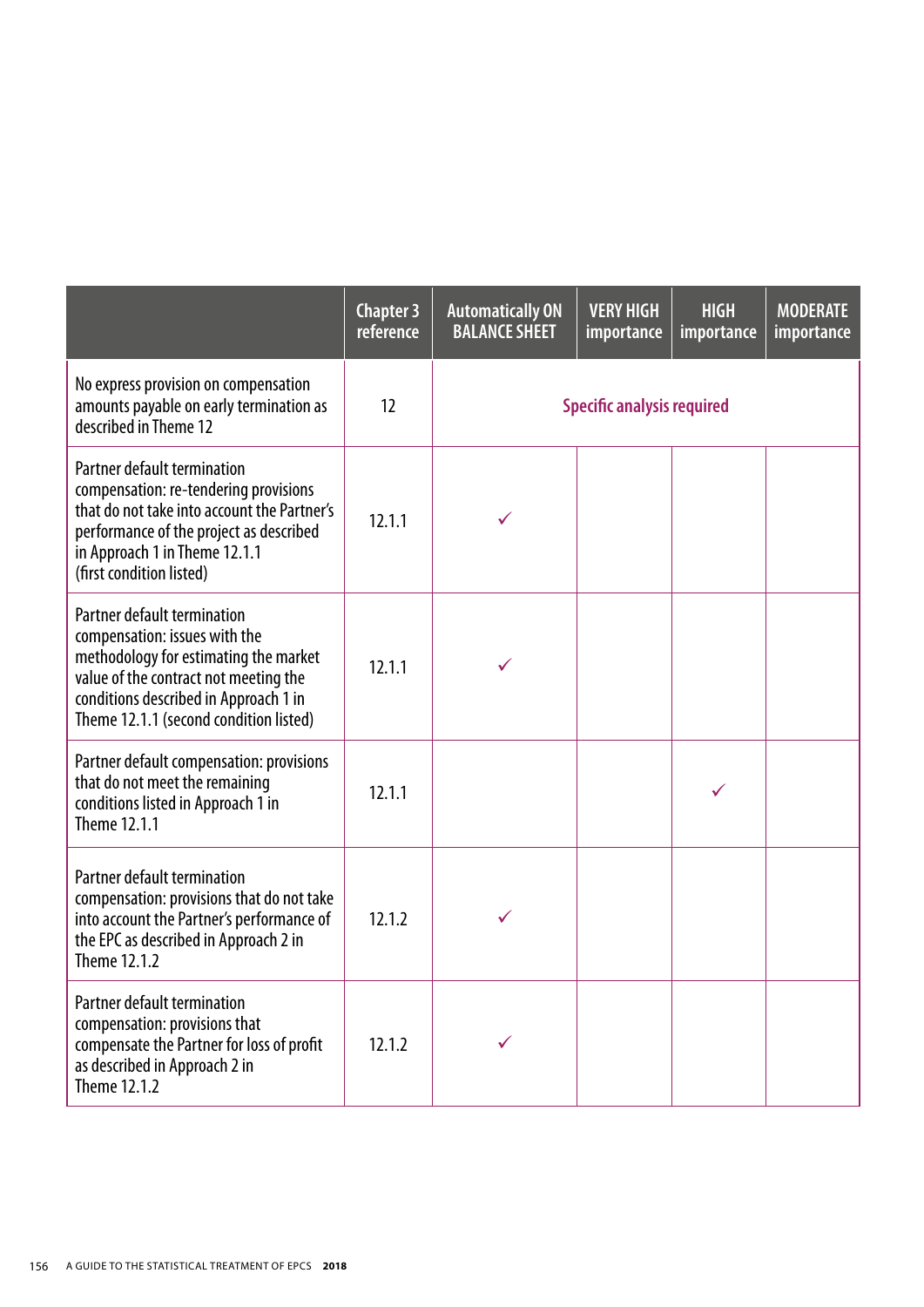|                                                                                                                                                                                            | <b>Chapter 3</b><br>reference | <b>Automatically ON</b><br><b>BALANCE SHEET</b> | <b>VERY HIGH</b><br>importance | <b>HIGH</b><br>importance | <b>MODERATE</b><br>importance |
|--------------------------------------------------------------------------------------------------------------------------------------------------------------------------------------------|-------------------------------|-------------------------------------------------|--------------------------------|---------------------------|-------------------------------|
| Partner default termination<br>compensation: provisions that only<br>partially take into account the Partner's<br>performance of the project as described in<br>Approach 2 in Theme 12.1.2 | 12.1.2                        |                                                 |                                | ✓                         |                               |
| Force majeure termination compensation:<br>issue of compensation calculation as<br>described in Theme 12.4                                                                                 | 12.4                          |                                                 |                                |                           |                               |
| Schedule of termination charges:<br>provision of a pre-agreed amount payable<br>on termination for Partner default as<br>described in Theme 12.6                                           | 12.6                          |                                                 |                                |                           |                               |
| Schedule of termination charges: issue<br>with the provision of a pre-agreed<br>amount payable on force majeure<br>termination as described in Theme 12.6                                  | 12.6                          |                                                 |                                |                           |                               |
| Theme 13: Expiry of the EPC                                                                                                                                                                |                               |                                                 |                                |                           |                               |
| Expiry date: provisions that link expiry of<br>EPC to a milestone as described in<br><b>Theme 13.1</b>                                                                                     | 13.1                          |                                                 |                                |                           |                               |
| Condition of the EPC assets on expiry:<br>issue described in Theme 13.3                                                                                                                    | 13.3                          |                                                 |                                |                           |                               |
| <b>Theme 14: Financing arrangements</b>                                                                                                                                                    |                               |                                                 |                                |                           |                               |
| Authority/government financing at or<br>above the 50% threshold as described in<br>Theme 14.1                                                                                              | 14.1                          |                                                 |                                |                           |                               |
| Authority/government financing above<br>the one third threshold as described in<br>Theme 14.1                                                                                              | 14.1                          |                                                 | ✓                              |                           |                               |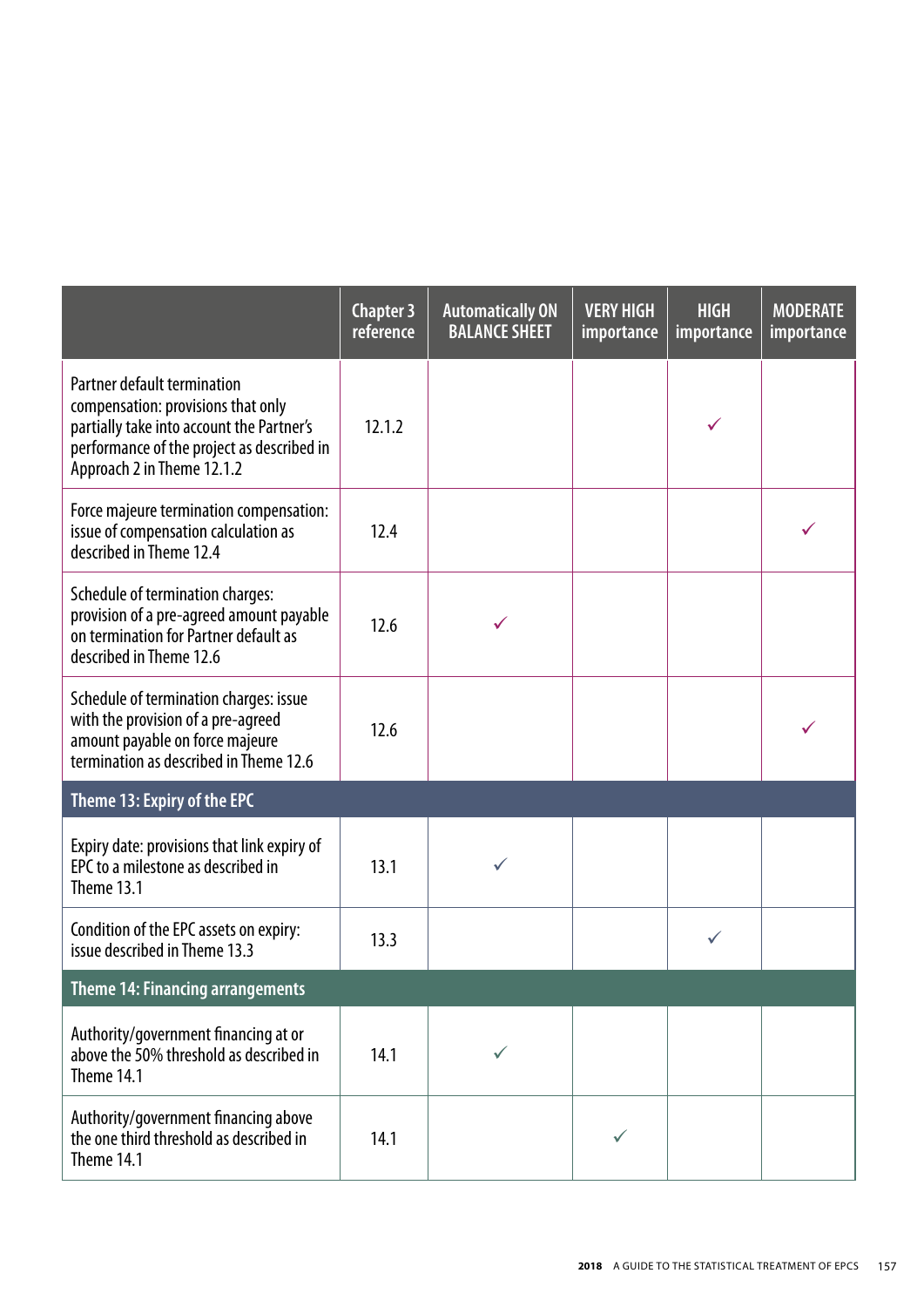|                                                                                                                                                                  | <b>Chapter 3</b><br>reference | <b>Automatically ON</b><br><b>BALANCE SHEET</b> | <b>VERY HIGH</b><br>importance | <b>HIGH</b><br>importance | <b>MODERATE</b><br>importance |
|------------------------------------------------------------------------------------------------------------------------------------------------------------------|-------------------------------|-------------------------------------------------|--------------------------------|---------------------------|-------------------------------|
| Authority/government financing<br>above the 10% threshold as described<br>in Theme 14.1                                                                          | 14.1                          |                                                 |                                | ✓                         |                               |
| Authority/government financing up<br>to (and including) the 10% threshold as<br>described in Theme 14.1                                                          | 14.1                          |                                                 |                                |                           |                               |
| <b>Provisions that limit the Partner's</b><br>liability for savings shortfalls as described<br>in Theme 14.2                                                     | 14.2                          |                                                 |                                |                           |                               |
| Interest rate adjustments:<br>issues described in Theme 14.4                                                                                                     | 14.4                          |                                                 |                                | ✓                         |                               |
| Refinancing: Authority's right to withhold<br>approval for proposed refinancing on<br>unlimited grounds as described in<br>Theme 14.6.1                          | 14.6.1                        |                                                 |                                |                           |                               |
| Refinancing: provisions that allow a<br>refinancing to increase the Authority's<br>liabilities under the EPC without its<br>consent as described in Theme 14.6.1 | 14.6.1                        |                                                 |                                |                           |                               |
| Refinancing: a right for the Authority to<br>require the Partner to proceed with a<br>refinancing as described in Theme 14.6.1                                   | 14.6.1                        |                                                 |                                |                           |                               |
| Refinancing: gain-sharing provisions<br>that do not align with either approach<br>as described in Theme 14.6.2                                                   | 14.6.2                        |                                                 |                                |                           |                               |
| Lenders' step-in rights: issues with<br>liabilities as described in Theme 14.8                                                                                   | 14.8                          |                                                 |                                |                           |                               |
| Factoring/forfeiting: provisions that<br>do not align with the conditions described<br>in Theme 14.9                                                             | 14.9                          |                                                 |                                |                           |                               |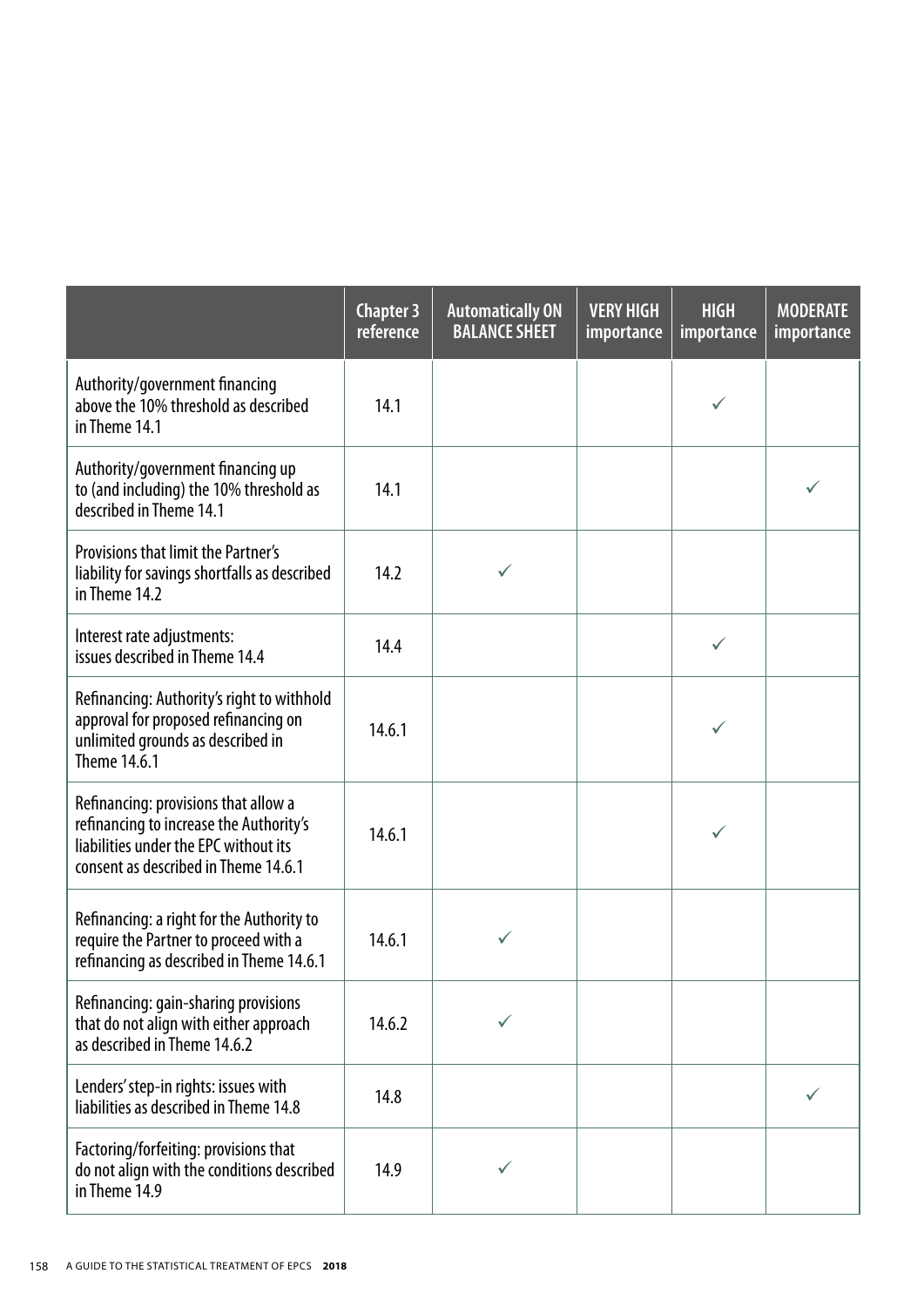|                                                                                                                                                           | <b>Chapter 3</b><br>reference | <b>Automatically ON</b><br><b>BALANCE SHEET</b> | <b>VERY HIGH</b><br>importance | <b>HIGH</b><br>importance | <b>MODERATE</b><br>importance |
|-----------------------------------------------------------------------------------------------------------------------------------------------------------|-------------------------------|-------------------------------------------------|--------------------------------|---------------------------|-------------------------------|
| <b>Theme 15: Government influence</b>                                                                                                                     |                               |                                                 |                                |                           |                               |
| Authority/government entitlement to a<br>share of profit at or above the 50%<br>threshold as described in Theme 15.1                                      | 15.1                          | ✓                                               |                                |                           |                               |
| Authority/government entitlement to a<br>share of profit above the one third<br>threshold as described in Theme 15.1                                      | 15.1                          |                                                 | $\checkmark$                   |                           |                               |
| Authority/government entitlement to a<br>share of profit above the 20% threshold<br>(up to and including a one third share) as<br>described in Theme 15.1 | 15.1                          |                                                 |                                | ✓                         |                               |
| Authority/government entitlement to a<br>share of profit above the 10% threshold<br>(up to and including 20%) as described in<br>Theme 15.1               | 15.1                          |                                                 |                                |                           |                               |
| Authority step-in rights: issues described<br>in Theme 15.3                                                                                               | 15.3                          |                                                 |                                |                           |                               |
| Caps on Partner profit or revenue:<br>provisions that cap Partner profit or<br>revenue as described in Theme 15.4                                         | 15.4                          |                                                 |                                |                           |                               |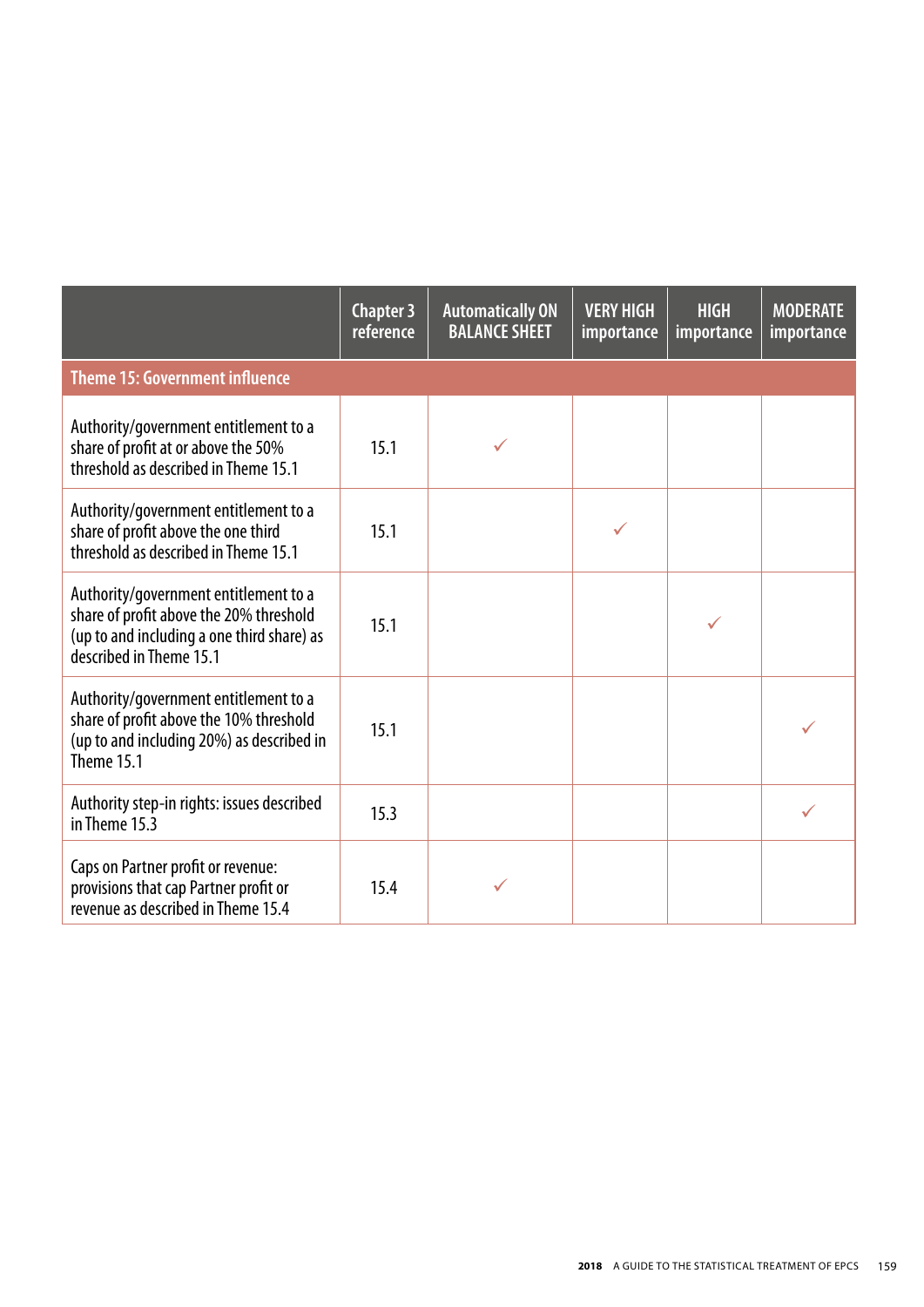A GUIDE TO THE STATISTICAL TREATMENT OF EPCS **2018**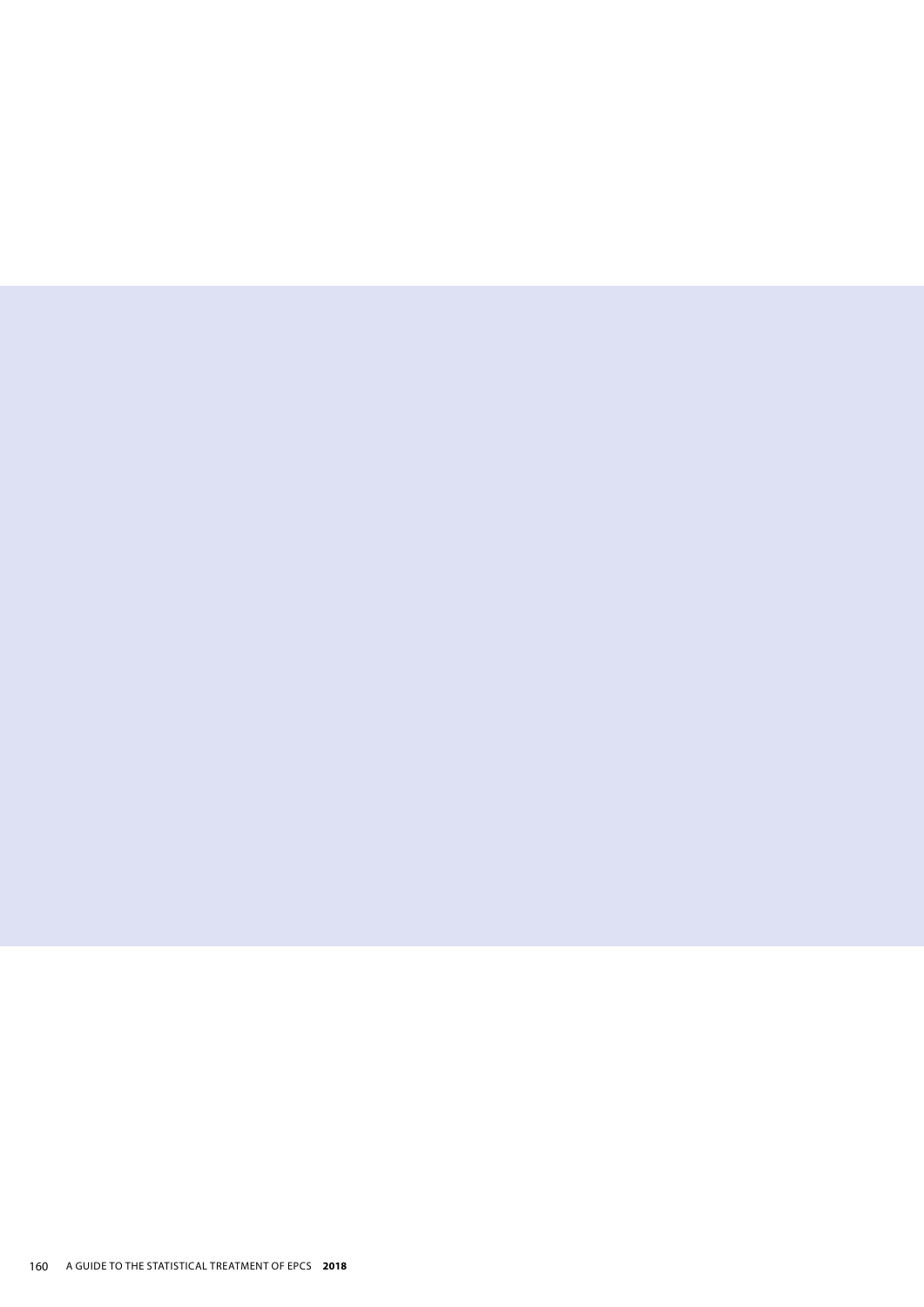**ANNEX 2**

# Government and EU financing in EPCs (worked examples)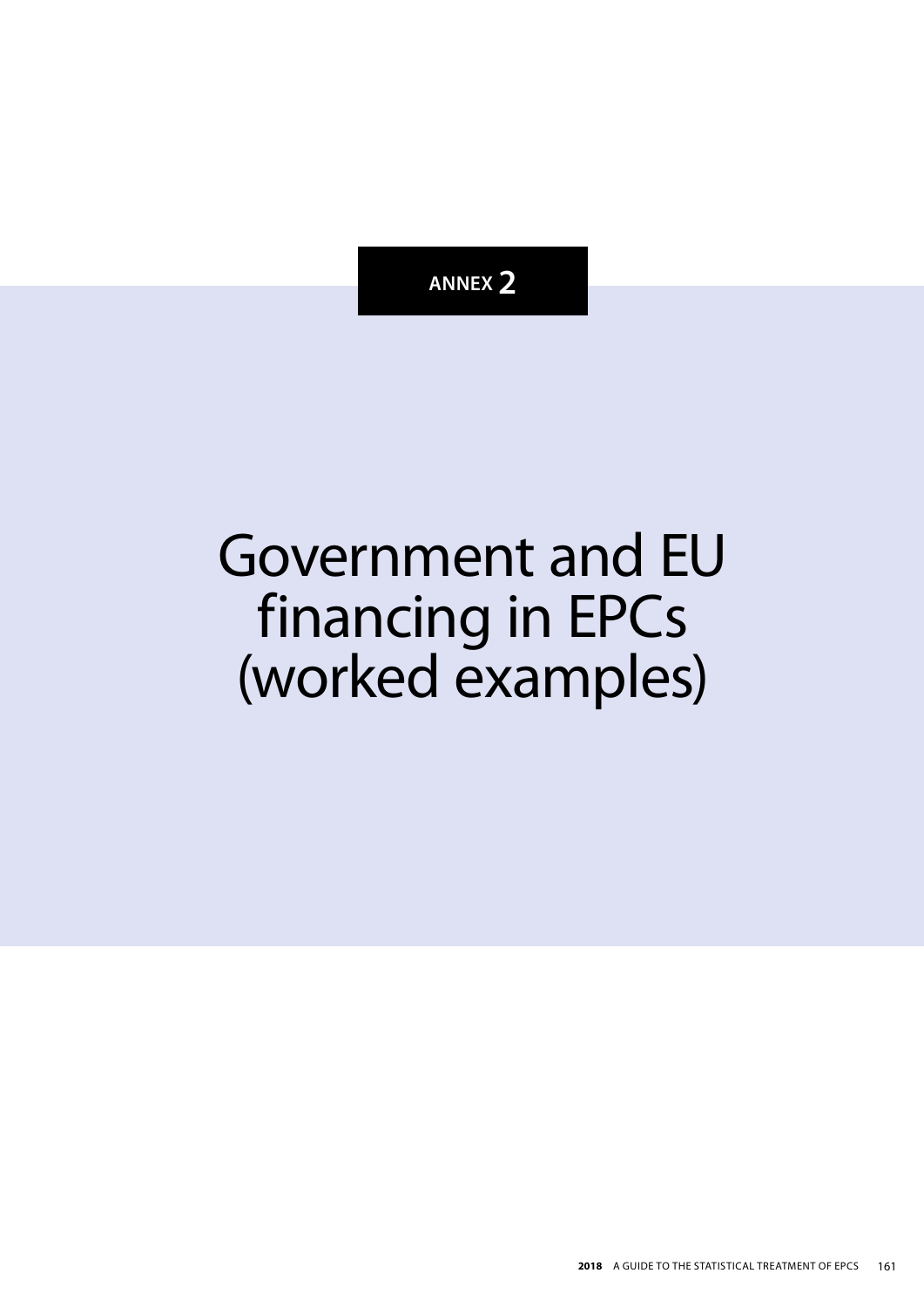This Annex presents worked examples that illustrate the application of Eurostat's rules on:

- Government and/or EU financing (see Theme 14.1); and
- Guaranteed savings (see Theme 4.1).

# **Government and/or EU financing**

The rules on government financing look at the share of government financing**<sup>43</sup>** as a proportion of the capital expenditure (less EU grants) incurred:

*Government financing (grants,financial instruments) = government share of financing Capital expenditure – EU grants* 

If that share is:

- $\geq$  50% the EPC is ON BALANCE SHEET for government
- $-$  > 1/3 but < 50% it is of VERY HIGH importance to the statistical treatment
- $-$  > 10% but  $\leq$  1/3 it is of HIGH importance to the statistical treatment
- $\leq$  10% it is of MODERATE importance to the statistical treatment.

Government financing is most often provided in the form of non-repayable capital grants or financial instruments (FIs) such as loans or guarantees.

Financing from the EU can come directly from EU programmes or instruments, or through European Structural and Investment Fund (ESIF) operational programmes, in the form of non-repayable capital grants or financial instruments such as loans or guarantees. EU support that comes through ESIF's operational programmes is provided on the basis that it is matched by a national contribution ("national co-financing"). The national cofinancing might come from private sector or government resources. National co-financing of EU support from government resources is, for the purposes of Eurostat's rules, treated as government financing.

<sup>43</sup> As explained in Theme 14.1, government's contribution to the financing of a specific EPC looks in aggregate at the financing provided to the EPC by all entities classified to the general government sector.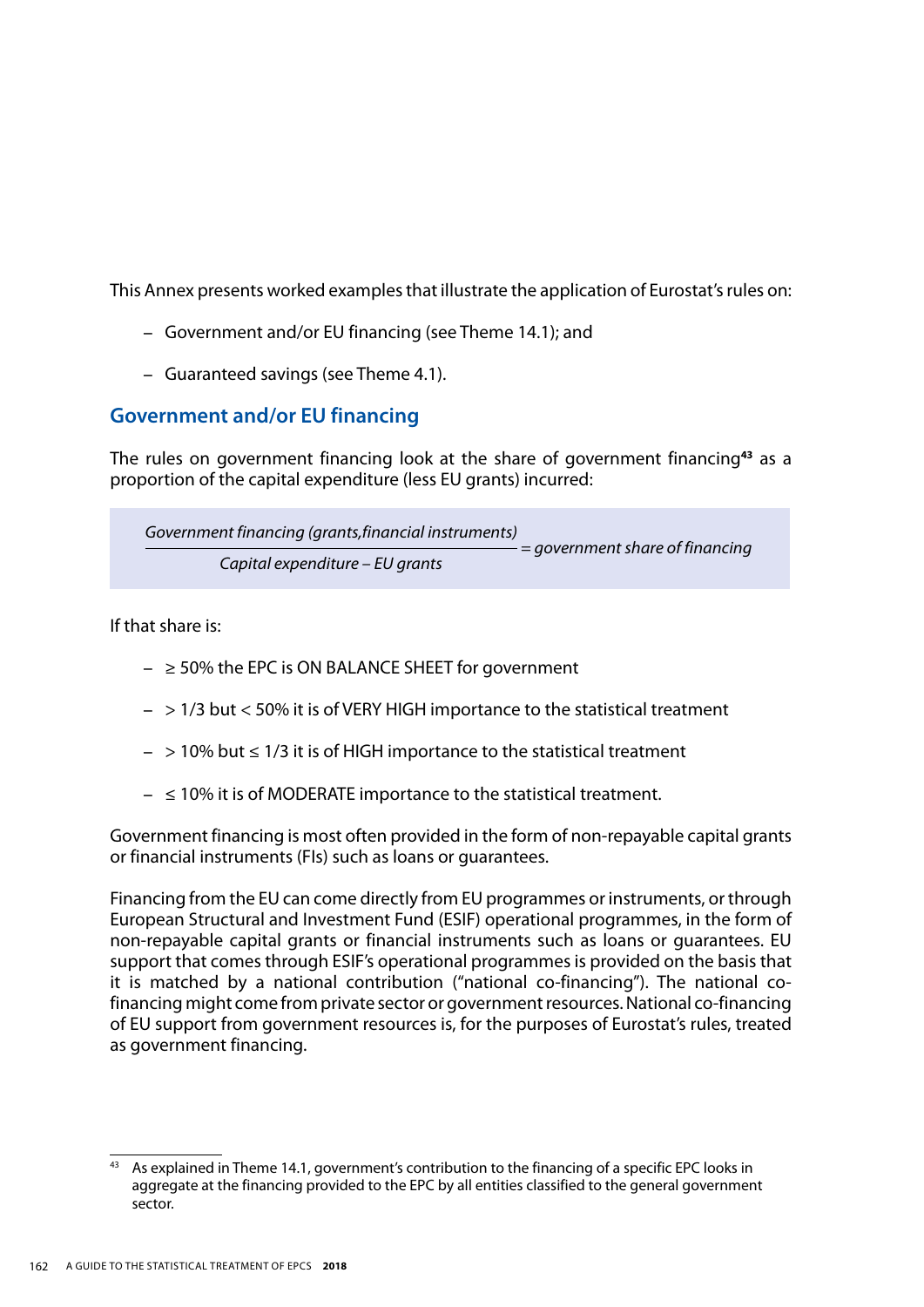# **Guaranteed savings**

The principal rule on guaranteed savings is that the level of guaranteed savings over the duration of the EPC is equal to or greater than the sum of:

- the Operational Payments forecast to be made by the Authority to the Partner over the duration of the EPC; and
- any amount of government financing that is not repayable by the Partner.

*∑Guararanteed savings ≥ ∑Operational Payments + government grants*

If this rule is not satisfied then the EPC is ON BALANCE SHEET for government.

The worked examples below demonstrate how, in practice, the interaction between Eurostat's rules on these two Themes might influence the extent of energy efficiency measures undertaken and the use of government and/or EU resources in an EPC arrangement where an off government balance sheet assessment is desired.

### **Scenario**

A regional health authority wants to undertake energy efficiency measures in all of its hospitals through an EPC. Its annual energy cost, before the measures, is EUR 8.5 million**<sup>44</sup>**. It considers two different renovation options:

- **Option A:** a basic refurbishment of heating, ventilation and air conditioning systems and the lighting systems. For a capital expenditure of EUR 10 million, these measures will achieve annual energy consumption savings of 20% (i.e. EUR 1.7 million). A contract duration of 10 years is assumed;
- **Option B:** a more comprehensive refurbishment that goes beyond the basic refurbishment in option A to include refurbishment of the building envelope (e.g. thermal insulation, new windows and doors). This option, with a capital expenditure of EUR 25 million, will achieve annual energy consumption savings of 40% (i.e. equivalent to EUR 3.4 million). Five financing solutions for option B are presented below and all of these assume a contract duration of 10 years.**<sup>45</sup>**

<sup>44</sup> The numbers used in this scenario are for illustrative purposes only and do not reflect any project or approach observed in the EPC market.

<sup>&</sup>lt;sup>45</sup> A more comprehensive renovation would typically lead to a longer contract duration, but to simplify the comparison between the options and financing solutions a duration of 10 years is used in all of the examples presented.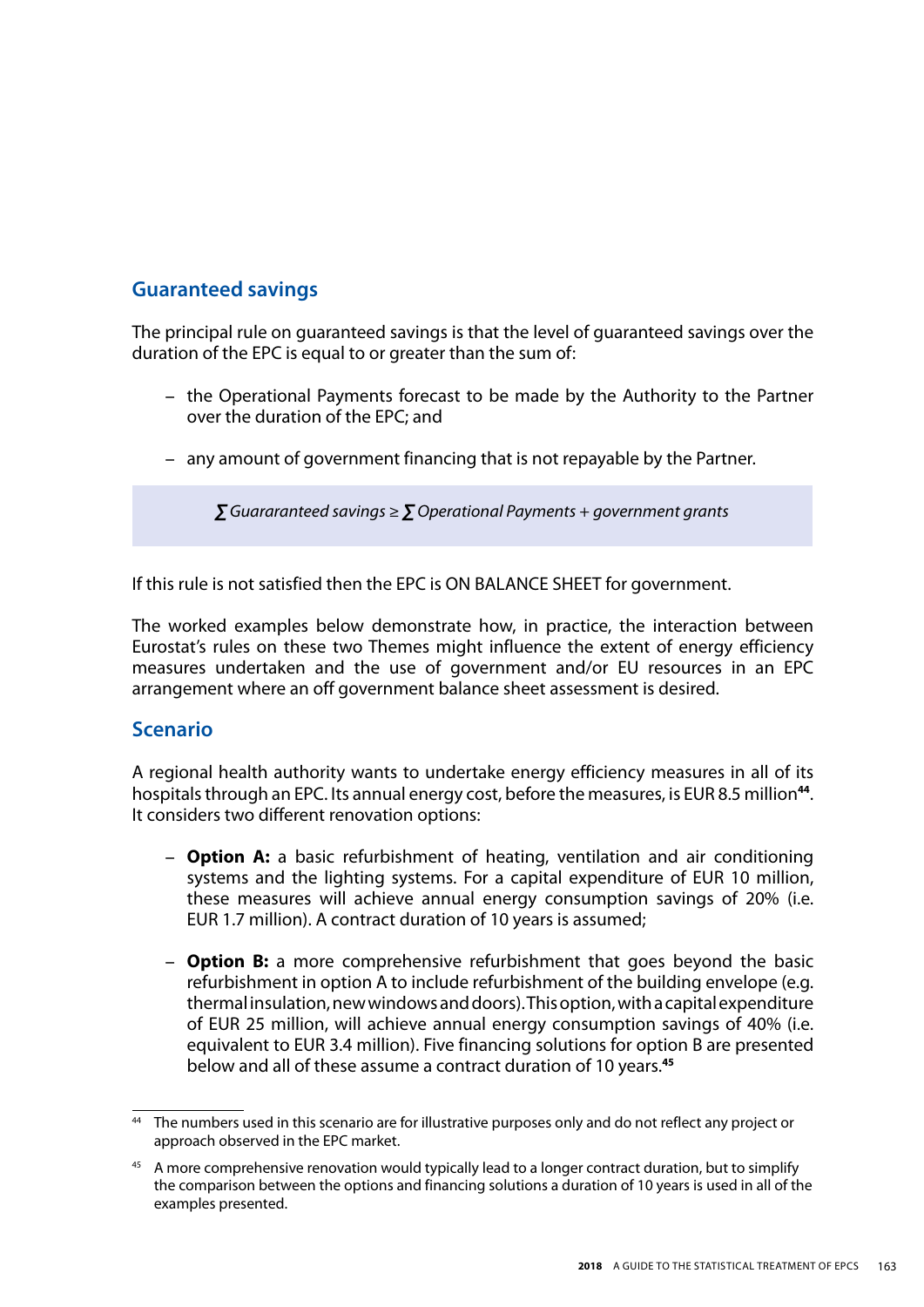For each option and financing solution, the examples below indicate how the EPC is assessed against Eurostat's tests on government financing and the level of guaranteed savings (referred to above and described more fully in Themes 4.1 and 14.1). The examples focus only on these two tests and a full assessment of all of the EPC provisions against the whole Guide is needed in order to identify any other issues that influence the statistical treatment and point to the EPC being ON BALANCE SHEET for government.

#### **Option A: basic refurbishment; 20% guaranteed savings; no government or EU financing**

The Partner guarantees energy consumption savings of 20%, against annual Operational Payments of EUR 1.55 million. The net annual saving for the regional health authority (i.e. Operational Payments less guaranteed savings) is EUR 150,000. The capital expenditure is financed fully by the Partner (i.e. there is no government or EU financing).

| <b>Baseline energy costs</b><br>(annual; EUR)                                                                          | 8.5 <sub>m</sub>  | Capital expenditure<br>(EUR) | 10 <sub>m</sub>     |                  |
|------------------------------------------------------------------------------------------------------------------------|-------------------|------------------------------|---------------------|------------------|
| Guaranteed savings (%)                                                                                                 | 20%               |                              | <b>Financed by:</b> |                  |
| <b>Guaranteed savings</b><br>(annual; EUR)                                                                             | 1.7 <sub>m</sub>  |                              | <b>Partner</b>      | 10 <sub>m</sub>  |
| <b>Contract duration</b>                                                                                               | 10 years          |                              | Grant (government)  | $\mathbf{0}$     |
| <b>Operational Payment</b><br>(annual)                                                                                 | 1.55m             |                              | Grant (EU)          | $\boldsymbol{0}$ |
|                                                                                                                        |                   |                              | FI (government)     | $\boldsymbol{0}$ |
|                                                                                                                        |                   |                              | $FI$ (EU)           | $\mathbf{0}$     |
| <b>Eurostat tests:</b>                                                                                                 |                   |                              |                     |                  |
| <b>Government financing (%)</b><br>1.                                                                                  | $\rightarrow 0$   |                              |                     |                  |
| 2.<br>$\Sigma$ guaranteed savings $\geq \Sigma$ Operational Payments<br>+ (non-repayable) government financing (grant) | $\rightarrow$ YES |                              |                     |                  |

For the purposes of achieving an OFF BALANCE SHEET assessment:

- **Test 1 is satisfied:** there is no government financing;
- **Test 2 is satisfied:** the guaranteed savings (EUR 17 million over 10 years) exceed the sum of the Operational Payments (EUR 15.5 million over 10 years) and nonrepayable government financing (EUR 0).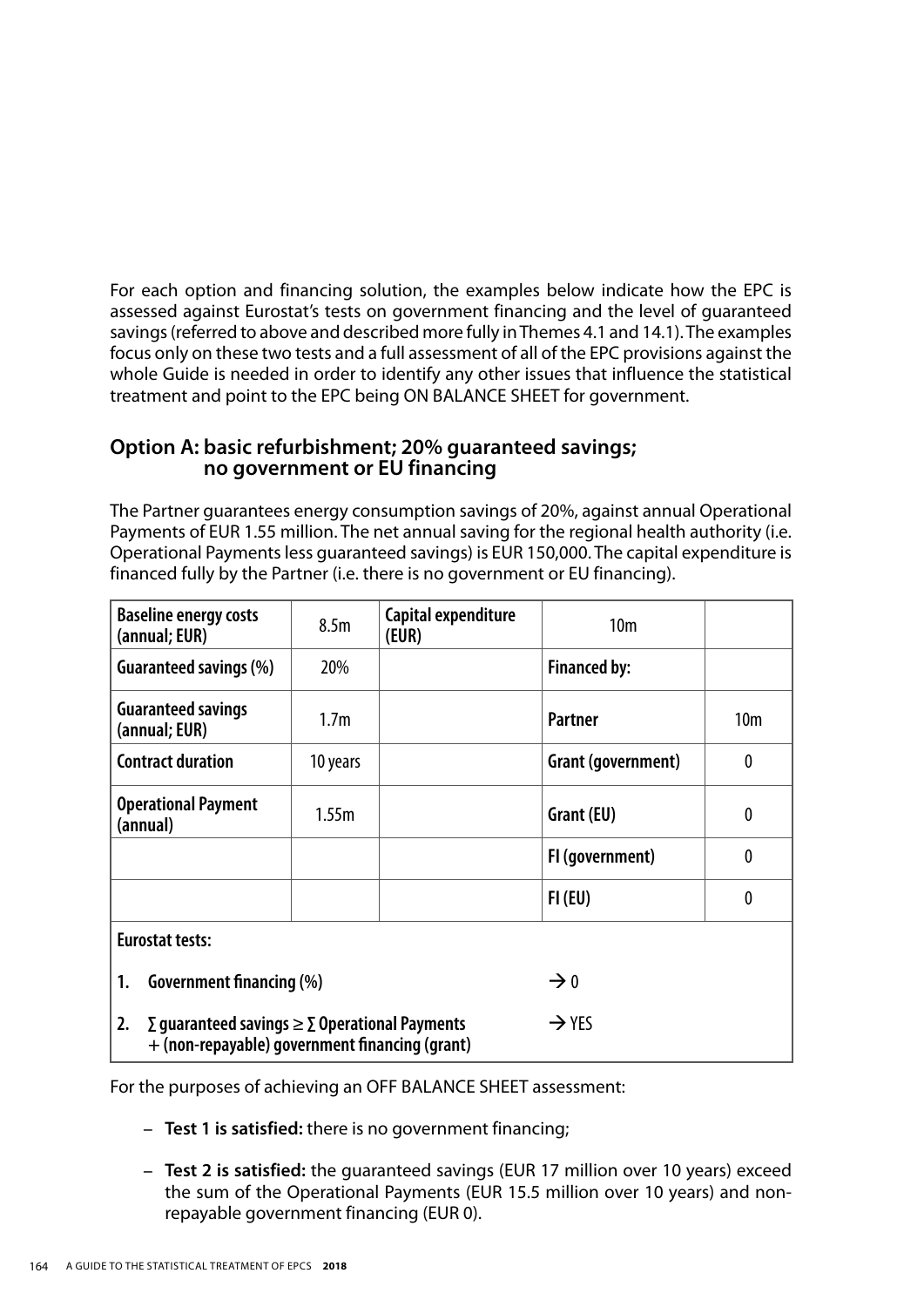## **Option B.1: Comprehensive refurbishment; 40% guaranteed savings; no government or EU financing**

The Partner guarantees energy consumption savings of 40% against annual Operational Payments of EUR 3.65 million. Overall, the regional health authority's annual costs increase (the annual Operational Payments exceed the guaranteed savings). The EPC is financed fully by the Partner (i.e. there is no government or EU financing).

| <b>Baseline energy costs</b><br>(annual; EUR)                                                                          | 8.5 <sub>m</sub> | Capital expenditure<br>(EUR) | 25m                 |                  |  |
|------------------------------------------------------------------------------------------------------------------------|------------------|------------------------------|---------------------|------------------|--|
| Guaranteed savings (%)                                                                                                 | 40%              |                              | <b>Financed by:</b> |                  |  |
| <b>Guaranteed savings</b><br>(annual; EUR)                                                                             | 3.4 <sub>m</sub> |                              | <b>Partner</b>      | 25m              |  |
| <b>Contract duration</b>                                                                                               | 10 years         |                              | Grant (government)  | $\boldsymbol{0}$ |  |
| <b>Operational Payment</b><br>(annual)                                                                                 | 3.65m            |                              | Grant (EU)          | $\boldsymbol{0}$ |  |
|                                                                                                                        |                  |                              | FI (government)     | 0                |  |
|                                                                                                                        |                  |                              | $FI$ (EU)           | $\boldsymbol{0}$ |  |
| <b>Eurostat tests:</b>                                                                                                 |                  |                              |                     |                  |  |
| Government financing (%)<br>1.                                                                                         |                  | $\rightarrow 0$              |                     |                  |  |
| $\Sigma$ guaranteed savings $\geq \Sigma$ Operational Payments<br>2.<br>+ (non-repayable) government financing (grant) |                  |                              | $\rightarrow$ NO    |                  |  |

For the purposes of achieving an OFF BALANCE SHEET assessment:

- **Test 1 is satisfied:** (there is no government financing);
- **Test 2 is not satisfied:** the guaranteed savings (EUR 34 million over 10 years) is lower than the sum of the Operational Payments (EUR 36.5 million over 10 years) and non-repayable government financing (EUR 0). Failure to satisfy this test means that the EPC is ON BALANCE SHEET for government.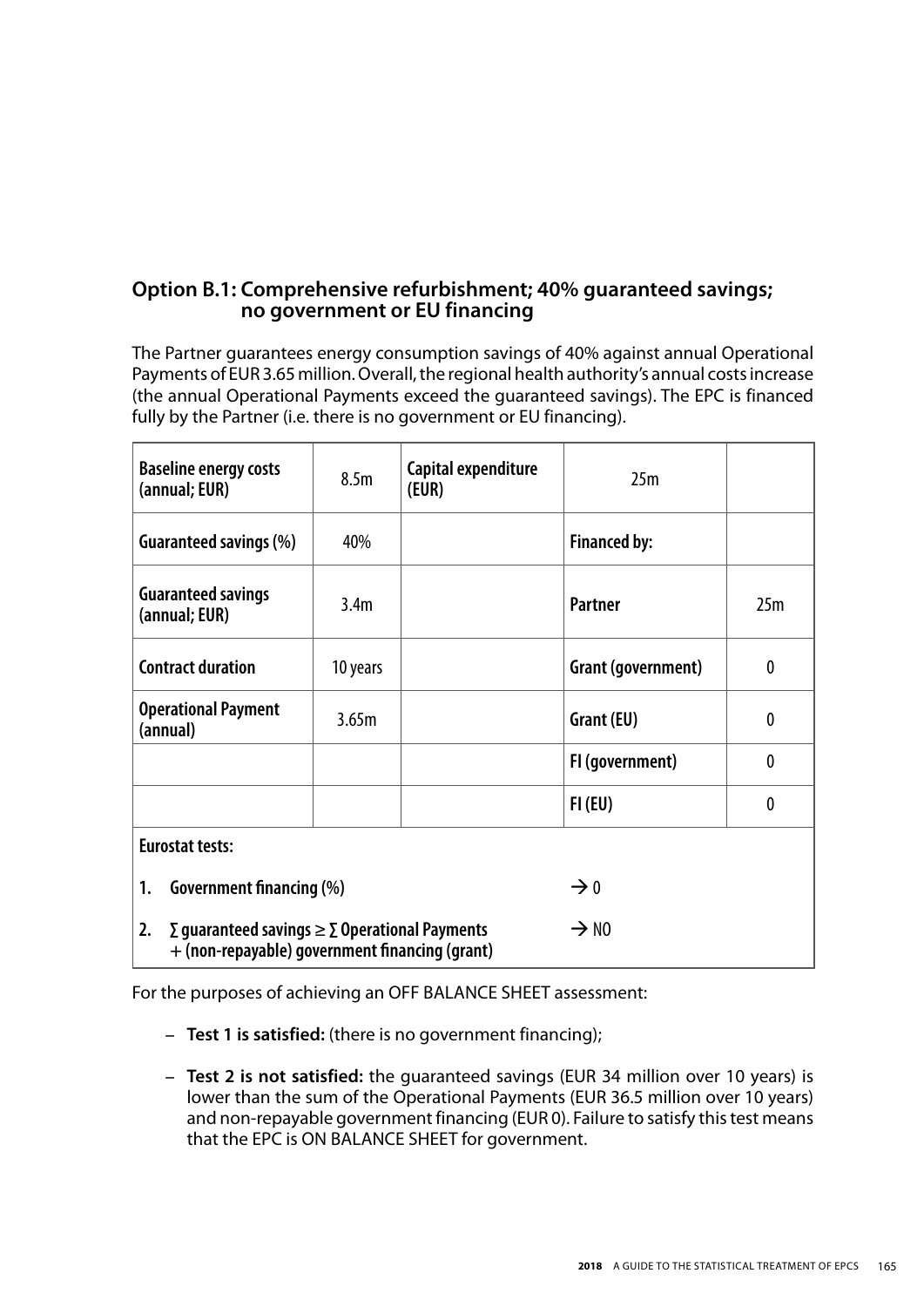## **Option B.2: Comprehensive refurbishment; 40% guaranteed savings; government capital grant**

The regional health authority is able to secure a national government capital grant of EUR 5 million which is paid to the Partner to subsidise the capital investment. This results in the Partner reducing its annual Operational Payments to EUR 2.95 million. The net annual saving for the regional health authority is EUR 450,000.

| <b>Baseline energy costs</b><br>(annual; EUR)                                                                          | 8.5 <sub>m</sub> | Capital expenditure<br>(EUR)        | 25 <sub>m</sub>     |                 |  |
|------------------------------------------------------------------------------------------------------------------------|------------------|-------------------------------------|---------------------|-----------------|--|
| Guaranteed savings (%)                                                                                                 | 40%              |                                     | <b>Financed by:</b> |                 |  |
| <b>Guaranteed savings</b><br>(annual; EUR)                                                                             | 3.4 <sub>m</sub> |                                     | <b>Partner</b>      | 20 <sub>m</sub> |  |
| <b>Contract duration</b>                                                                                               | 10 years         |                                     | Grant (government)  | 5m              |  |
| <b>Operational Payment</b><br>(annual)                                                                                 | 2.95m            |                                     | Grant (EU)          | $\mathbf{0}$    |  |
|                                                                                                                        |                  |                                     | FI (government)     | $\mathbf{0}$    |  |
|                                                                                                                        |                  |                                     | $FI$ (EU)           | 0               |  |
| <b>Eurostat tests:</b>                                                                                                 |                  |                                     |                     |                 |  |
| Government financing (%)<br>1.                                                                                         |                  | $\rightarrow$ 20% (HIGH importance) |                     |                 |  |
| $\Sigma$ guaranteed savings $\geq \Sigma$ Operational Payments<br>2.<br>+ (non-repayable) government financing (grant) |                  |                                     | $\rightarrow$ NO    |                 |  |

For the purposes of achieving an OFF BALANCE SHEET assessment:

- **Test 1 is satisfied:** the national government grant constitutes government financing. Representing 20% of the capital expenditure, this is an issue of HIGH importance in assessing the statistical treatment;**<sup>46</sup>**

<sup>&</sup>lt;sup>46</sup> As explained in Chapter 4, the combination of an issue of HIGH importance with other issues that influence the statistical treatment (as referred to in Chapter 3) can lead to the EPC being ON BALANCE SHEET for government.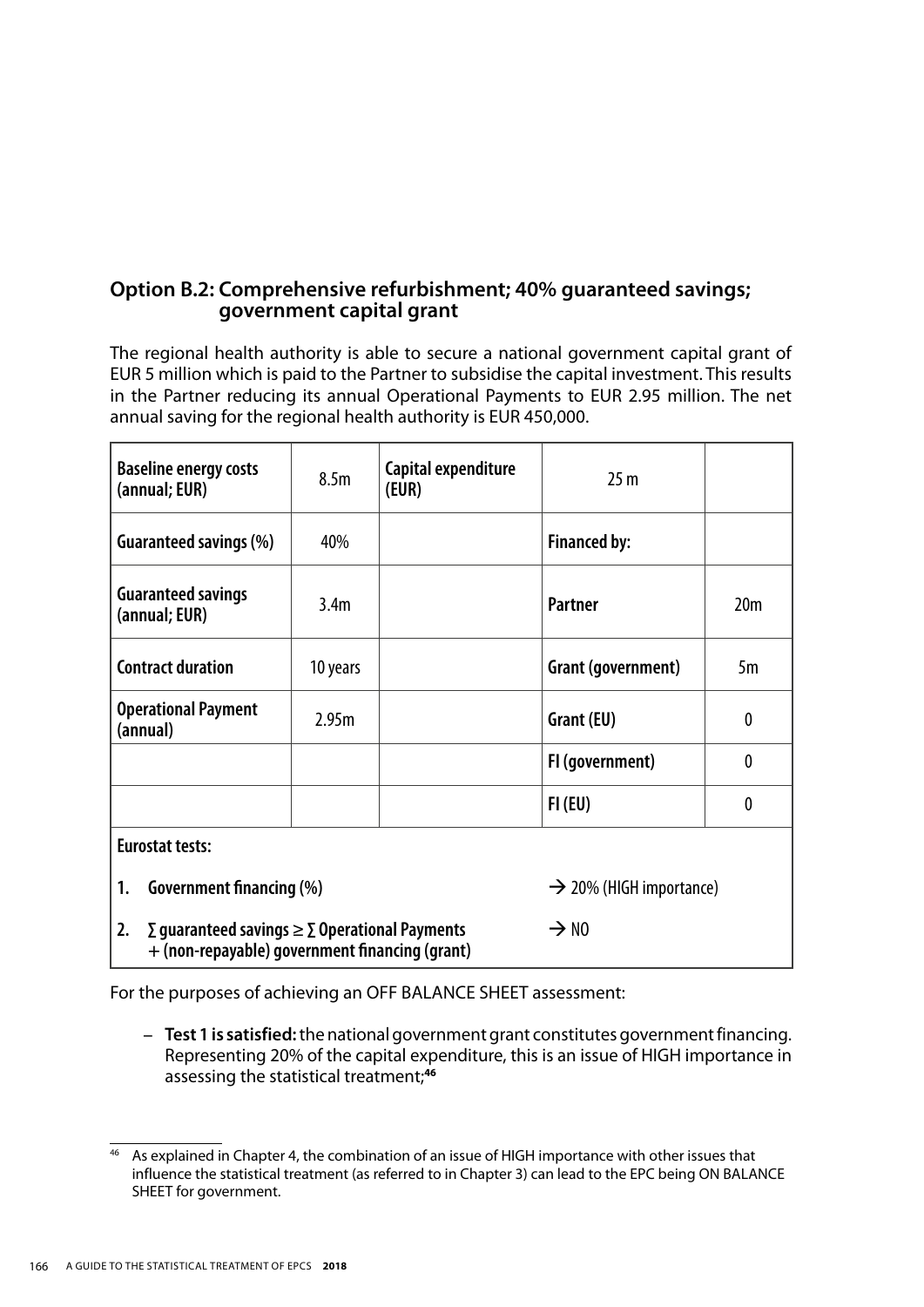- **Test 2 is not satisfied:** the sum of the guaranteed savings (EUR 34 million over 10 years) is lower than the sum of the Operational Payments (EUR 29.5 million over 10 years) and the government grant (EUR 5 million). Failure to satisfy this test means that the EPC is ON BALANCE SHEET for government.

# **Option B.3: Comprehensive refurbishment; 40% guaranteed savings; ESIF grant**

A capital grant of EUR 5 million is available from an ESIF operational programme as an alternative to the national government capital grant in option B.2. The ESIF grant consists of 50% EU funding and 50% national government sector co-financing. As in option B.2, the capital grant subsidises the capital expenditure and enables the Partner to set the Operational Payments at EUR 2.95 million, resulting in annual cost savings of EUR 450,000 for the regional health authority.

| <b>Baseline energy costs</b><br>(annual; EUR)                                                                          | 8.5 <sub>m</sub> | Capital expenditure<br>(EUR)        | 25m                 |                  |  |
|------------------------------------------------------------------------------------------------------------------------|------------------|-------------------------------------|---------------------|------------------|--|
| Guaranteed savings (%)                                                                                                 | 40%              |                                     | <b>Financed by:</b> |                  |  |
| <b>Guaranteed savings</b><br>(annual; EUR)                                                                             | 3.4 <sub>m</sub> |                                     | <b>Partner</b>      | 20 <sub>m</sub>  |  |
| <b>Contract duration</b>                                                                                               | 10 years         |                                     | Grant (government)  | 2.5 <sub>m</sub> |  |
| <b>Operational Payment</b><br>(annual)                                                                                 | 2.95m            |                                     | Grant (EU)          | 2.5 <sub>m</sub> |  |
|                                                                                                                        |                  |                                     | FI (government)     | $\theta$         |  |
|                                                                                                                        |                  |                                     | $FI$ (EU)           | $\theta$         |  |
| <b>Eurostat tests:</b>                                                                                                 |                  |                                     |                     |                  |  |
| <b>Government financing (%)</b><br>1.                                                                                  |                  | $\rightarrow$ 11% (HIGH importance) |                     |                  |  |
| $\Sigma$ guaranteed savings $\geq \Sigma$ Operational Payments<br>2.<br>+ (non-repayable) government financing (grant) |                  |                                     | $\rightarrow$ YES   |                  |  |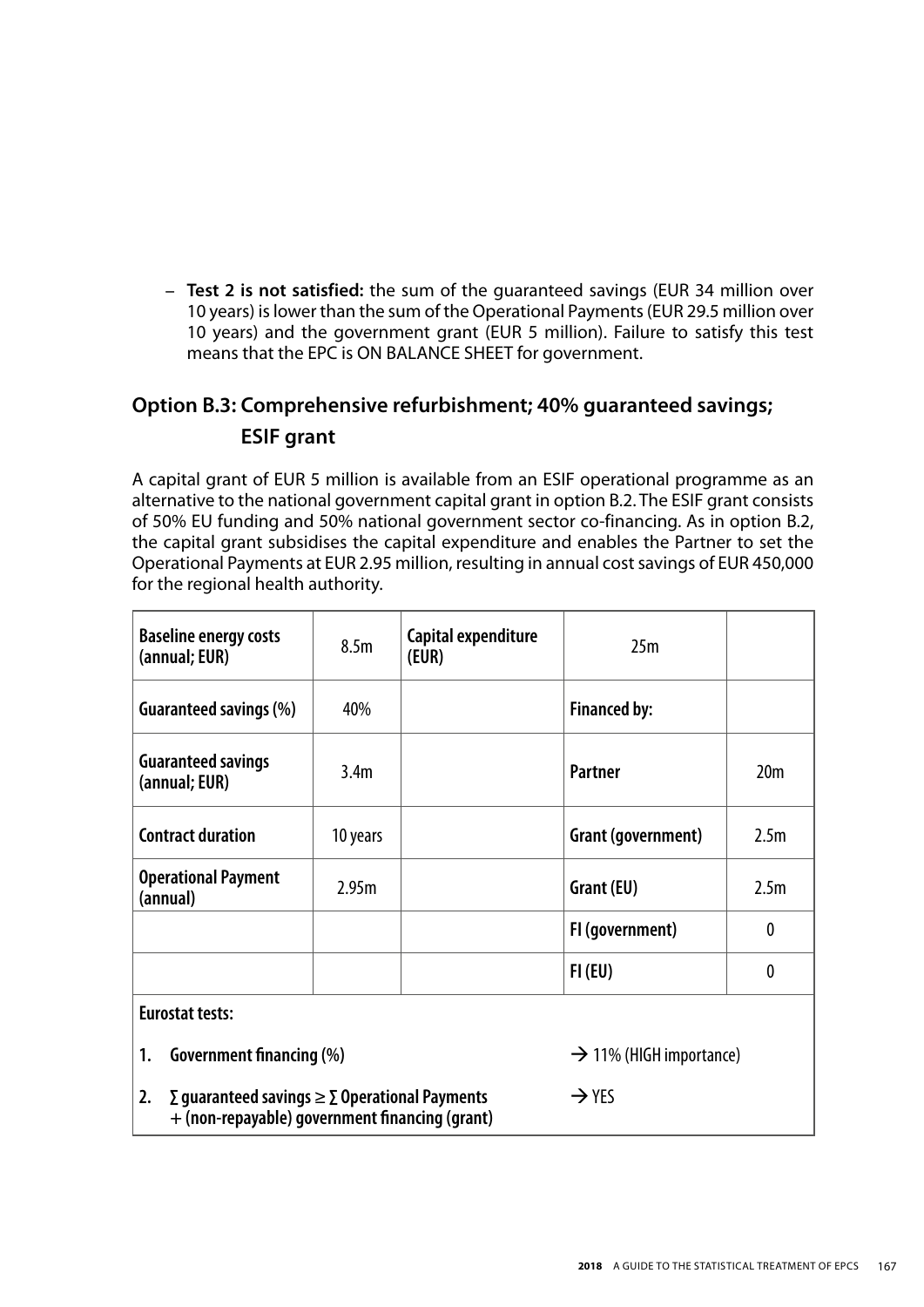For the purposes of achieving an OFF BALANCE SHEET assessment:

- **Test 1 is satisfied:** the national government sector co-financing element of the grant (EUR 2.5 million) constitutes government financing. In calculating this as a share of capital expenditure, the EU grant of EUR 2.5 million is deducted from the total capital expenditure. The government financing is therefore 11%, which is an issue of HIGH importance in assessing the statistical treatment.
- **Test 2: is satisfied:** the sum of the guaranteed savings (EUR 34 million over 10 years) is higher than the sum of the Operational Payments (EUR 29.5 million over 10 years) and the government grant (EUR 2.5 million).

# **Option B.4: Comprehensive refurbishment; 40% guaranteed savings; EU grant and government loan**

In this scenario, the Partner receives an EU capital grant of 5 million that does not require any national co-financing.**<sup>47</sup>** In addition, the Partner receives a preferential loan of EUR 10 million from a government agency, which is a public entity classified as inside the general government sector. Adding the preferential loan enables the Partner to set the annual Operational Payments at EUR 2.8 million (i.e. lower than in scenarios B.2 and B.3 which involved a grant only). The regional health authority's annual net savings are EUR 600,000.

| <b>Baseline energy costs</b><br>(annual; EUR) | 8.5 <sub>m</sub> | Capital expenditure<br>(EUR) | 25m                 |                  |
|-----------------------------------------------|------------------|------------------------------|---------------------|------------------|
| Guaranteed savings (%)                        | 40%              |                              | <b>Financed by:</b> |                  |
| <b>Guaranteed savings</b><br>(annual; EUR)    | 3.4 <sub>m</sub> |                              | <b>Partner</b>      | 20 <sub>m</sub>  |
| <b>Contract duration</b>                      | 10 years         |                              | Grant (government)  | $\boldsymbol{0}$ |
| <b>Operational Payment</b><br>(annual)        | 2.8 <sub>m</sub> |                              | Grant (EU)          | 5m               |

<sup>&</sup>lt;sup>47</sup> This could include a grant from an ESIF Operational Programme where the Partner's own financing contribution counts as national private co-financing.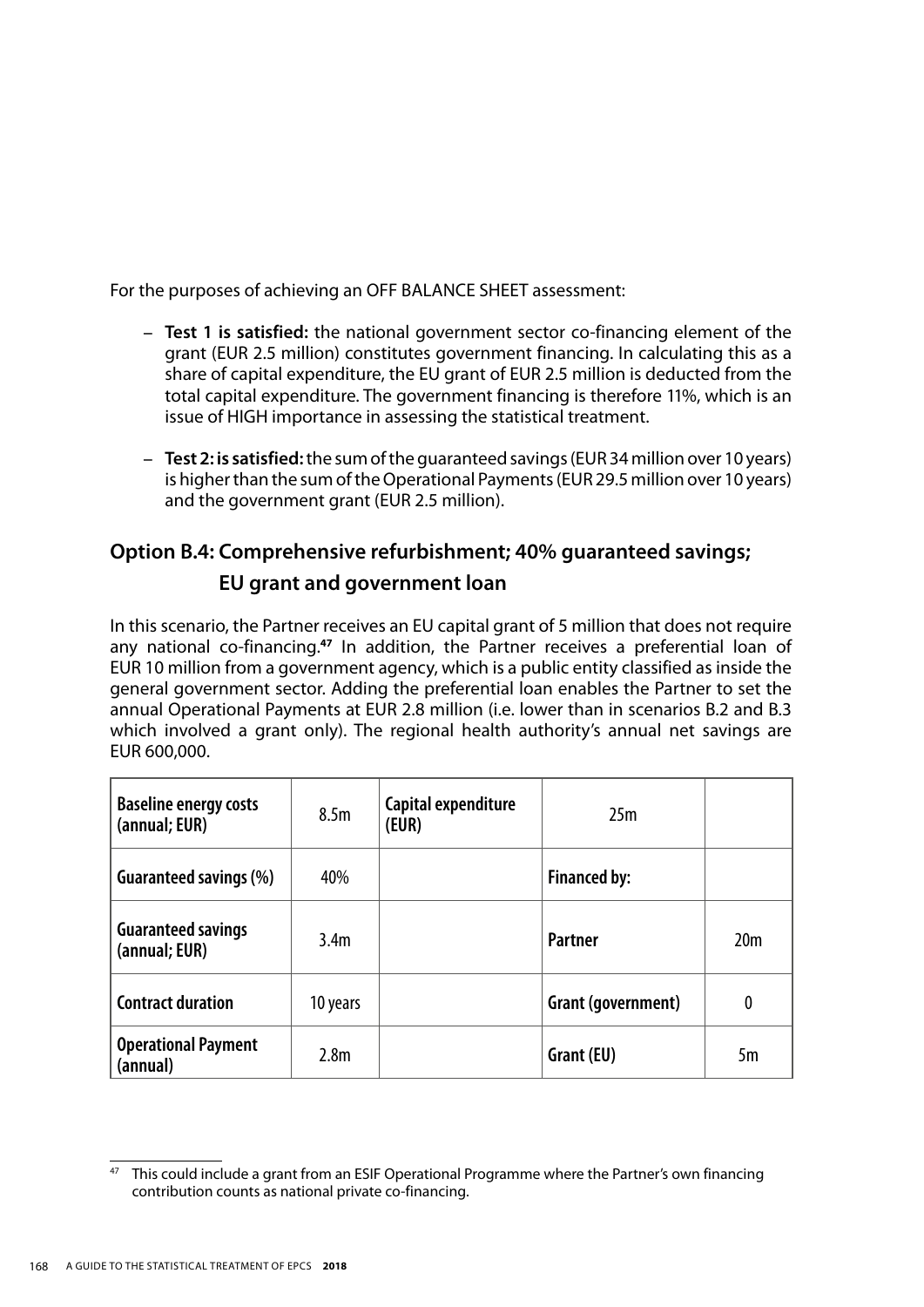|                                                                                                                        |  |  |                                      | FI (government) | 10 |
|------------------------------------------------------------------------------------------------------------------------|--|--|--------------------------------------|-----------------|----|
|                                                                                                                        |  |  |                                      | FI (EU)         | 0  |
| <b>Eurostat tests:</b>                                                                                                 |  |  |                                      |                 |    |
| Government financing (%)                                                                                               |  |  | $\rightarrow$ 50% (ON BALANCE SHEET) |                 |    |
| $\Sigma$ guaranteed savings $\geq \Sigma$ Operational Payments<br>2.<br>+ (non-repayable) government financing (grant) |  |  | $\rightarrow$ YES                    |                 |    |

For the purposes of achieving an OFF BALANCE SHEET assessment:

- **Test 1 is not satisfied:** the preferential loan constitutes government financing<sup>48</sup>. In calculating this as a share of capital expenditure, the EU grant of EUR 5 million is deducted from the total capital expenditure. This results in a government financing share of 50% and the EPC is ON BALANCE SHEET for government;
- - **Test 2 is satisfied:** the sum of the guaranteed savings (EUR 34 million over 10 years) is higher than the sum of the Operational Payments (EUR 28 million over 10 years) and the government grant (EUR 0 million).

# **Option B.5: Comprehensive refurbishment; 40% guaranteed savings; EU grant and ESIF loan**

As with option B.4, this solution involves a preferential loan of EUR 10 million provided by the government agency to the Partner. However, here the preferential loan is funded by an ESIF Operational Programme, consisting of 50% EU funding and 50% of national public (government-sector) co-financing**<sup>49</sup>**. As in option B.4, the combination of the EU grant and the guarantee result in the Partner setting the annual Operational Payments at EUR 2.8 million. The regional health authority's annual cost savings are EUR 600,000.

By contrast, if the guarantee were granted by a public entity that is not classified in the general government sector (e.g. a national bank) then it would not be considered government financing unless that entity was acting on behalf of or on an express or implied instruction of government (see Chapter 2).

<sup>49</sup> If an ESIF Operational Programme guarantee or other financial instrument (loan, sub-ordinated loan or equity) were provided by the EIB Group, other IFI or a national public entity classified outside the general government sector it would not count as government financing.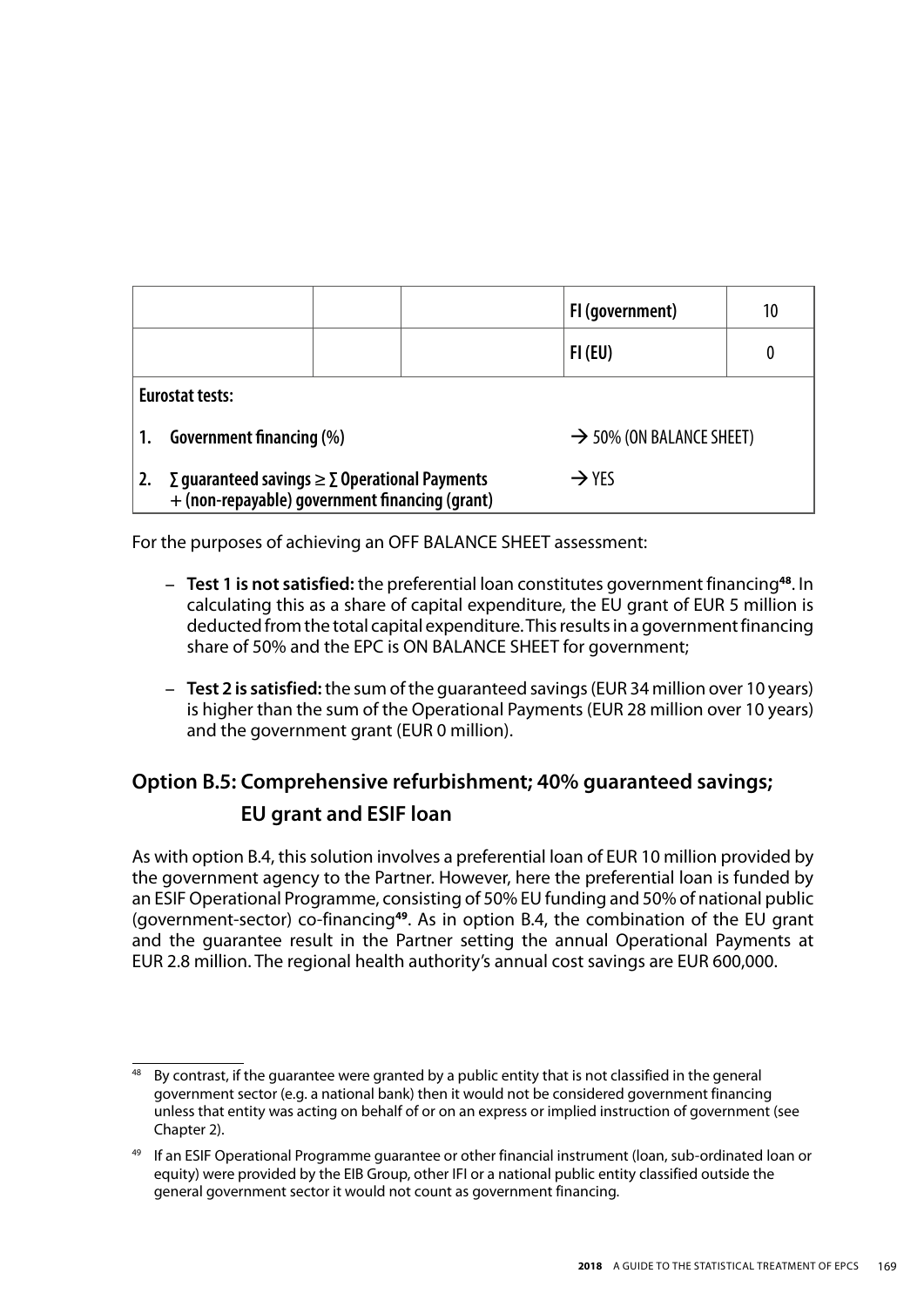| <b>Baseline energy costs</b><br>(annual; EUR)                                                                          | 8.5 <sub>m</sub> | Capital expenditure<br>(EUR) | 25m                                 |                 |  |
|------------------------------------------------------------------------------------------------------------------------|------------------|------------------------------|-------------------------------------|-----------------|--|
| Guaranteed savings (%)                                                                                                 | 40%              |                              | <b>Financed by:</b>                 |                 |  |
| <b>Guaranteed savings</b><br>(annual; EUR)                                                                             | 3.4 <sub>m</sub> |                              | <b>Partner</b>                      | 20 <sub>m</sub> |  |
| <b>Contract duration</b>                                                                                               | 10 years         |                              | Grant (government)                  | $\mathbf{0}$    |  |
| <b>Operational Payment</b><br>(annual)                                                                                 | 2.8 <sub>m</sub> |                              | Grant (EU)                          | 5m              |  |
|                                                                                                                        |                  |                              | FI (government)                     | 5m              |  |
|                                                                                                                        |                  |                              | $FI$ (EU)                           | 5m              |  |
| <b>Eurostat tests:</b>                                                                                                 |                  |                              |                                     |                 |  |
| Government financing (%)<br>1.                                                                                         |                  |                              | $\rightarrow$ 25% (HIGH importance) |                 |  |
| $\Sigma$ guaranteed savings $\geq \Sigma$ Operational Payments<br>2.<br>+ (non-repayable) government financing (grant) |                  |                              | $\rightarrow$ YES                   |                 |  |

For the purposes of achieving an OFF BALANCE SHEET assessment:

- **Test 1 is satisfied:** in contrast to option B.4, only half of the preferential loan (i.e. the national co-financing share) constitutes government financing (i.e. the EU share of the preferential loan does not count as government financing). In calculating government's financing as a share of capital expenditure, the EU grant (EUR 5 million) is deducted from the total capital expenditure. This results in a government financing share of 25% which is an issue of HIGH importance in assessing the statistical treatment;
- **Test 2 is satisfied:** the sum of the guaranteed savings (EUR 34 million over 10 years) is higher than the sum of the Operational Payments (EUR 28 million over 10 years) and the government grant (EUR 0 million).